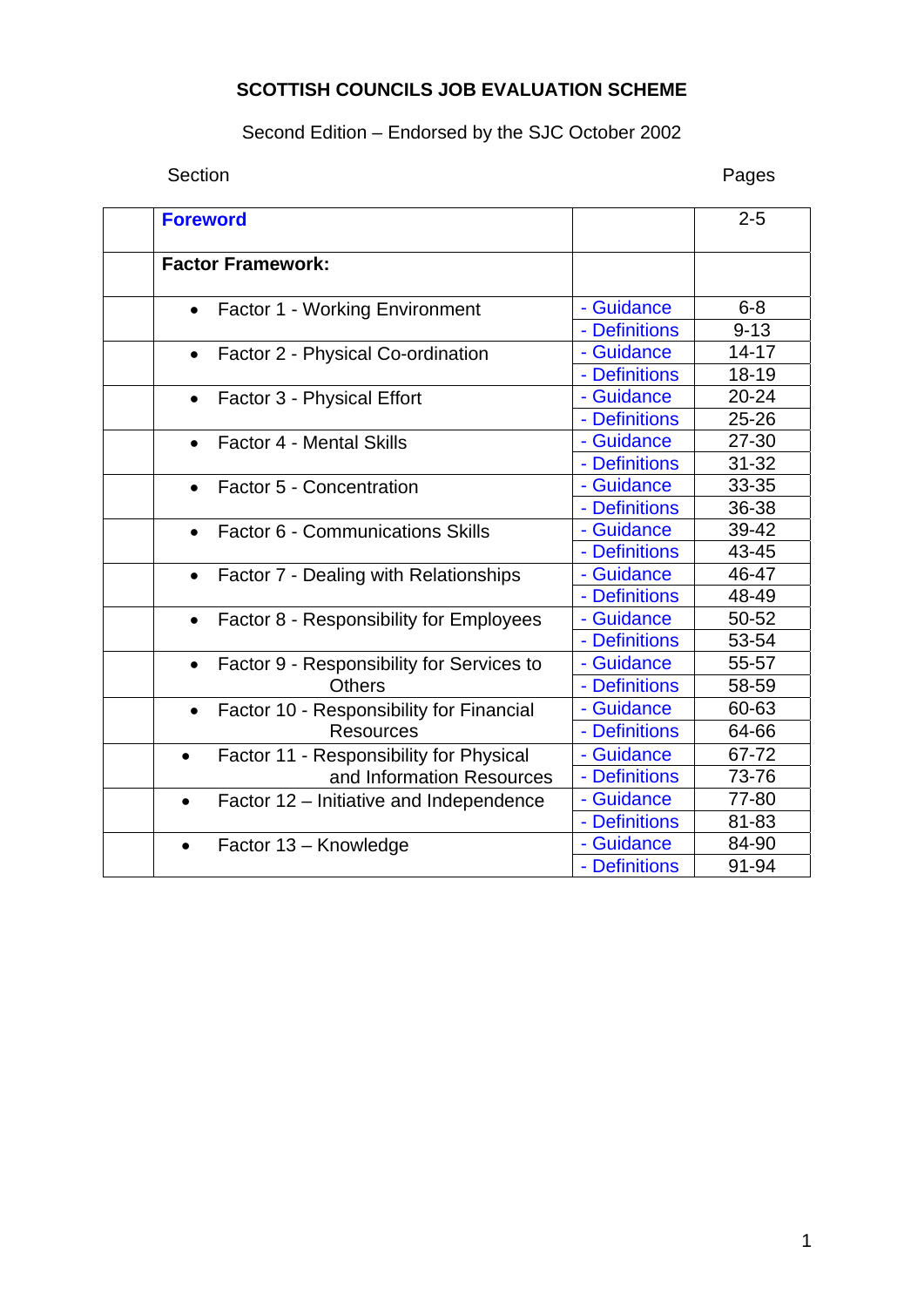# <span id="page-1-0"></span>**SCOTTISH COUNCILS JOB EVALUATION SCHEME**

# **FOREWORD**

The CoSLA Job Evaluation Consortium has developed a job evaluation scheme which reflects the range of jobs found in Scottish Unitary Authorities and which will support the move to a Single Status grading structure. The new Scottish Councils Job Evaluation Scheme is based on the work carried out in England and Wales by the National Joint Council for Local Government Services (NJC).

Job evaluation is recognised to be the most robust method of achieving grading structures which satisfy the principle of 'equal pay for work of equal value', and which are both fair and transparent.

This manual is designed to assist individual Scottish Unitary Councils implement the new scheme. Whilst the Scheme itself will be made available to all employees affected, this manual is most likely to be used by those directly involved in implementation of the Scheme at a local level: training and personnel officers, trade unions officials, managers, and other members of staff acting as job analysts or steering group members.

The manual provides information on:

- The principles of job evaluation which must be maintained throughout the process to ensure the integrity, robustness and acceptability of the Scheme.
- The recommended process of job evaluation to be applied in Scottish Unitary Authorities, from project set up, through information gathering to evaluation.
- Practical considerations relating to the implementation of the Scheme.

Guidance on the development of pay and grading structures is not contained in this manual, as these processes should be separate from any job evaluation exercise. Best practice guidance and model structures, for use by the employing authorities, will be made available from the CoSLA Consortium.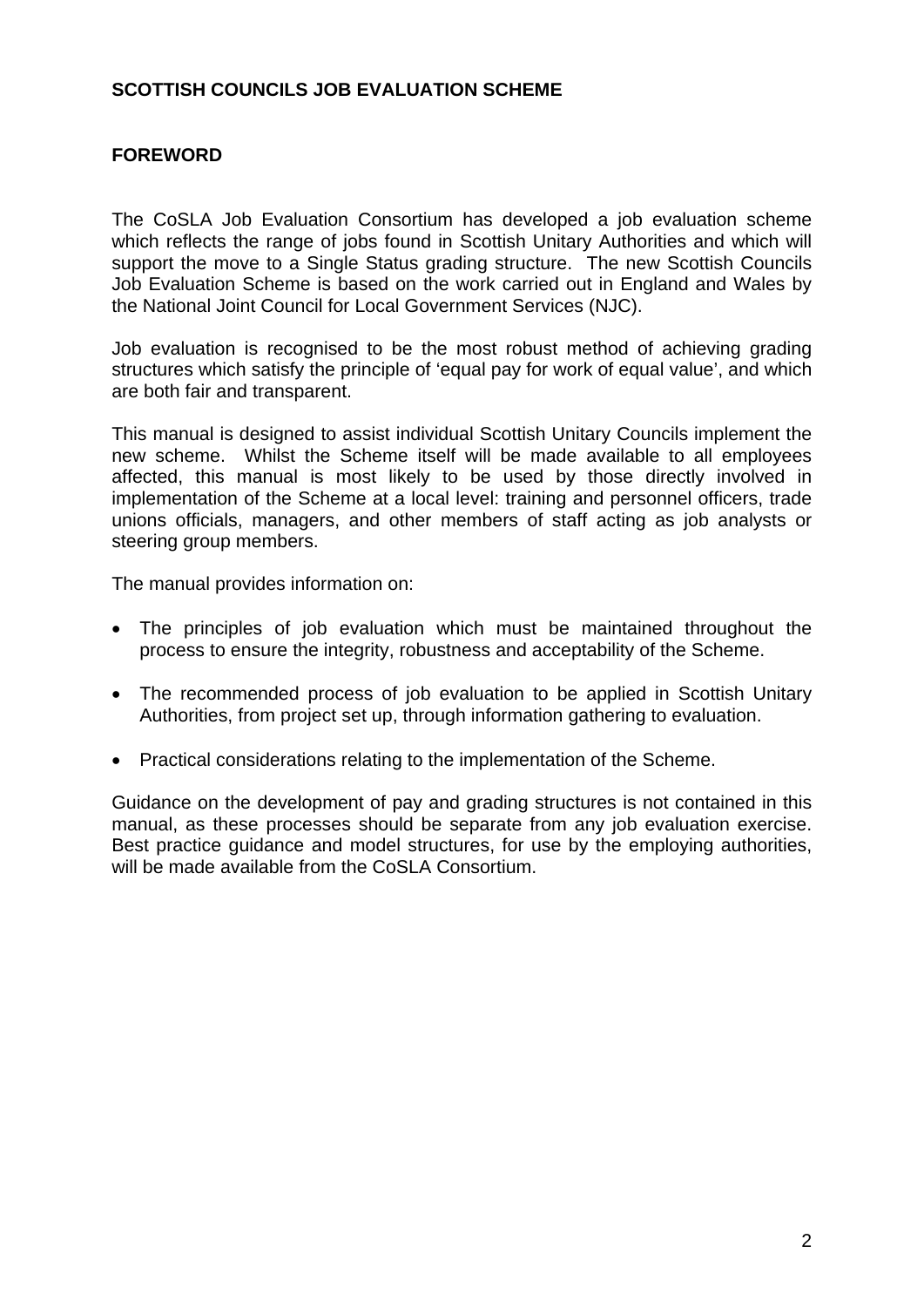# **THE DEVELOPMENT OF THE SCOTTISH SCHEME**

On the 30 March 1999 the Scottish Councils decided to test and modify the single status job evaluation scheme developed by the National Joint Council (NJC), to ensure its suitability for implementation in Scotland, specifically:

- To accommodate the additional grades within the current Scottish grading structures for APT&C Staffs and Manual Workers
- To ensure the full range of job demands likely to be found in the job population is captured by the Scheme, in particular, those jobs which are unique to **Scotland**
- To reflect the culture, values and new ways of working adopted by the Scottish Unitary Authorities

The development of the Scottish Scheme was overseen by a Project Steering Group which had a joint membership, involving Trade Union and Employers representatives. Members of the Steering Group were drawn from Aberdeen City, Aberdeenshire, Angus, City of Edinburgh, East Lothian, Fife, Glasgow and South Lanarkshire Councils. On behalf of the Consortium, I would extend our appreciation of the commitment shown by the Steering Group members over the course of a long project, and our thanks for their insight and experience in determining the best way forward in this important aspect of the Single Status agreement.

The development work was undertaken by a team of 9 Job Analysts drawn from Aberdeen City, Aberdeenshire, Dundee City, East Ayrshire, Falkirk, Fife, South Ayrshire, West Dunbartonshire Councils and Tayside Contracts, under the guidance and supervision of Consultants from Eglinton Management Centre whose responsibility it was ensure that the Scottish councils Job Evaluation Scheme:

- Complies with the Equal Pay Act
- Adopts the good practice guidance published by the Equal Opportunities Commission, i.e ''Job Evaluation Schemes Free form Sex Bias''
- Follows the ACAS Code of Practice on Job Evaluation
- Adopts accepted best practice
- Is based on recognised statistical techniques.

The Job Analyst Team undertook a much more highly complex and technical piece of work than had originally been envisaged, and did so with unfailing patience and good humour. Their skills and experience made a significant contribution to the successful development of the Scheme, and I am confident that their hard work will stand local government in Scotland in good stead over the coming years.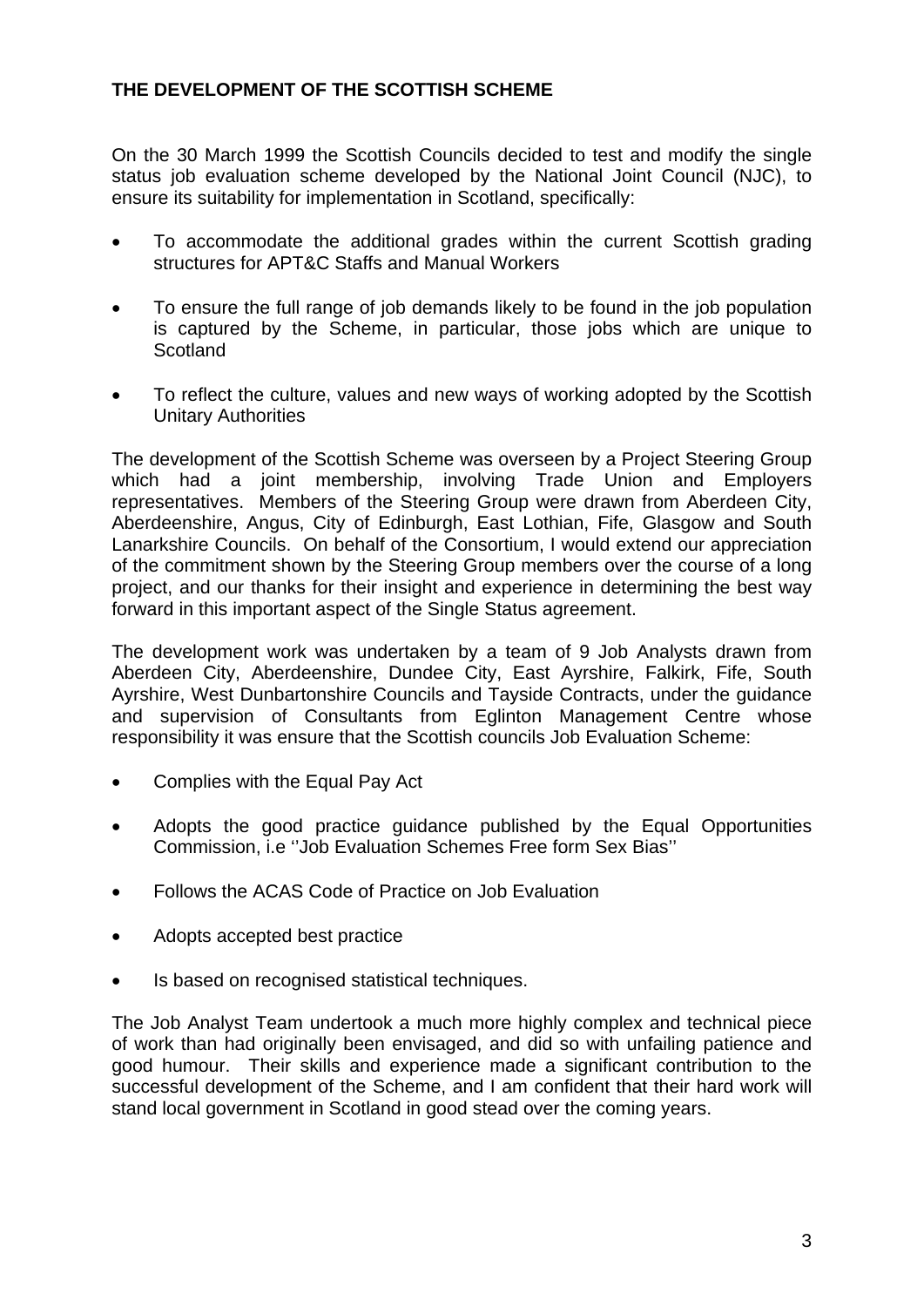# **Testing the Scheme**

In testing the NJC Scheme the Job Analysts Team used a representative sample of jobs, gathering information from jobholders in every Scottish Authority. Using the content of these jobs, the Team tested the suitability of the NJC Scheme in respect of:

- The structure and definitions of each of the 13 factors making up the evaluation framework – to ensure that it captures the full range of demands likely to be found in the Scottish job population, and to ensure there is no double-counting, omission or elision of demands
- The relevance of the level definitions to ensure these reflect the nature of work as it is undertaken in the Scottish Authorities.
- The step changes in demand between the levels defined under each of the 13 factor headings – to ensure that these reflect the full hierarchy of job demands
- The clarity of language of the factor and level definitions  $-$  to ensure that these reflect the culture and values of the Scottish Unitary Authorities.

# **Testing the Software**

Having determined what modifications were required to the NJC Scheme to develop the Scottish Councils Scheme, the Job Analyst Team then adapted and modified the computerised version of the NJC Scheme which had been developed by Pilat (UK) Limited. The Team tested the software to ensure:

- That it reflected the modifications made to develop the Scottish Councils Scheme
- The relevance of the question and answer streams
- The clarity of the language and terminology used
- That appropriate guidance is available in the help screens
- Its 'user-friendliness' from the perspective of both jobholders and job evaluation practitioners.

User trials of both the final draft of the Scottish Councils Scheme and the software were conducted by North Ayrshire Council and the Highland Council. Feedback from the jobholders and practitioners participating in these trials was used to make further amendments and refinements to the software and supporting documentation.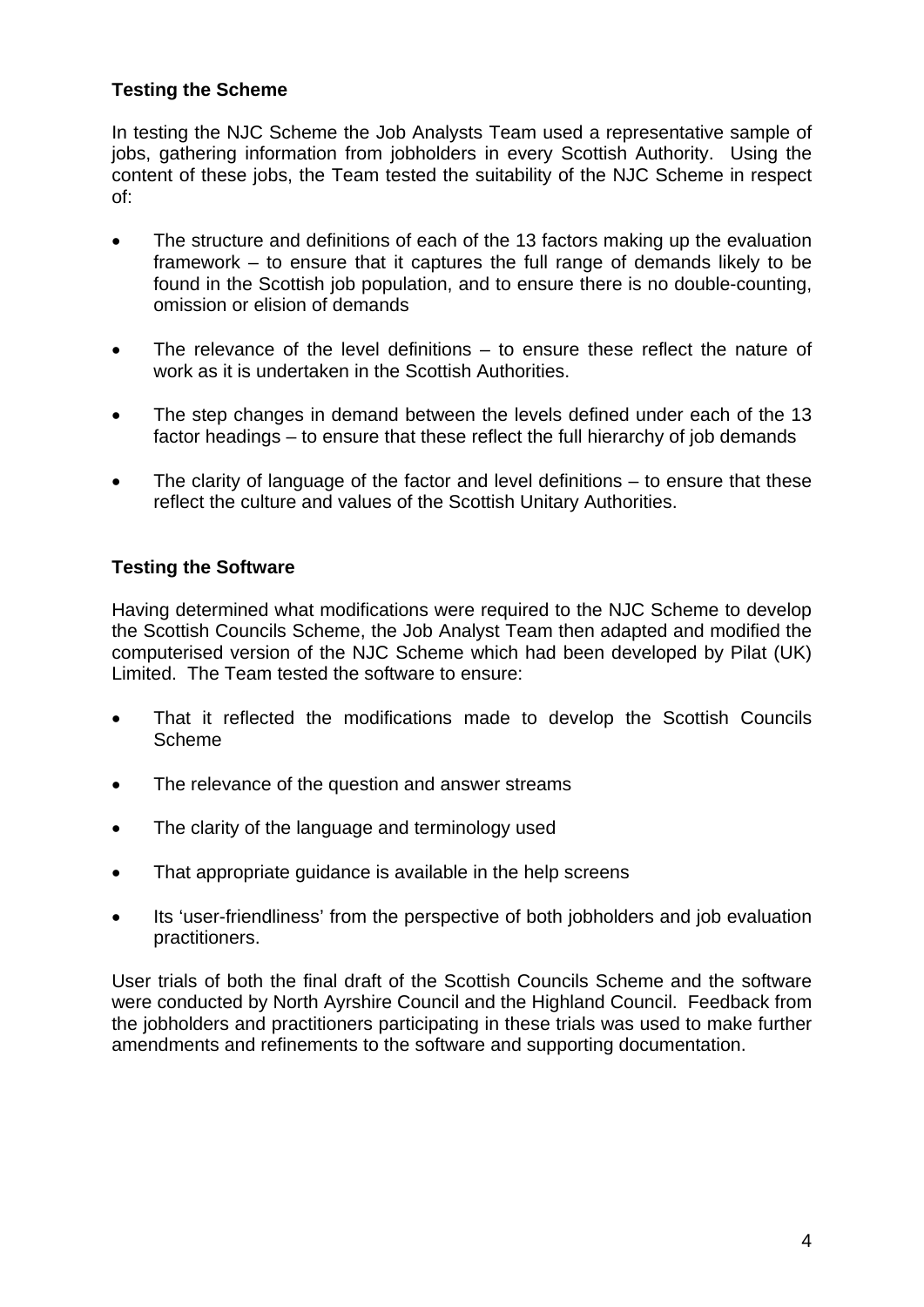# **Agreement**

In February 2000 the draft Scheme was presented to the Scottish Joint Council and issued to the Consortium' member Councils for Consultation. At the same time the views of the Equal Opportunities Commission (EOC) were sought. Feedback from Councils and EOC was both positive and constructive, and a number of further amendments to the language and guidance of the Scheme were made as a result.

The final draft of the Scheme was endorsed by both Sides of the Scottish Joint Council on 20 April 2000. The Scottish Councils Job Evaluation Scheme is a robust and cost effective means of evaluating jobs, and provides Authoriti4es with a sound platform to develop grading and pay structures in support of the Single Status agreement which will last for many years.

### **On-going Maintenance of the Scheme**

A Consortium User Group has been established to ensure that the Scheme and its supporting software are properly maintained and to address issues raised by User Councils as they work on its implementation. These issues are considered by the Scottish Job Analyst Team who makes recommendations for action if appropriate.

The Scheme was first updated in April 2001 to provide clarification in particular areas and to correct a number of errors in the software. A further and more extensive update was undertaken in 2002 to improve the Scheme and the software in the light of experience gained by Users in applying the Scheme. The Trade Unions were consulted on the detailed changes recommended by the Scottish Job Analyst Team, and these were discussed and agreed for consideration and endorsement by the Scottish Joint Council. The changes to the software were tested by the Teams at Aberdeenshire, Dumfries and Galloway, Dundee City, Highland, Scottish Borders and Orkney Islands Councils prior to the updated software being issued to Users. No further updates will be undertaken to either the Scheme or the software until the implementation date of April 2004.

Finally, I would like to extend thanks to those Councils who continue to second key members of staff to support the work of the Pay and Grading Task Group, the Scottish Job Analyst Team, and the Joint Working Party.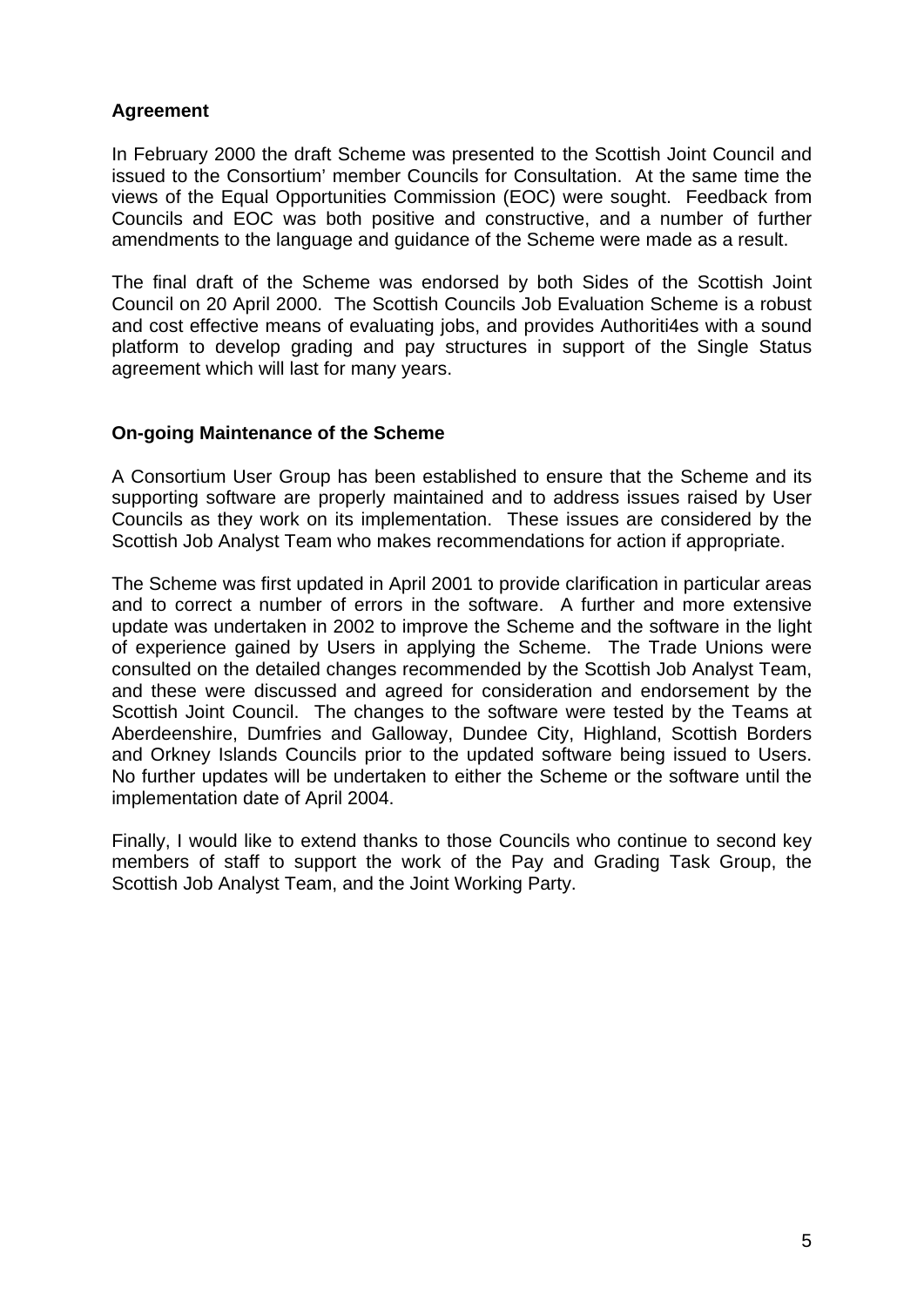### **FACTOR 1 - WORKING ENVIRONMENT**

### <span id="page-5-0"></span>**Scope of Factor**

All aspects of the **physical** environmental working conditions in which the job is undertaken are considered, including dirt, smells and noise resulting from both the physical environment and contact or work with people.

The factor has five levels, from "unpleasant" to "very hazardous". The emphasis is on the **degree of unpleasantness or discomfort** encountered, which is affected by the frequency, intensity and duration of exposure to particular conditions. Health and Safety regulations and requirements are assumed to be met by both the employer and the employee.

"UNPLEASANT" conditions would include adverse temperature, noise or uncomfortable clothing.

"UNPLEASANT AND MILDLY DISAGREEABLE" conditions would include working with unpleasant substances and/or *mildly* disagreeable odours e.g. *assisting people to use the* toilet or the need to wear *light protective* clothing *such as latex gloves*.

"DISAGREEABLE OR MILDLY HAZARDOUS" conditions would include being exposed to *disagreeable or mildly hazardous substances/odours such as* fumes, dust, chemicals, *e.g. while cleaning a toilet,* or being required to wear protective clothing *such as a hard hat or face mask*.

"VERY DISAGREEABLE OR HAZARDOUS" conditions would include being exposed to waste, dirt, traffic, etc, *e.g. cleaning incontinent clients/changing colostomy bags, digging road trenches or being required to wear heavy protective clothing such as breathing apparatus or an asbestos suit.*

"EXTREMELY DISAGREEABLE OR VERY HAZARDOUS" conditions would include working in an abattoir (e.g. for inspection/visits), in a refuse tip, in a quarry, etc.

Any matters covered by Control of Substances Hazardous to Health (CoSHH) are deemed to be hazardous to a certain extent, ranging from mildly disagreeable to very hazardous.

**Personal Comfort Levels -** the degree and nature of the unpleasantness, and the frequency and duration with which it is encountered should be assessed, rather than individual responses to these, which vary. For example, some people are better at withstanding cold, or prefer heat. Responses may also vary with the familiarity with the condition, for example, some people become accustomed to an odious human or environmental smell.

**Proportion of Working Time - c**onsideration is also given to the normal cycle of work of the job to identify an appropriate period of time from which to determine the "proportion" during which the jobholder is exposed, for example, part of: a shift, a day, a week, a month, quarterly, annually etc. For example, an average of one day per week would equate to 20% of working time, two weeks a month would equate to 50% of working time etc.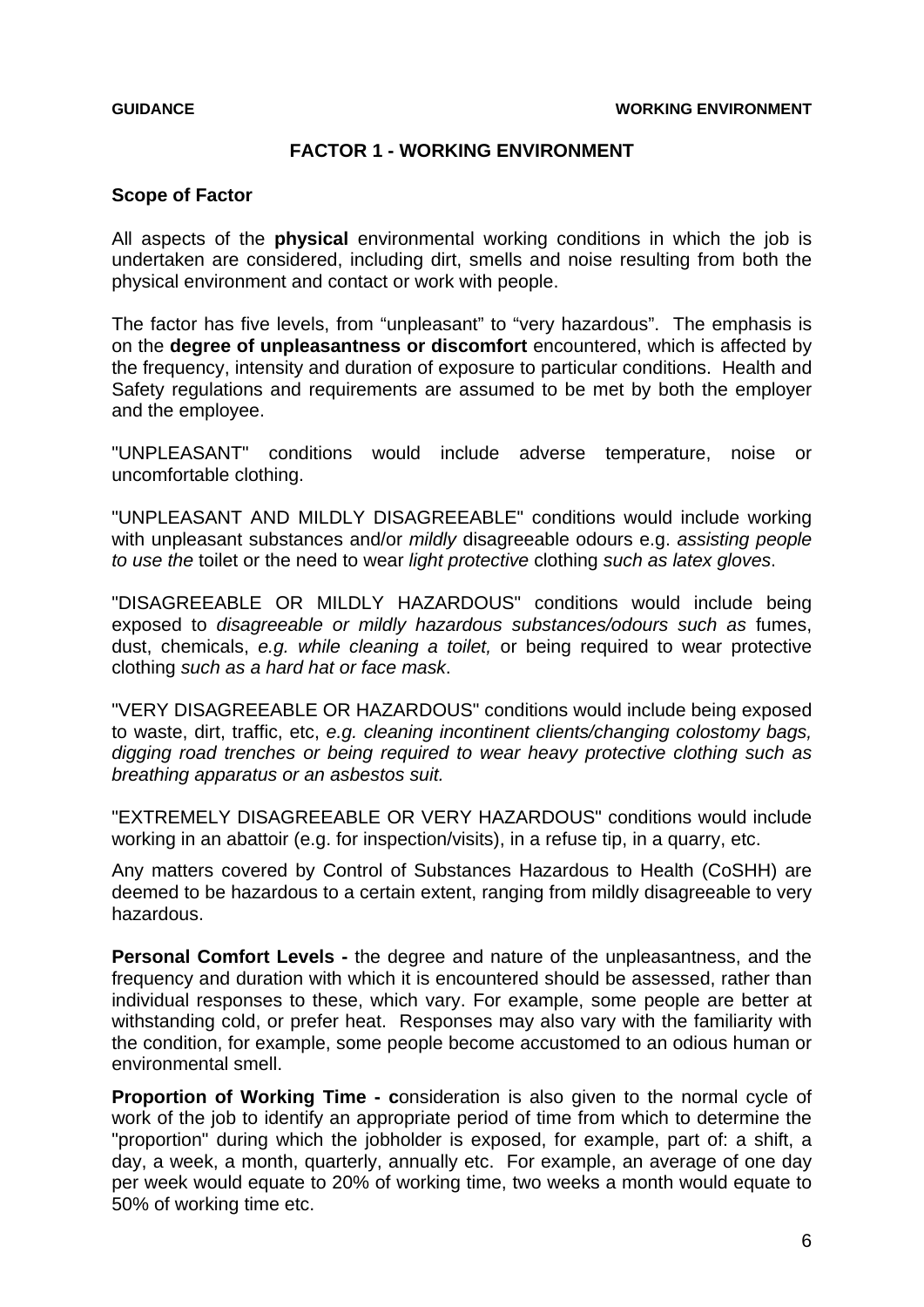### **Indoor/Outdoor Work**

Outdoor work generally involves more exposure to disagreeable conditions than indoor work, but consideration must be given to all other features, for example:

- the extent to which the work can be organised **by the jobholder** to lessen the exposure to unpleasant conditions, and the level of control over the conditions;
- whether or not the outdoor work can be organised to minimise exposure to unpleasant conditions, e.g. the nature and availability of shelter;
- other unpleasant aspects e.g. fumes, smells, noise;
- whether or not the indoor work involves exposure to heat or cold.

Where a job is split between indoor and outdoor work, the frequency of each, and any other relevant features, e.g. travel/transport facilities, should be taken into account.

"CAN TAKE SHELTER" means the jobholder can undertake alternative duties in an indoor or sheltered environment to avoid adverse weather, for example, a gardener can continue working in the nursery when it is too wet to work outside.

"EXPOSED TO ALL WEATHERS" means the jobholder CANNOT stop work due to adverse conditions, for example, school crossing patroller.

### **Hazards/Risk of Injury**

The Scheme *takes account of hazards/risks arising directly from the demands of the job, and* assumes that all appropriate precautions and safeguards are taken *under Health & Safety regulations in relation to the Employer's duty of care*, for example, special training, protective measures and clothing, and being accompanied by another responsible person where feasible. *Therefore, for example, passive smoking should not be taken into account as it is not a demand of the job but a health & safety issue.* 

Any matters covered by CoSHH are deemed to be hazardous.

Hazards and risk of injury takes into account the likelihood of such incidents occurring. This may vary between similar jobs, depending on their precise nature, location and degree of isolation.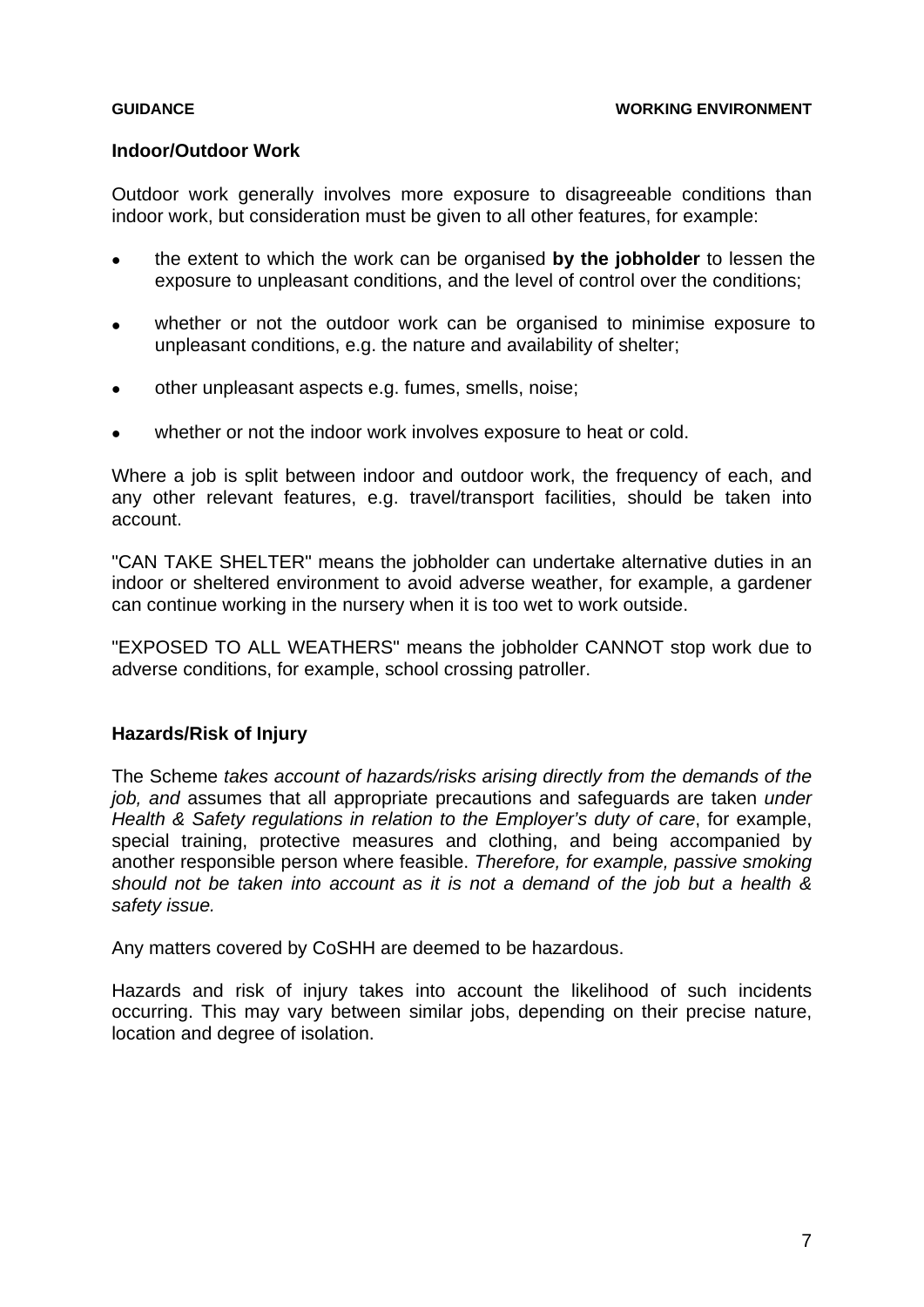### **Application of the level definitions**

When assessing a job using the paper based Scheme consideration should be given:

- firstly*, to whether the jobholder works predominantly indoors or outdoors read the introductory sentences under the level definitions before the dot points to determine the starting point for the assessment of demands - if the jobholder works predominantly indoors start at A*
- *secondly,* to the extent *of exposure* to weather conditions *if the jobholder is predominantly working outdoors* in the course of normal working - *read the introductory sentences under the level definitions before the dot points to determine the starting point for the assessment of demands - if the jobholder works predominantly outdoors, but can take shelter from adverse weather, start at B. If the jobholder works predominantly outdoors exposed to all weathers, start at C*
- *thirdly*, to the extent to which the jobholder is typically exposed to other unpleasant, disagreeable or hazardous conditions - *illustrative examples are set out in the guidance*
- finally, to the proportion of working time the jobholder is actually exposed to these *unpleasant, disagreeable or hazardous* conditions in the *course of*  normal working.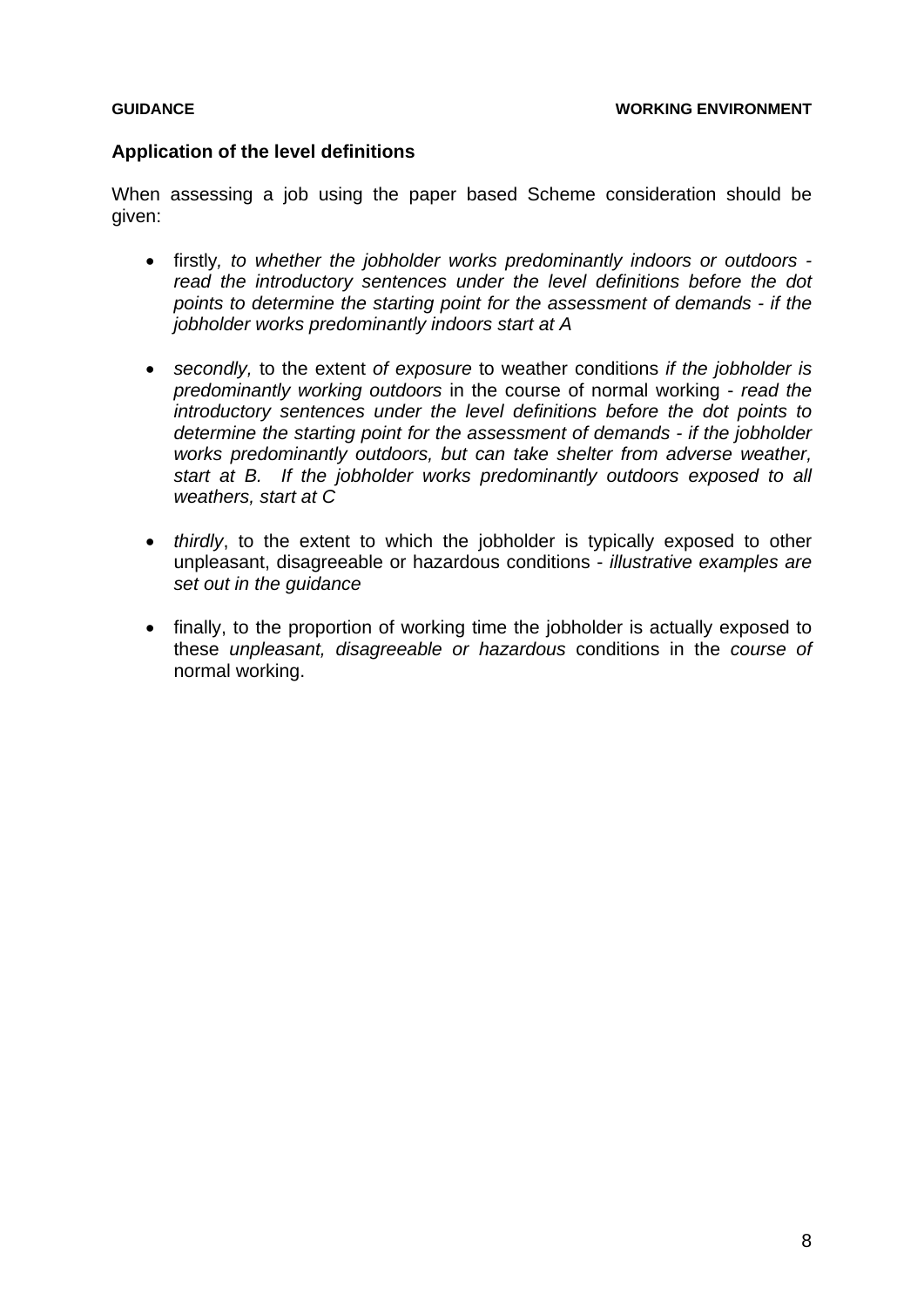# **FACTOR 1 - WORKING ENVIRONMENT**

### <span id="page-8-0"></span>**This factor considers the physical environment in which the job is carried out.**

*It covers exposure to disagreeable, unpleasant, uncomfortable or hazardous working conditions such as dust, dirt, temperature extremes and variations, humidity, noise, vibration, fumes and smells, human or animal waste, steam, smoke, grease or oil, inclement weather; and discomfort arising from the requirement to wear protective clothing.* 

The factor also considers hazardous aspects of the working environment which are unavoidable and integral to the job, such as the risk of illness or injury arising from exposure to diseases, toxic substances, machinery, lone working or work locations. Health and safety regulations and requirements are assumed to be met by both the employer and the employee.

The factor takes into account the nature and degree of unpleasantness or discomfort, the frequency and duration of exposure to particular conditions in the course of normal working; and the effect of variations or combinations of disagreeable conditions.

| <b>FACTOR 1 - WORKING ENVIRONMENT</b> |                                                                                                                                           |  |
|---------------------------------------|-------------------------------------------------------------------------------------------------------------------------------------------|--|
| Leve                                  | <b>Definition</b>                                                                                                                         |  |
| 1                                     | The job involves working predominantly <b>indoors or travelling</b> between<br>Α.<br>locations, and <i>normally involves</i> exposure to: |  |
|                                       | <b>Unpleasant</b> working conditions up to 60% of working time<br>or                                                                      |  |
|                                       | Unpleasant and mildly disagreeable conditions up to 40% of working<br>time                                                                |  |
|                                       | or<br><b>Disagreeable or mildly hazardous conditions up to 20% of working</b><br>time                                                     |  |
|                                       | <b>OR</b>                                                                                                                                 |  |
|                                       | В.<br>The job involves working predominantly <b>outdoors, but sheltered, and</b><br>normally involves exposure to:                        |  |
|                                       | <b>Unpleasant or mildly disagreeable conditions up to 40% of working</b><br>time                                                          |  |
|                                       | or<br><b>Disagreeable or mildly hazardous conditions up to 20% of working</b>                                                             |  |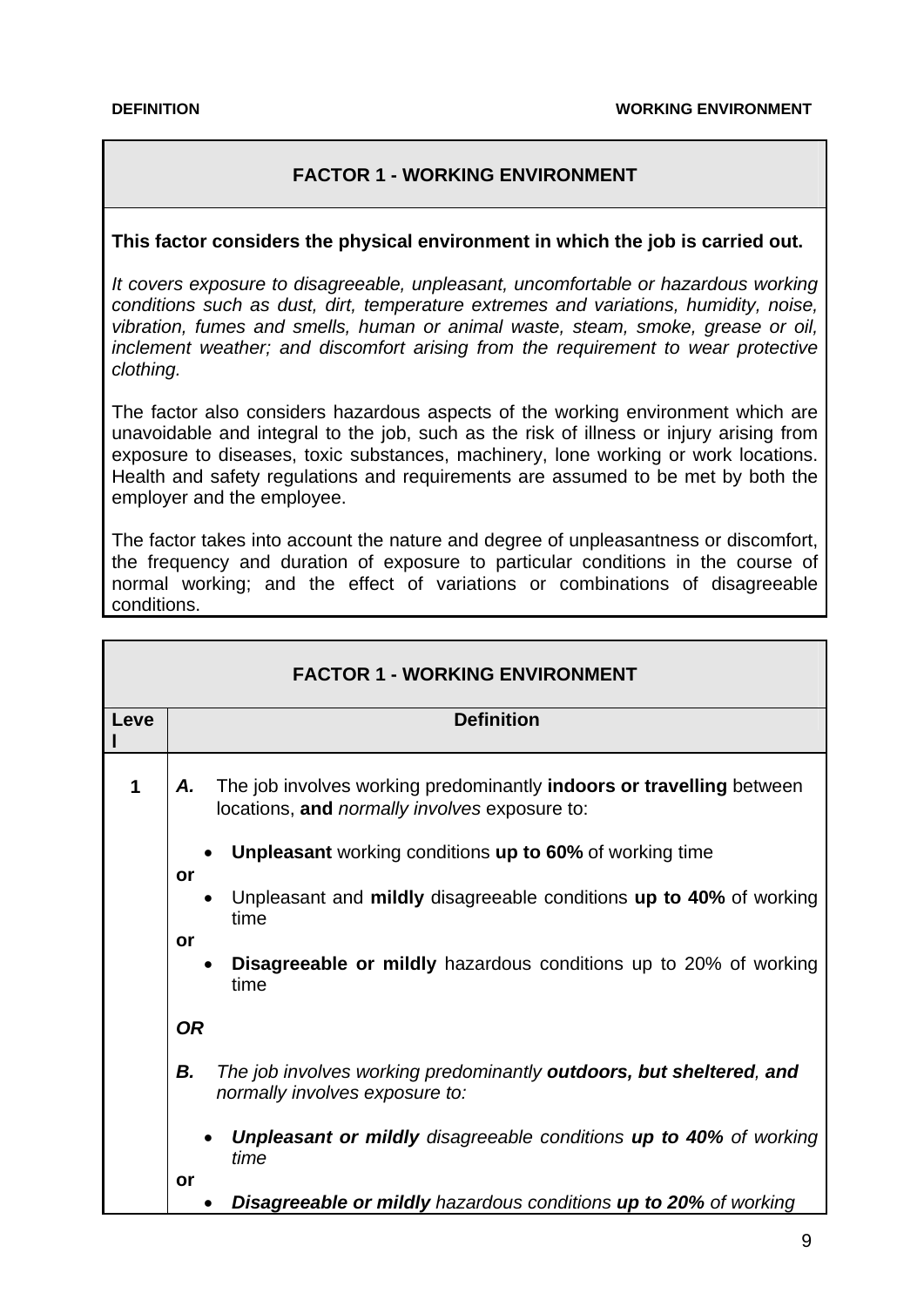|      |      | <b>FACTOR 1 - WORKING ENVIRONMENT</b> |
|------|------|---------------------------------------|
| Leve |      | <b>Definition</b>                     |
|      | time |                                       |
|      |      |                                       |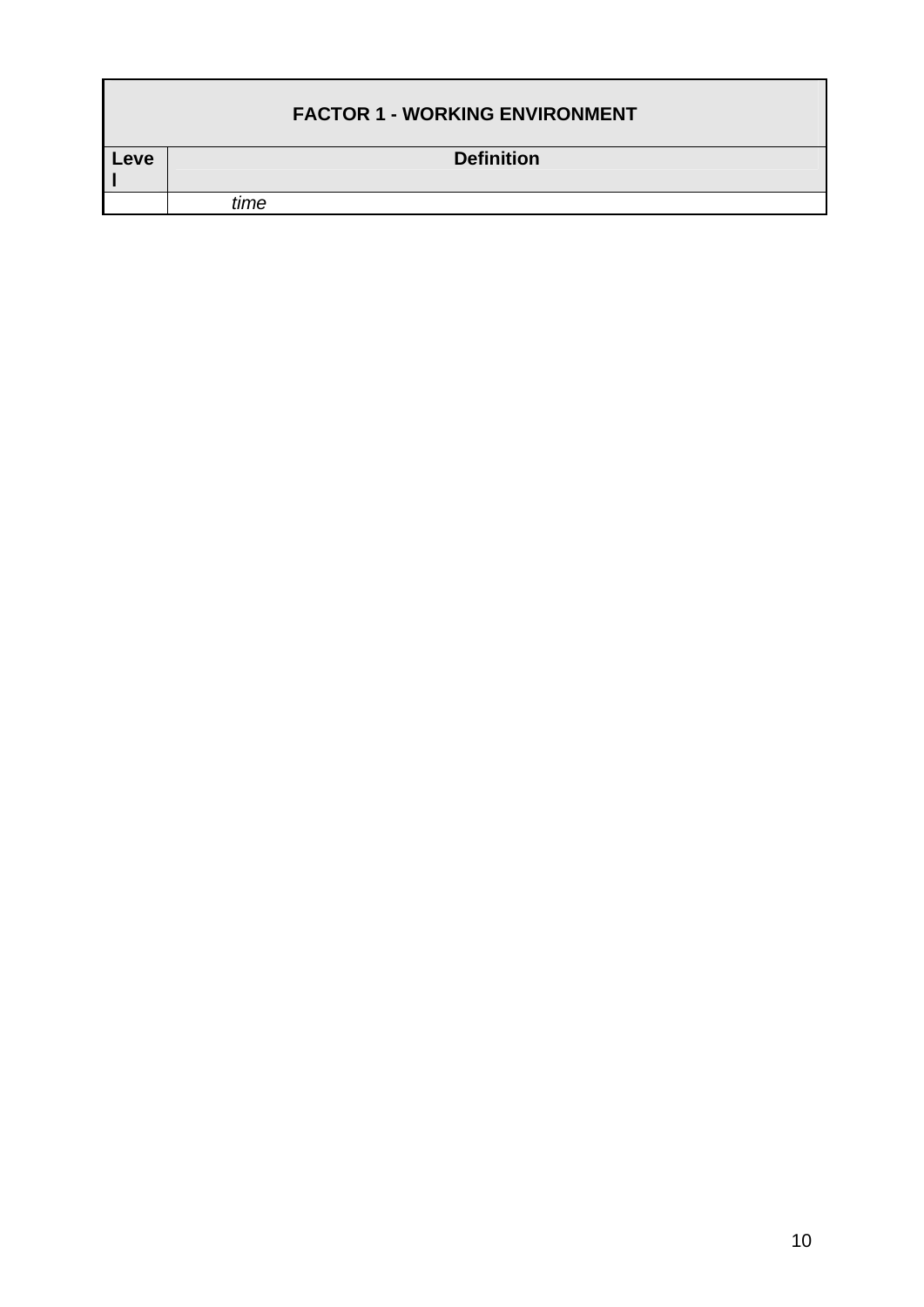| $\overline{2}$ | А.        | The job involves working predominantly indoors or travelling between<br>locations, and normally involves exposure to:    |
|----------------|-----------|--------------------------------------------------------------------------------------------------------------------------|
|                | or        | <b>Unpleasant conditions more than 60% of working time</b>                                                               |
|                |           | Unpleasant and mildly disagreeable conditions more than 40% and<br>up to 80% of working time                             |
|                | or        | Disagreeable or mildly hazardous conditions more than 20% and up<br>to 60% of working time                               |
|                | or        | Very disagreeable or hazardous up to 40% of working time                                                                 |
|                | or        | <b>Extremely</b> disagreeable or very hazardous up to 20% of working time                                                |
|                | <b>OR</b> |                                                                                                                          |
|                | В.        | The job involves working predominantly <b>outdoors, but sheltered, and</b><br>normally involves exposure to:             |
|                |           | Unpleasant or mildly disagreeable conditions more than 40% and<br>up to 80% of working time                              |
|                | or        | Disagreeable or mildly hazardous conditions more than 20% and up<br>to 60% of working time                               |
|                | or        | <b>Very</b> disagreeable or <b>hazardous up to 40%</b> of working time                                                   |
|                | or        | <b>Extremely</b> disagreeable or very hazardous up to 20% of working time                                                |
|                | OR        |                                                                                                                          |
|                | C.        | The job involves working predominantly outdoors exposed to all<br>weather conditions, and normally involves exposure to: |
|                |           | <b>Unpleasant or mildly disagreeable conditions up to 40% of working</b><br>time                                         |
|                | or        | <b>Disagreeable or mildly hazardous conditions up to 40% of working</b><br>time                                          |
|                | or        | Very disagreeable or hazardous conditions up to 20% of working<br>time                                                   |
|                | or        |                                                                                                                          |
|                |           | <b>Extremely disagreeable or very hazardous conditions up to 20% of</b><br>working time                                  |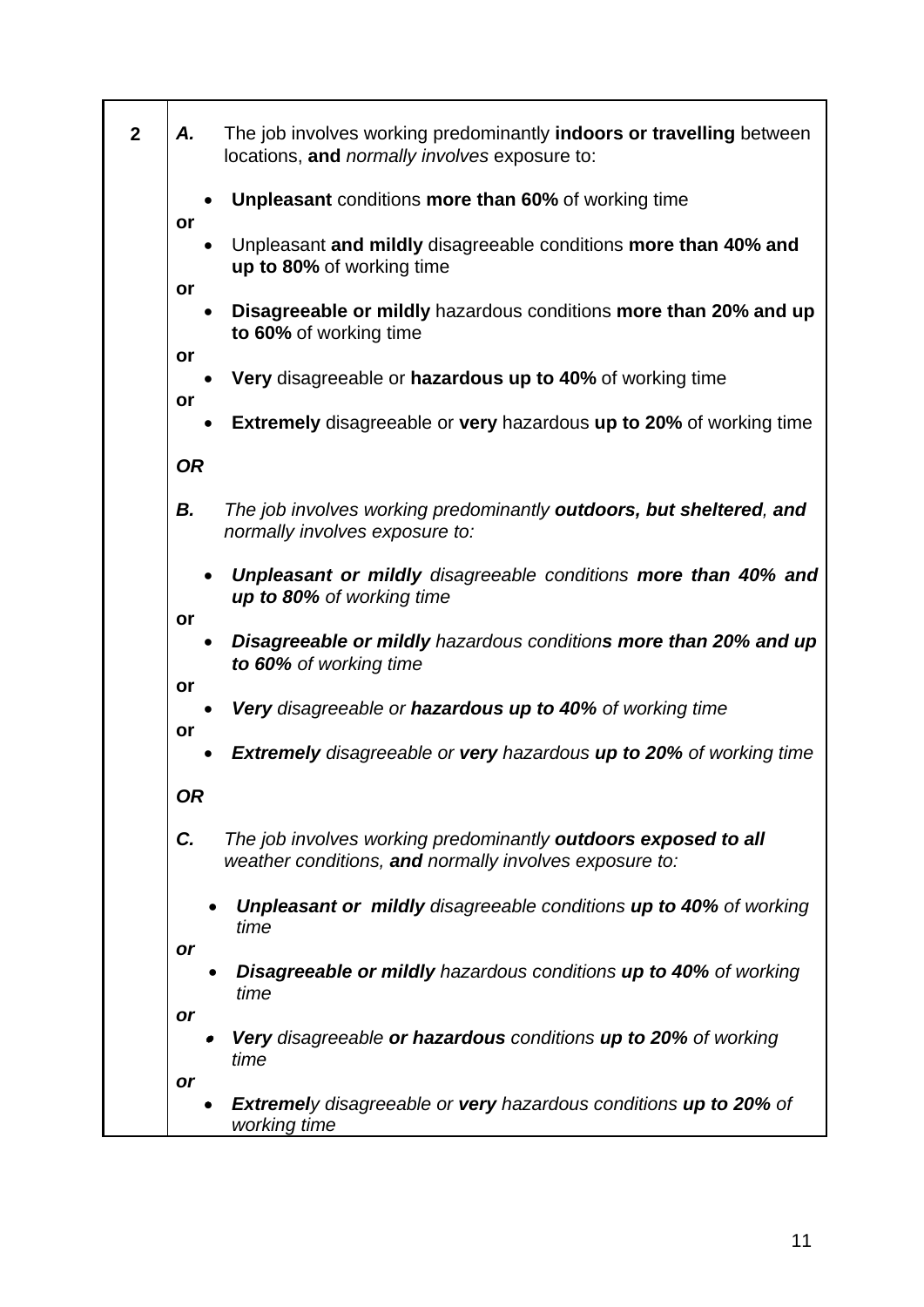| $\overline{\mathbf{3}}$<br>А. | The job involves working predominantly indoors or travelling between<br>locations, and <i>normally involves</i> exposure to: |
|-------------------------------|------------------------------------------------------------------------------------------------------------------------------|
| or                            | <b>Unpleasant and mildly disagreeable conditions more than 80% of</b><br>working time                                        |
|                               | Disagreeable or mildly hazardous conditions more than 60% and up<br>to 80% of working time                                   |
| or                            | Very disagreeable or hazardous conditions more than 40% and up<br>to 60% of working time                                     |
| or                            | <b>Extremely</b> disagreeable or very hazardous conditions more than 20%<br>٠<br>and up to 40% of working time               |
| <b>OR</b>                     |                                                                                                                              |
| В.                            | The job involves working predominantly outdoors, but sheltered, and<br>normally involves exposure to:                        |
|                               | <b>Unpleasant or mildly disagreeable conditions more than 80% of</b><br>working time                                         |
| <b>or</b>                     | Disagreeable or mildly hazardous conditions more than 60% and up<br>to 80% of working time                                   |
| or                            | Very disagreeable or hazardous more than 40% and up to 60% of                                                                |
| <b>or</b>                     | working time<br><b>Extremely disagreeable or very hazardous more than 20% and up to</b><br>40% of working time               |
| <b>OR</b>                     |                                                                                                                              |
| C.                            | The job involves working predominantly outdoors exposed to all<br>weather conditions and normally involves exposure to:      |
|                               | <b>Unpleasant or mildly disagreeable conditions for more than 40%</b><br>and up to 60% of working time                       |
| or                            | Disagreeable or mildly hazardous conditions more than 40% and<br>up to 60% of working time                                   |
| or                            | Very disagreeable or hazardous conditions more than 20% and up<br>to 40% of working time                                     |
| <b>or</b>                     | <b>Extremely</b> disagreeable or very hazardous conditions more than<br>20% and up to 40% of working time                    |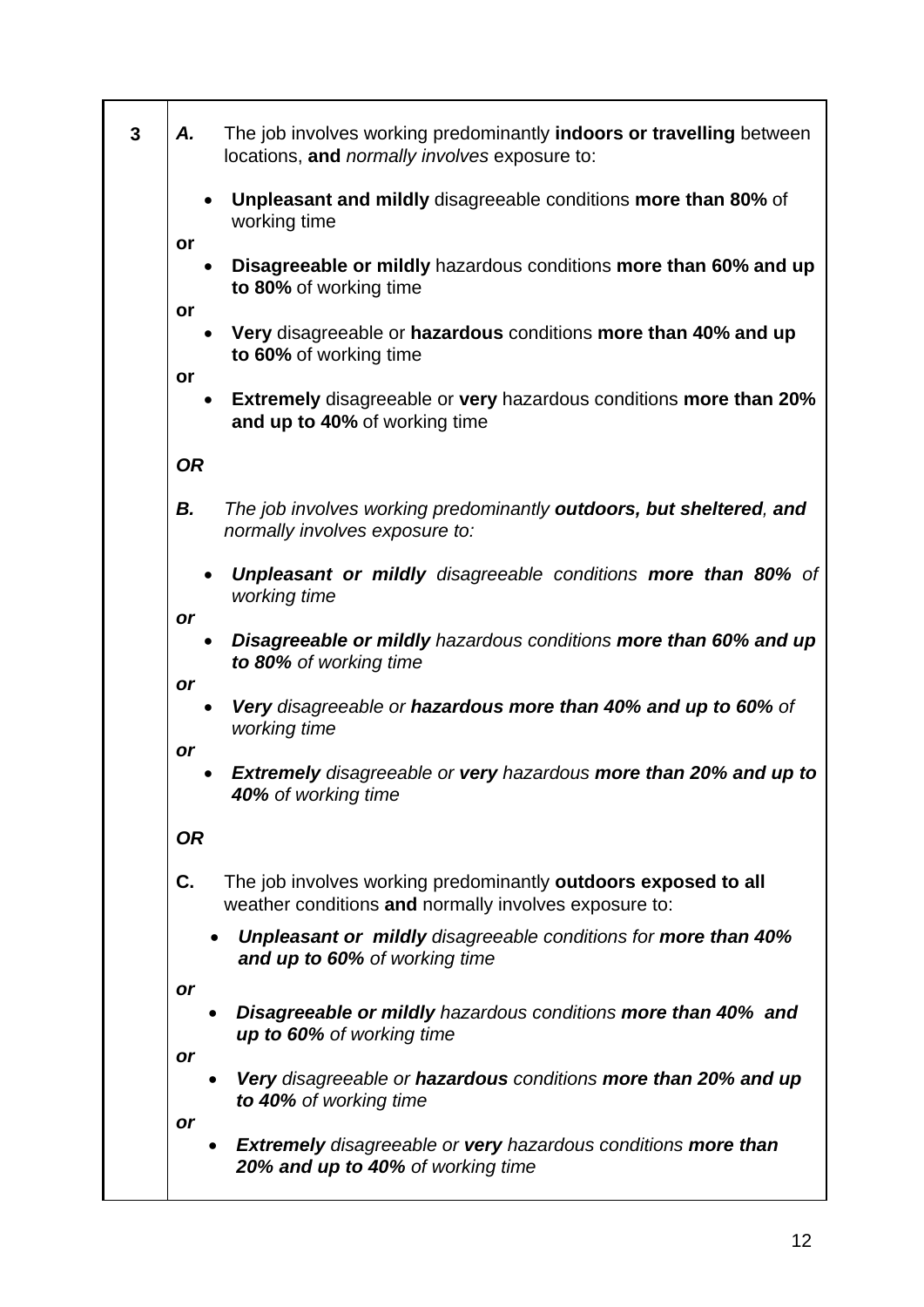| А.        | The job involves working predominantly <b>indoors or travelling</b> between<br>locations, and normally involves exposure to: |
|-----------|------------------------------------------------------------------------------------------------------------------------------|
|           | Disagreeable or mildly hazardous conditions more than 80% of<br>working time                                                 |
| or        | Very disagreeable or hazardous conditions more than 60% of<br>working time                                                   |
| or        | <b>Extremely</b> disagreeable or very hazardous conditions more than 40%<br>and up to 80% of working time                    |
| <b>OR</b> |                                                                                                                              |
| В.        | The job involves working predominantly outdoors, but sheltered, and<br>normally involves exposure to:                        |
|           | Disagreeable or mildly hazardous conditions more than 80% of<br>working time                                                 |
| or<br>or  | Very disagreeable or hazardous more than 60% of working time                                                                 |
|           | <b>Extremely</b> disagreeable or very hazardous more than 40% and up to<br>80% of working time                               |
| <b>OR</b> |                                                                                                                              |
| C.        | The job involves working predominantly outdoors exposed to all<br>weather conditions and normally involves exposure to:      |
|           | <b>Unpleasant or mildly</b> disagreeable for more than 60% of working<br>time                                                |
| or        | <b>Disagreeable or mildly hazardous conditions more than 60% of</b><br>working time                                          |
| or        |                                                                                                                              |
|           | Very disagreeable or hazardous conditions more than 40% and up<br>to 80% of working time                                     |
| <b>or</b> |                                                                                                                              |
|           | <b>Extremely</b> disagreeable or very hazardous conditions more than 40%<br>and up to 80% of working time                    |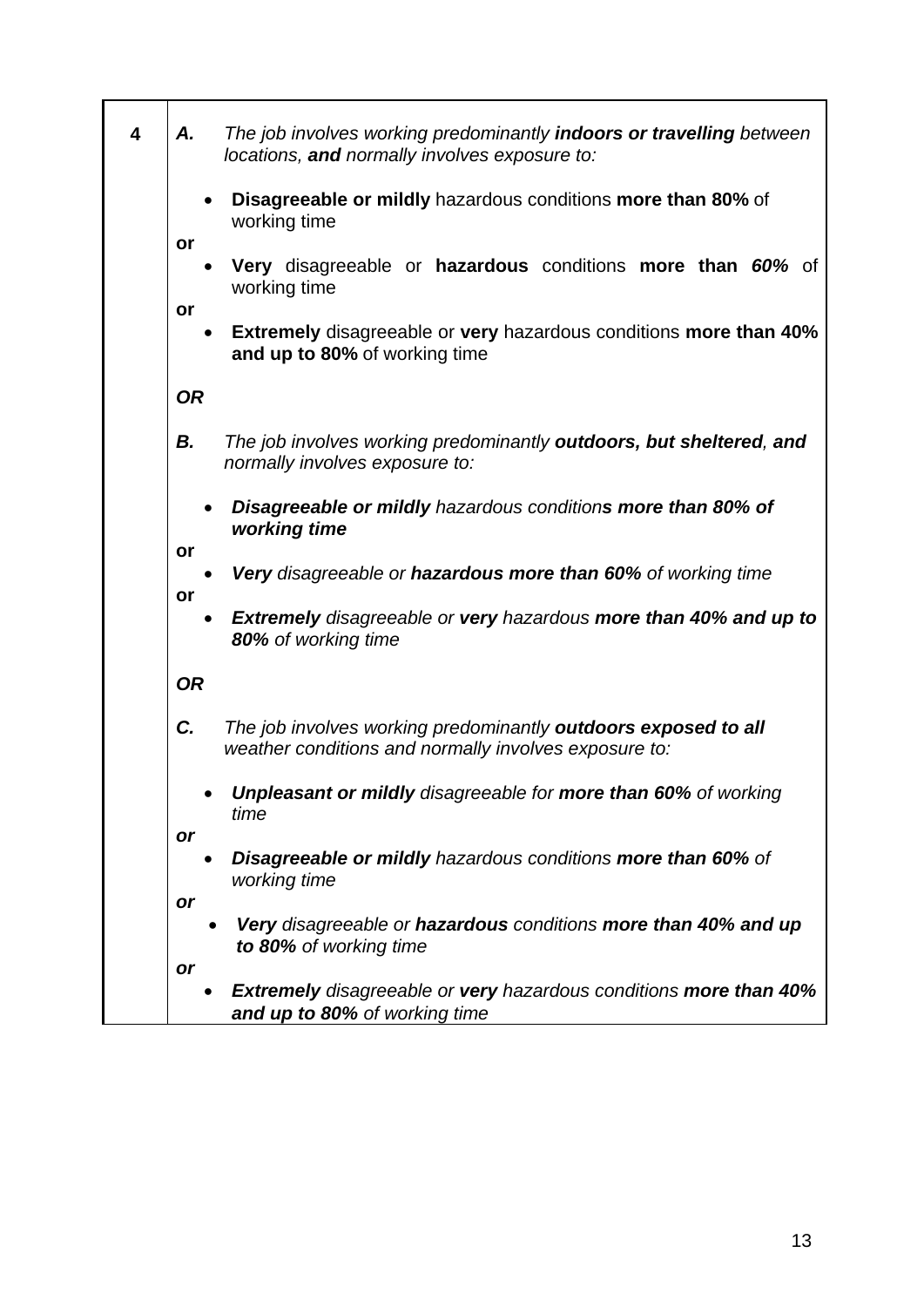| 5 | The job involves working predominantly indoors or travelling between<br>Α.<br>locations, and normally involves exposure to:   |
|---|-------------------------------------------------------------------------------------------------------------------------------|
|   | <b>Extremely</b> disagreeable or very hazardous conditions more than 80%<br>$\bullet$<br>of working time                      |
|   | <b>OR</b>                                                                                                                     |
|   | В.<br>The job involves working predominantly outdoors, but sheltered, and<br>normally involves exposure to:                   |
|   | <b>Extremely</b> disagreeable or very hazardous more than 80% of working<br>time                                              |
|   | <b>OR</b>                                                                                                                     |
|   | C.<br>The job involves working predominantly outdoors exposed to all<br>weather conditions and normally involves exposure to: |
|   | <b>Very disagreeable or hazardous conditions more than 80% of</b><br>working time<br><b>or</b>                                |
|   | <b>Extremely</b> disagreeable or very hazardous conditions more than 80%<br>of working time                                   |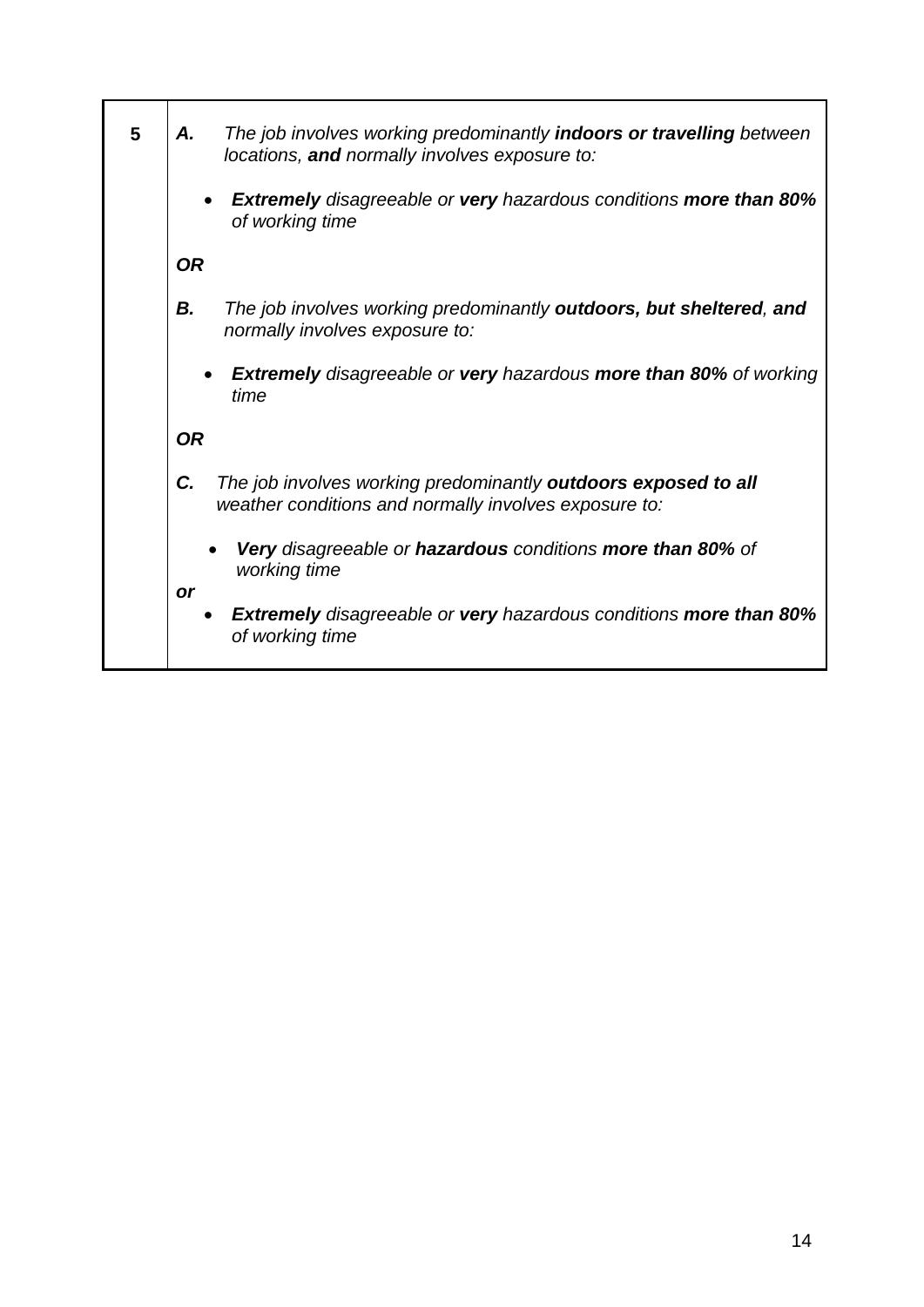### **FACTOR 2 - PHYSICAL CO-ORDINATION**

### <span id="page-14-0"></span>**Scope of Factor**

This factor considers the *predominant demand for* physical skills and co-ordination required *to do* the job *in the course of normal working*, for example, in the operation of hand tools and other equipment. *This factor* takes into account the skills *required*  and *the* demands arising from the need to achieve specified standards of speed and precision. *The final level score under this heading depends on a number of elements within the level definition in relation to the step changes in demand.* 

"**Manual or finger dexterity**" for example, to use any tools or equipment or to use a keyboard.

**"Hand-eye co-ordination**" for example, to use a microfiche, for pruning, to monitor CCTV screens or while copy typing.

"**Co-ordination of limbs**" for example, for driving, digging or operating cleaning equipment.

**"Use of the senses**" for example, for audio typing, cooking or inspecting work.

### **Previous Requirements**

The level of skill required should be that needed for the job, and **not** any other level required for a previous career position. Thus, a supervisor of drivers only needs driving skills if still required to drive, or to train others. The same applies to word processing skills for an office manager.

Activities involving *limited* dexterity *or co-ordination*, with no requirement for developed physical skills, for example, standing, sitting, walking, using a pen, pencil or ruler, using a telephone, are covered by **Level 1**.

### **Driving Skills**

*The extent to which driving skills are* **required** for carrying out *the duties of the job is considered*. *Where it is* an occupational *requirement* because driving is *a predominant* duty of the job the jobholder would be *un*able to continue to undertake the **full range** of duties of their job, if for any reason, they were no longer able to drive, *e.g. Refuse Wagon Driver, Courier, Chauffeur, Care Attendant/Driver required to drive clients to school/day centre using the establishment mini-bus etc* 

*Consideration is also given where driving is a recruitment criteria or a means of managing a workload, e.g. Social Worker or Housing Officer driving to make client visits, Clerk of Works travelling between construction sites, Area Supervisor travelling to schools within designated area of responsibility etc.*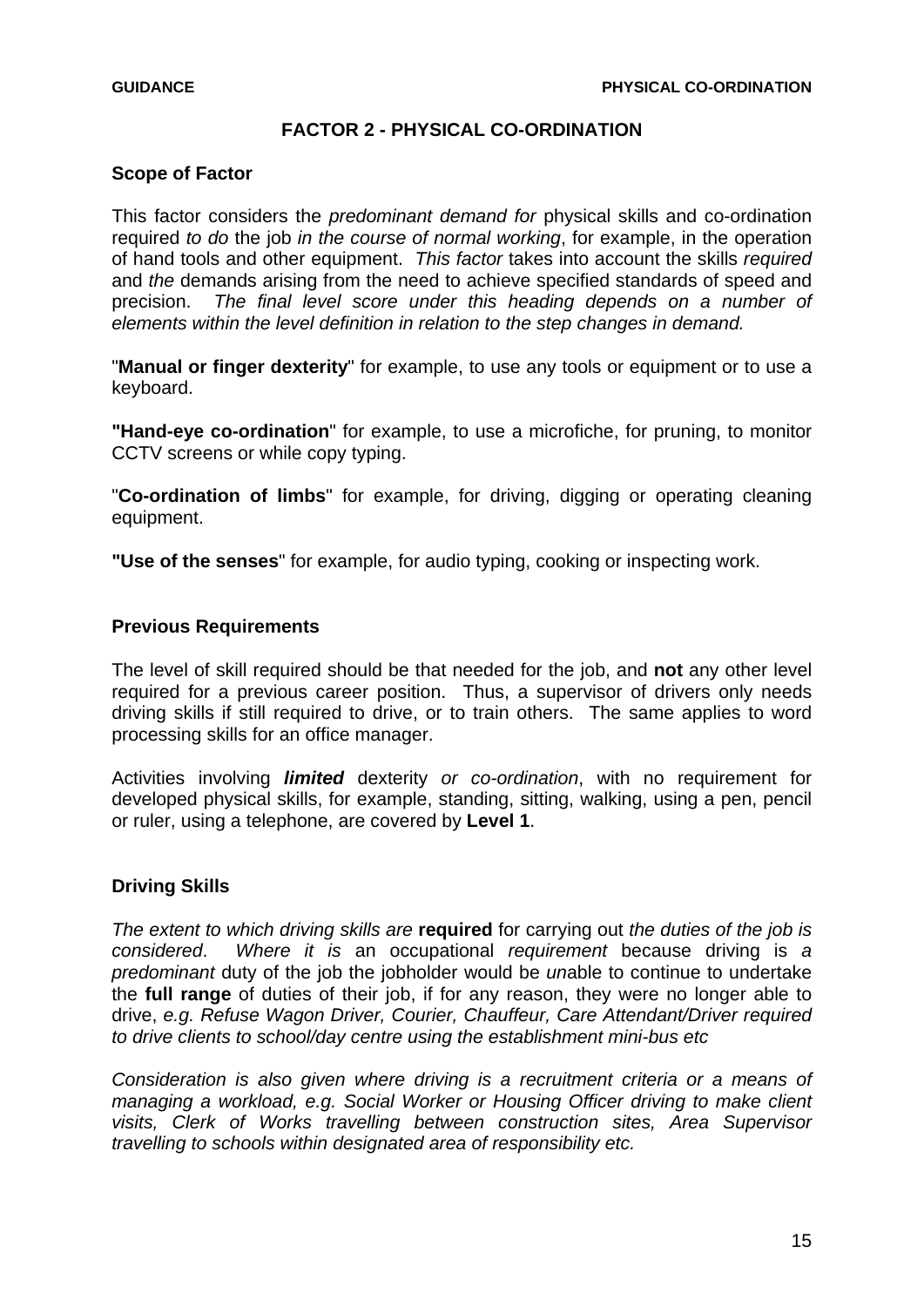The level of driving skills may be higher when account is taken of the size and complexity of the vehicle, any ancillary equipment attached, or the need to tow or manoeuvre vehicles. Any of these aspects may increase the demand for precision particularly, in the extent of physical co-ordination required. It should be borne in mind that the overall assessment of the physical co-ordination required by a job may include a combination of driving and other work requiring precision and/or speed.

The driving skills required for an ordinary car, van or similar vehicle are covered by **Level 2**. The skills required to tow or manoeuvre *while using these vehicles, or to operate* more complex vehicles such as a tractor or dumper *including attachments*  will typically be covered by **Level 3**. The skills required to *tow or manoeuvre articulated vehicles will typically be covered by Level 4*, *while the skills required to drive and fully* operate equipment such as a JCB will typically be covered by **Level** *5.* These driving skills **must** be required as part of the normal routine of the job.

# **Keyboard Skills**

These skills are considered where they are **required** for carrying out the job duties. The level of skill required may vary with the context, nature and purpose of the keyboard activities, and any time constraints.

- **Level 1** covers use of a keyboard with a limited number of digits, e.g. 2-finger operation i.e. not involving substantial keyboarding, for example, using the cursor to interrogate an information system with the opportunity to amend significantly.
- **Level 2** requires some precision in the use of the keyboard, for example, administrative or research jobs involving use of computers for some aspects of the work. This covers *general data input and* "basic keyboarding" *for general clerical or administrative tasks*, i.e. self-taught *but NOT audio or touch typing,* for example, to produce standard word processed documents, simple graphics *or desktop publishing* etc *for self and colleagues*.
- **Level 3** involves elements of both precision and speed, where the keyboard skills are integral to the main duties, for example, computer programming, systems analysis or the use of computerised financial management systems, *operation of CAD or GIS systems etc.*
- **Level 4** covers the precision and speed required by specialist keyboard operators, such as *bulk* data input, *e.g. batch processing* or word processing operators applying precision and speed in order to complete tasks to the required standards and timescales. This includes "typing", i.e. touch *or audio*-typing, *generally* to produce complex word processed documents, complex graphics etc *on behalf of others.*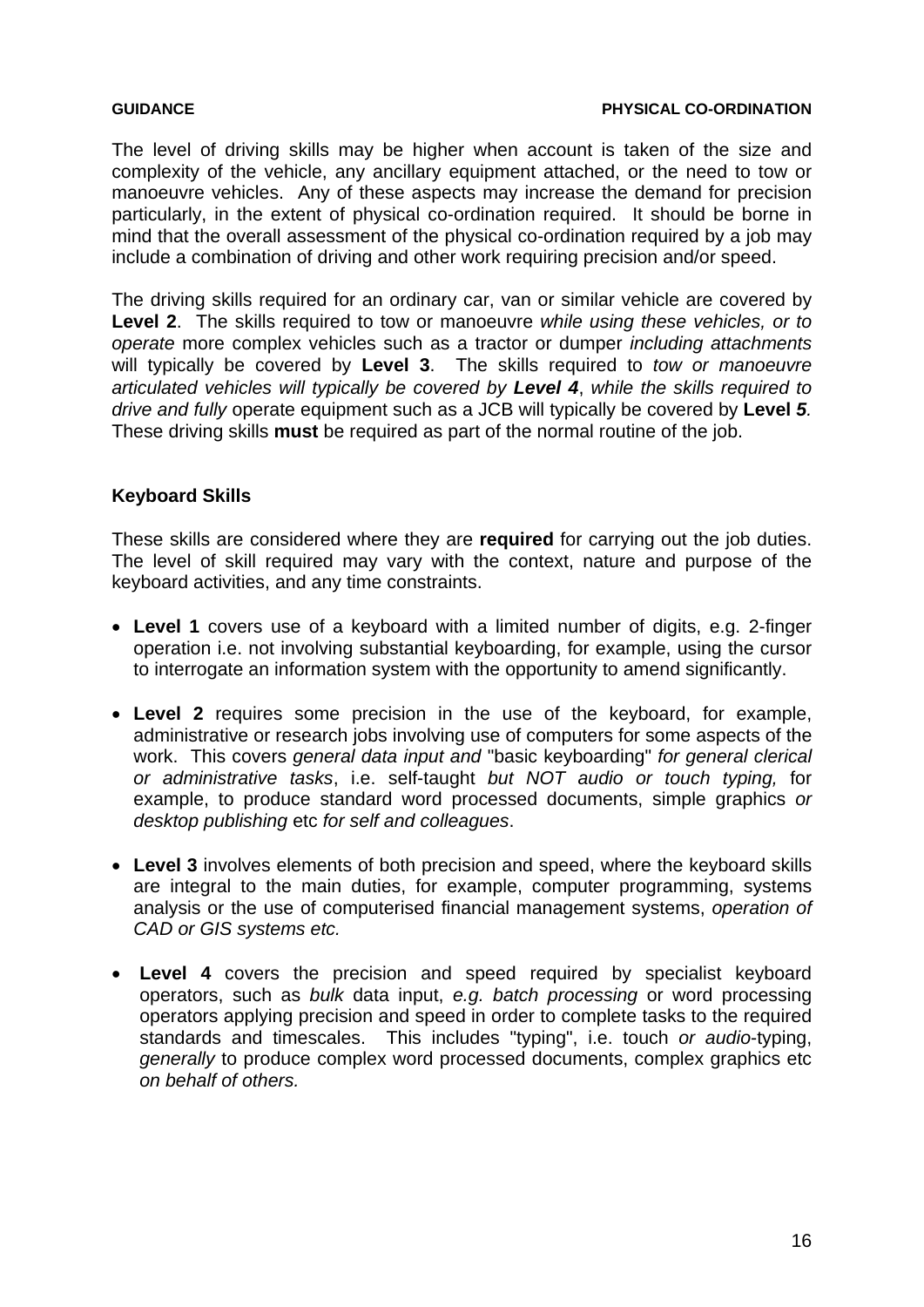*"KEYSTROKING TO PRE-DETERMINED STANDARDS" refers to the requirement to work at set levels of speed and accuracy, e.g. typing at more than 50 words per minute. Jobholders may be required to demonstrate proficiency, for example, through achievement of a recognised secretarial certificate or by undertaking a keyboard skills test to demonstrate the required level of speed and accuracy. This does NOT refer to software or keyboard familiarity tests that do not involve keystroking to pre-determined standards.* 

# **Other Activities**

Consideration is given to the **speed** with which the physical skills are exercised, **not**  to the speed of the outcome. For example, pressing a button to release a rocket set to fly faster than the speed of sound requires only limited precision and speed. Consideration should be given to whether there is anything inherent in the task that requires its completion at speed, *for example, a bricklayer using mortar before it solidifies*; or at a pre-determined rate of work *which is outwith the jobholder's control,*  for example, completing a repetitive task or part of an automated process within a *defined time interval, e.g. in order to fasten a nut to a bolt on an assembly line every 10 seconds the jobholder requires to work at the pre-determined speed of 'six times per minute'.* 

*This* relates to the standard level required for competent performance of the job duties. Any higher rates achieved, for example, in order to meet performance targets, should **not** be taken into account, *particularly if achievement of standards or targets is remunerated separately, for example, through the payment of a performance bonus. Similarly, work carried out at speed to meet a deadline should not be considered under this factor heading but under the work related pressure aspects of the 'Concentration' factor heading.* 

Consideration is also given to the need for **precise** action, irrespective of job context, in relation to the nature of the physical movements (e.g. of hands, fingers, limbs or senses), **not** to the accuracy of the end result. For example, the precise movement required to strike a nail with a hammer not the accuracy with which the nail is positioned.

"*LIMITED or* MINIMAL" precision, for example, controlling a pencil or pen, or using push button controls on a machine, power tools or a piece of equipment.

"MODERATE" precision of hands, arms, possibly feet and eyes is required to undertake the relevant tasks, for example, using a spanner, hammer or screwdriver, for controlling a brush, mop, vacuum cleaner, trolley or similar tools or equipment, or to load a dishwasher.

"CONSIDERABLE" precision of fingers, hands, arms, possibly feet and eyes is required to undertake the relevant tasks, for example, use of a strimmer, use of a chisel or fine paintbrush, use of a knife to peel or chop vegetables, exact control of tools or equipment, for example, to work on delicate plant, machinery or equipment; or where there is restricted access.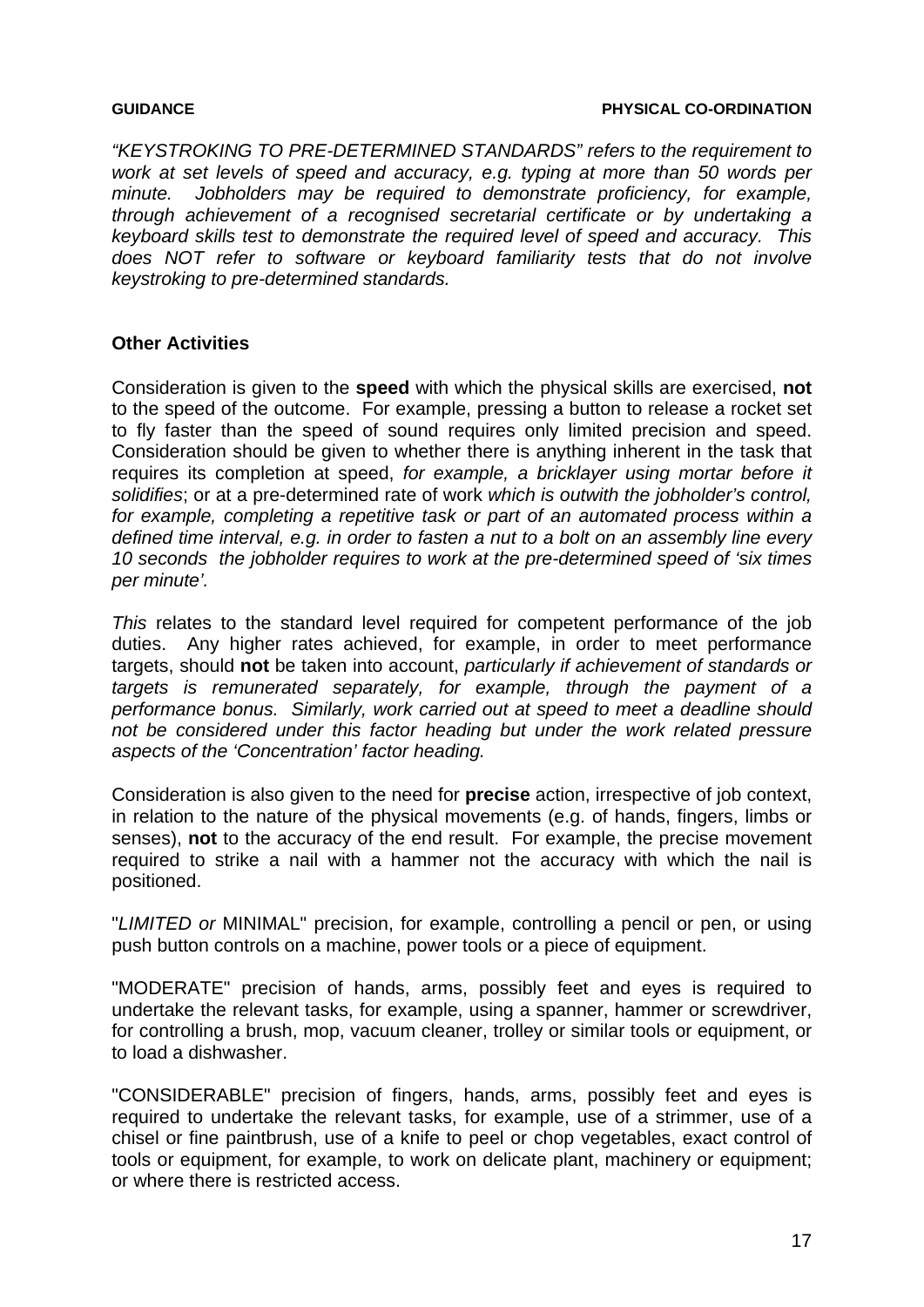"HIGH" precision where exact positioning of fingers, hands, arms, possibly feet and eyes is important in undertaking the relevant tasks, for example, in the use of tools or equipment for intricate or detailed work such as calibration, setting or measuring other tools or equipment.

"VERY HIGH" precision where exact positioning of fingers, hands, arms, possibly feet and eyes is crucial in undertaking the relevant tasks, e.g. using laser equipment.

# **Consequences of Error**

The outcome of the physical skills and co-ordination, including the consequences of error, **should not be taken into account here**, but under the appropriate Responsibility factor. If the same degree of precision and speed is required to produce items worth £100 and £100,000, the jobs should be assessed at the same level under the 'Physical Co-ordination' factor heading.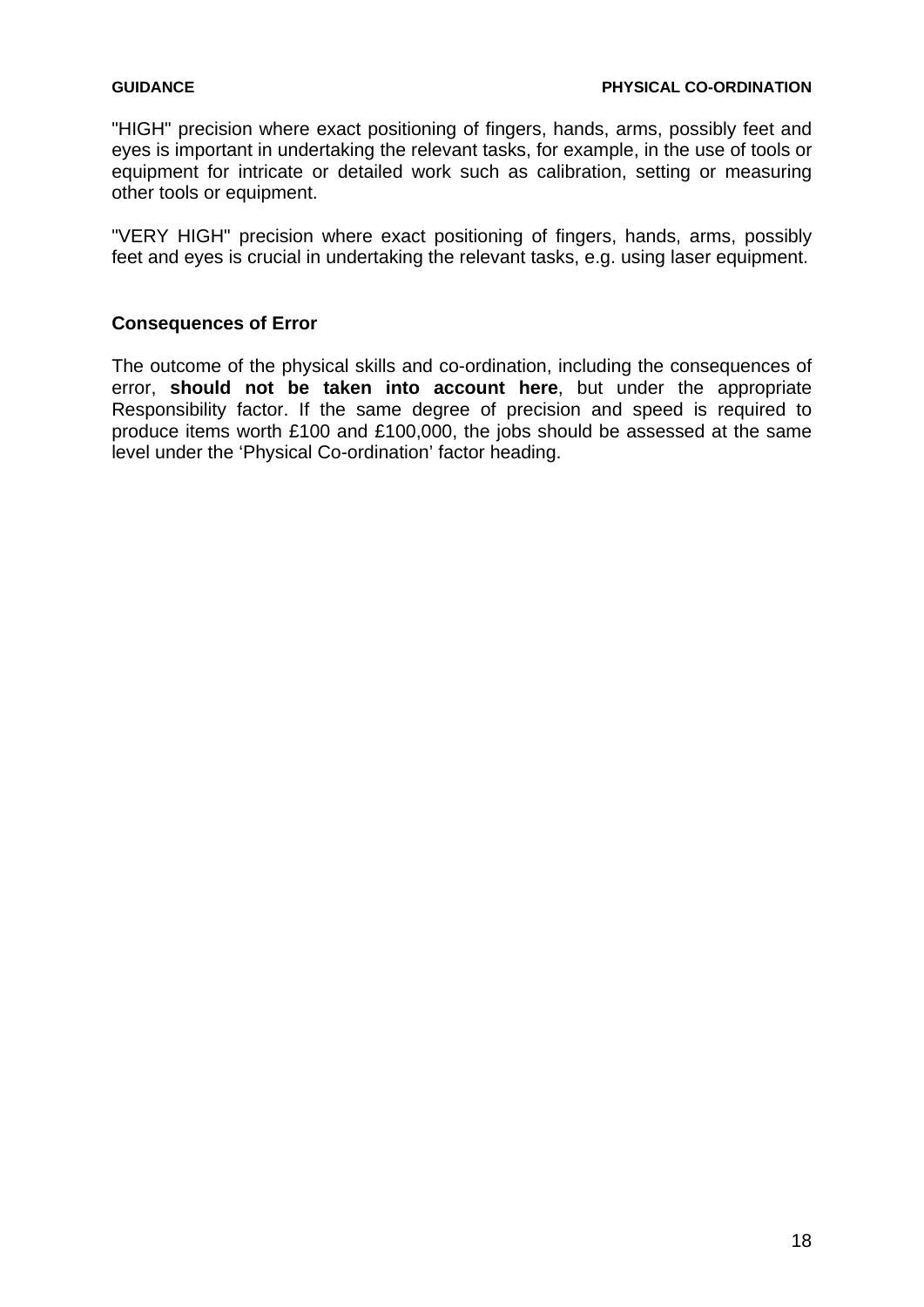# **FACTOR 2 - PHYSICAL CO-ORDINATION**

### <span id="page-18-0"></span>**This factor considers the** *predominant demands for* **physical co-ordination required to do the job.**

It covers manual and finger dexterity, hand-eye co-ordination, and co-ordination of limbs and/or senses required in the course of normal working.

The factor takes into account the nature and degree of co-ordination required, and any need for speed or precision in undertaking the specified task.

|                         | <b>FACTOR 2 - PHYSICAL CO-ORDINATION</b>                                                                                                                                                                  |
|-------------------------|-----------------------------------------------------------------------------------------------------------------------------------------------------------------------------------------------------------|
| Leve                    | <b>Definition</b>                                                                                                                                                                                         |
| 1                       | There are limited or minimal requirements for developed physical skills or co-<br>ordination in the course of normal working.                                                                             |
| $\mathbf{2}$            | The work <i>mainly</i> requires:<br><i>minimal precision and speed in the use of dexterity, co-ordination and/or</i><br>senses.<br>or<br>moderate precision in the use of these skills.                   |
| 3                       | The work <i>mainly</i> requires:<br>moderate precision and speed in the use of dexterity, co-ordination and/or<br>$\bullet$<br>senses<br>or<br>considerable precision in the use of these skills.         |
| $\overline{\mathbf{4}}$ | The work <i>mainly</i> requires:<br>considerable demands for precision and speed in the use of dexterity, co-<br>ordination and/or senses<br>or<br>high demands for precision in the use of these skills. |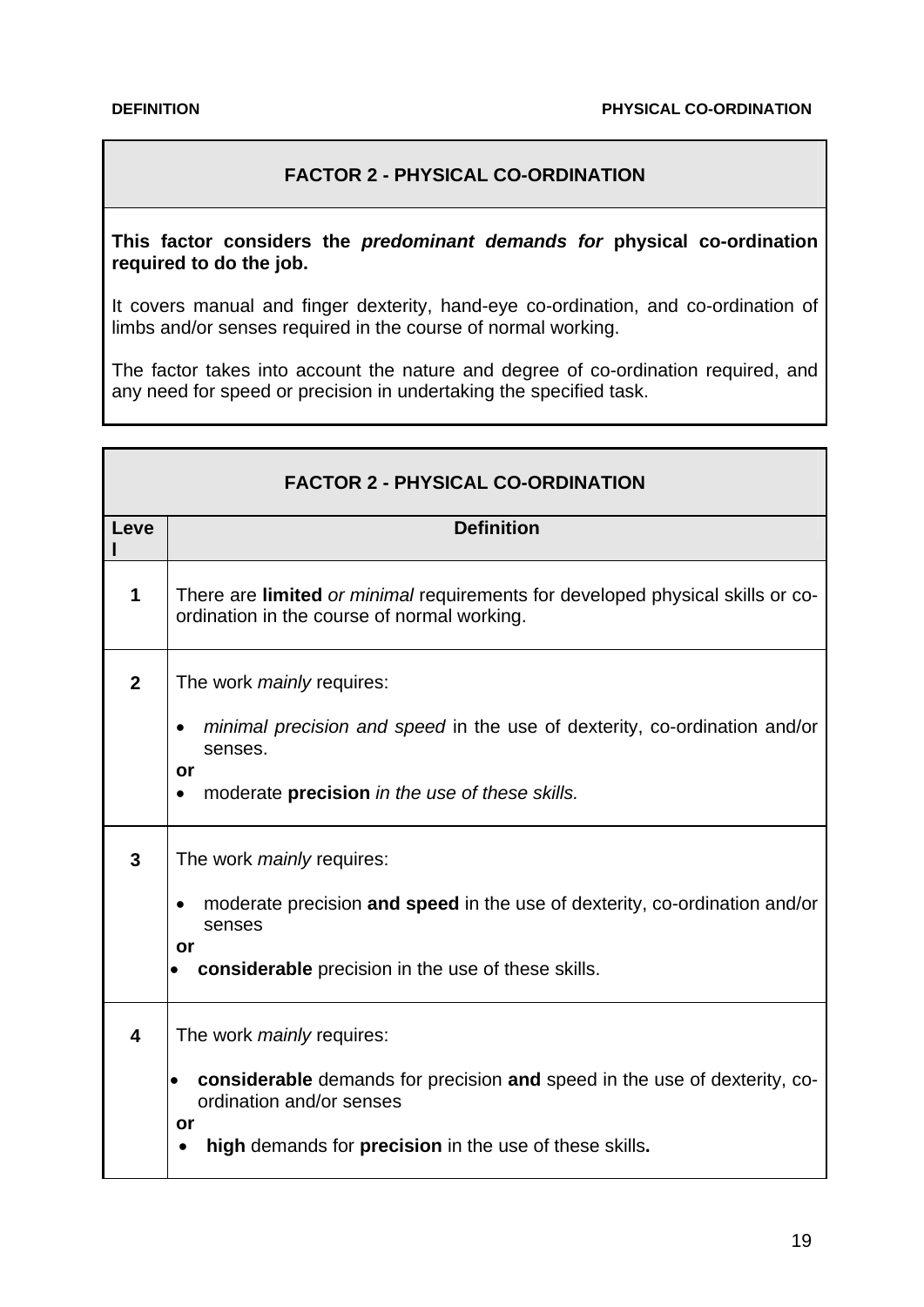| 5 | The work <i>mainly</i> requires:                                                                                                                                   |
|---|--------------------------------------------------------------------------------------------------------------------------------------------------------------------|
|   | high demands for precision and speed in the use of dexterity, co-<br>ordination and/or senses<br>or<br>very high demands for precision in the use of these skills. |
|   |                                                                                                                                                                    |

ń

ı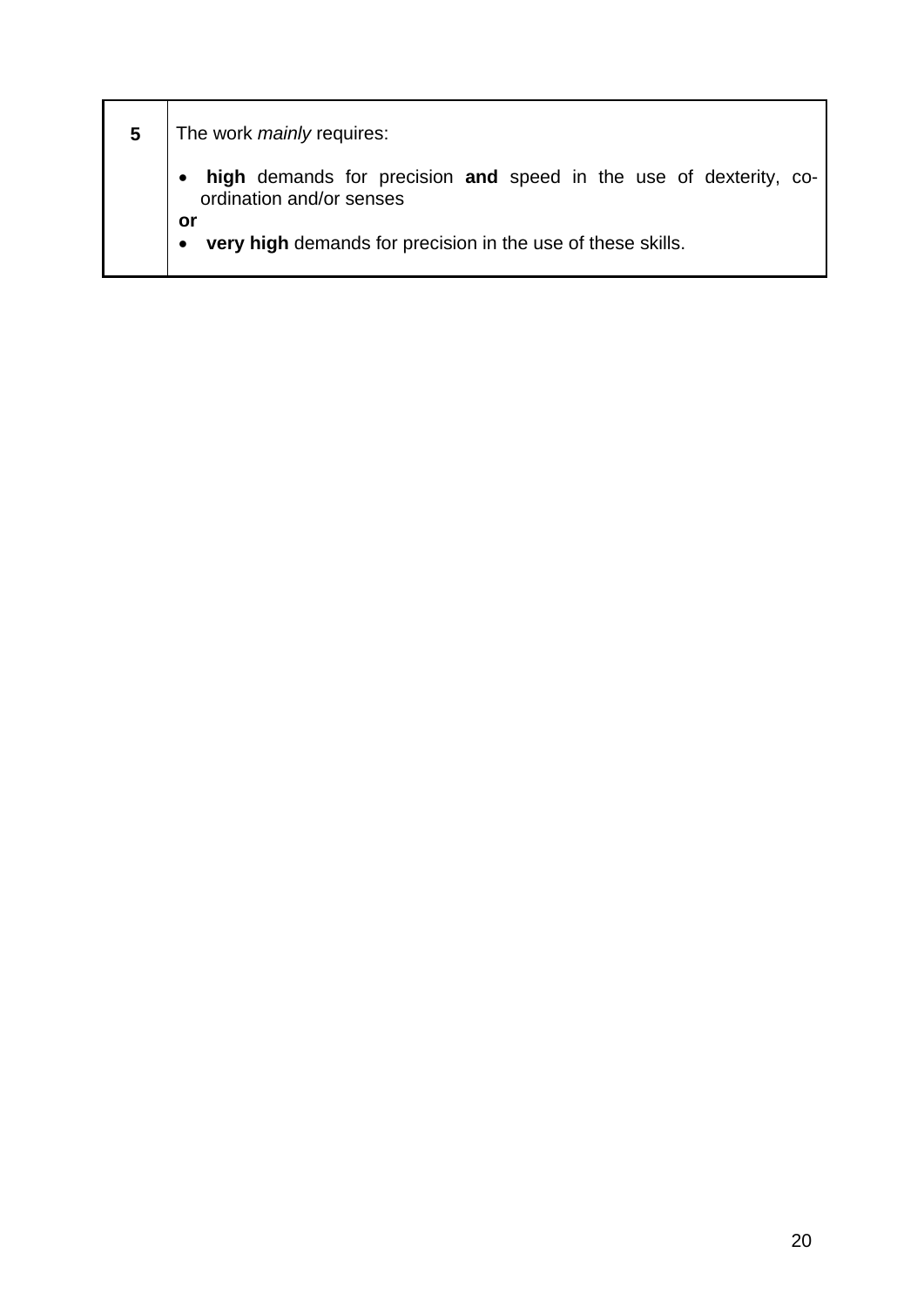### **FACTOR 3 - PHYSICAL EFFORT**

### <span id="page-20-0"></span>**Scope of Factor**

This factor considers the type, amount, continuity and frequency of the physical effort required to do the job. It covers stamina as well as strength.

It takes into account all forms of bodily effort, for example, that required for standing and walking, lifting and carrying, pulling and pushing. It also includes the physical demands involved in working in awkward positions, for example, bending, crouching, stretching; for sitting, standing or working in a constrained position; and for maintaining the required pace of work.

Tasks or activities which are undertaken mainly in a SEDENTARY position and allow for considerable flexibility of movement (i.e. not constrained) involve a basic degree of physical effort, as does a limited requirement for standing, walking, bending or stretching, or an occasional need to lift or carry items.

### **Application of the Level Definitions**

The factor takes account of the fact that many jobs require *a combination of* different types of physical effort in the course of normal working. The *overall demands of the job are* assessed:

- Firstly, according to the **greatest** demand *for physical effort* involved as part of the *normal* routine *in terms of the nature and degree of demand, i.e. the heaviest physical demand of the job. This demand will generally be required less frequently or for a shorter duration than other demands. This provides the 'X' score.*
- *Secondly, according to* any other demands for physical effort *involved as part of the normal routine, i.e. the MAIN physical demands of the job which will generally be less heavy but required more frequently or for a longer duration than the greatest demand of the job. This provides the 'Y' score.*

*Jobs will be scored according to a matrix which balances the 'X' and 'Y' scores.*  However, some jobs require the **same** level of physical effort in terms of **both** the greatest demands and any other demands, and in these cases the **overall** level of demand is considered to be equivalent to the **next** level, above Level 3. For example, the overall level of demands for a job primarily involving effort at a Level 4, where the other demands are also at Level 4, would be equivalent to a Level 5*.*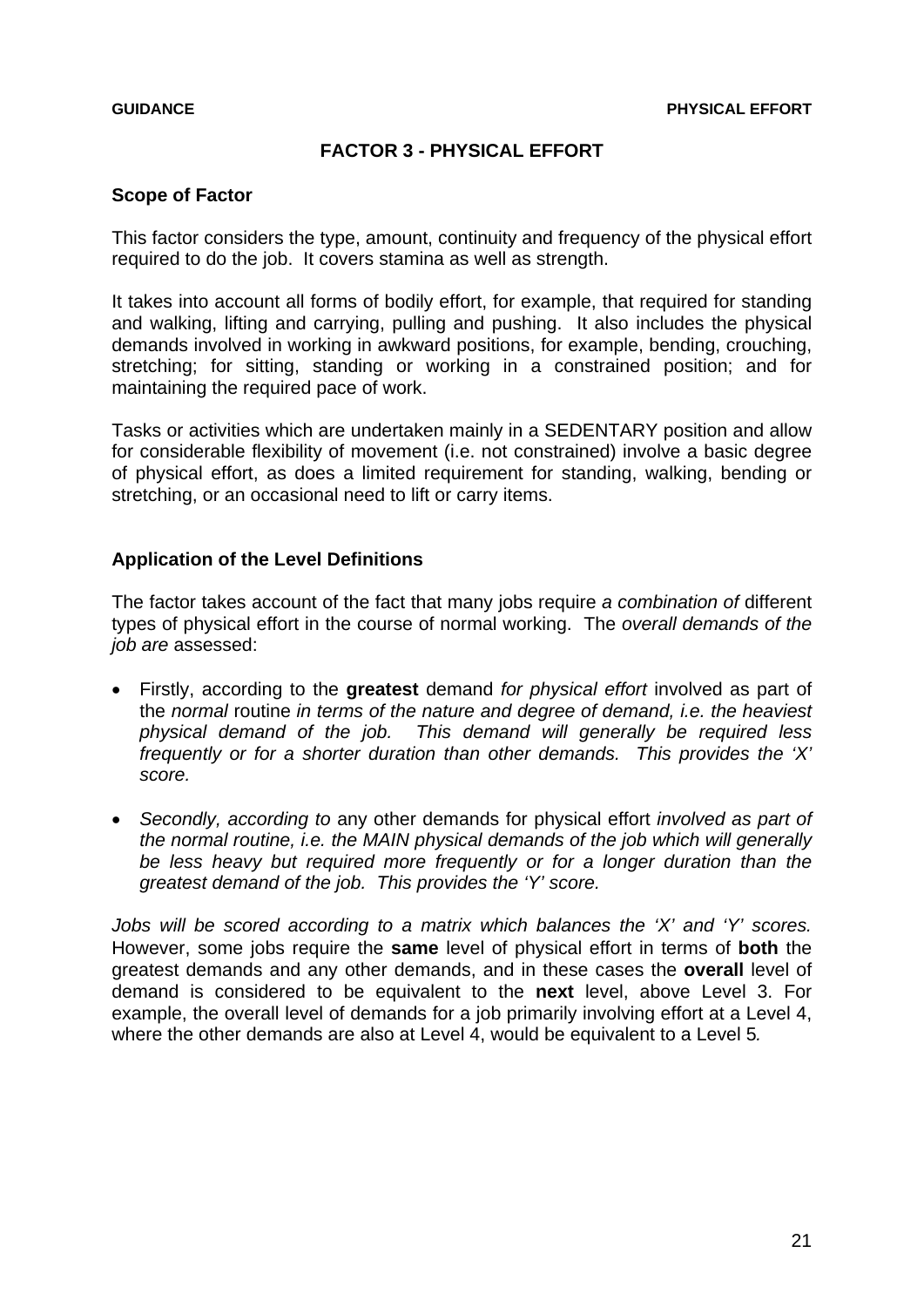### **Frequency and Continuity**

The level definitions incorporate a scale of frequency and continuity intended to reflect the overall average demand in the job, even if it does not arise every day, as follows:

- **Occasional** infrequently and/or for a short period of time i.e. occurring on average less than 0.5 days or 0.5 shifts in 10 over the year as a whole. This would generally result in the job being assessed at Level 1 or 2, depending on the nature of the effort, unless the job also involves other forms of physical effort.
- **Periodic** more frequent than occasional, but less frequent than regular; effort not necessarily associated with normal job duties. As a proportion of working time this equates to between 5 - *20*% on average.
- **Regular** in the dictionary sense of repeated; would usually be associated with normal job duties. As a proportion of working time this equates to between *21 - 40*% on average.
- **Frequent** in the dictionary sense; certainly associated with normal, every day job duties. As a proportion of working time this equates to between *41 - 60*% on average.
- **Ongoing** associated with the job duties undertaken for most of the working shift. As a proportion of working time this equates to between *61 - 80*% on average.
- **Continuous** or almost continuous; associated with the job duties undertaken for majority of the working shift. As a proportion of working time this equates to **more** than 80% on average.

*NOTE: Care should be taken to ensure that when added together the lower ranges of both the greatest and the other physical demands do NOT exceed 100%.* 

Consideration should be given to the **normal** cycle of work of the job to identify an appropriate period of time from which to determine the "proportion" during which the jobholder experiences the demand, for example, part of: a shift, a day, a week, a month, quarterly, annually etc. Demands over particular periods relate to the nature of the work, and **not** to the contractual hours of the jobholder.

It is assumed that all relevant Health and Safety Regulations are complied with. However, in considering the continuity of effort, breaks required by Health and Safety Regulations (for example, for VDU work or driving), or other recognised breaks, should **not** be treated as breaks in the period of effort.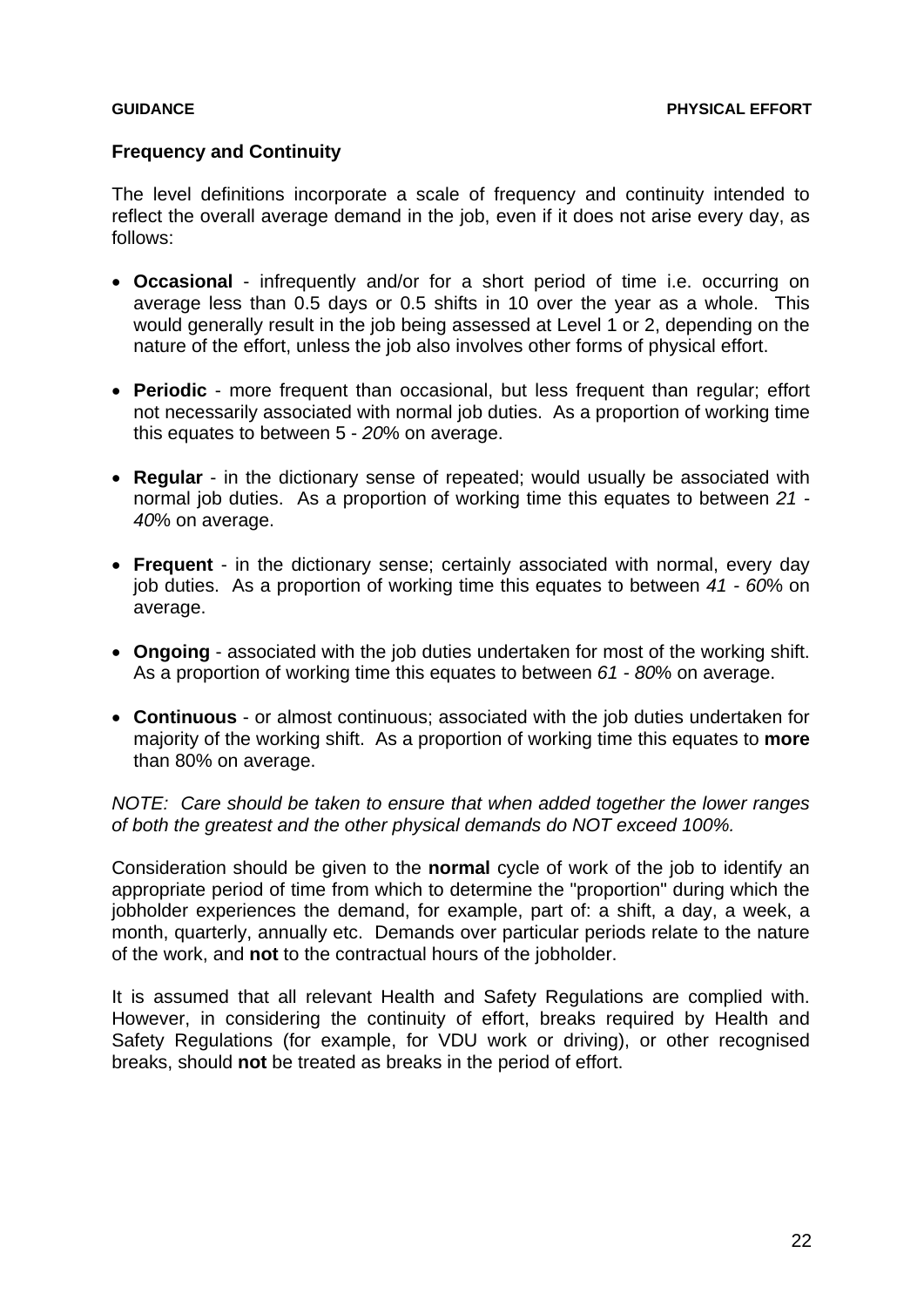### **Lifting/Carrying**

The level of lifting or carrying effort should be a *TYPICAL* feature of the job, not just undertaken occasionally.

*"LIMITED"* lifting or carrying involves effort SLIGHTY above normal. For example, lifting or carrying packs of paper, an empty bucket or a light piece of equipment (e.g. kitchen tools, empty pans or containers).

"CONSIDERABLE" lifting or carrying involves effort SIGNIFICANTLY above normal. For example, lifting or carrying a box of files, a bucket of water, a full pan or similar container or a piece of training or similar equipment.

"HIGH" lifting or carrying involves effort SUBSTANTIALLY above normal. For example, lifting or carrying large containers of food or similar, half full dustbins, bags of compost, children with physical disabilities or equivalent.

"VERY HIGH" lifting or carrying involves effort GREATLY above normal. For example, lifting or carrying full dustbins, sacks of potatoes or soil, teenagers or adults with physical disabilities or equivalent.

### **Pushing/Pulling**

The level of pushing or pulling effort should be a *TYPICAL* feature of the job, not just undertaken occasionally.

*"*LIMITED" pushing or pulling involves effort SLIGHTLY above normal. For example, sweeping or raking leaves, pulling empty wheelie bins, pushing or pulling an empty trolley or wheelchair, or some other piece of equipment where there is little resistance.

"CONSIDERABLE" pushing or pulling involves effort SIGNIFICANTLY above normal. For example pushing or pulling a laden trolley, pulling full domestic wheelie bins, a wheelchair with a child or adult occupant, a piece of equipment where there is resistance.

"HIGH" pushing or pulling involves effort SUBSTANTIALLY above normal. For example, pushing or pulling a well laden trolley, a wheelchair with a heavy adult occupant, a piece of equipment where there is strong resistance (e.g. sweeping mud or ice).

"VERY HIGH" pushing or pulling involves effort GREATLY above normal. For example, pushing or pulling a very heavily laden trolley, a bed with a heavy adult occupant, a piece of equipment which in itself is very heavy or where there is very strong resistance (e.g. pulling full, commercial sized wheelie bins).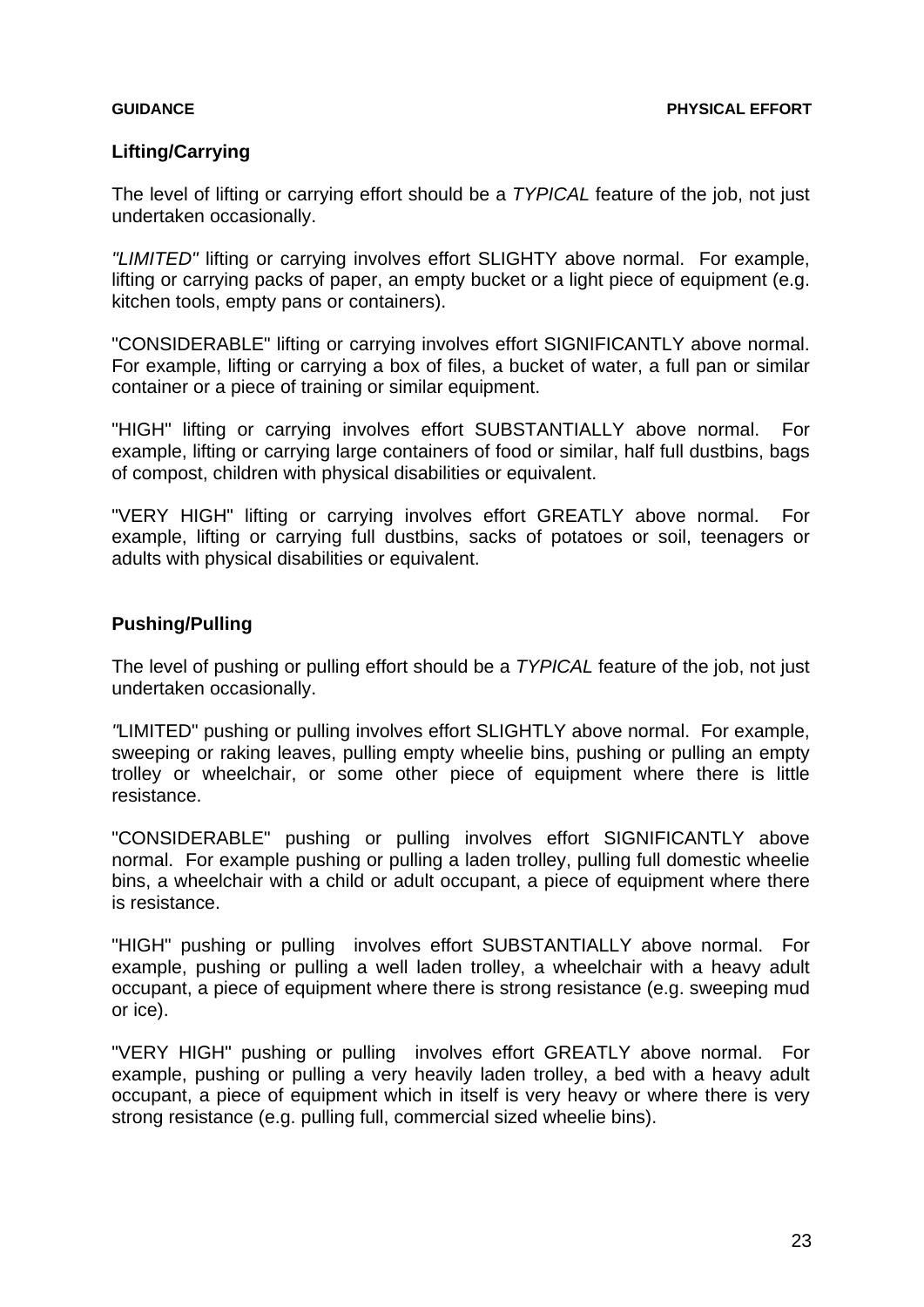### **Applied Physical Effort**

This relates to those situations where physical force has to be applied, such as scrubbing, sawing, digging, etc. The level of applied physical effort should be a *TYPICAL* feature of the job, not just undertaken occasionally.

"LIMITED" applied physical effort is only SLIGHTLY above normal. For example, wiping tables or similar surfaces with a damp cloth, dusting hand-high shelves etc.

"CONSIDERABLE" applied physical effort is SIGNIFICANTLY above normal. For example, rubbing or scrubbing tables or similar surfaces, painting walls or doors with brush or roller, raking tilled soil, etc.

"HIGH" applied physical effort is SUBSTANTIALLY above normal. For example, scrubbing floors, sawing wood, digging light soil, laying small paving stones, etc.

"VERY HIGH" applied physical effort is GREATLY above normal. For example, digging heavy soil or soil below ground level, sawing trees with chainsaw, laying fullsized paving stones, etc.

### **Weights**

*The weight being lifted/carried, pushed/pulled etc should be considered* regardless of the physical characteristics of the jobholder and whether the duties are normally carried out by women or by men; or by small people or large people; or by fit or unfit people. So, *the physical effort required to lift* a sack of cement or a sack of potatoes is *the same*, even if it is lifted and carried without obvious exertion by a tall, fit, young person.

Where mechanical aids *or assistance* are available, these should be taken into account when assessing the *degree* of demand. For instance, other things being equal, moving sacks of potatoes with the aid of a trolley involves less demand than lifting and carrying the sacks over the same distance.

### **Awkward Positions**

Working in awkward positions should be a *TYPICAL* feature of the job, not just adopted occasionally.

"AWKWARD POSITIONS" include those which require unusual bending, crouching or stretching, as well as the more obvious situations such as working while leaning over, round or under an obstruction or while lying on one's back, etc.

"SLIGHTLY" awkward positions are those which differ from normal walking, standing or sitting, but to a LIMITED degree. For example, leaning forwards, backwards or sideways, stretching arms forwards or upwards.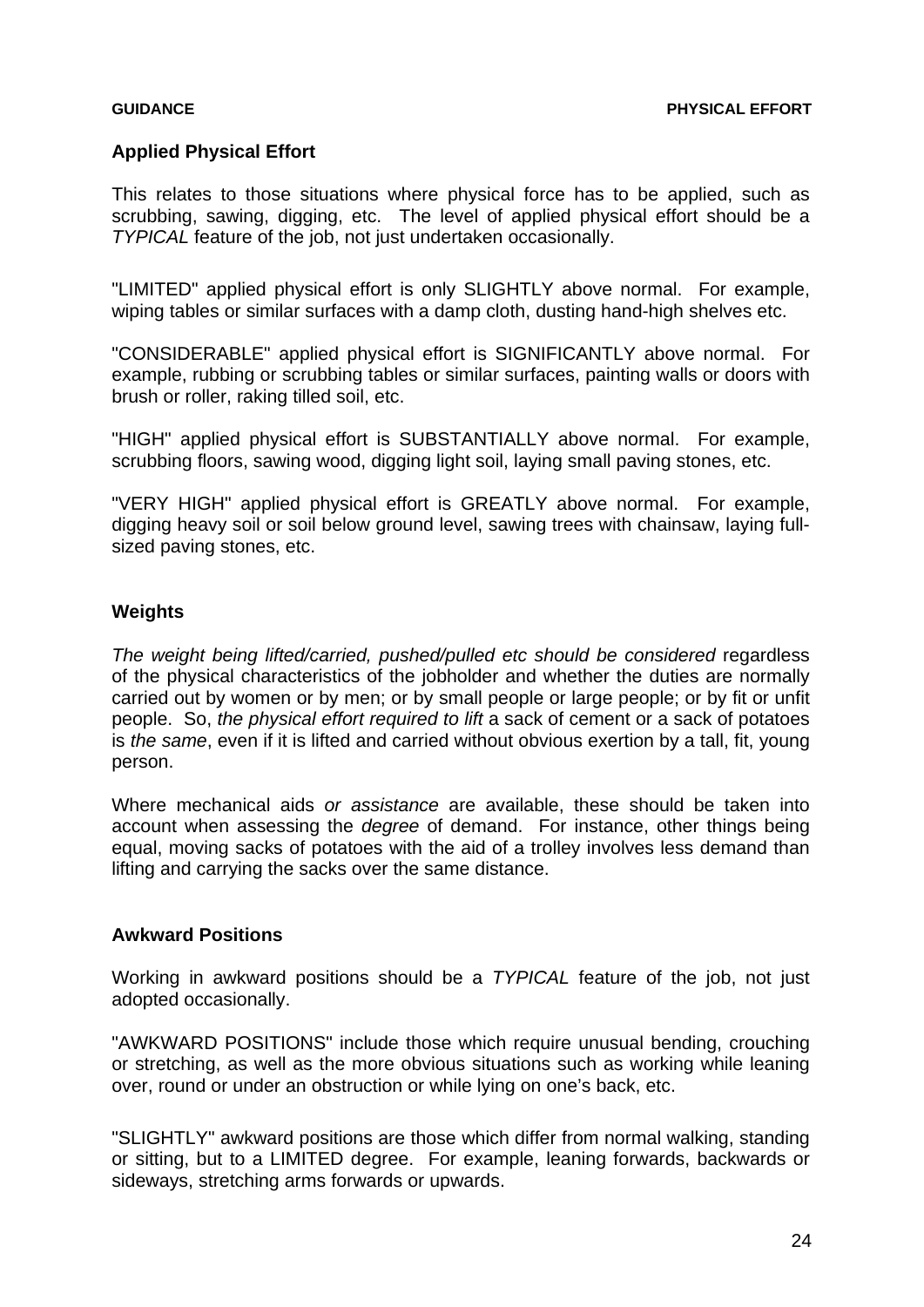"DISTINCTLY" awkward positions are those which differ from normal walking, standing or sitting, but to a CONSIDERABLE degree. For example, bending forwards, backwards, or sideways, crouching, stretching upwards using arms and/or legs.

"VERY" awkward positions are those which differ from normal walking, standing or sitting, but to a HIGH degree, for example, kneeling, crouching under an object or in a confined space, lying on back or front.

### **Standing/Walking and Working in Constrained Positions**

"CONSTRAINED POSITIONS" are those where the jobholder HAS TO remain in a fixed and/or tensed position, *for a* prolonged *period of time, such as* sitting at a switchboard *attached to the* console *by an earpiece or mouthpiece,* sitting in a vehicle driving seat constrained by steering wheel and other controls, standing in a rigid position to operate equipment, working up a ladder, etc.

*Standing/walking and working in constrained positions are considered as requiring a LIMITED degree of physical effort. However, consideration should be given to the length of time over which the jobholder is required to sustain this degree of physical effort to establish the overall level of demand.*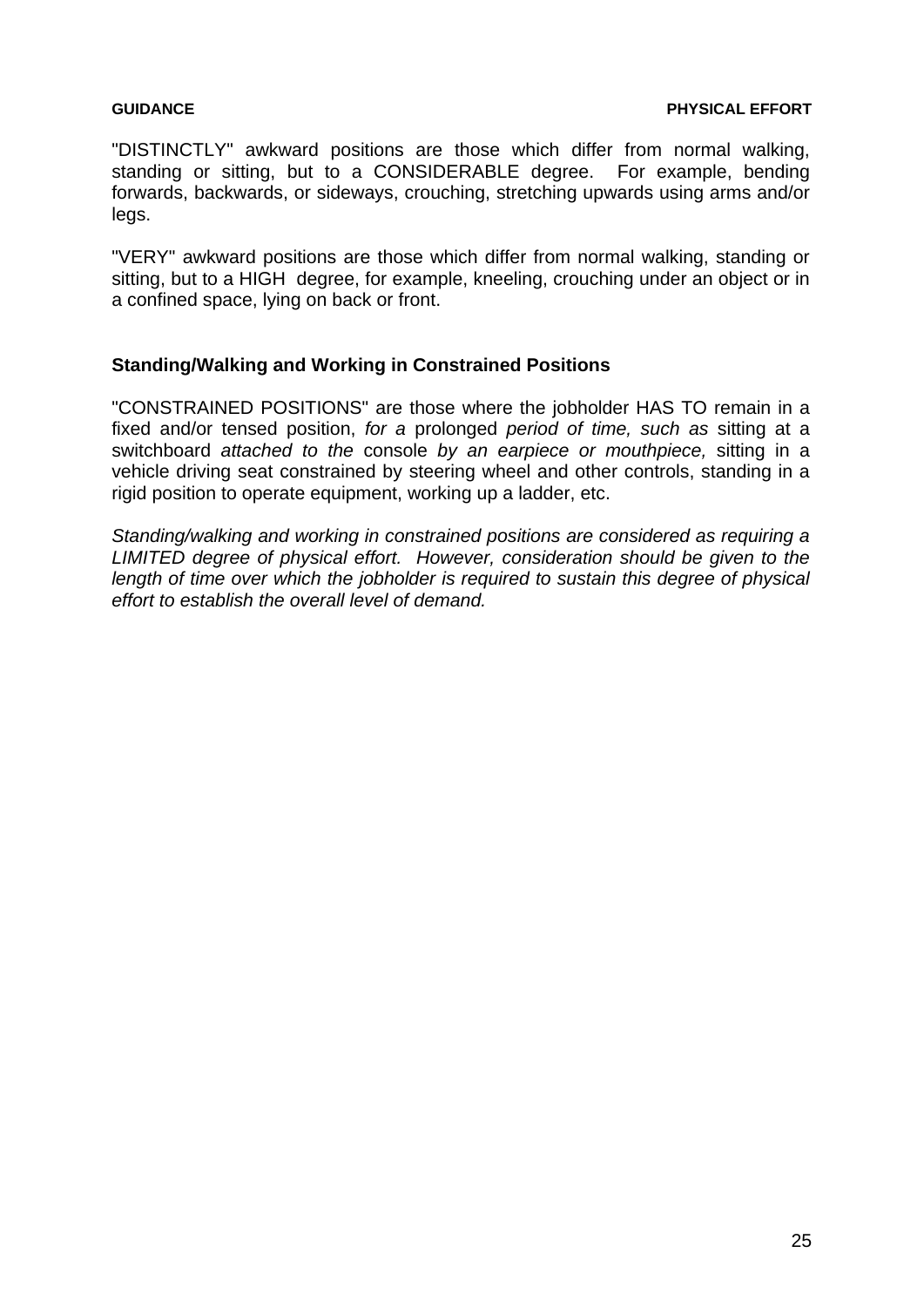# **FACTOR 3 - PHYSICAL EFFORT**

### <span id="page-25-0"></span>**This factor considers the strength and stamina required to do the job.**

It covers all forms of physical effort required in the course of normal working, for example, standing, walking, lifting, carrying, pulling, pushing, working in awkward positions such as bending, crouching, stretching; for sitting, standing or working in a constrained position.

The factor takes account of the **greatest** demands on the jobholder *in terms of the nature and degree of physical effort required*, and the other *main* demands in terms of the frequency and duration of the physical effort required to do the job.

| <b>FACTOR 3 - PHYSICAL EFFORT</b> |                                                                                                                                                                                                                        |  |
|-----------------------------------|------------------------------------------------------------------------------------------------------------------------------------------------------------------------------------------------------------------------|--|
| Leve                              | <b>Definition</b>                                                                                                                                                                                                      |  |
| 1                                 | Tasks or activities are undertaken mainly in a sedentary position, and allow<br>for considerable flexibility of movement. The greatest demand required as<br>part of the usual routine of the job, involves primarily: |  |
|                                   | Limited physical effort on an occasional or periodic basis<br>or                                                                                                                                                       |  |
|                                   | <b>Considerable</b> physical effort on an <b>occasional</b> basis                                                                                                                                                      |  |
| $\mathbf{2}$                      | The greatest demand required as part of the usual routine of the job,<br>involves primarily:<br>Limited physical effort on a regular basis<br>or<br><b>Considerable</b> physical effort on a <b>periodic</b> basis     |  |
|                                   | or<br>A high degree of physical effort on an occasional basis                                                                                                                                                          |  |
| 3                                 | The greatest demand required as part of the usual routine of the job,<br>involves primarily:                                                                                                                           |  |
|                                   | Limited physical effort on a frequent basis<br>or                                                                                                                                                                      |  |
|                                   | <b>Considerable</b> physical effort on a regular basis                                                                                                                                                                 |  |
|                                   | or<br>A high degree of physical effort on a periodic basis<br>or                                                                                                                                                       |  |
|                                   | A very high degree of physical effort on an occasional basis                                                                                                                                                           |  |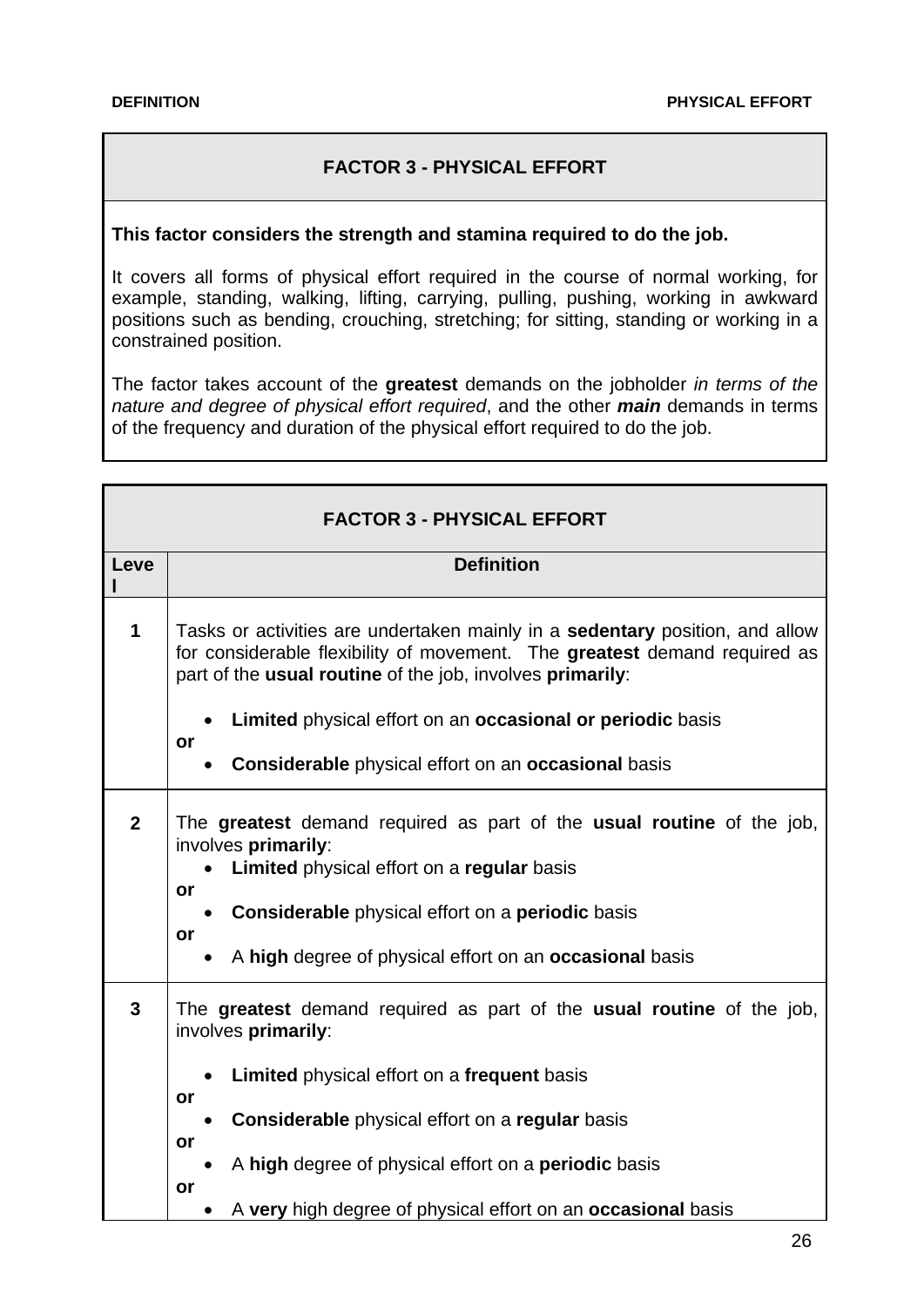| $\overline{\mathbf{4}}$ | The greatest demand required as part of the usual routine of the job,<br>involves primarily:                                                   |
|-------------------------|------------------------------------------------------------------------------------------------------------------------------------------------|
|                         | Limited physical effort on an on-going or continuous basis<br>or                                                                               |
|                         | <b>Considerable</b> physical effort on a frequent basis<br>or                                                                                  |
|                         | A high degree of physical effort on a regular or frequent basis<br>or                                                                          |
|                         | A very high degree of physical effort on a periodic or regular basis                                                                           |
|                         | <b>OR</b>                                                                                                                                      |
|                         | <b>Both</b> the jobholder's greatest and other requirements for strength and<br>stamina are as described by the demands identified at Level 3. |
| 5                       | The greatest demand required as part of the usual routine of the job,<br>involves primarily:                                                   |
|                         | A considerable degree of physical effort on an on-going<br><b>or</b><br>continuous basis                                                       |
|                         | or<br>A high degree of physical effort on an on-going or continuous basis                                                                      |
|                         | or<br>A very high degree of physical effort on a frequent, on-going or<br>$\bullet$<br>continuous basis                                        |
|                         | <b>OR</b>                                                                                                                                      |
|                         | <b>Both</b> the jobholder's greatest and other requirements for strength and<br>stamina are as described by the demands identified at Level 4. |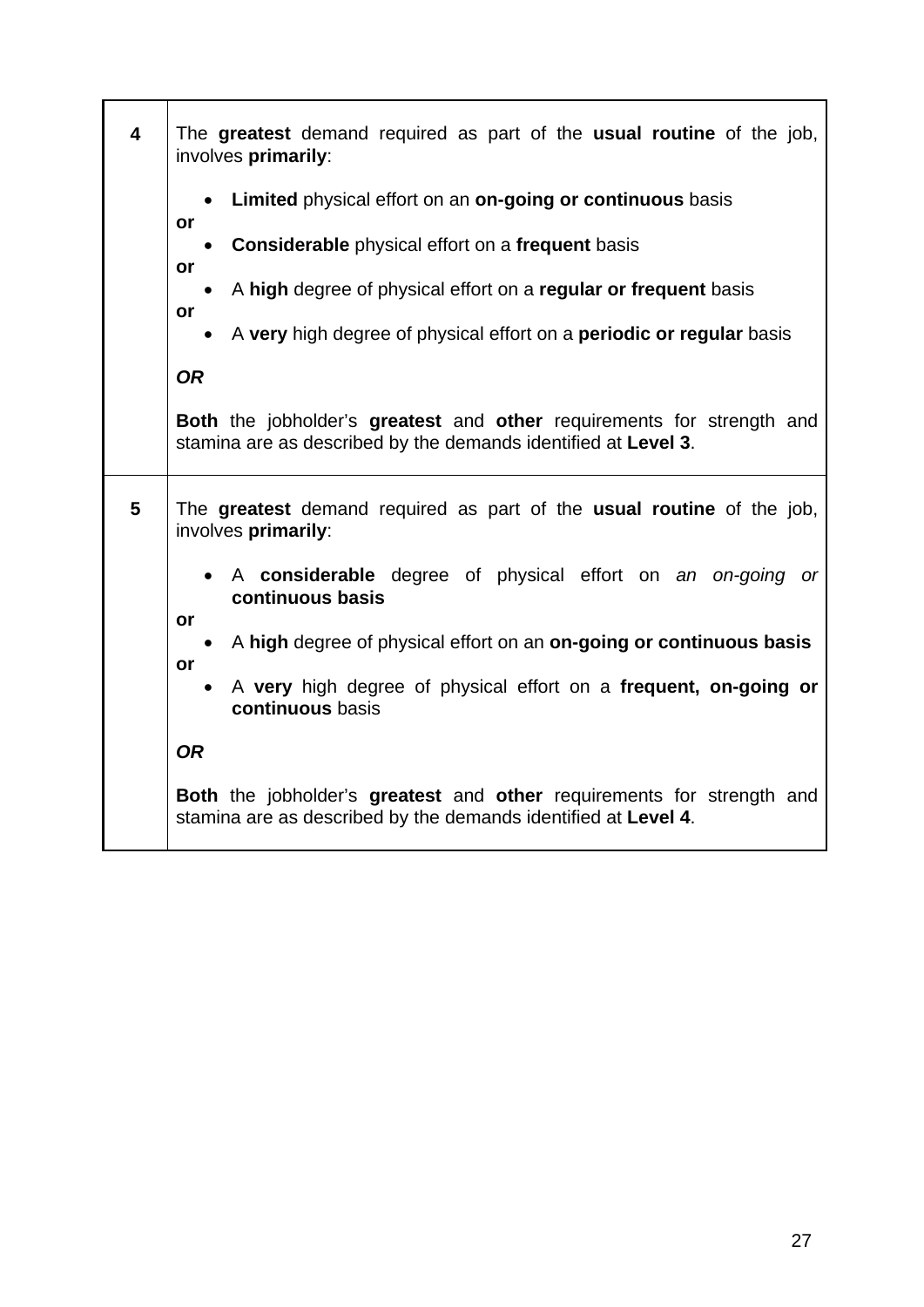### **FACTOR 4 - MENTAL SKILLS**

### <span id="page-27-0"></span>**Scope of Factor**

This factor considers the range of thinking activities and mental skills required for the job, from choosing between options, through planning or scheduling to exercising judgement or creativity.

This factor evaluates the mental skills required by the job irrespective of the level of initiative and independence, or its level of responsibility, which are measured under other factor headings in the Scheme. For example, a computer programmer requires mental skills to design a suitable program for a specified purpose, but may not have made the decision for the program to be designed. The same may apply to an architect designing a building. In both cases, the level of mental skills may be high relative to the level of Initiative and Independence.

Under this factor heading, the importance or value to the organisation of the end result, e.g. the computer program or building, is **irrelevant** to the assessment of the mental skills required for the particular job.

*Where a level definition includes a range of criteria for meeting the level of demand, the majority of the elements must be regular features of the job to justify scoring at that level. Where the job demonstrates only one aspect of the range of demands at a particular level, it will generally be assessed at a lower level.* 

### **Problem Solving**

In the context of this factor, "**analytical**" has its normal dictionary meaning of:

"examining and identifying the components of the whole".

"ANALYTICAL" skills are those required for dissecting information, a problem or a situation into its component parts, in order to examine its essential elements as the basis for making a judgement or resolving a problem. For example, use of problem solving techniques such as *lateral thinking,* diagnostics, process mapping, critical examinations, fishbone analysis etc.

"RESOLVE PROBLEMS" covers a range from applying existing procedures or rules, through the use of precedents, assessing options, to developing innovative solutions to one-off problems.

"MAKING CHOICES" - i.e. the jobholder can choose a course of action from a number of predetermined options.

"DIFFICULT" refers to non-routine problems or those which the jobholder considers not to be straightforward.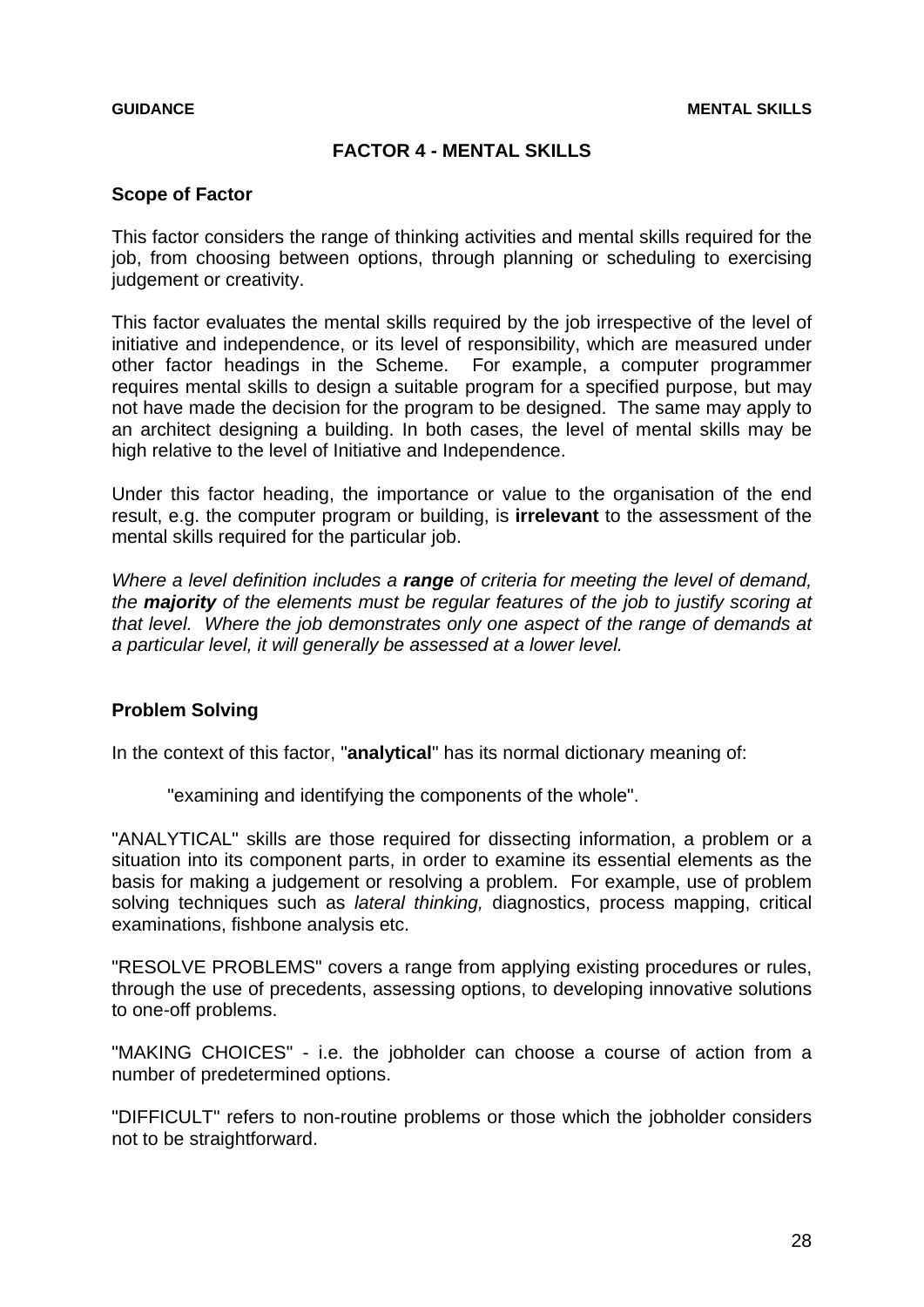"SIMILAR" - i.e. the jobholder is required to interpret information and use judgement or creativity to decide which course of action to follow to find a solution for similar types of problems.

*"VARIED" - means the jobholder is required to interpret and assess a range of different but straightforward problems to develop solutions.* 

"COMPLEX" means there is more than one way of interpreting the information. The information may also require assessment. *For example, a range of operational/technical information within a discipline/function such as building control regulations.* 

"DIVERSE AND COMPLEX" information has several aspects, not all of which may be immediately apparent, so may require investigation of a number of sources and may be interpreted in more than one way. *For example, information of a multidisciplinary or multi-functional nature, such as problems involving a range of strategic, financial, policy, legal, personnel and technical aspects.* 

### *"NOVEL" - covers original, unique, unusual or creative applications of tried and tested techniques, i.e. a non-textbook application*

*"SOURCE" - refers to the people, places or systems from which the jobholder seeks information relevant to the problem* 

*"A NUMBER OF SIMILAR SOURCES" could be: several officers in the Council OR a number of different clients with similar circumstances OR various different reference books or manuals* 

*"A VARIETY OF DIFFERENT SOURCES" might be: a client seeking help AND another officer in the Council AND a reference manual of some sort; OR a verbal report of the situation AND a personal inspection of the site AND legal advice* 

NOTE: Some problems or situations may require other skills for example, decision making which should be considered under the factor heading "Initiative and Independence", or interpersonal skills which should be considered under the factor heading "Communication Skills".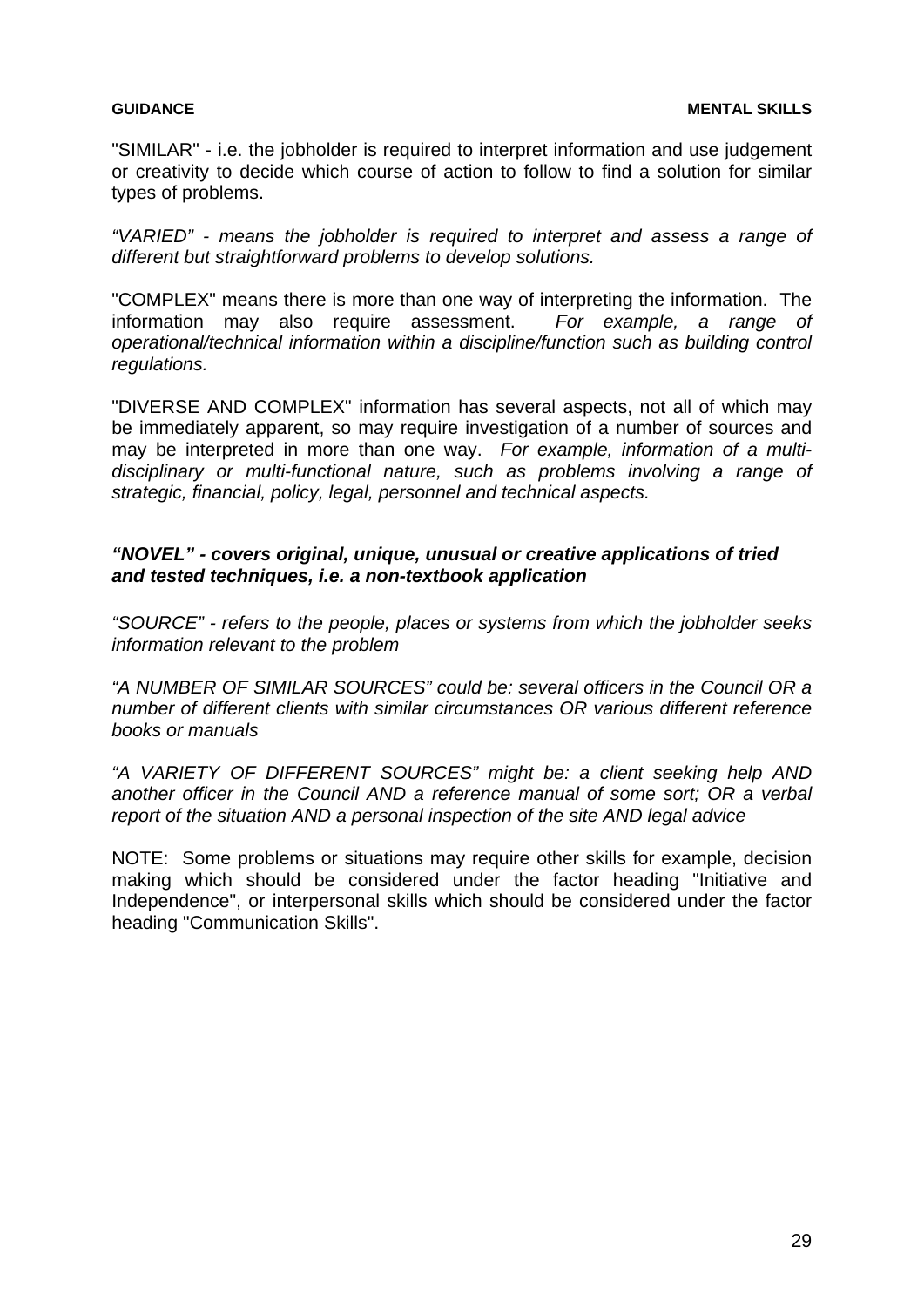### **Scheduling**

The planning process must not be confused with forward scheduling such as allocation of staffing rotas, setting dates for meetings, etc.

"FORWARD SCHEDULING" means putting dates or times against activities which are pre-set and which are not affected by the date chosen, for example:

- the allocating of staff to established rotas or arranging/confirming annual leave dates;
- deciding the dates for a series of visits to clients or to sites;
- setting dates for meetings or for papers to be presented.

"OWN WORKLOAD" includes scheduling activities for clients.

"SCHEDULING" refers to the activities of the jobholder and/or their team e.g. *forward* planning or scheduling routine work/rotas, developing a process flow chart etc.

# **Planning**

In the context of this factor, "**PLANNING**" has its normal dictionary definition of:

"the establishment of goals, policies and procedures for a social or economic unit",

rather than any specific meaning in the local authority context, for example, Town and Country Planning or Economic Development *or the development of individual client 'care plans' which should be considered under the factor heading 'Responsibility for Services to Others'.*

It must be the jobholder's personal responsibility to create the overall plan, but he/she does not need to have the authority to approve the plan's implementation. Plans need not be formally presented nor documented.

"UPDATING" includes amending a cyclical plan where many factors must be considered e.g. grounds maintenance plan, planned service maintenance programme.

"DEVELOP" in relation to strategies or plans refers to the need for the jobholder to look ahead and to determine the necessary series of activities or actions which would eventually ensure that the required outcomes are achieved w*ithin the required timescale, standard, budget etc* 

"RELATIVELY COMPLEX" - incorporating a greater number of variables about which there is less certainty, including factors outwith the Council's control.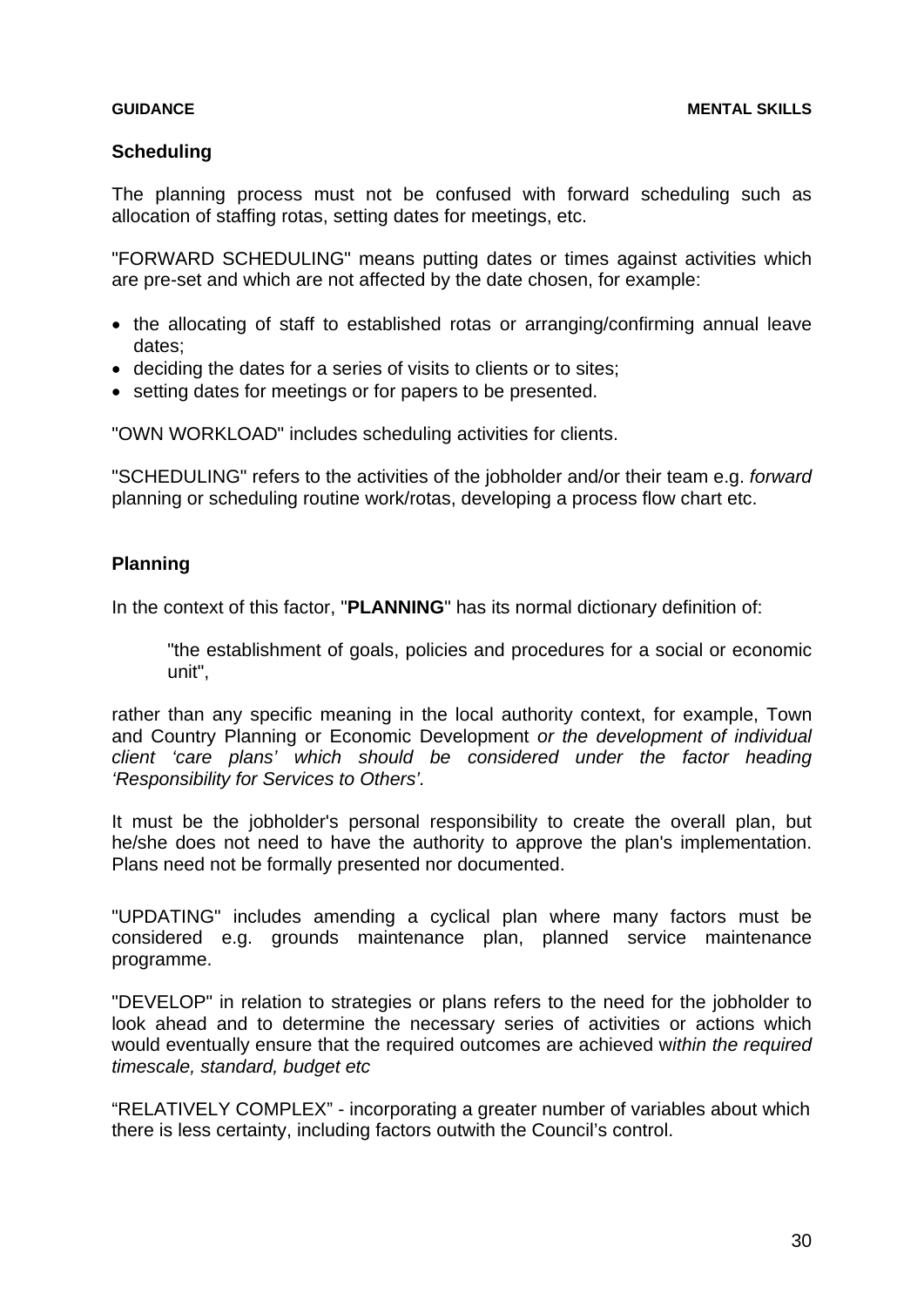### **"VERY COMPLEX" – requiring research, innovation and radical thinking**

"EXTREMELY COMPLEX" - requires the ability to conceptualise, to envisage unknown variables, influencing factors and areas of uncertainty

NOTE: The preparation of annual budgets is **not** planning in this context but should be taken into account under the factor heading "Responsibility for Financial Resources".

### **Planning Timescales**

References to the timescale for solutions and planning relate to the period over which the plans are made, **not** to the durability of what is planned. Designing a particular structure, intended to stand for a hundred years, might take a matter of weeks to plan. However, the jobholder must think ahead in terms of the purpose or use of the structure. Planning to win and deliver a 5 year education catering contract might take months to plan, but the emphasis is on **how far ahead** the jobholder must think in terms of planning resources and activities, and the extent to which the jobholder must take account of variables with differing degrees of certainty.

*In general, the following guidelines apply to planning timescales, unless otherwise specified:* 

*"SHORT TERM" - generally over a period of up to 3 months* 

*"MEDIUM TERM" - generally over a period of up to 1 year* 

*"LONG TERM" - generally over a period of up to 3 years.*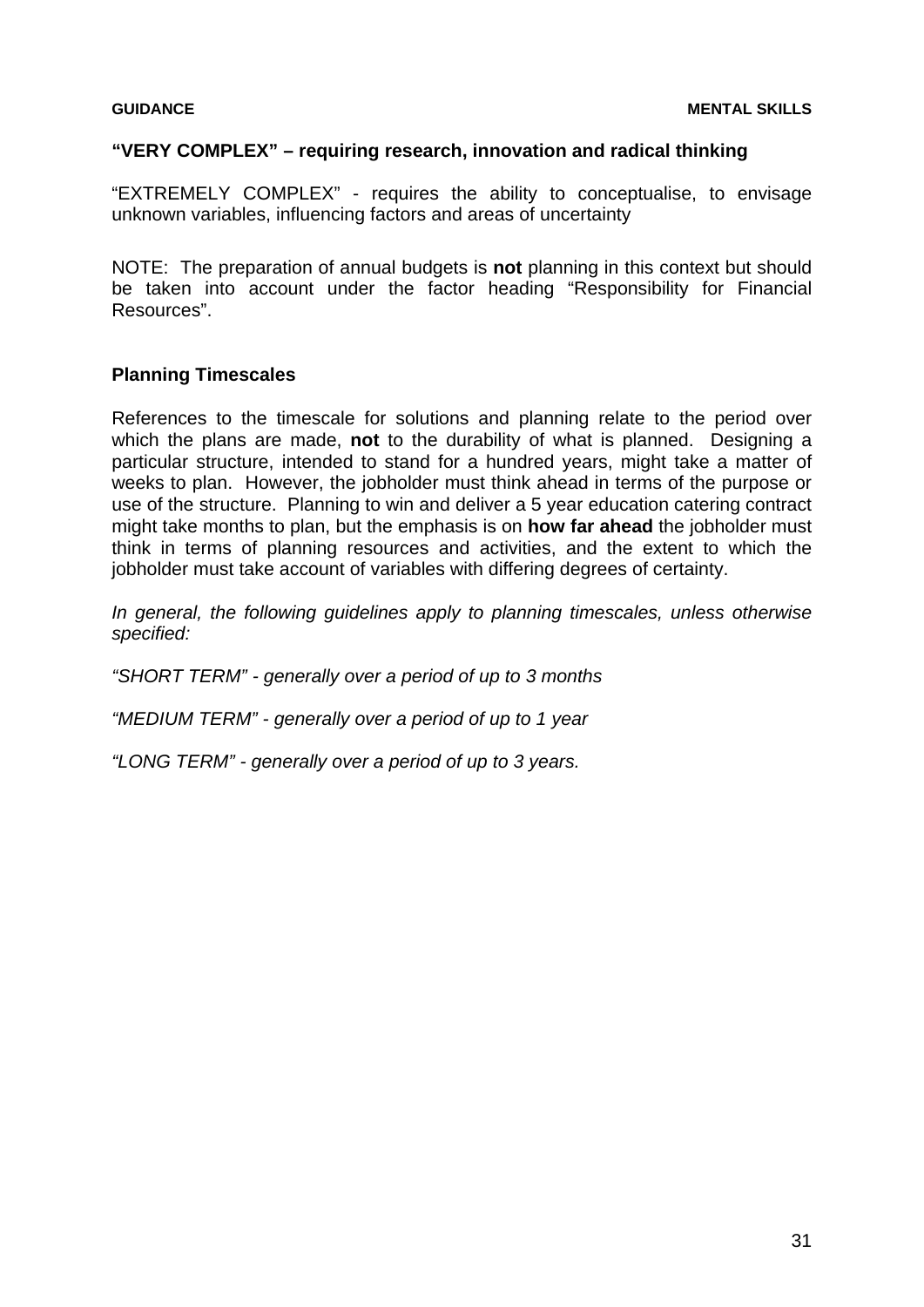### **FACTOR 4 - MENTAL SKILLS**

# <span id="page-31-0"></span>**This factor considers the thinking requirement in the job.**

It includes problem solving, options appraisal, creativity and design, innovation, imaginative and developmental skills, analytical and strategic thinking, research, planning, and the ability to conceptualise.

The factor takes into account the **predominant** nature and complexity of the mental tasks undertaken.

| <b>FACTOR 4 - MENTAL SKILLS</b> |                                                                                                                                                                                                                         |  |
|---------------------------------|-------------------------------------------------------------------------------------------------------------------------------------------------------------------------------------------------------------------------|--|
| Leve                            | <b>Definition</b>                                                                                                                                                                                                       |  |
| 1                               | Problems may be referred upwards. However, the job predominantly<br>requires mental skills to:                                                                                                                          |  |
|                                 | <b>choose</b> between a <b>limited</b> number of clearly <b>defined</b> options<br>and/or<br>schedule activities in relation to the job holder's <b>immediate workload</b> .<br>$\bullet$                               |  |
| $\overline{2}$                  | The job predominantly requires mental skills to:                                                                                                                                                                        |  |
|                                 | interpret information or situations, and to solve generally similar<br>$\bullet$<br>problems.<br>and/or<br>schedule work and activities (for themselves and/or others) for more than<br>$\bullet$<br>a week in advance. |  |
| $\mathbf{3}$                    | The job predominantly requires mental skills to:                                                                                                                                                                        |  |
|                                 | assess information or <i>appraise</i> situations and to solve varied problems or<br>develop solutions or plan new or 'one-off' tasks for up to 3 months in<br>advance.                                                  |  |
|                                 | or<br>update existing or 'rolling' plans and schedule cyclical activities for up to<br>a year in advance<br>or                                                                                                          |  |
|                                 | analyse complex information, problems or situations, and to contribute to<br>$\bullet$<br>the development of strategies or plans for <i>implementation up to 3 years</i><br>ahead                                       |  |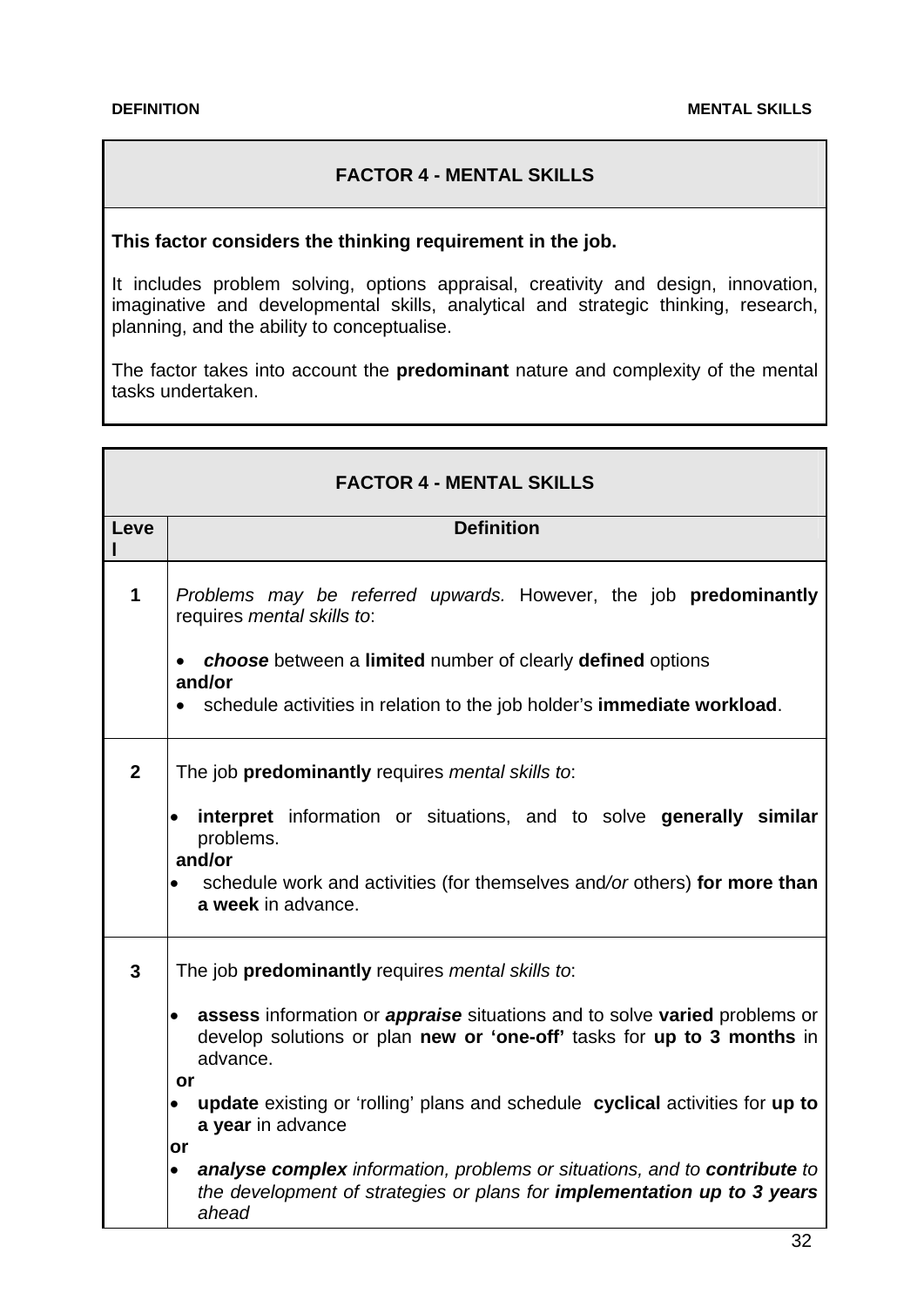| 4              | The job predominantly requires mental skills to:                                                                                                                                              |
|----------------|-----------------------------------------------------------------------------------------------------------------------------------------------------------------------------------------------|
|                | create and maintain a plan for activities up to a year in advance<br>or                                                                                                                       |
|                | analyse complex information, problems or situations, and to contribute to<br>the development of strategies or plans for implementation 3 years or<br>more ahead                               |
|                | or<br>analyse complex information, problems or situations, and to develop<br>$\bullet$<br>strategies or plans requiring relatively complex planning activity<br>or                            |
|                | analyse <b>diverse and complex</b> information, problems or situations, and to<br>$\bullet$<br>contribute to the development of strategies or plans for implementation<br>up to 3 years ahead |
| 5              | The job predominantly requires mental skills to:                                                                                                                                              |
|                | • analyse complex information, problems or situations, and to develop<br>strategies or plans requiring very complex planning activity<br>or                                                   |
|                | analyse diverse and complex information, problems or situations, and to<br>$\bullet$<br>contribute to the development of strategies or plans for implementation 3<br>years or more ahead      |
|                | or<br>analyse <b>diverse and complex</b> information, problems or situations, and to<br>٠<br>develop strategies or plans requiring relatively complex planning activity                       |
| 6              | The job <b>predominantly</b> requires <i>mental skills to</i> :                                                                                                                               |
|                | analyse complex information, problems or situations, and to develop<br>strategies or plans requiring extremely complex planning activity<br>or                                                |
|                | analyse diverse and complex information, problems or situations, and to<br>develop strategies or plans requiring very complex planning activity                                               |
| $\overline{7}$ | The job predominantly requires mental skills to:                                                                                                                                              |
|                | analyse diverse and complex information, problems or situations, and to<br><b>develop</b> strategies or plans requiring extremely complex planning<br>activity                                |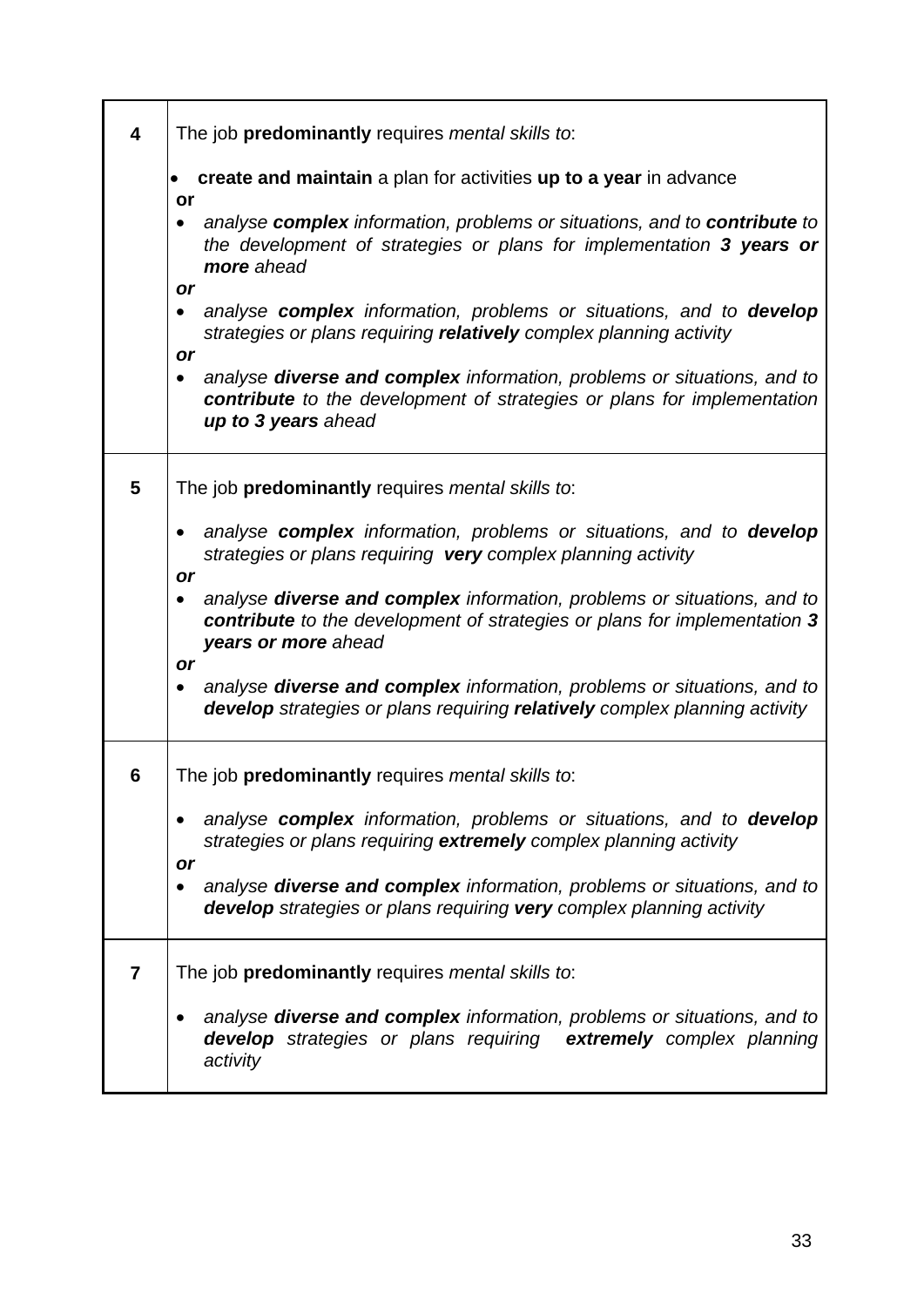# **FACTOR 5 - CONCENTRATION**

### <span id="page-33-0"></span>**Scope of Factor**

This factor considers the *nature,* degree and *duration* of the concentration, mental alertness and attention required to do the job *on a day to day basis.* 

It *considers the nature of day to day work for which concentration must be sustained, the work related pressures* which may make concentration more difficult, and also the responsiveness required of the jobholder.

*'DAY TO DAY' i.e. required on a daily basis or on alternate days*. *As a minimum requirement at least twice per week.*

### *Attention*

"MENTAL" - i.e. attention of the mind, as in thinking, calculating etc

"SENSORY" - i.e. seeing, hearing, touching, smelling.

- "GENERAL" mental or sensory attention is the level required for day-to-day activities, such as moving from one place to another OR that which the jobholder has to apply; such as when reading work instructions, completing work-recording documents, hoeing, digging, painting walls etc.
- "ENHANCED" mental or sensory attention would include the checking of documents for completeness or correctness (possibly of simple arithmetic), undertaking inspections, *preparing standard reports,* carrying out arithmetic calculations (i.e. addition, subtraction, multiplication, division, fractions, percentages), making electrical connections, pruning, painting window frames etc.
- "FOCUSED" mental or sensory attention is applied when the jobholder requires to be particularly alert, for example, to traffic or the actions of children, concentrating on visual or *aural* activities such as audio-typing OR that required when undertaking tasks such as complex calculations involving mathematical formulae *(i.e. algebra, trigonometry, geometry or calculus)*, ordering facts*, findings, conclusions and recommendations* in report writing or in the preparation of a presentation, electrical diagnostics, propagating, using chainsaws etc.

### **Work Related Pressure**

This arises from features **outside the control of the jobholder**. The **degree** of pressure relates to the extent of control exercised by the jobholder, in respect of aspects of work such as interruptions, repetitive tasks, the need to work to deadlines, the need to switch between tasks, or the need to deal with conflicting or simultaneous demands.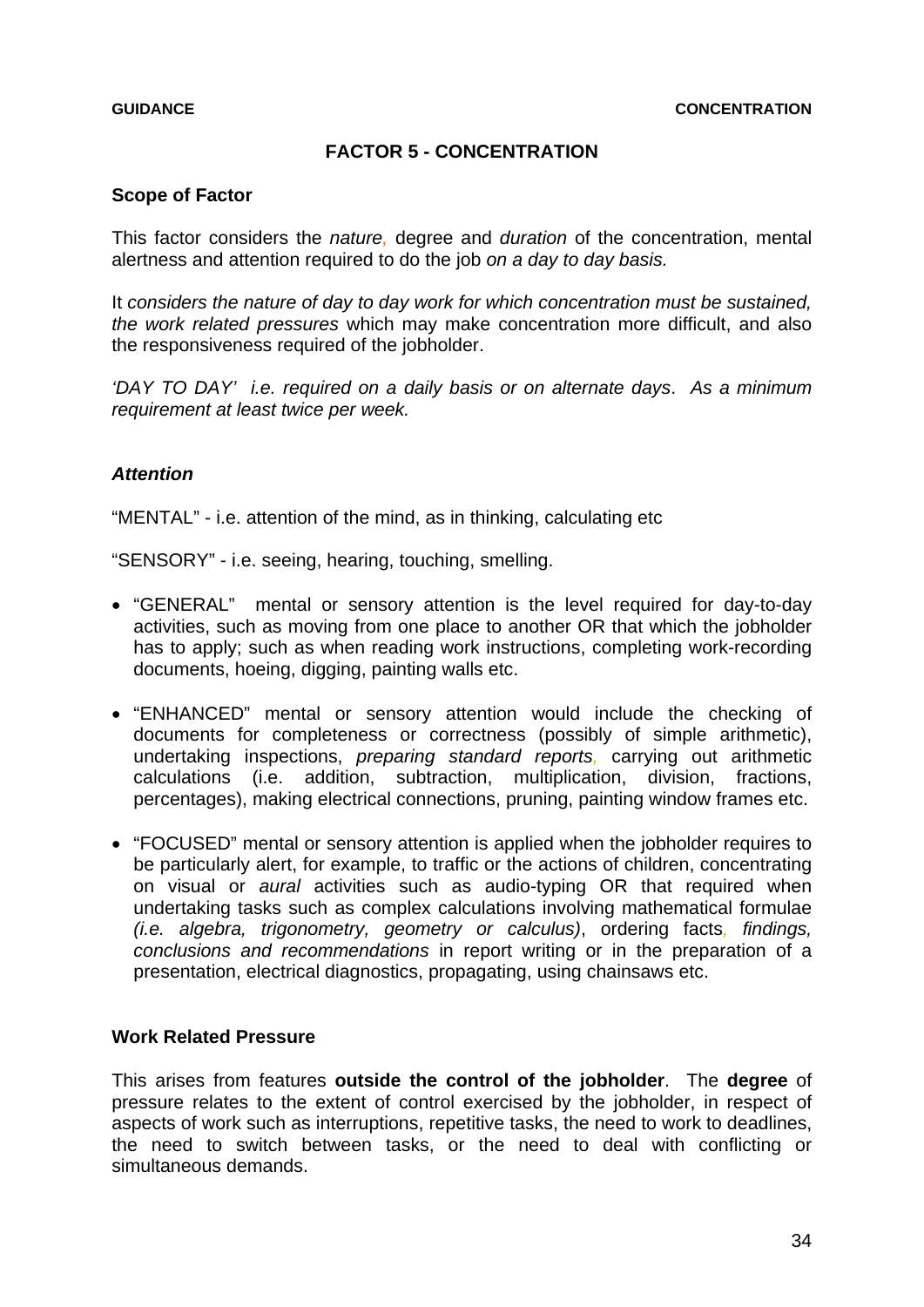Work related pressures do not just relate to the main tasks of the job requiring concentration, and should not be considered in isolation from the nature of the day to day work. These pressures should be considered in relation to the whole job in conjunction with the concentration required. For example, if the job requires focused concentration for prolonged periods it is unlikely that the main source of work related pressures would be unavoidable interruptions, as these two aspects would appear contradictory when the job is considered as a whole.

"LIMITED" - for example, the jobholder is able to determine their own priorities; OR the jobholder is unaffected by interruptions; OR the jobholder is able to concentrate on the task in hand etc

"CONSIDERABLE" - for example, deadlines primarily determined by the requirements of the *workload or the* service over which the jobholder has **less** control, for example, preparation timetable relating to service of school meals; OR the jobholder is able to deal with interruptions later; OR the jobholder is required to switch between a *number* of tasks etc

"HIGH" - for example, imposed deadlines over which the jobholder has **no** control, for example, final mail collection time or preparation of reports for committee cycle; *OR the jobholder requires to concentrate on repetitive work;* OR interruptions which are unavoidable; OR the jobholder needs to deal immediately with simultaneous or conflicting demands OR the jobholder is required to switch between a range of activities etc

*The degree of work related pressure imposed on the jobholder by any one of the possible sources (i.e. interruptions, repetitive work, conflicting demands, deadlines etc) may be increased or decreased according to the intensity of the concentration required and the length of time that it must be sustained.* 

*"TASKS" – are the individual elements within a job or activity, for example, typing and filing are tasks within clerical activity; digging and pruning are tasks within the activity of gardening; ordering and invoicing are tasks within the activity of purchasing; washing and dressing are elements of a caring activity.* 

**"ACTIVITIES" - the range of tasks required to complete a process such as purchasing, cooking etc** 

**"WORKLOAD OR SERVICE DELIVERY RELATED" - i.e. deadlines primarily determined by the requirements of the workload or service over which the jobholder has less control, for example, preparation timetable relating to service of school meals.** 

*"EXTERNAL/OUTSIDE THE JOBHOLDER'S CONTROL" - i.e. imposed deadlines over which the jobholder has no control, for example, final mail collection or preparation of reports for Committee cycle.*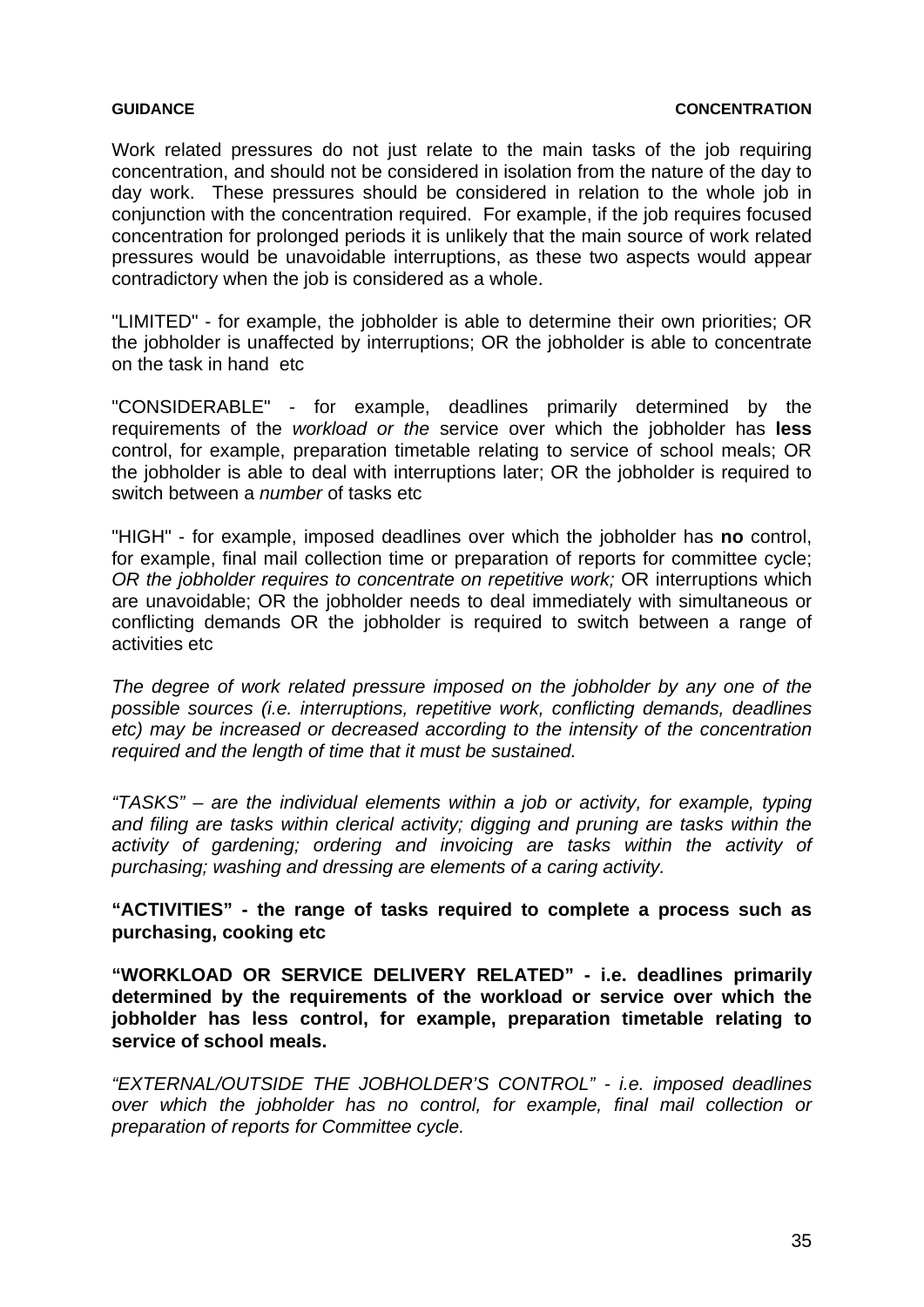### **Timespan**

The extent of these demands is affected by the period for which the *jobholder's* attention is typically sustained *without interruption*:

- **Short**  i.e. generally periods of up to 1 hour at a time.
- **Lengthy**  i.e. generally periods of 1 to 2 hours at a time.
- **Prolonged**  i.e. generally periods of more than 2 hours at a time.

*"INTERRUPTIONS" constitute any occurrence which diverts the jobholder's attention from the immediate task in hand, e.g. answering a telephone call, dealing with a personal caller, completing one task and starting another etc* 

Breaks required by Health and Safety Regulations (for example, for VDU work or driving), or other recognised breaks, should **not** be treated as breaks in the period of attention.

Demands over particular periods relate to the nature of the work, and **not** to the contractual hours of the jobholder.

**Volume of work** - should **not** be taken into account. Otherwise decreasing volumes of work, through additional staff being appointed, could result in down-scoring of jobs; or increasing volumes of work could result in the up-grading of jobs at the cost of desirable work practices.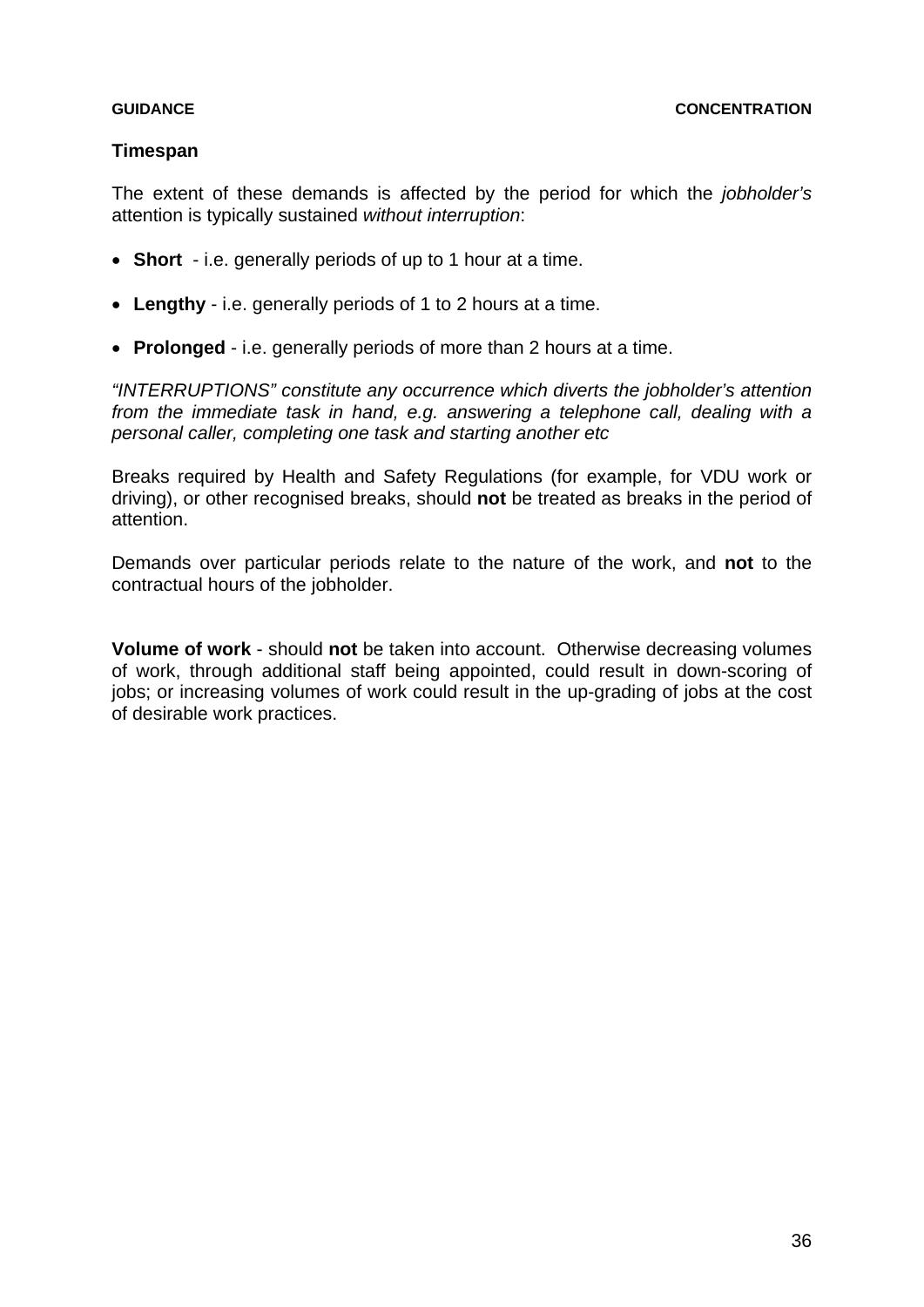# **FACTOR 5 - CONCENTRATION**

### **This factor considers the concentration required to do the job.**

It covers the need for mental or sensory attention, awareness and alertness, and anything which may make concentration more difficult, such as repetitive work, interruptions or the need to switch between varied tasks or activities; and other forms of work related pressure, for example, arising from simultaneous/conflicting work demands or deadlines.

The factor takes into account the nature and degree of the highest level of concentration required in the course of normal working, and the duration of the requirement.

|              | FAUTUN J - CUNCLIVINATION                                                                                                                                                                                                                                                                                                                                                                                                                                                                                                                                            |  |
|--------------|----------------------------------------------------------------------------------------------------------------------------------------------------------------------------------------------------------------------------------------------------------------------------------------------------------------------------------------------------------------------------------------------------------------------------------------------------------------------------------------------------------------------------------------------------------------------|--|
| Leve         | <b>Definition</b>                                                                                                                                                                                                                                                                                                                                                                                                                                                                                                                                                    |  |
| 1            | The <b>highest</b> concentration required by the job, on a <b>day to day</b> basis, is either:<br>general mental and sensory attention with a limited or considerable<br>degree of work related pressure<br>or<br>short periods of enhanced mental or sensory attention with a limited<br>degree of work related pressure.                                                                                                                                                                                                                                           |  |
| $\mathbf{2}$ | The highest concentration required by the job, on a day to day basis, is either:<br>general mental and sensory attention with a <i>high</i> degree of work related<br>٠<br>pressure<br>or<br>short periods of enhanced mental or sensory attention and a considerable<br>$\bullet$<br>degree of work related pressure<br>or<br>short periods of focused mental or sensory attention and a limited degree<br>$\bullet$<br>of work related pressure<br>or<br>lengthy periods of enhanced mental or sensory attention and a limited<br>degree of work related pressure. |  |

# **FACTOR 5 - CONCENTRATION**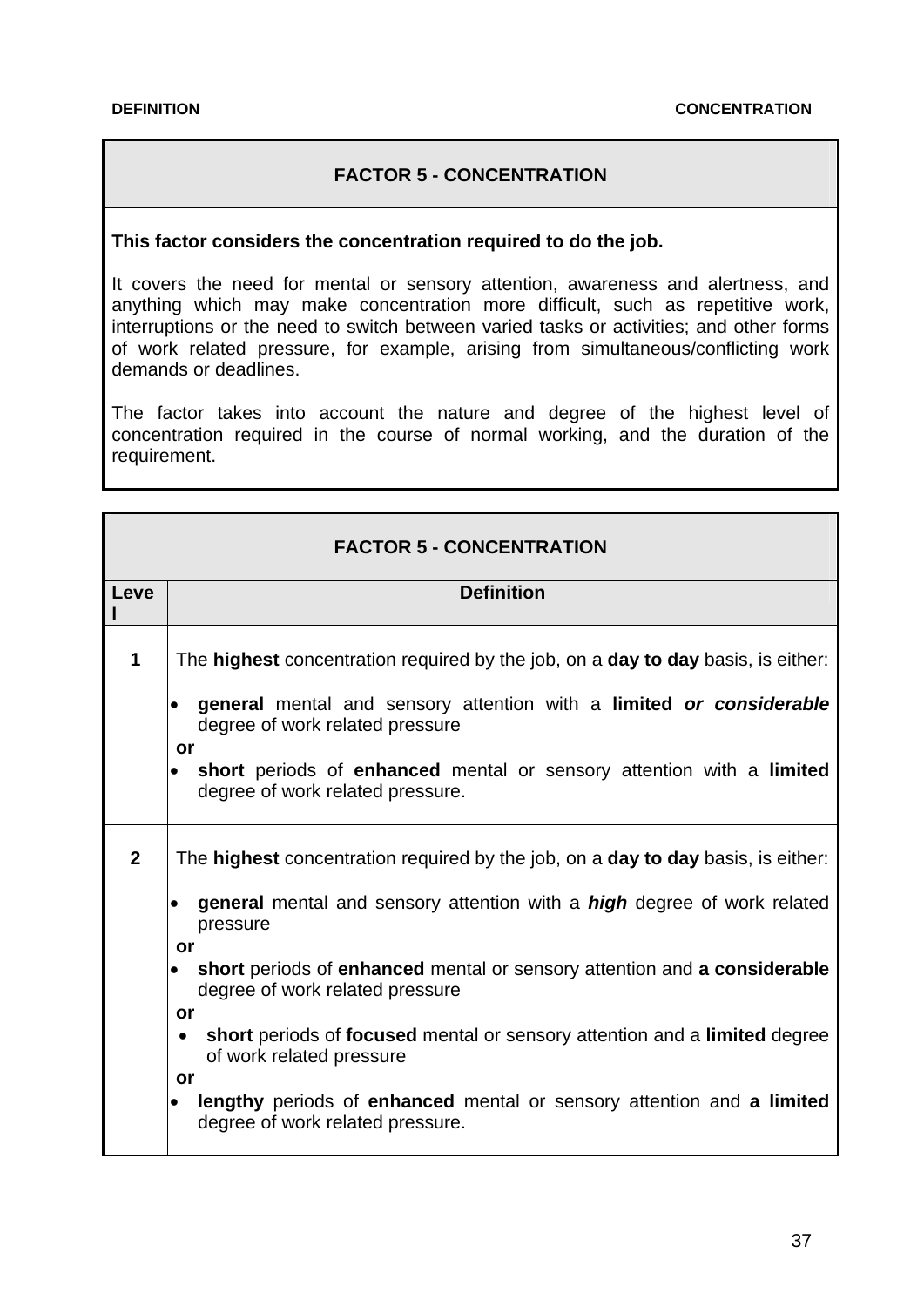| $\mathbf{3}$            | The highest concentration required by the job, on a day to day basis, is either:                                                        |
|-------------------------|-----------------------------------------------------------------------------------------------------------------------------------------|
|                         | short periods of enhanced mental or sensory attention and a high degree<br>of work related pressure                                     |
|                         | or<br>lengthy periods of enhanced mental or sensory attention and a<br>٠<br>considerable degree of work related pressure                |
|                         | or<br>prolonged periods of enhanced mental or sensory attention and a limited<br>degree of work related pressure                        |
|                         | or<br>short periods of focused mental or sensory attention and a considerable<br>degree of work related pressure                        |
|                         | or<br>lengthy periods of focused mental or sensory attention and a limited<br>$\bullet$<br>degree of work related pressure.             |
| $\overline{\mathbf{4}}$ | The highest concentration required by the job, on a day to day basis, is either:                                                        |
|                         | lengthy periods of enhanced mental or sensory attention, and a high<br>degree of work related pressure                                  |
|                         | or<br>prolonged periods of enhanced mental or sensory attention, and a<br>$\bullet$<br>considerable degree of work related pressure     |
|                         | or<br>short periods of focused mental or sensory attention and a high degree of<br>$\bullet$<br>work related pressure                   |
|                         | or<br>periods of <b>focused</b> mental or sensory attention<br>lengthy<br>and<br>a<br>٠<br>considerable degree of work related pressure |
|                         | or<br>prolonged periods of focused mental or sensory attention and a limited<br>٠<br>degree of work related pressure.                   |
| 5                       | The <b>highest</b> concentration required by the job, on a <b>day to day</b> basis, is either:                                          |
|                         | prolonged periods of enhanced mental or sensory attention and a high<br>degree of work related pressure                                 |
|                         | or<br>lengthy periods of focused mental or sensory attention and a high degree<br>$\bullet$<br>of work related pressure                 |
|                         | or<br>prolonged periods of focused mental or sensory attention and a<br>$\bullet$<br>considerable degree of work related pressure.      |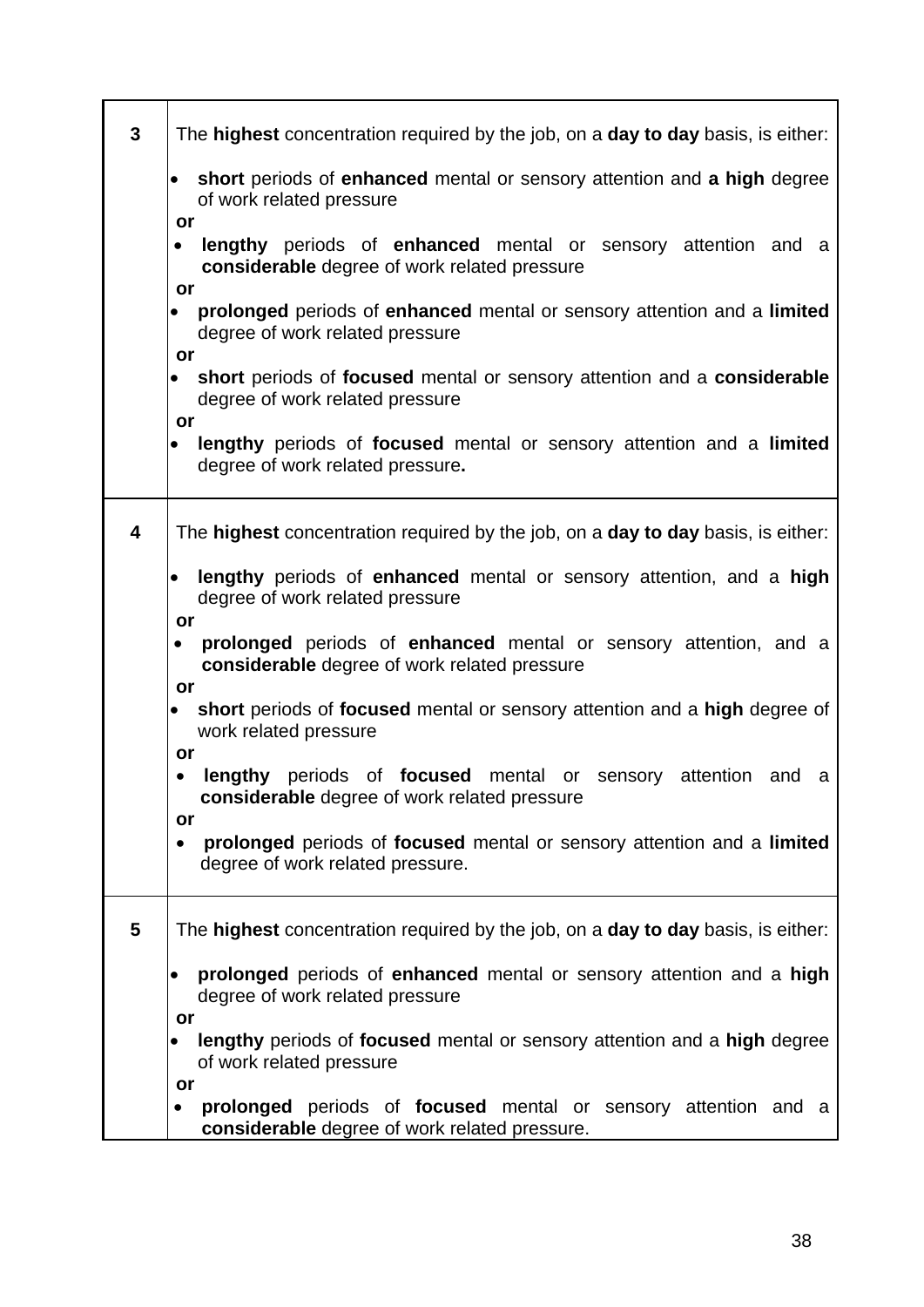|  | The highest concentration required by the job, on a day to day basis, is<br>prolonged periods of focused mental or sensory attention and a high degree<br>of work related pressure. |
|--|-------------------------------------------------------------------------------------------------------------------------------------------------------------------------------------|
|--|-------------------------------------------------------------------------------------------------------------------------------------------------------------------------------------|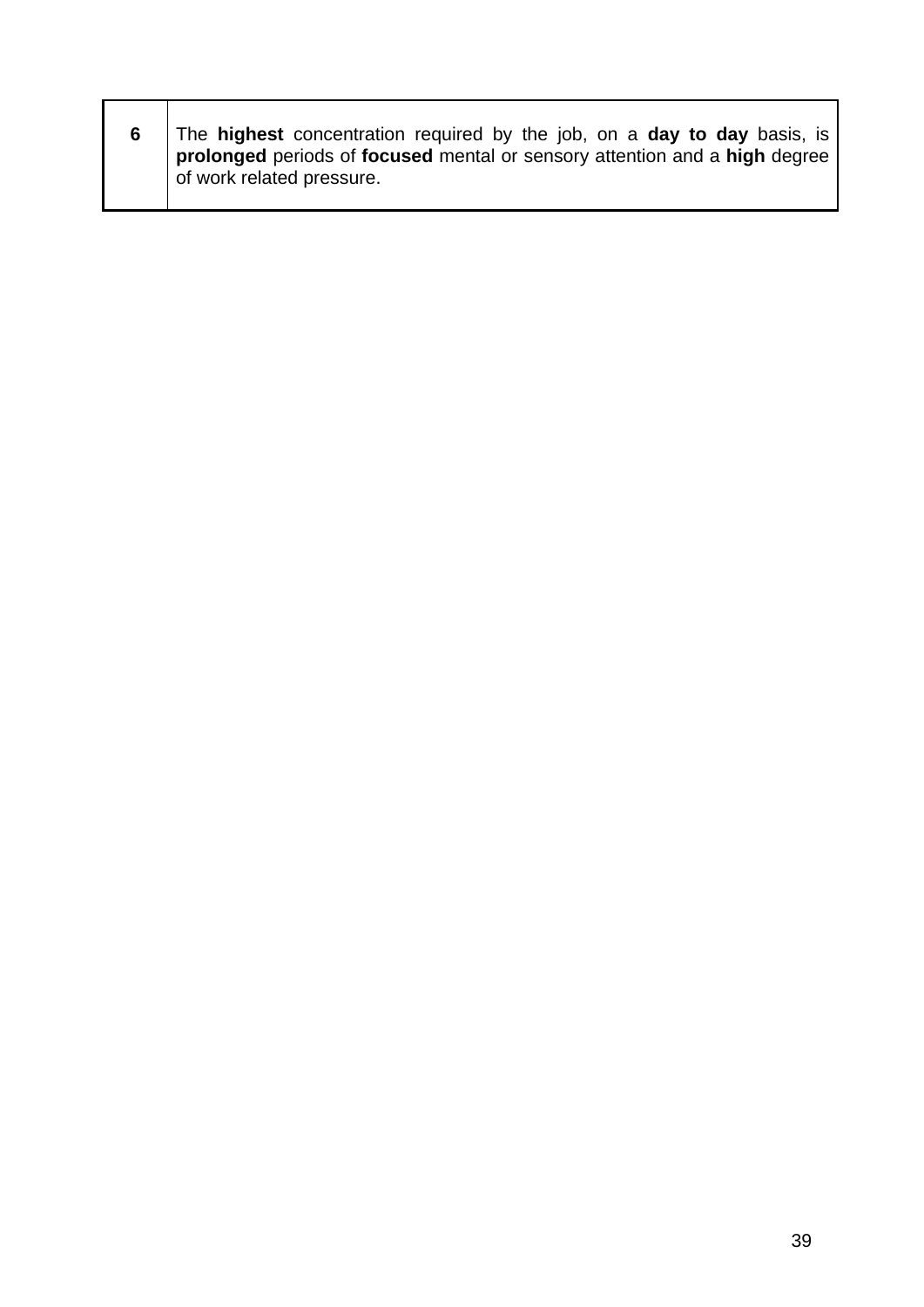### **FACTOR 6 - COMMUNICATION SKILLS**

### **Scope of Factor**

The factor covers the purpose of the communication required, the complexity of the information involved, and the nature of the intended audience.

The job should be evaluated according to the **most demanding** form of communication required in the course of normal working. This refers to the level of communication **skill** required, **not** to the difficulty the jobholder might experience in undertaking these communications, **nor** to the ability or effectiveness of the individual.

*Where a level definition includes a range of criteria for meeting the level of demand, the majority of the elements must be regular features of the job to justify scoring at that level. Where the job demonstrates only one aspect of the range of demands at a particular level, it will generally be assessed at a lower level.* 

### **The Purpose of the Communication**

The emphasis of the factor is on the means of written or verbal communications to which the jobholders skills are put, for example, promoting, obtaining information from others, gaining the co-operation of others, team working, meeting the needs of others.

"EXCHANGING INFORMATION" i.e. *communicating* with colleagues in other departments or other *contacts*, such as clients, customers, suppliers *or members of the public,* to pass on or receive information. For example, support staff dealing with routine telephone enquiries etc

"SEEKING/PROVIDING INFORMATION" i.e. to obtain/give facts or information to help jobholder/other *contacts* to complete tasks through discussion, enquiries and/or interpretation. For example, IT Helpdesk staff assisting Users, Librarians assisting borrowers, Nursery Nurse's interventions with children etc

"ELICITING/EXPLAINING INFORMATION" i.e. includes research, interview, investigation or the need to provide explanations of outcomes, policies. For example, Auditor conducting a review, Housing Officer explaining policy to tenants etc

"ADVISING/GUIDING/PERSUADING" i.e. providing specialist/technical/ professional advice on the best course of action to be taken. For example, Solicitor advising on legal implications of options, Personnel staff advising departments on best practice etc. *N.B. this may include the provision of informal/formal counselling in a caring/welfare context rather than in a disciplinary context.*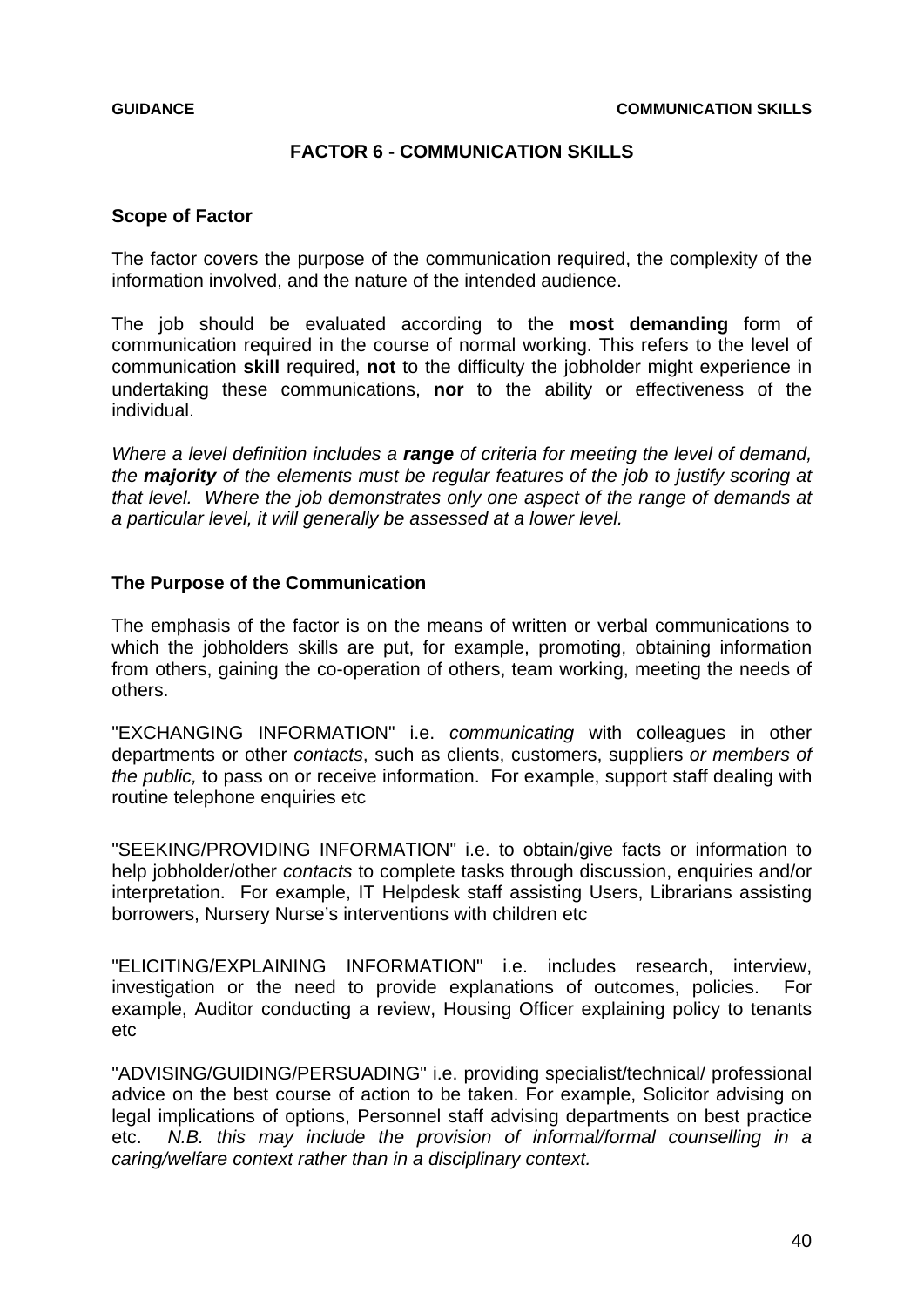"TRAINING" i.e. refers to functional, specialist or technical training activity, and includes development of training materials, delivery of training sessions, facilitating training workshops, assessment of training outputs, provision of feedback and/or individual coaching. Formal training includes, for example, provision of corporate induction, IT or customer service courses or delivery of Health and Safety update training by specialist/designated training officers for Council employees; informal training includes, for example, policy officers providing briefings to colleagues in other departments on revised regulations.

"PRESENTING" refers to formal preparation and delivery of information, which requires inherent understanding of the material by the presenter to ensure the correct message is delivered. Both the content and format of the information will need to be tailored to the intended audience.

"PUBLIC RELATIONS/PROMOTING" i.e. in a formal rather than an informal role refers to the preparation and/or delivery of specific activities/events/materials intended to convey the Council's message in particular circumstances. For example, to promote and safeguard the Council's interests and public image, including 'damage limitation' exercises, and the requirement to convey this to external agents such as the media.

"USING ANOTHER LANGUAGE" i.e. including Braille, sign language, Gaelic in a Gaelic speaking area, or a relevant ethnic minority language in an area with significant numbers of ethnic minority residents etc. This refers to the demand for communication in one or more languages, generally other than English, where this is required for performance of the job duties.

Counselling is considered in a caring/welfare context rather than in a disciplinary context:

"SUPPORTIVE/INFORMAL COUNSELLING" includes dealing with issues of drugs, alcohol, welfare etc. For example, persuading *colleagues (excluding immediate work colleagues and sub-ordinates)* or others, *for example, service users, clients, members of the public,* to agree to a course of action in their best interests but which they have previously rejected.

"FORMAL/IN-DEPTH COUNSELLING" includes holding face-to-face meetings with colleagues *(excluding immediate work colleagues and sub-ordinates)* or others, *for example, service users, clients, members of the public,* in order to help them come to terms with or resolve personal problems. Examples would be trauma or harassment counselling. This role MUST be a clearly specified part of the job duties and occur on a regular basis.

Advocacy skills relate to pleading skills used in situations such as Courts, Formal Appeals or Inquiries: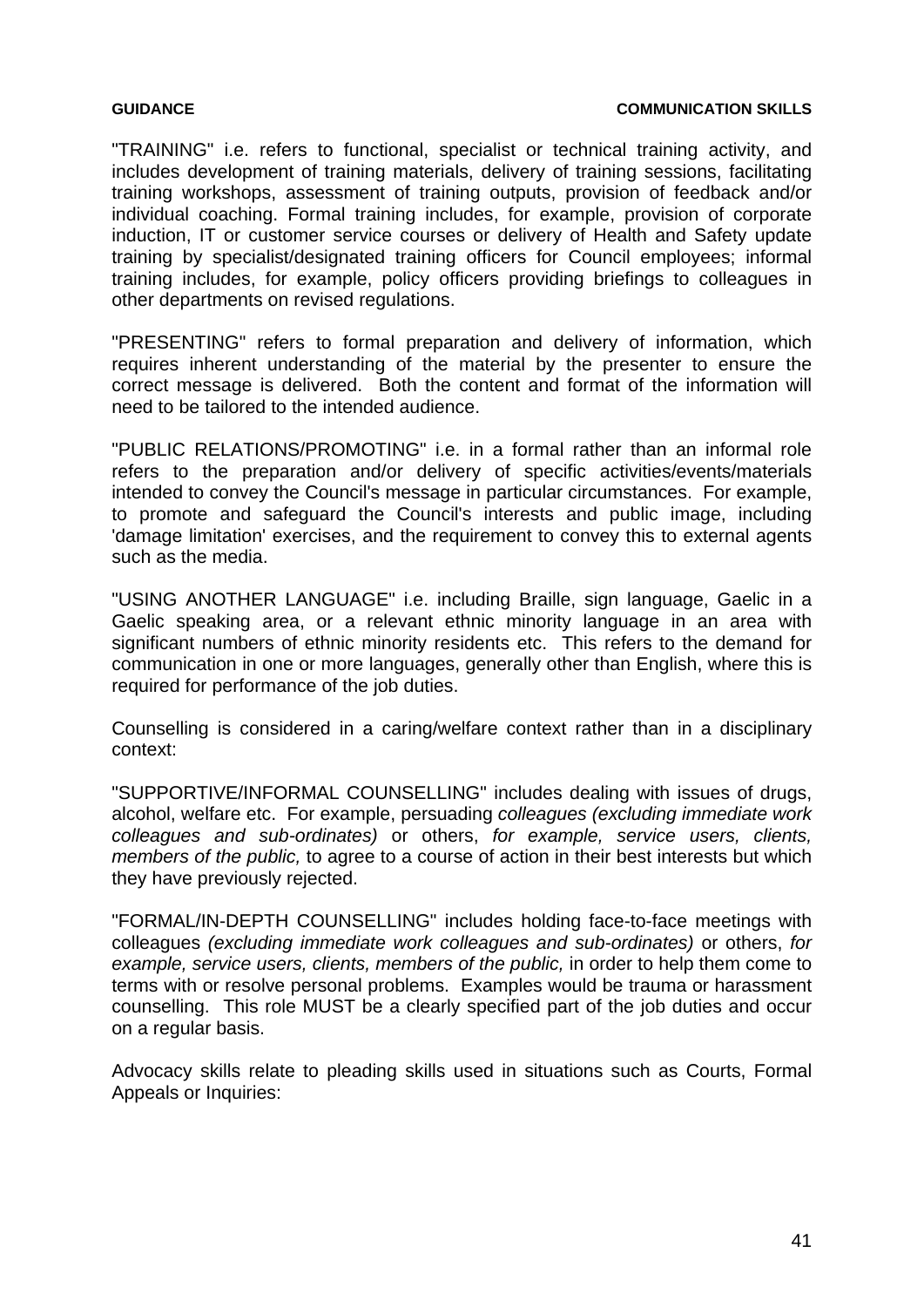"INFORMAL ADVOCACY" for example, dealing with an external agency on a CLIENT'S behalf such as Benefits Agency or Children's Panel hearings; or representing the Council's position at an INTERNAL hearing such as a disciplinary appeal, *or giving factual evidence on the Council's behalf in an EXTERNAL hearing such as an Employment Tribunal.* 

"FORMAL ADVOCACY" for example, representing the COUNCIL'S position in a formal external environment, such as *Inquiries or* legal proceedings. *This will typically involve preparation of the Council's case, researching precedents, giving expert opinion, preparing summations etc.* This role MUST be an integral or specified part of the job, although the individual jobholder may not undertake these duties on a regular basis, they may be expected to undertake them at any time.

## **The Nature of the Information Communicated**

The factor covers the complexity or contentiousness of the subject matter to be conveyed, and any requirements to exercise confidentiality or sensitivity.

"ROUTINE" i.e. information related to tasks and activities as part of the normal course of working, although the individual circumstances may vary on a day to day basis.

"NON-ROUTINE" i.e. information relating to unusual tasks or activities not typically required.

"COMPLICATED" i.e. information made up of a number of separate parts, where it is essential for the recipient to understand every part in order to gain a sufficiently clear picture or to accept what is being said.

"SENSITIVE" i.e. information which could reasonably be regarded as personal, private or confidential, which could cause embarrassment if disclosed unnecessarily.

"CONTENTIOUS" i.e. information likely to cause public outcry or lead to confrontational circumstances or disputes.

"COMPLEX" i.e. information which has more than one aspect and may not be readily understood without additional knowledge.

"WIDE RANGING" i.e. information where implications may extend throughout or beyond the Council and its boundaries.

### **The Nature of the Intended Audience**

The level of communication skills takes into account the nature of the intended audiences or recipients of information and their familiarity with the subject matter. Certain individuals or groups may require more developed skills because of their circumstances, positions, attitudes or ability to understand the information being conveyed. Communications with immediate work colleagues are **excluded.**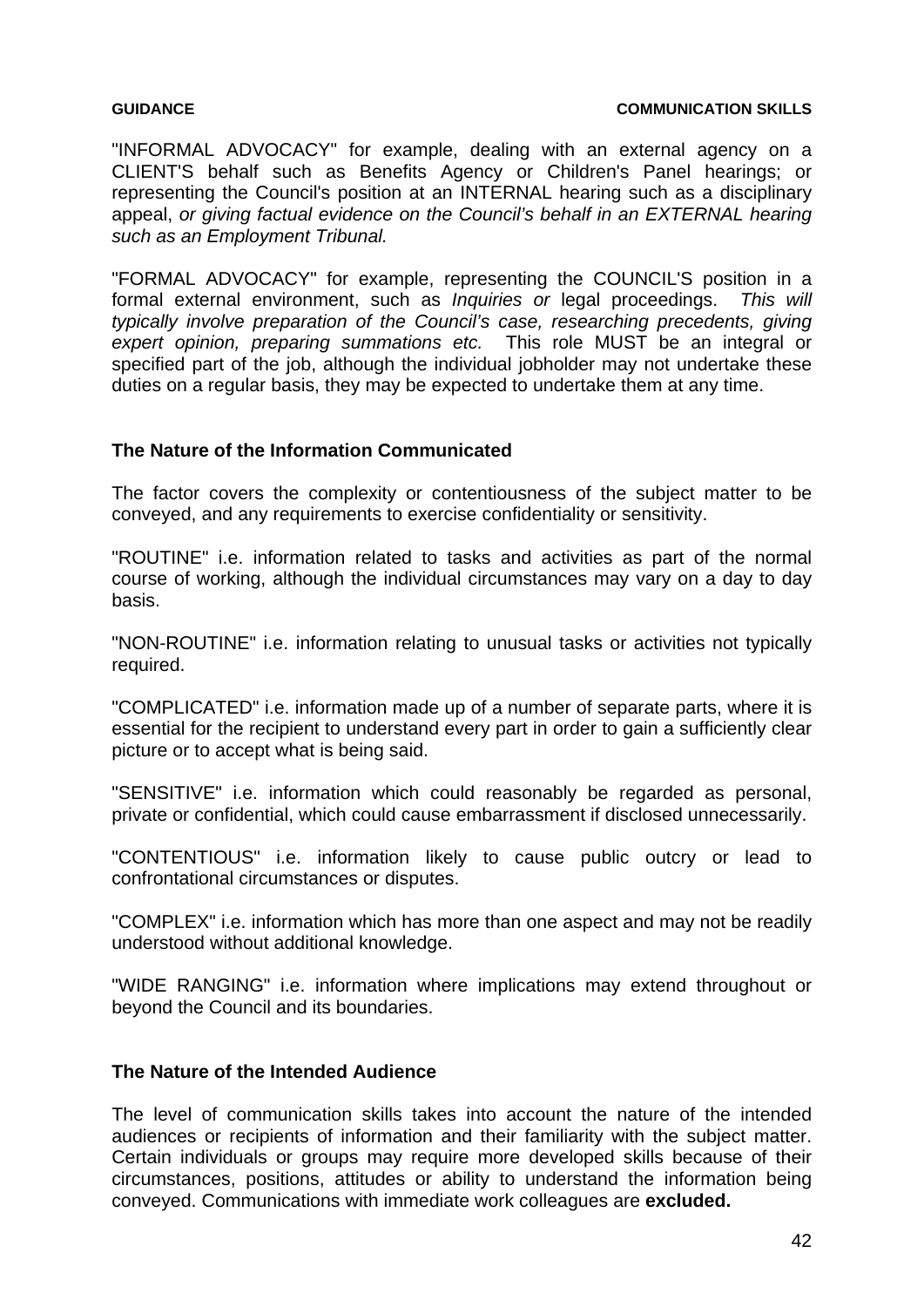"IMMEDIATE WORK COLLEAGUES" - i.e. the jobholder's subordinates, peers and superiors within the defined work unit or section, NOT their counterparts or equivalents in other sections or departments

"CLIENTS" **-** in this context, are people who are dependent upon the services of the local authority, for the provision of a service, either directly or through a contractor/partner. Clients **exclude internal** authority customers such as client departments, who should be considered as customers.

**NOTE 1:** Providing instruction, professional development guidance, or on-the-job training to EMPLOYEES or equivalent others is taken into account under the 'Responsibility for Employees' factor heading.

**NOTE 2:** Care should be taken to ensure demands under this factor are not double counted in relation to demands under the 'Responsibility for Services to Others' factor heading.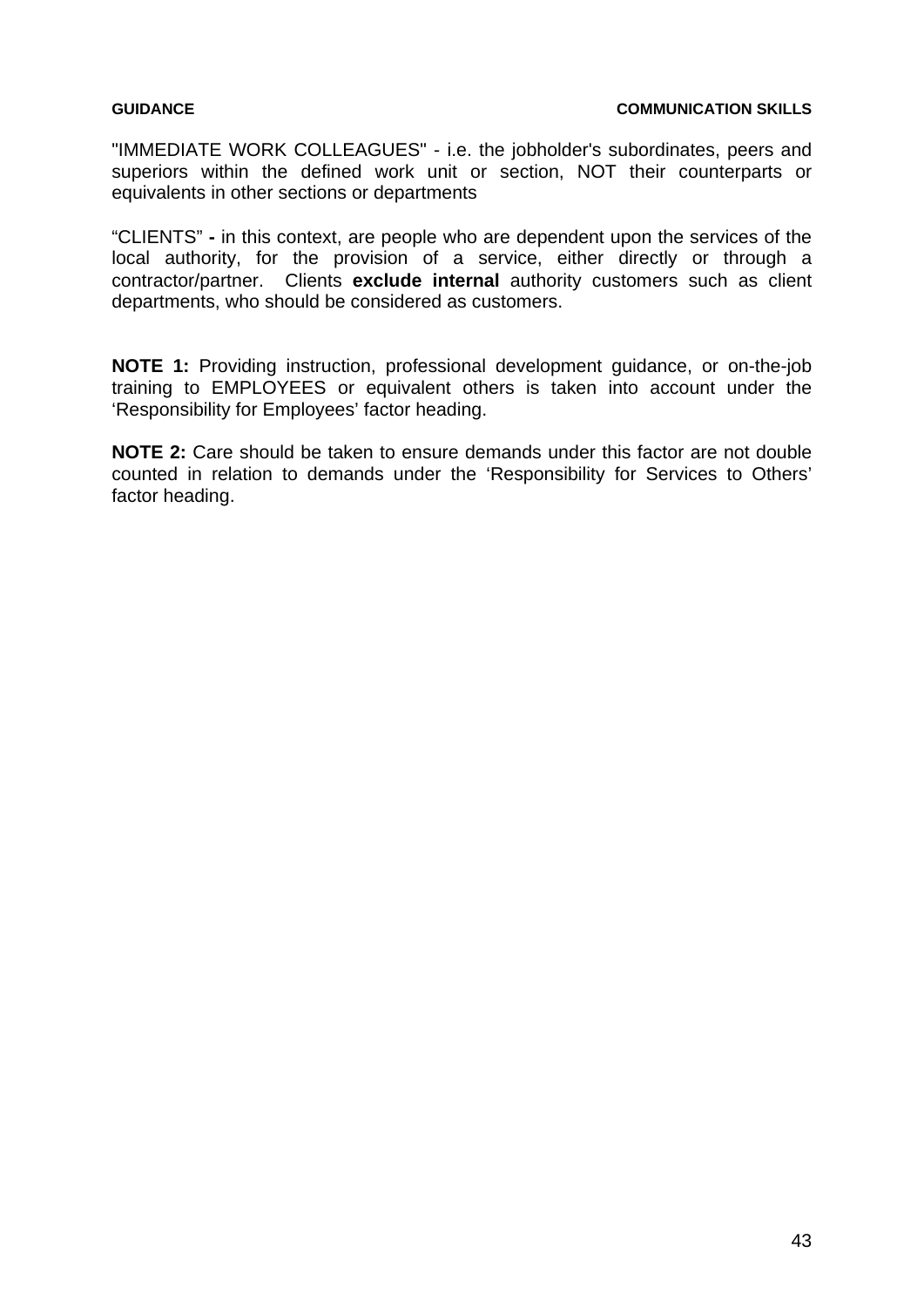# **FACTOR 6 - COMMUNICATION SKILLS**

### **This factor considers** the requirement **for spoken and written communication in the course of normal working.**

It covers the nature of oral, sign, linguistic and written communication skills such as informing, exchanging information, listening, interviewing, persuading, advising, presenting, training, facilitating, conciliating, counselling, negotiating, and advocacy.

The factor takes into account the purpose of the communication, the sensitivity, complexity or contentiousness of the subject matter, and the nature and diversity of the intended audience. This factor considers communication with others, **not** with the job holder's own colleagues or team.

|                | <b>FACTOR 6 - COMMUNICATION SKILLS</b>                                                                                                                                                                                |
|----------------|-----------------------------------------------------------------------------------------------------------------------------------------------------------------------------------------------------------------------|
| Leve           | <b>Definition</b>                                                                                                                                                                                                     |
| 1              | The most demanding type of communication routinely involved in the job is<br>either:                                                                                                                                  |
|                | communication with immediate work colleagues only<br>$\bullet$<br>or                                                                                                                                                  |
|                | exchanging information of a routine nature, usually orally, with<br>colleagues in other departments and/or other contacts such as suppliers,<br>clients or members of the public.                                     |
|                | or<br>seeking and/or providing information, orally or in writing, with colleagues<br>$\bullet$<br>in other departments or other contacts including members of the public,<br>who are familiar with the subject matter |
| $\overline{2}$ | The most demanding type of communication routinely involved in the job is<br>either:                                                                                                                                  |
|                | exchanging information of a non-routine nature with contacts who are<br>familiar with the subject matter<br>or                                                                                                        |
|                | seeking and/or providing information, orally or in writing, with contacts<br>who are <i>unfamiliar</i> with the subject matter                                                                                        |
|                | or<br>eliciting and/or explaining information, orally or in writing, with contacts<br>$\bullet$<br>likely to be familiar with the subject matter                                                                      |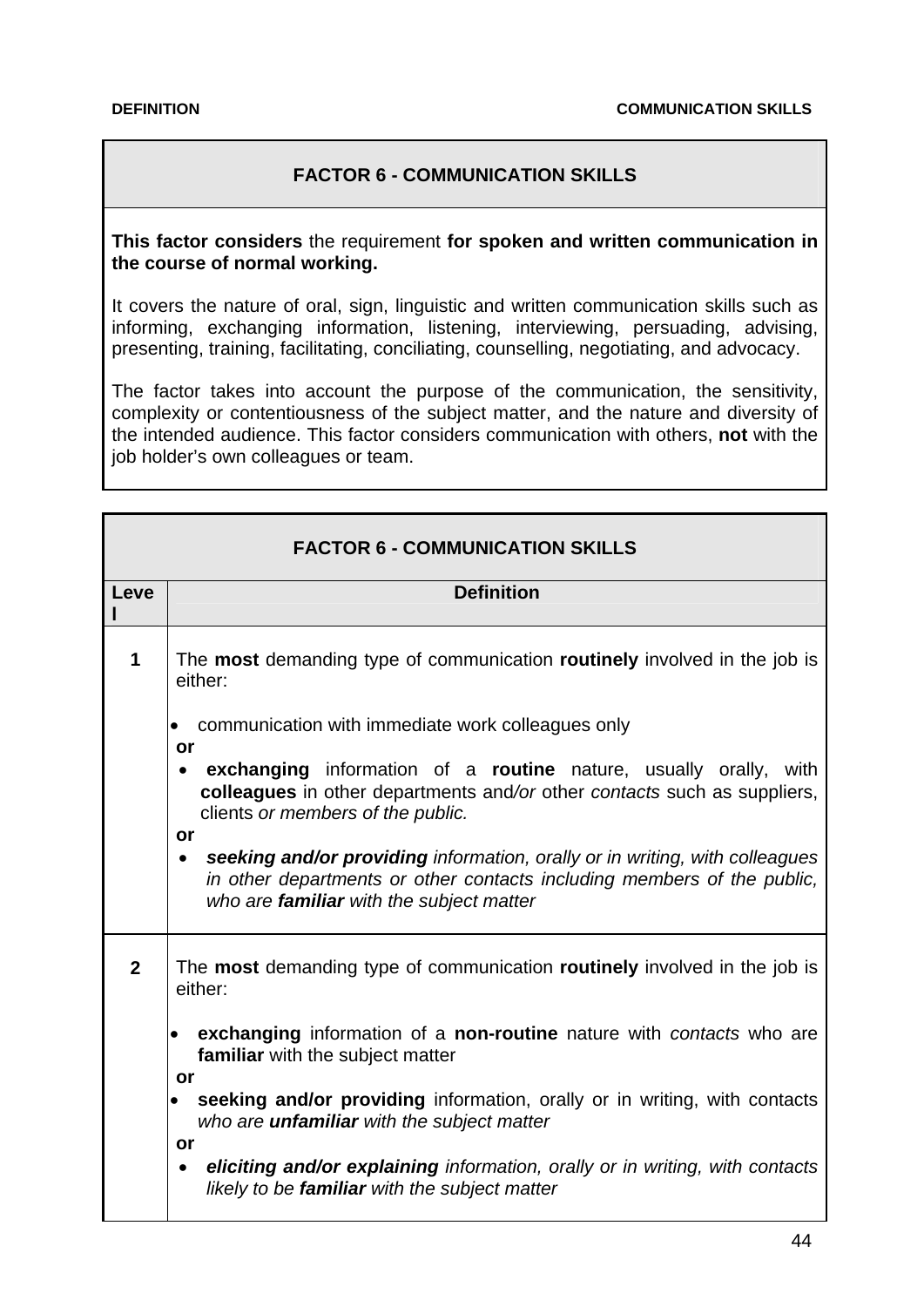| 3                       | The most demanding type of communication routinely involved in the job is<br>either:                                                                                                                                                                 |
|-------------------------|------------------------------------------------------------------------------------------------------------------------------------------------------------------------------------------------------------------------------------------------------|
|                         | eliciting and/or explaining information, orally or in writing, with contacts<br>$\bullet$<br>likely to be <i>unfamiliar</i> with the subject matter<br>or                                                                                            |
|                         | exercising communication skills in advising, guiding, persuading in order to<br>inform others<br>or                                                                                                                                                  |
|                         | delivering <b>informal</b> training or presentations to colleagues or others who<br>$\bullet$<br>are familiar with the subject matter<br>or                                                                                                          |
|                         | using another language to exchange greetings and straightforward<br>information.                                                                                                                                                                     |
| $\overline{\mathbf{4}}$ | The most demanding type of communication routinely involved in the job is<br>either:                                                                                                                                                                 |
|                         | eliciting and/or explaining complicated or sensitive information, including<br>$\bullet$<br>interviewing and/or substantiating a case, with a range of audiences<br>including non-specialists                                                        |
|                         | or<br>exercising <b>developed</b> communication skills in advising, guiding,<br>$\bullet$<br>persuading or negotiating in order to <b>encourage</b> others to adopt a<br>particular course of action<br>or                                           |
|                         | delivering formal training or presentations to a range of audiences<br>$\bullet$<br>or                                                                                                                                                               |
|                         | using other languages to exchange <b>complicated</b> information and provide<br>$\bullet$<br>explanations to others.                                                                                                                                 |
| 5                       | The most demanding type of communication routinely involved in the job is<br>either:                                                                                                                                                                 |
|                         | eliciting and/or explaining complex and contentious information with a<br>range of audiences, including non-specialists<br>or                                                                                                                        |
|                         | exercising<br>highly developed<br>communications skills in advising,<br>$\bullet$<br>counselling, negotiating, persuading, or informal advocacy, in order to<br>convince others to adopt courses of action they might not otherwise wish<br>to take. |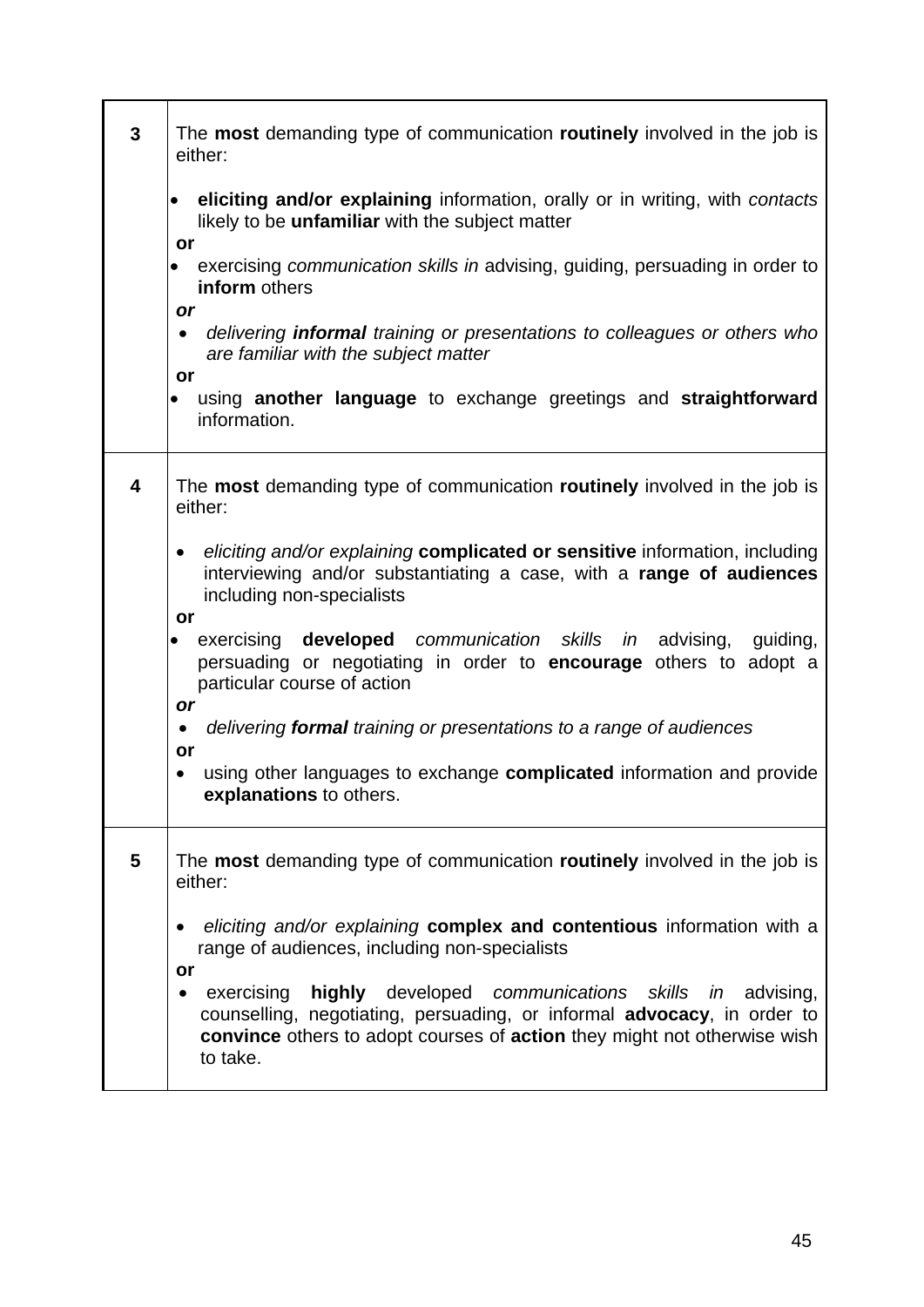| 6 | The <b>most</b> demanding type of communication <b>routinely</b> involved in the job is<br>either:                                                                                                                                                                           |
|---|------------------------------------------------------------------------------------------------------------------------------------------------------------------------------------------------------------------------------------------------------------------------------|
|   | eliciting and/or explaining wide ranging complex and contentious<br>information with a range of audiences, including non-specialists and liaison<br>with the media in a public relations or corporate context                                                                |
|   | or<br>exercising very highly developed communication skills in influencing,<br>$\bullet$<br>counselling, negotiating, persuading or <b>formal</b> advocacy, in order to<br>convince others to adopt policies and courses of action they might not<br>otherwise wish to take. |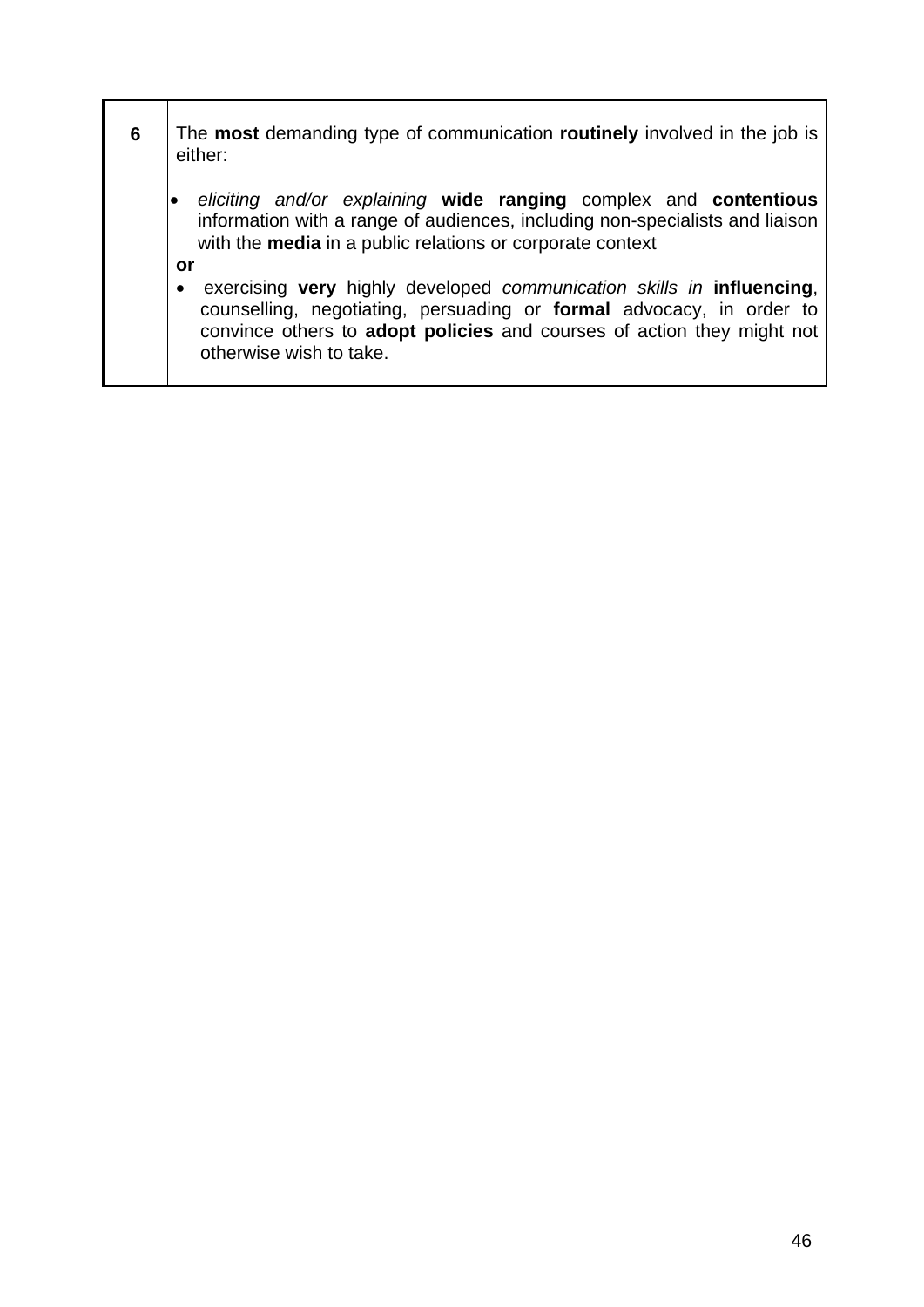## **FACTOR 7 - DEALING WITH RELATIONSHIPS**

### **Scope of Factor**

This factor covers demands arising from people-related features of the job (in contrast to the Concentration factor which covers demands arising from work-related features). It considers the demands on the jobholder as a result of coming into contact with, having to deal or work with, people who are upset, unwell, difficult, angry, have special needs, are at risk, are disadvantaged, or are otherwise demanding in some way.

Demands arising from the need to work with **immediate colleagues are excluded**, because changes in personnel could otherwise result in changes to the evaluation.

It is assumed that all relevant precautions are taken, that the jobholder is trained to deal with the relevant people and complies with appropriate Health and Safety procedures.

### **The Nature of Demand**

The **'people'** who impose demands may include the public, clients, customers, users of services provided by the jobholder, elected members, other employees of the local authority or other organisations (internal and external). Those who the jobholder comes into contact with may be abusive, threatening, disadvantaged or otherwise demanding, i.e. in terms of either their physical condition or mental state.

"INCIDENTAL" contact is generally occasional, *i.e. less than 20% of working time*, and does **not** require a *specific* response *or* action on the part of the jobholder *as it is outwith their remit. The jobholder will generally not be required to take action on another's behalf beyond passing on information, referring enquiries to the appropriate person etc. For example, Refuse Collectors subjected to verbal abuse by members of the public regarding the level of Council Tax may pass on the Council phone number; a School Cook taking a sick or distressed child to the School Nurse.* 

"INTEGRAL" contact requires a *direct* response from, or action by, the jobholder *in order to* deal with people *in the course of doing their* job. *The jobholder will be required to progress issues or formulate a response to matters arising as part of the normal routine of the job. For example, a School Nurse attending to a sick or distressed child; a Care Assistant travelling with clients to and from a day care centre - whereas the driver of the mini-bus would have 'incidental' contact with the same clients.* 

*"DEALING DIRECTLY WITH" is not restricted to face to face contact. It includes*  making any arrangements which involve dealing directly with the demanding *person(s).*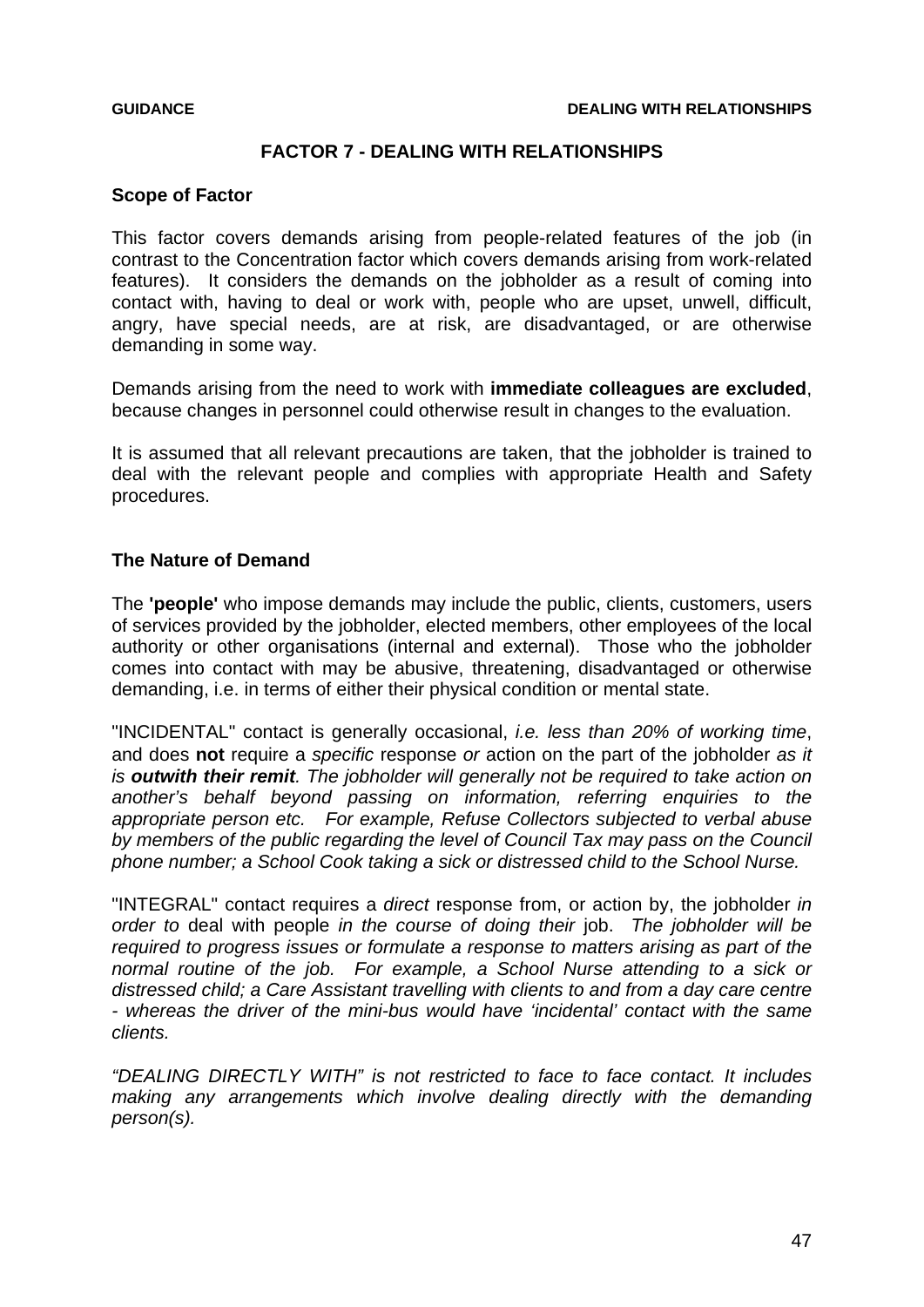"MORE THAN NORMAL COURTESY" is required to deal with incidental enquiries/requests from people whose circumstances have made them distressed, confused etc. For example, a gravedigger dealing with the bereaved.

### **The Degree of Demand**

Account is taken of the nature of the behaviour or circumstances of the people encountered which additional demands on the jobholder, and the **extent** to which these people are demanding:

 "SLIGHTLY" for example, those who are physically and mentally sound but who *are otherwise demanding*, OR mainstream children over 5, OR those who subject the jobholder to casual abuse, such as swearing.

"SIGNIFICANTLY" for example, those who are unwell OR confused OR pre-five children OR those who subject the jobholder to specific verbal abuse.

"SUBSTANTIALLY" for example, those who are ill OR are in some distress OR have learning difficulties OR are at risk OR are in conflict with the jobholder.

"SEVERELY" for example, those who are long term sick OR are acutely distressed OR have special *physical/*educational/social needs OR are victims of abuse OR who subject the jobholder to aggression OR from whom there is a potential risk of violence.

"EXTREMELY" for example, those who are terminally ill OR are profoundly physically and/or mentally *disabled* OR are traumatised OR from whom the jobholder is at a CONSTANT risk of violence.

### **Frequency and Duration of Demand**

Account of also taken of the proportion of working time which the jobholder comes into contact with demanding people.

Consideration should be given to the **normal** cycle of work of the job to identify an appropriate period of time from which to determine the "percentage" during which the jobholder requires to deal with those who are abusive, threatening, disadvantaged or otherwise demanding, for example, part of: a shift, a day, a week, a month, quarterly, annually etc.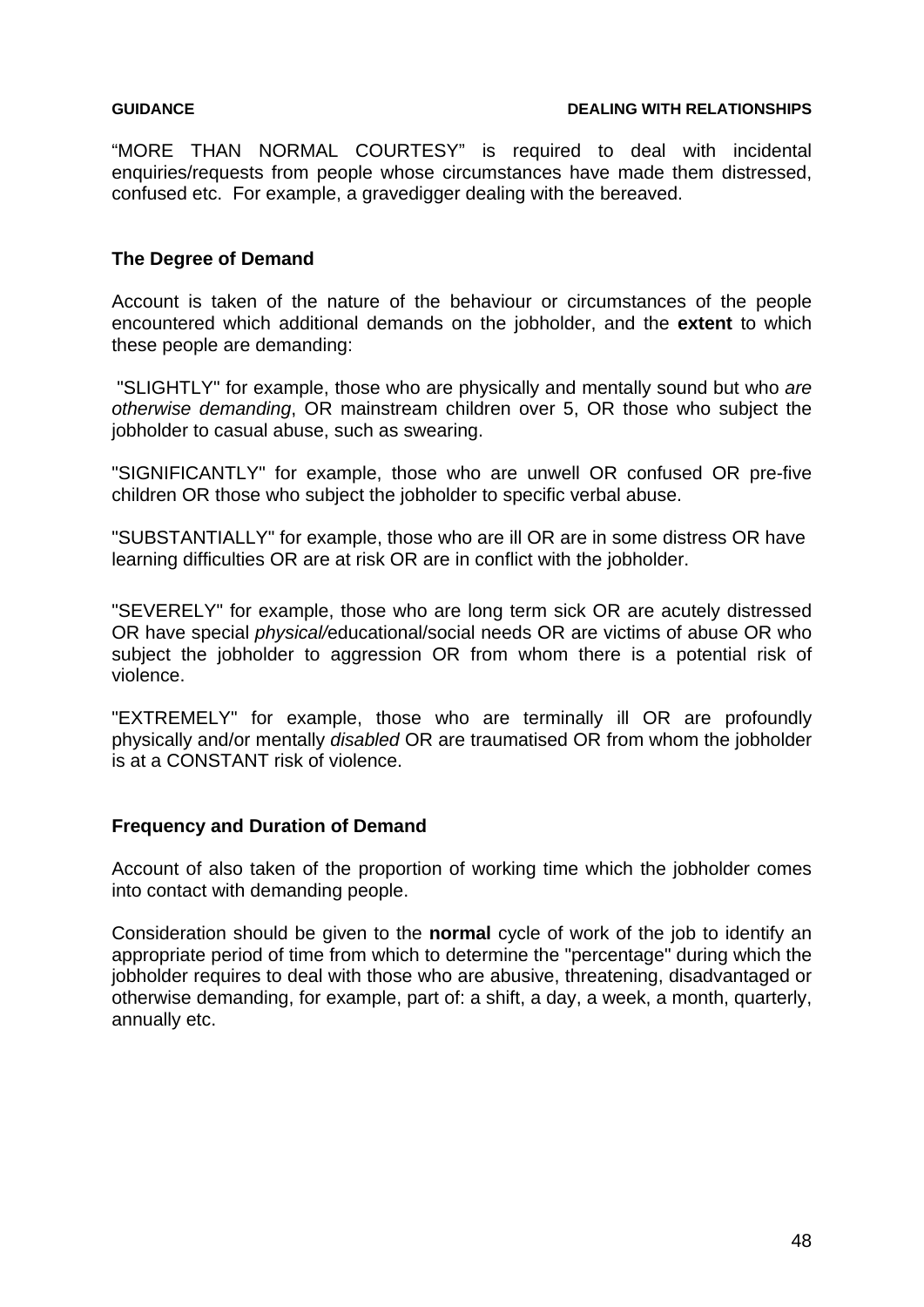# **FACTOR 7 - DEALING WITH RELATIONSHIPS**

**This factor considers the demands on the jobholder arising from the circumstances and/or behaviour of those he/she comes into contact with as an integral part of normal working.**

It covers the interpersonal skills needed to deal with and/or care for other people (excluding the job holder's immediate work colleagues) who are upset, unwell, difficult, angry, frail, confused, have special needs, are at risk of abuse, are terminally ill, or are disadvantaged in some way. It also considers the need to cope with abuse, aggression, the threat of violence, and/or to deal with conflict.

The factor takes account of the extent of dealing with such contacts in the course of normal working, and the frequency and duration of the contact.

|                | <b>FACTOR 7 - DEALING WITH RELATIONSHIPS</b>                                                                                                                                                                                                                                                     |
|----------------|--------------------------------------------------------------------------------------------------------------------------------------------------------------------------------------------------------------------------------------------------------------------------------------------------|
| Leve           | <b>Definition</b>                                                                                                                                                                                                                                                                                |
| 1              | The job places additional demands on the jobholder resulting from the<br>circumstances or behaviour of people with whom he/she has incidental<br>contact.                                                                                                                                        |
|                | <b>OR</b>                                                                                                                                                                                                                                                                                        |
|                | The job involves a requirement to work with, deal with, or come into contact<br>as an integral part of the job with people who make slight additional<br>demands on the jobholder in terms of being abusive, threatening,<br>disadvantaged, or otherwise demanding for up to 20% of working time |
| $\overline{2}$ | The job places additional demands on the jobholder resulting from incidental<br>contact with people whose circumstances or behaviour require that they are<br>treated with more than normal courtesy.                                                                                            |
|                | <b>OR</b>                                                                                                                                                                                                                                                                                        |
|                | The job involves a requirement to work with, deal with, or come into contact<br>as an integral part of the job with:                                                                                                                                                                             |
|                | people who make slight additional demands on the jobholder in terms of<br>$\bullet$<br>being abusive, threatening, disadvantaged, or otherwise demanding for<br>more than 20% of working time                                                                                                    |
|                | or<br>people who make significant additional demands on the jobholder in                                                                                                                                                                                                                         |
|                | of being abusive, threatening, disadvantaged, or otherwise<br>terms                                                                                                                                                                                                                              |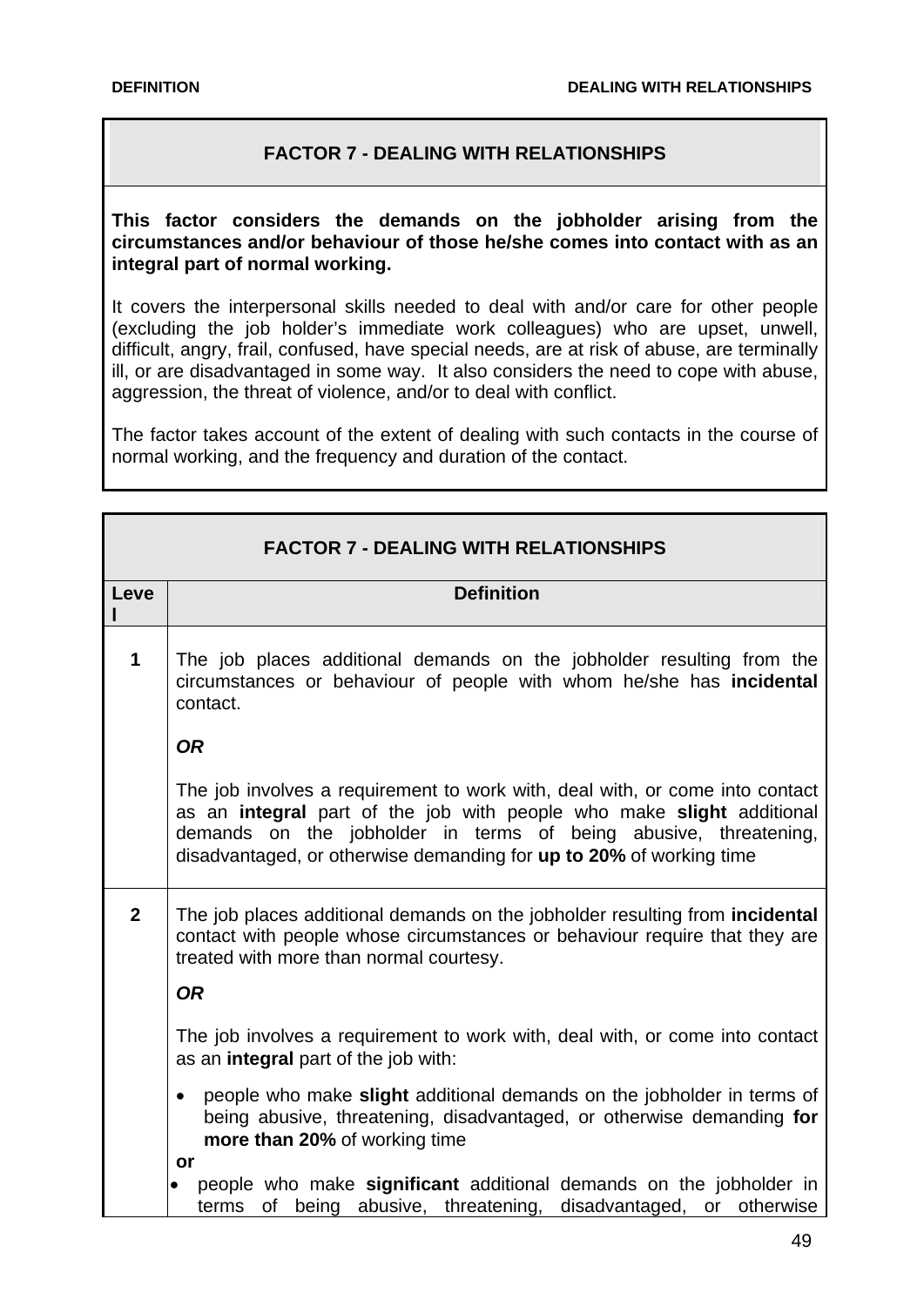|      | <b>FACTOR 7 - DEALING WITH RELATIONSHIPS</b> |
|------|----------------------------------------------|
| Leve | <b>Definition</b>                            |
|      |                                              |
|      | demanding for up to 20% of working time.     |
|      |                                              |

ī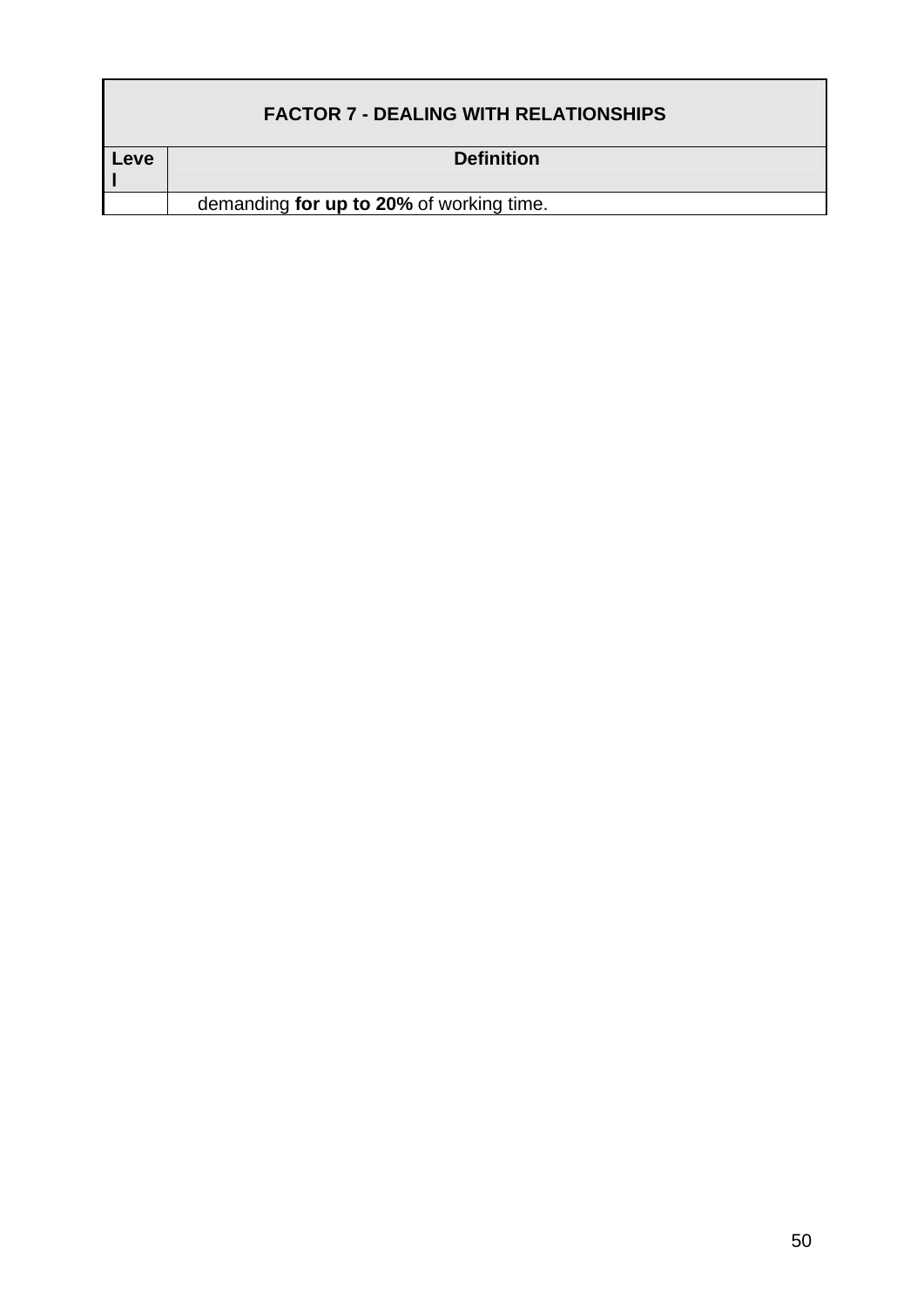| $\mathbf{3}$   | The job involves a requirement to work with, deal with, or come into contact<br>as an integral part of the job with:                                                                                        |
|----------------|-------------------------------------------------------------------------------------------------------------------------------------------------------------------------------------------------------------|
|                | people who make significant additional demands on the jobholder in<br>of being abusive, threatening, disadvantaged, or otherwise<br>terms<br>demanding for more than 20% of working time                    |
|                | or<br>people who make <b>substantial</b> additional demands on the jobholder in<br>$\bullet$<br>terms of being abusive, threatening, disadvantaged, or otherwise<br>demanding for up to 20% of working time |
| 4              | The job involves a requirement to work with, deal with, or come into contact<br>as an integral part of the job with:                                                                                        |
|                | people who make substantial additional demands on the jobholder in<br>$\bullet$<br>terms of being abusive, threatening, disadvantaged, or otherwise<br>demanding for more than 20% of working time<br>or    |
|                | people who make severe additional demands on the jobholder in terms of<br>$\bullet$<br>being abusive, threatening, disadvantaged, or otherwise demanding for up<br>to 20% of working time                   |
| 5              | The job involves a requirement to work with, deal with, or come into contact<br>as an <b>integral</b> part of the job with:                                                                                 |
|                | people who make severe demands on the jobholder in terms of being<br>$\bullet$<br>abusive, threatening, disadvantaged, or otherwise demanding for more<br>than 20% of working time<br>or                    |
|                | people who make extreme demands on the jobholder in terms of being<br>$\bullet$<br>abusive, threatening, disadvantaged, or otherwise demanding for up to<br>20% of working time                             |
| $6\phantom{1}$ | The job involves a requirement to work with, deal with, or come into contact<br>as an integral part of the job with:                                                                                        |
|                | people who make extreme demands on the jobholder in terms of being<br>abusive, threatening, disadvantaged, or otherwise demanding for more<br>than 20% of working time                                      |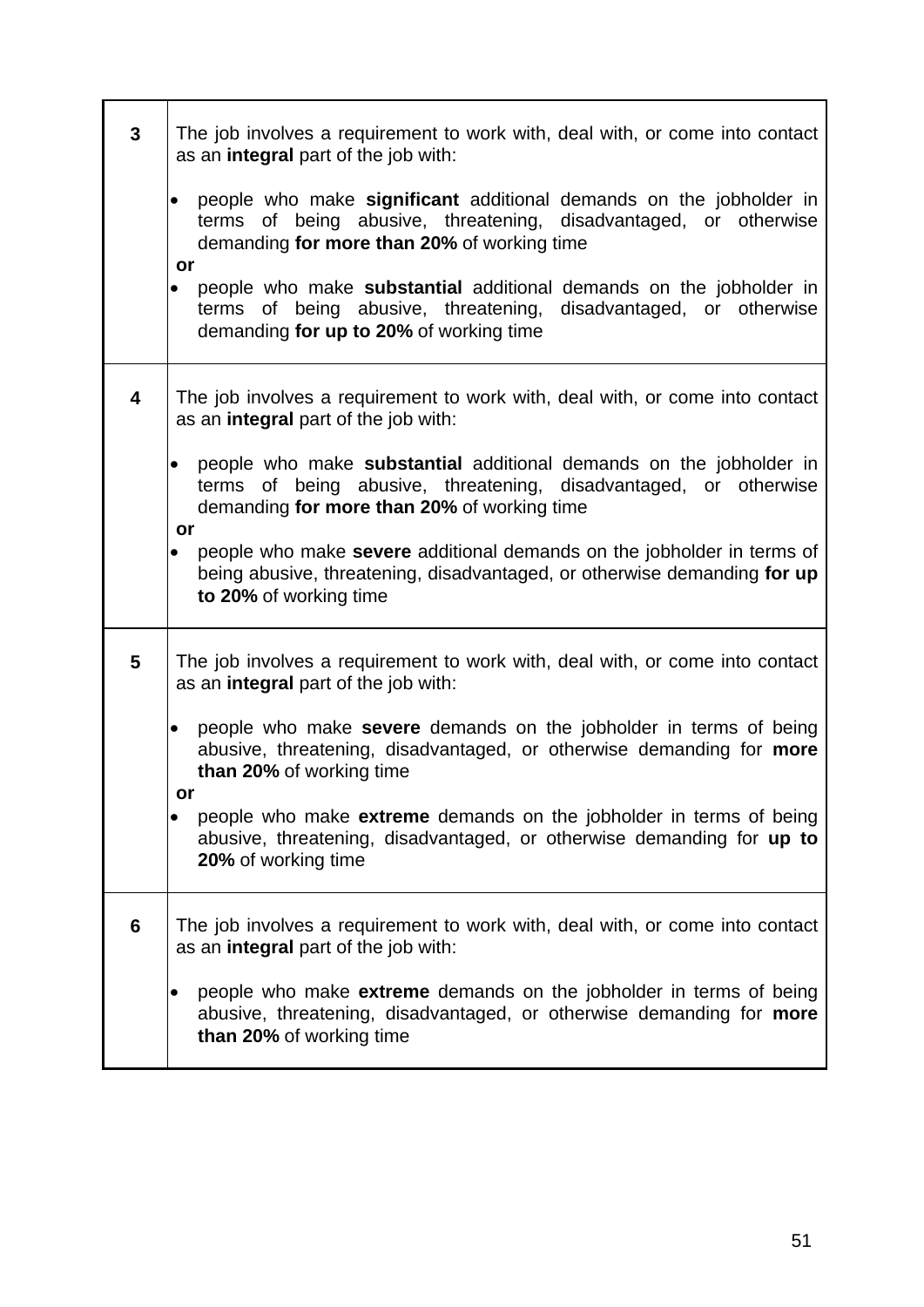## **FACTOR 8 - RESPONSIBILITY FOR EMPLOYEES**

### **Scope of Factor**

Consideration is given to **nature** of the jobholder's responsibility for employees rather than to the number of employees supervised. The level definitions reflect this and the **scope and degree** of responsibility exercised. Consideration is also given to the **frequency** with which this demand is required.

**Others in an Equivalent Situation -** account should be taken of all employees or others whose supervision, management, or co-ordination is the **direct** responsibility of the jobholder, including:

- contractors' or suppliers' employees;
- volunteers and the employees/workers of voluntary organisations;
- work experience students or trainees;
- students on placement for practical experience;
- others in a similar situation.

*Where a level definition includes a range of criteria for meeting the level of demand, the majority of the elements must be regular features of the job to justify scoring at that level. Where the job demonstrates only one aspect of the range of demands at a particular level, it will generally be assessed at a lower level.* 

## **Nature of Responsibility**

Consideration is given to the **nature** of the jobholder's responsibility for employees or others:

"ALLOCATING" refers to responsibility for the determination of appropriately skilled and experienced members of a work team/unit to undertake broad elements of an overall workplan to ensure overall achievement of an on-going programme of work, rather than the day to day distribution of specific tasks to individual members of a team/unit or others.

*"PERFORMANCE APPRAISAL" refers to both informal and formal assessment of sub-ordinate's work against expected standards.* 

"DIRECTING" means managing rather than first line supervision.

"MONITOR" performance of work undertaken in respect of a predetermined programme.

"PRIORITISE" includes evaluating/auditing activities and re-prioritising work undertaken as a result, within previously established parameters.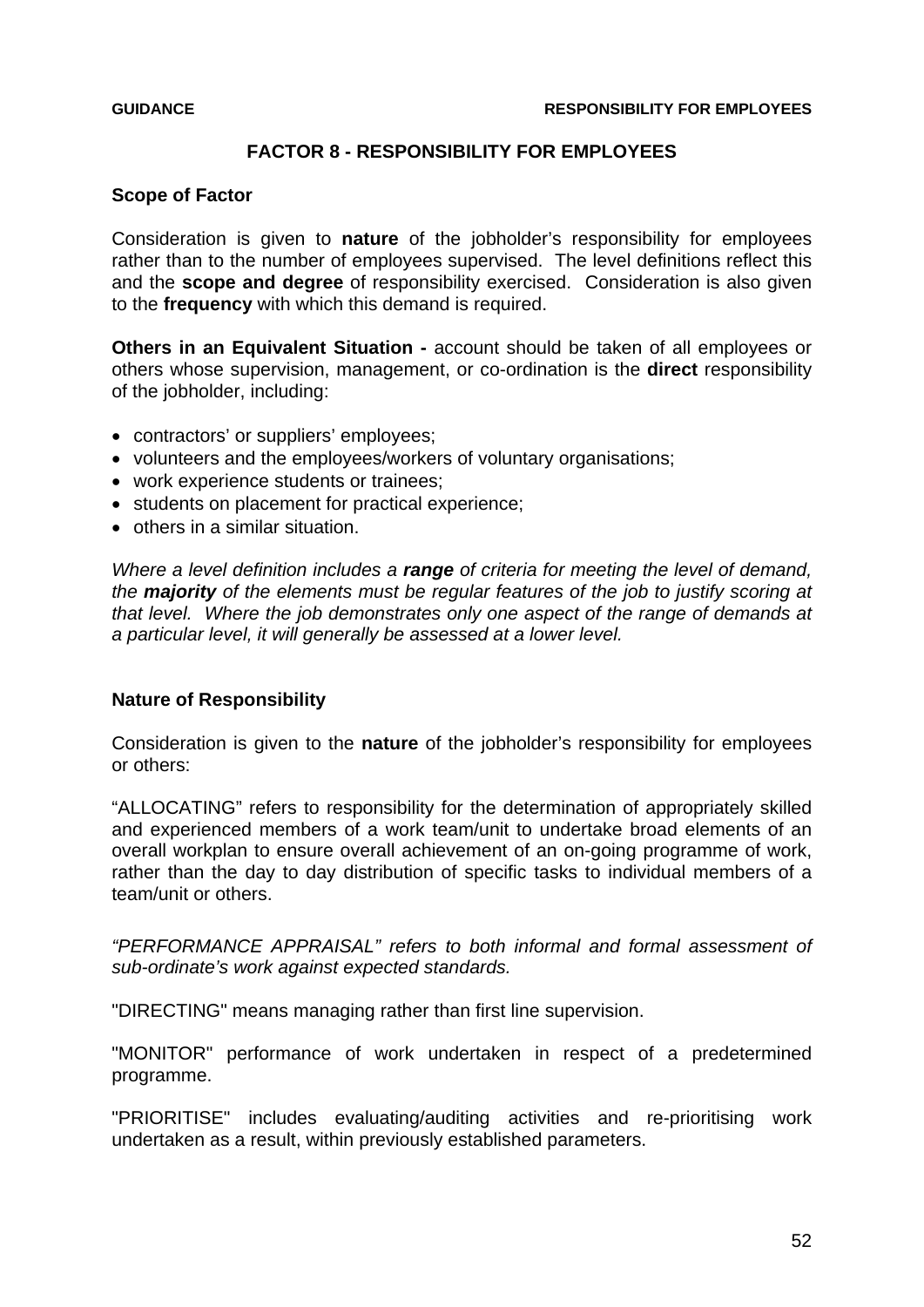"REVIEW" includes examining and assessing activities and methods to establish their *continued* appropriateness to objectives.

"DETERMINE" includes establishing priorities and objectives, setting targets, and resource requirements.

### **Degree of Responsibility**

Consideration is given to the **extent** to which the jobholder is responsible for employees:

"INVOLVED IN" i.e. carry out (and be subject to decisions) in relation to the application and implementation of personnel practices, *e.g. undertake first line absence/performance monitoring and disciplinary/grievance investigations including formal interviews, participate in selection process by attending recruitment interviews etc.* 

"DIRECTLY" i.e. implementing/carrying out procedures.

"RESPONSIBLE FOR" i.e. taking appropriate decisions to implement personnel practice *and procedure, e.g. operational line manager convening and chairing a hearing/panel and determining an appropriate outcome.* 

"ENSURE" i.e. *making sure that implementation of service/*departmental *policy,*  procedure *and practice is properly applied* in line with *Council* policy.

"MANAGE" i.e. the jobholder *is responsible for the operational application/interpretation of the personnel framework, and monitors* the *implementation of service/*departmental *procedure/*practice in line with that policy.

"ACCOUNTABLE" i.e. the jobholder *is responsible for* determin*ing* how *the Council's personnel framework* is to be applied in the service*/department/function* concerned.

### **Scope**

Consideration is given to the **scope** of the jobholder's responsibility for employees and others:

"ACTIVITY" for example, gardening, payroll, respite care, reception, refuse collection.

"SERVICE" for example, audit, consumer protection, revenues, libraries, waste management, residential care, estates.

"DEPARTMENT/FUNCTION" for example, social work, roads, environmental health.

"MULTI-FUNCTIONAL" equates to two or more of the above.

"CORPORATE" i.e. across all departments.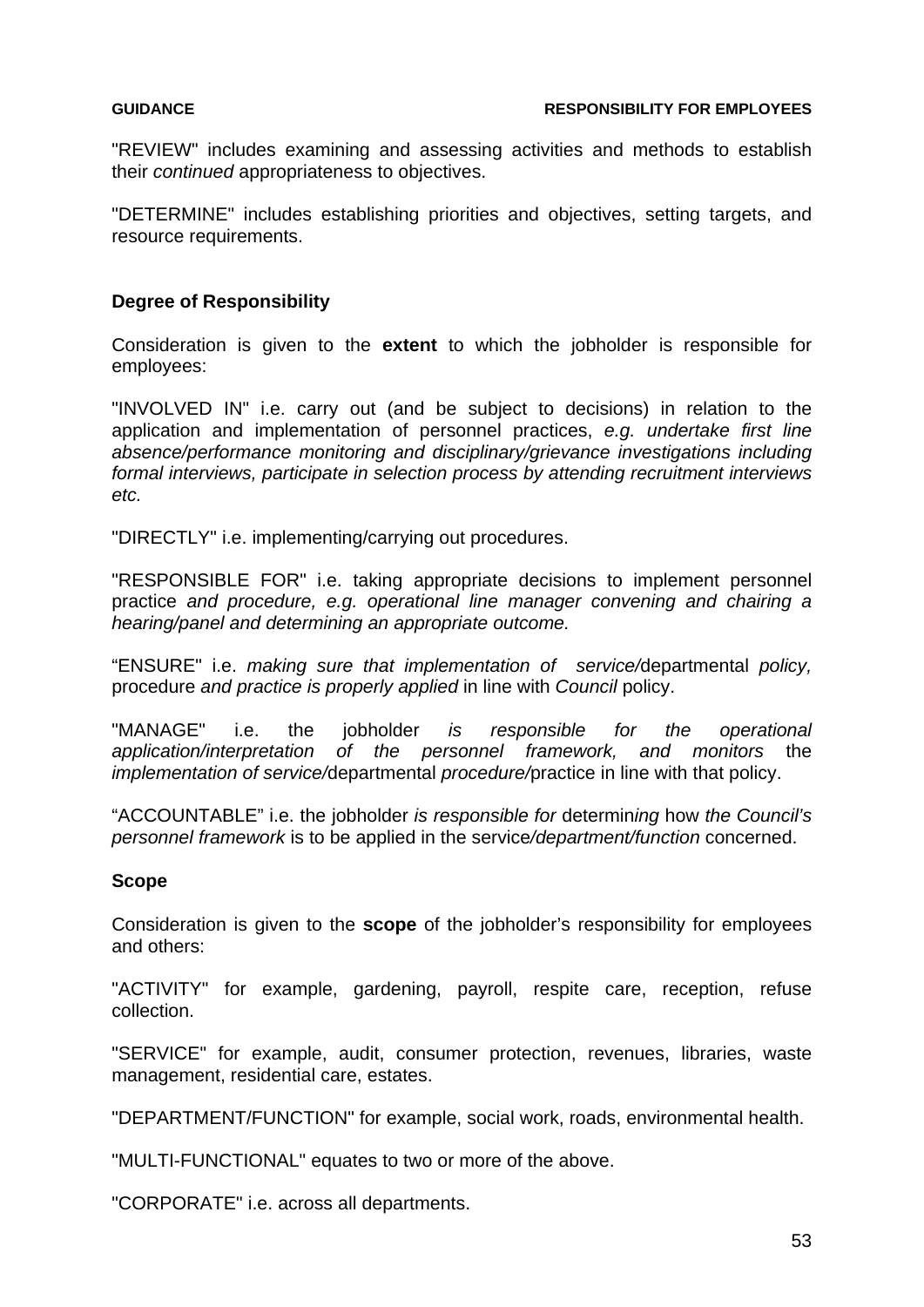## **Frequency**

Account is taken of the responsibility carried by those who do not supervise employees or others on a full-time or permanent basis.

"OCCASIONAL" i.e. required to supervise in exceptional circumstances unlikely to occur more than half a dozen times a year.

"REGULAR" i.e. shift supervisor or supervisor of seasonal or temporary employees.

## **Performance Appraisal**

Within this factor reference is made to work carried out under a performance appraisal system. This applies to either formal or informal appraisal of the work or performance of employees or others against expected standards, by the jobholder in the role of supervisor or line manager. However, this does not include appraisal of the performance of consultants in a project management role.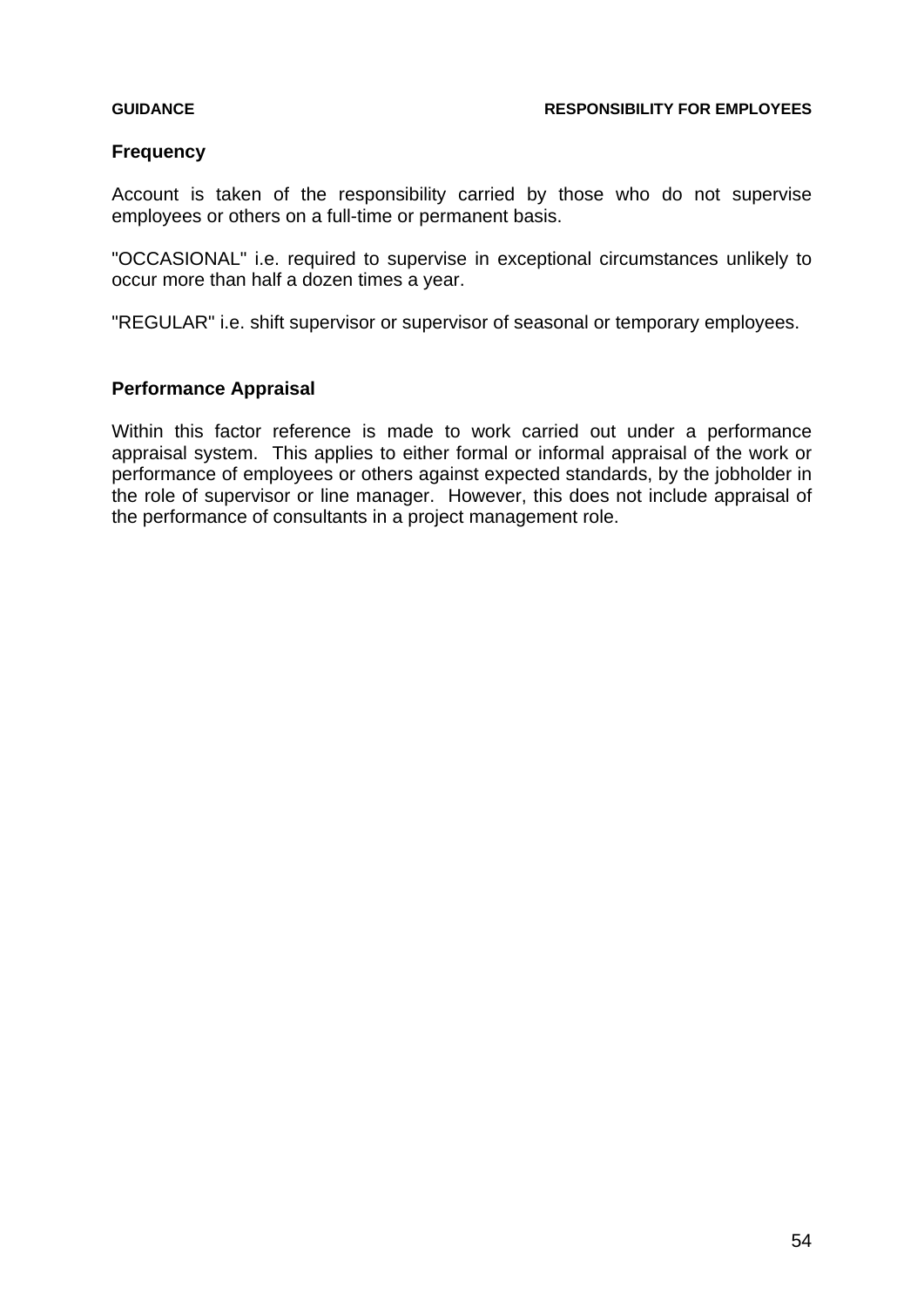# **FACTOR 8 - RESPONSIBILITY FOR EMPLOYEES**

**This factor considers the responsibility of the jobholder for the supervision, co-ordination or management of employees, or equivalent others.**

It includes responsibilities for work allocation and planning, checking, evaluating and supervising the work of others; providing guidance, training and development of own team/employees, motivation and leadership; and involvement in personnel practices such as recruitment, appraisal and discipline.

The factor takes account of the nature of the responsibility, rather than the precise numbers of employees supervised, co-ordinated or managed; and the extent to which the jobholder contributes to the overall responsibility for employees.

|                | <b>FACTOR 8 - RESPONSIBILITY FOR EMPLOYEES</b>                                                                                                                                                                                                                                                                                                |
|----------------|-----------------------------------------------------------------------------------------------------------------------------------------------------------------------------------------------------------------------------------------------------------------------------------------------------------------------------------------------|
| Leve           | <b>Definition</b>                                                                                                                                                                                                                                                                                                                             |
| $\mathbf 1$    | The job involves <b>limited</b> responsibility for the supervision of others, such as:<br>demonstration of duties, or provision of advice and guidance, to new<br>$\bullet$<br>employees, trainees, students or others                                                                                                                        |
|                | or<br>co-ordination of work or on-the-job training of employees or others on an<br>$\bullet$<br>occasional basis                                                                                                                                                                                                                              |
| $\overline{2}$ | The job involves responsibility for:                                                                                                                                                                                                                                                                                                          |
|                | instructing, guiding, allocating and checking the work of others assisting<br>$\bullet$<br>the jobholder and providing advice and guidance on regular but not daily<br>basis.<br>or                                                                                                                                                           |
|                | co-ordination, supervision and/or on-the-job training of employees or<br>$\bullet$<br>others on a regular, but not daily basis. This may include co-ordination of<br>their training and/or (formal or informal) performance appraisal.                                                                                                        |
| $\overline{3}$ | The job involves day to day responsibility for the supervision, co-ordination<br>and/or training of a team of employees or others. This includes instructing,<br>allocating and checking work, advising and guiding, and/or providing on-the-<br>job training or co-ordinating training and/or (formal or informal) performance<br>appraisal. |
|                | And                                                                                                                                                                                                                                                                                                                                           |
|                | The jobholder will also be involved in the <b>implementation</b> of the Authority's<br>personnel practice and procedure.                                                                                                                                                                                                                      |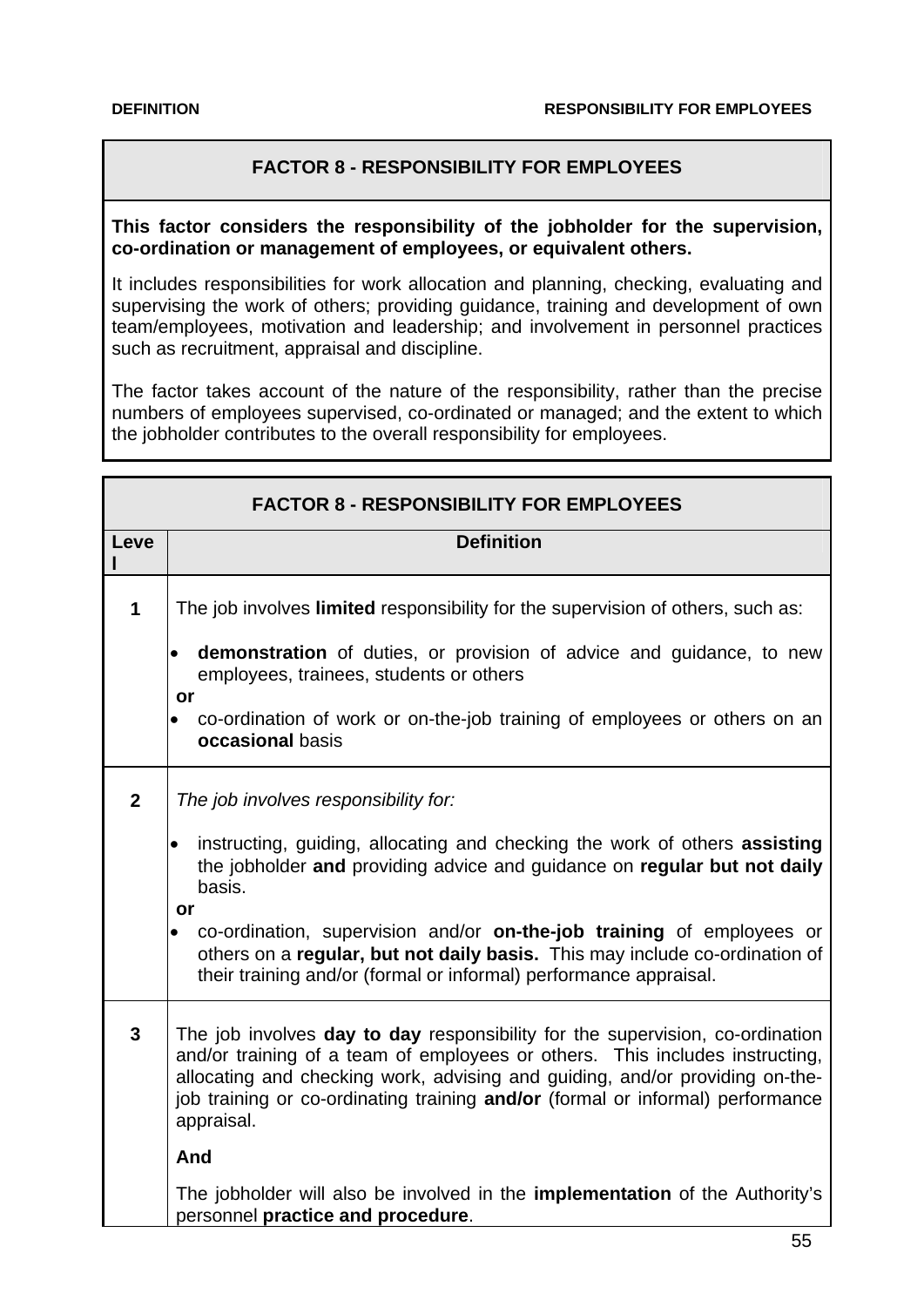| $\overline{\mathbf{4}}$ | The job involves responsibility for the <b>management, direction</b> , co-ordination,<br>training and development of employees or others. This includes monitoring<br>the performance of the group or team; evaluation of the work carried out;<br>and prioritising areas of work.                                   |
|-------------------------|----------------------------------------------------------------------------------------------------------------------------------------------------------------------------------------------------------------------------------------------------------------------------------------------------------------------|
|                         | And                                                                                                                                                                                                                                                                                                                  |
|                         | The jobholder will also be responsible for the implementation of the<br>Authority's personnel practice and procedure in respect of their team.                                                                                                                                                                       |
| $5\phantom{1}$          | The job involves a <b>service level</b> responsibility for the management, direction,<br>co-ordination and development of employees or others. This includes<br>prioritising service activities and the evaluation of activities and working<br>methods.                                                             |
|                         | And                                                                                                                                                                                                                                                                                                                  |
|                         | The jobholder will also be responsible for <b>ensuring</b> the implementation of the<br>Authority's personnel policy, procedure and practice.                                                                                                                                                                        |
| $6\phantom{a}$          | The job involves departmental or functional responsibility for the<br>direction, co-ordination, development and<br>management,<br>effective<br>deployment of employees or others. This includes<br>determining<br>departmental/functional priorities and targets and reviewing activities and<br>working methods.    |
|                         | And                                                                                                                                                                                                                                                                                                                  |
|                         | The jobholder will also be responsible for managing and monitoring the<br>implementation of the Authority's personnel framework.                                                                                                                                                                                     |
| $\overline{7}$          | The job involves overall responsibility for the efficient and effective<br>deployment of employees and other human resources at a<br>multi-<br>departmental/ multi-functional/corporate level. This includes determining<br>resource requirements, and setting departmental/functional/organisational<br>objectives. |
|                         | And                                                                                                                                                                                                                                                                                                                  |
|                         | The jobholder will also be <b>accountable</b> for the implementation of the<br>Authority's personnel framework.                                                                                                                                                                                                      |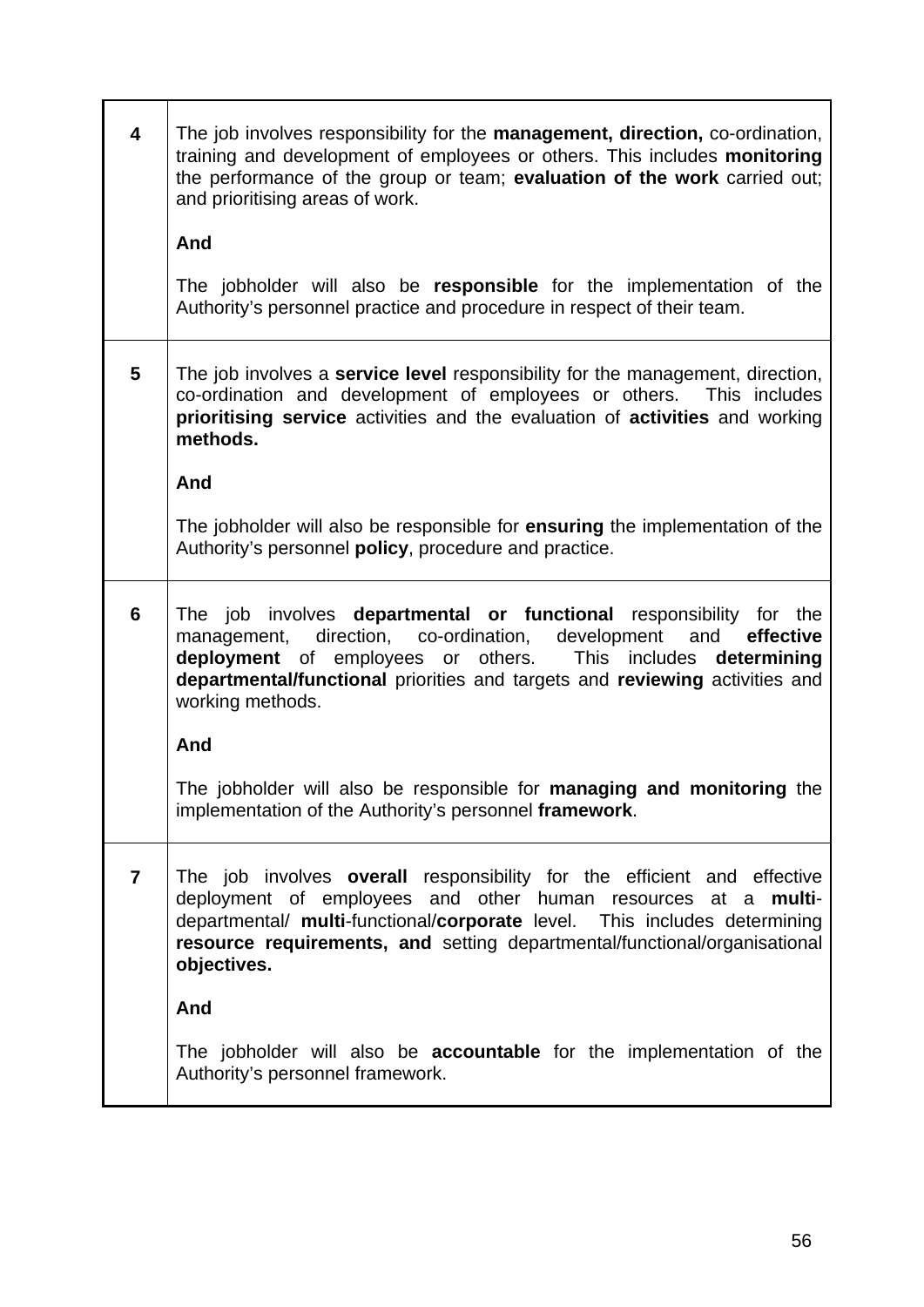### **FACTOR 9 - RESPONSIBILITY FOR SERVICES TO OTHERS**

### **Scope of the Factor**

This factor considers the nature and degree of responsibility which the jobholder has for individuals, or groups of people (members of the public, internal/external service users and recipients, clients, customers), other than employees supervised or managed by the jobholder.

**People -** in this context are the recipients of services provided by the local authority, or the **direct** beneficiaries of its activities. Those who are "beneficiaries" or recipients will not necessarily be happy with the relevant activities, for example, abused children removed from their families, restaurant owners being inspected for compliance with hygiene regulations. This relates to ALL services provided by the Council whether statutory or non-statutory, internal and external. Recipients of statutory services include, for example:

- residents of Council homes and clients of social workers or home carers
- residents of privately-run homes, and the clients of childminders (who benefit from Council inspection and registration activities)
- school pupils
- recipients of benefits or other payments, for which the Council is the originator or paying agent
- users of cafes and restaurants (who benefit from Council inspection and enforcement activities)
- members of the public (who benefit from the design and quality of roads, planning, street lighting etc).

**Equivalent Client or Customer Relationship -** this factor generally measures responsibilities which have a direct impact on people **other than** Council employees. However, some jobs with responsibilities for other groups of people, who are not defined above, nor employees supervised by the jobholder, should also be assessed.

Those in an equivalent client or customer relationship include other employees of the local authority, for example, customers of internal staff catering facilities, or clients of personnel, training, equalities or welfare officers; or the employees or volunteers of a voluntary organisation, to whom the jobholder is providing a direct service - but supervisory or co-ordinating responsibilities should be measured under the 'Responsibility for Employees' factor heading.

Account should be taken under this factor of specific job responsibilities for the health and safety of other employees, for example, those of a Safety Officer or Occupational Health Nurse.

The responsibilities of health and safety representatives are **not** normally part of the duties of the job: they generally attach to the individual and should **not** be assessed.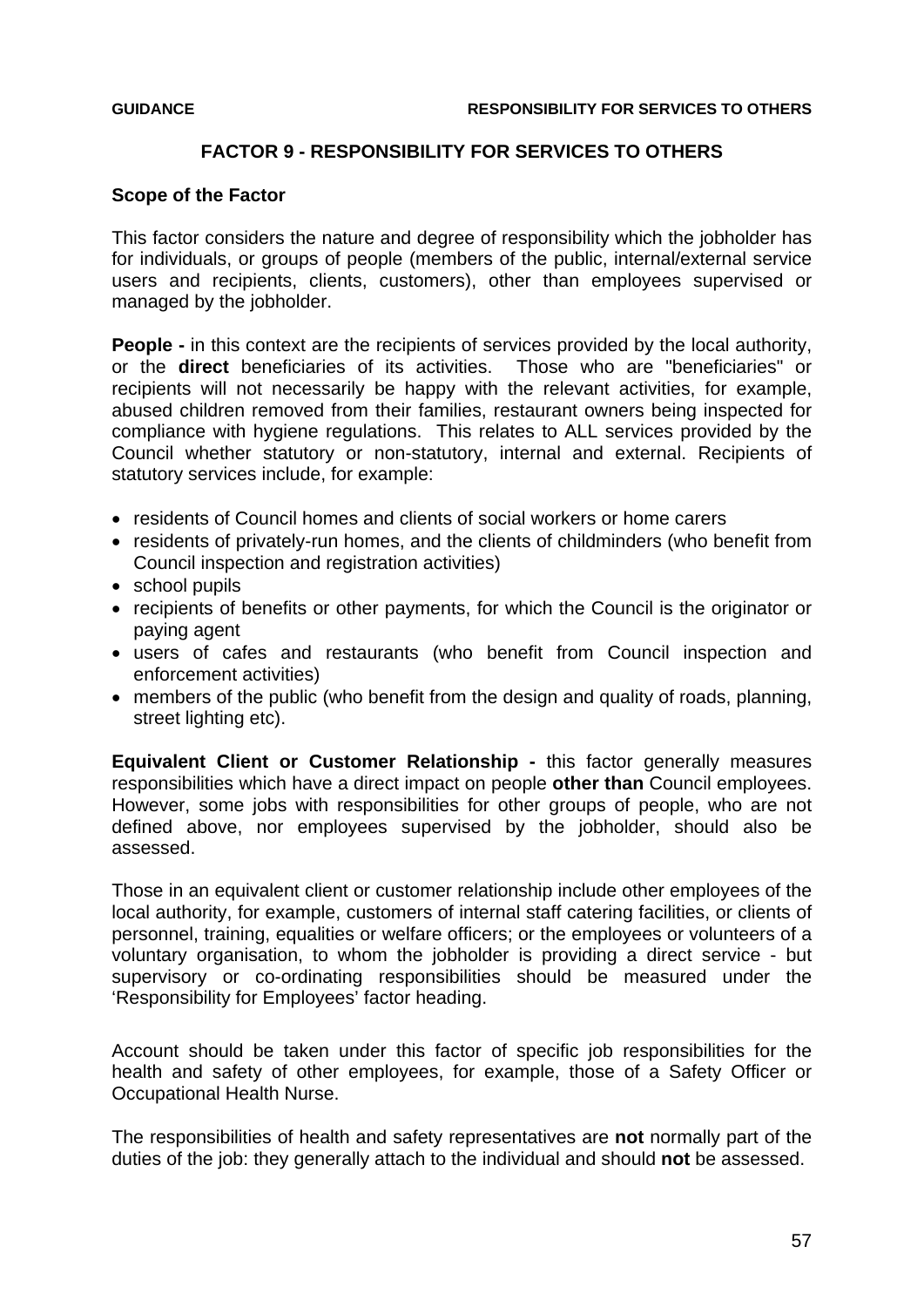## **Nature of the Demand**

Account is taken of the **nature** of the jobholder's responsibility for services to others:

"SUPPORT" *i.e. provision of services to mainly internal contacts,* for example, filing, word processing, secretarial support, vehicle or plant maintenance, internal mail, IT help desk.

"FRONT LINE" *i.e. provision of services to mainly external contacts,* for example, nursery care, catering, cleaning, rent or Council tax collection, housing repairs, parks and recreation, refuse collection, etc. *In this context "DELIVER" refers to the personal delivery of the service to individual clients/customers/service users/members of the public etc, for example, in the role of Home Help, Gardener, Refuse Collector, Receptionist, Cash Teller etc*

*"APPLYING REGULATIONS OR POLICY" for example, environmental health, building control, licensing, residential care inspection, school attendance Inspectorate, trading standards, health and safety. This includes the provision of specialist/professional advice upon the application of regulations or policy.* 

"ASSESSING NEEDS OR SERVICE REQUIREMENTS" *in relation to the Council's provision of a service,* for example, housing, education, finance, *grounds/roads maintenance, refuse collection,* IT, planning, engineering service requirements *etc*

## **Scope**

Account is also taken of the **extent** of the jobholder's responsibility for services to others:

"PROCESSES" - refers to the completion of tasks required to deliver a service.

"PROGRAMMES" - refers to a plan of services necessary to meet client needs or fulfil customer requirements.

Educational psychology is a "SERVICE" within the Education "FUNCTION"; the provision of home helps is generally a service within the Community/Social Work function; refuse collection is generally a service within the Cleansing/Environmental function.

"Two or more functions" includes e.g. housing AND social work, roads AND property, environmental health AND consumer protection, personnel AND information technology.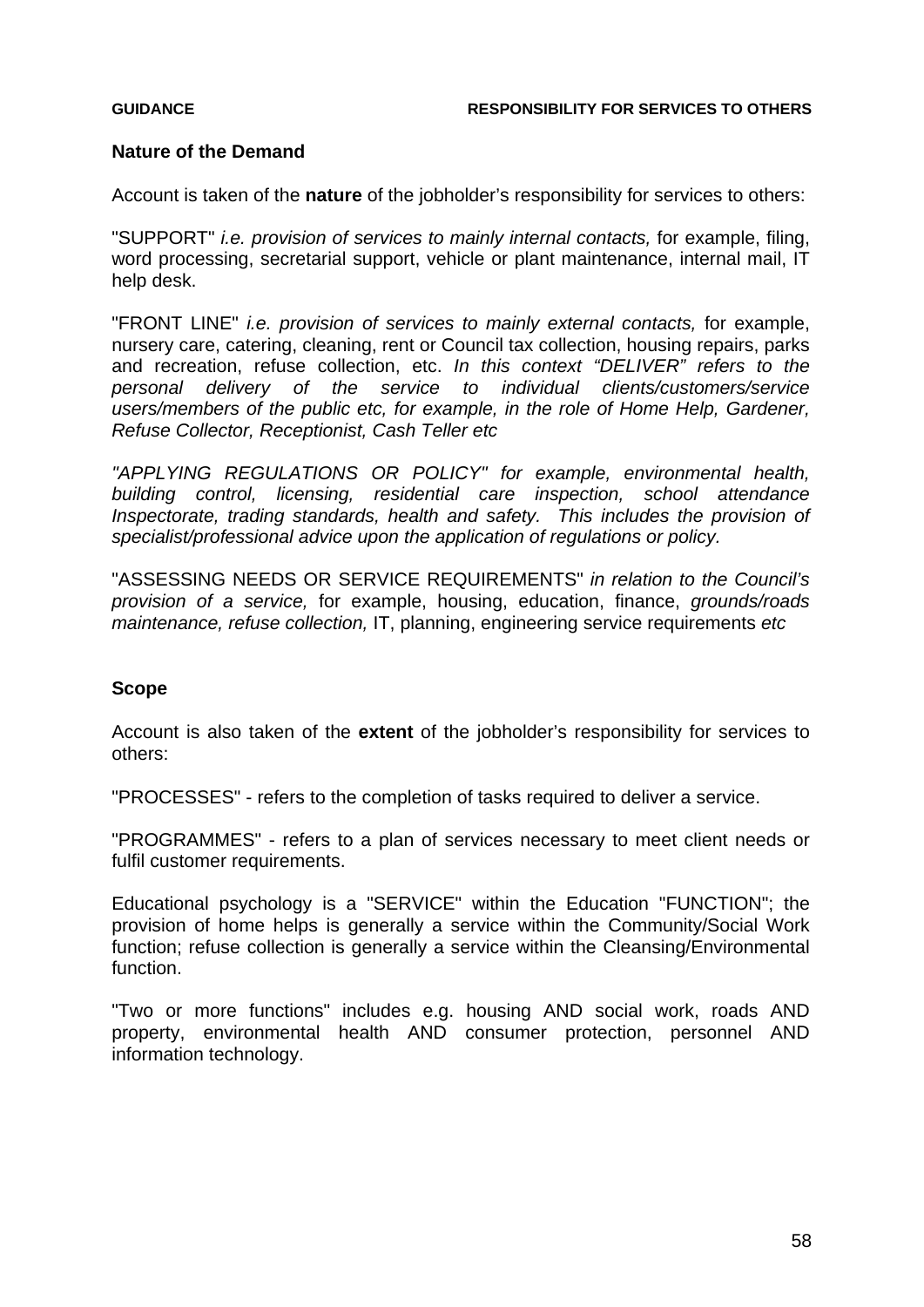### **GUIDANCE RESPONSIBILITY FOR SERVICES TO OTHERS**

**Implementation and Enforcement of Regulations -** refers to **Statutory** Regulations for which local authorities are the implementation or enforcement agents. For example, planning and building control, registration of private homes for the elderly and childminders, enforcement of trading standards and environmental health regulations.

"CONTRACTED" refers to external and/or in-house provision.

"ENSURE/MONITOR" i.e. that others correctly apply/implement the regulations/policy.

"ENFORCE" i.e. to instigate/authorise formal enforcement action such as trading standards, environmental health, planning/building control, child protection, school attendance Inspectorate etc.

"ENFORCEMENT ACTION" includes legislation, statutory regulations and Council by-laws for which the Council is the implementation or enforcement agency - e.g. planning and building control, registration of private homes and childminders, licensing, trading standards and environmental health regulations.

**Assessment -** refers to the automatic or mechanical process of delivering or processing the needs of people or the requirements of service users, for example, taking details of income and circumstances, is not sufficient for a job to be scored at Level 3 or above, unless the deliverer or processor also makes the initial assessment of needs/requirements.

At **Level 3** the assessment could be informal, for example, whether or how to carry out a prescribed programme of care in the light of the condition of the client on a particular day.

At **Level 4** and above, assessment of needs or service requirements is normally a **formal** process.

"BASIC" - service requirements i.e. provision of routine/information to facilitate service delivery, e.g. IT support *helpdesk.*

"COMPLEX" - service requirements i.e. review of resource requirements, working methods and associated processes, e.g. to establish a new area of service or improve service delivery/provision, *Analyst/Programmer designing and testing a new IT system to meet a client department's specified requirements.* 

Examples of such needs in the **caring** field are:

"BASIC" - needs for food, cleanliness, comfort, conversation, interaction and minor modifications to accommodation.

"COMPLEX" - needs for specialist accommodation, protection from others, stimulation for those with substantial impairment.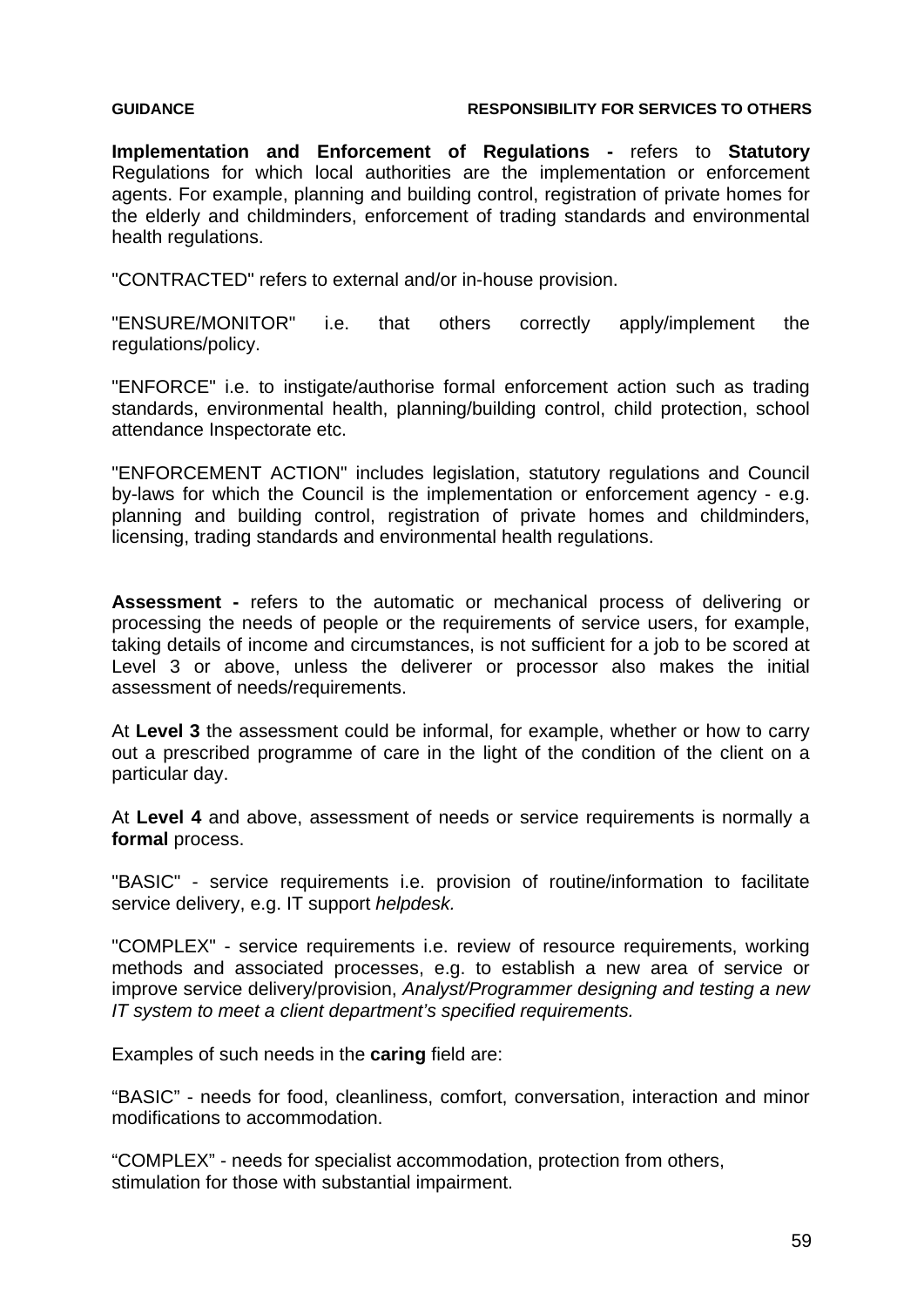# **FACTOR 9 - RESPONSIBILITY FOR SERVICES TO OTHERS**

## **This factor considers the jobholder's responsibility to others in terms of the quality and delivery of service provision.**

It covers responsibilities for the provision of physical, mental, social, economic, business and environmental services, including health and safety. This includes services to individuals or groups such as internal or external clients, service users and recipients, customers, contractors, and members of the public.

The factor takes account of the nature of the responsibility and the extent of the jobholder's impact on individuals or groups. For example, providing personal services, advice and guidance, or other forms of assistance; applying, implementing or enforcing regulations; or designing, developing, implementing and/or improving services or processes.

|                | <b>FACTOR 9 - RESPONSIBILITY FOR SERVICES TO OTHERS</b>                                                                                                                                                                                                                                                                                                                                    |
|----------------|--------------------------------------------------------------------------------------------------------------------------------------------------------------------------------------------------------------------------------------------------------------------------------------------------------------------------------------------------------------------------------------------|
| Leve           | <b>Definition</b>                                                                                                                                                                                                                                                                                                                                                                          |
| 1              | The job <b>predominantly</b> involves undertaking tasks or processes to provide<br>support directly to colleagues or internal/external customers.                                                                                                                                                                                                                                          |
| $\overline{2}$ | The job <b>predominantly</b> involves either:<br>delivering front-line services to individuals, groups of people, or<br>internal/external customers by undertaking tasks or processes,<br>or<br>applying regulations or Council policy.<br>$\bullet$                                                                                                                                       |
| 3              | The job <b>predominantly</b> involves responsibility for services to individuals, or<br>groups of people, through either:<br>an assessment of their basic needs or service requirements and<br>implementation<br>of<br>for<br>appropriate <b>processes</b><br>service<br>provision/delivery<br>or<br>ensuring <b>implementation and/or monitoring</b> of regulations or Council<br>policy. |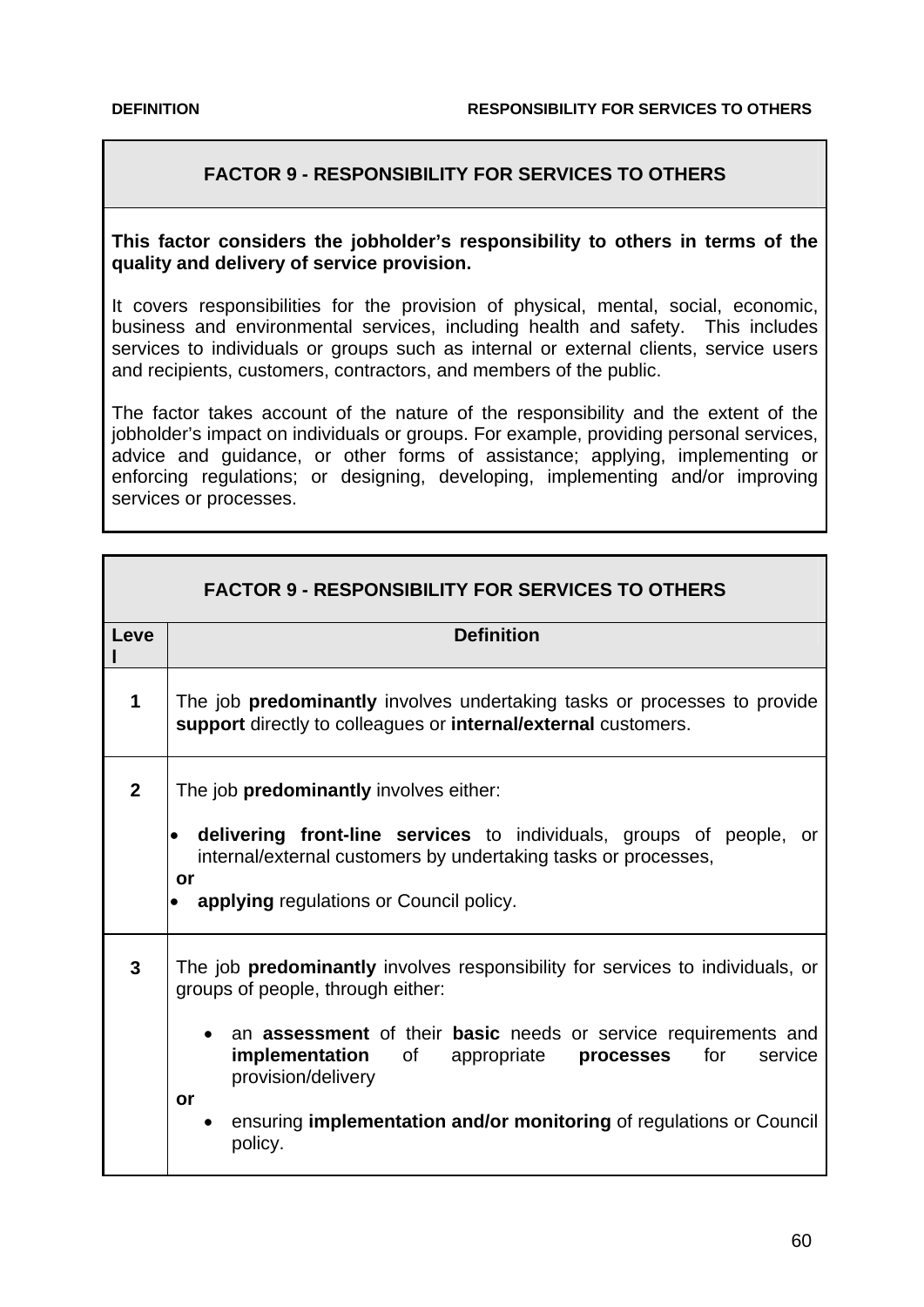| $\overline{\mathbf{4}}$ | The job predominantly involves responsibility for services to individuals or<br>groups of people, through either:                                                                                                                    |
|-------------------------|--------------------------------------------------------------------------------------------------------------------------------------------------------------------------------------------------------------------------------------|
|                         | an assessment of their basic needs or service requirements and<br>implementation of <b>programmes</b> of service activities or processes<br>or                                                                                       |
|                         | enforcing regulations or Council policy<br>$\bullet$                                                                                                                                                                                 |
|                         | or<br><b>ensuring compliance</b> to standards/specifications in the quality and<br>delivery of contracted services<br>or                                                                                                             |
|                         | contributing to the assessment of complex needs or service requirements<br>and <b>monitoring</b> the quality and delivery of service.                                                                                                |
| 5                       | The job <b>predominantly</b> involves responsibility for services to individuals or<br>groups of people through:                                                                                                                     |
|                         | assessment of complex needs or service requirements and managing<br>$\bullet$<br>the quality and provision/delivery of programmes of activities or services<br>or                                                                    |
|                         | managing compliance in the quality and delivery of contracted services<br>to standards/specifications<br>or                                                                                                                          |
|                         | contributing to the assessment of the service user needs, and to the<br>design, development and improvement of programmes of activities or<br>services.                                                                              |
| 6                       | The job <b>predominantly</b> involves responsibility for services through either:                                                                                                                                                    |
|                         | leading the assessment of complex service user needs, and the design,<br>development and improvement of programmes of activities or services<br>or                                                                                   |
|                         | being accountable to Head of Service/Director/Committee for the long<br>term nature, quality and level of a single service, and for determining the<br>future provision of service.                                                  |
| $\overline{7}$          | The job predominantly involves accountability to Director/Committee or to<br>the Council for fulfilling its statutory obligations regarding the outcomes<br>required of, and achieved by, a range of services or an entire function. |
| 8                       | The job predominantly involves accountability to Committee or the Council<br>for fulfilling its statutory obligations regarding the outcomes required of, and<br>achieved by, two or more functions.                                 |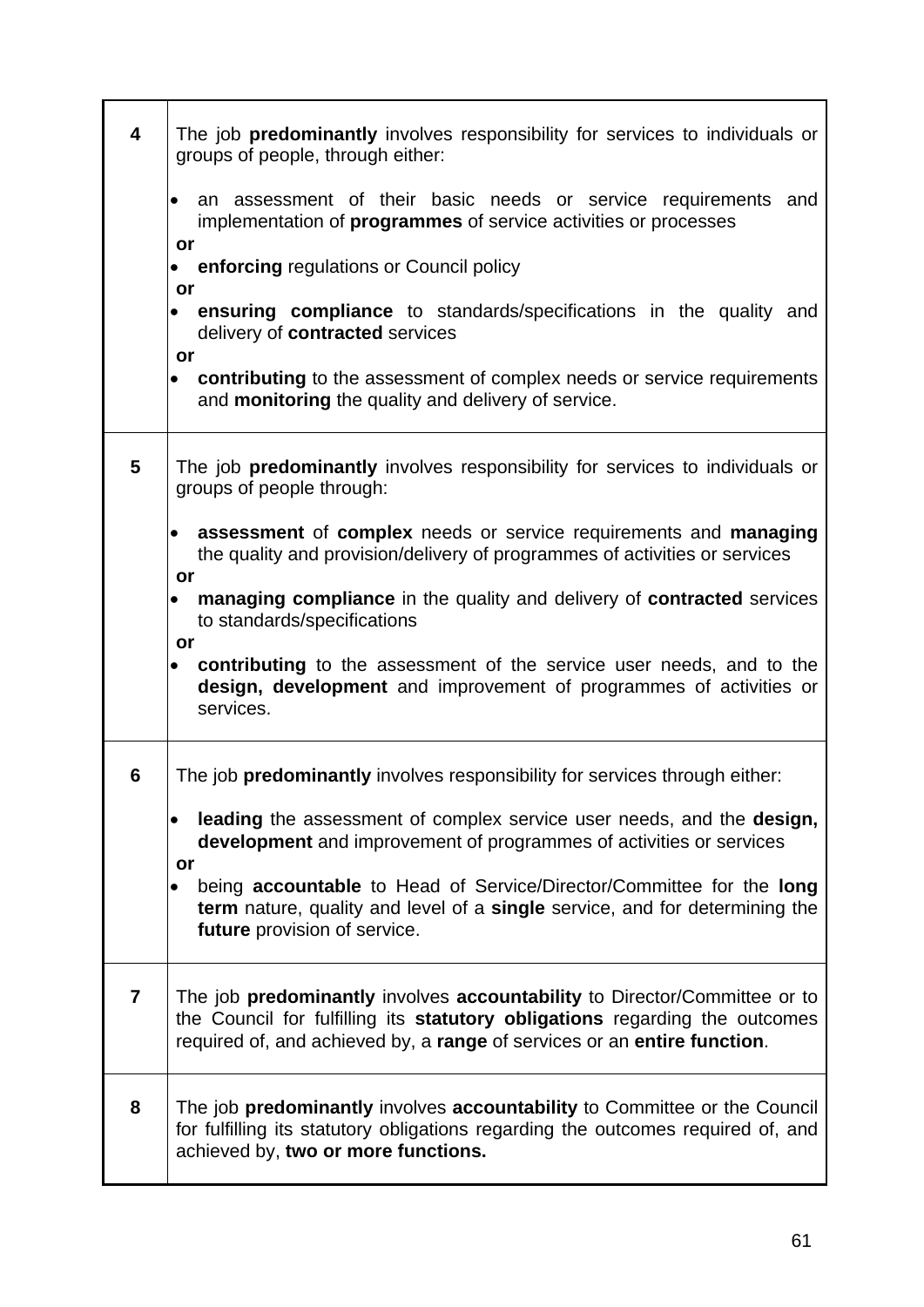# **FACTOR 10 - RESPONSIBILITY FOR FINANCIAL RESOURCES**

## **Scope of Factor**

This factor considers the range of both direct and indirect responsibilities for financial resources, from handling cash and cheques, through processing invoices and other financial transactions, to accounting for financial resources and budgetary activities.

"DIRECT" refers to the actual physical handling and/or security of "monies" or actual undertaking of financial transactions, for example, reconciling cash takings, posting journal/ledger entries.

"INDIRECT" refers to checking or certifying transactions/activities undertaken by others, for example, checking balances are correct, approving invoices/expenses for payment.

Both the nature of the responsibility and the degree or extent of responsibility are taken into account.

# **Nature of Responsibility**

The full range of different types of responsibility are considered:

"HANDLING" i.e. receipt *or issuing*, counting or checking, recording and reconciliation of amounts, preparation of bank deposits, cash floats, petty cash etc. This includes handling vouchers, stamps, phone and fuel cards, tokens, postal orders, credit and debit cards, giros and bankers drafts etc. NOTE: This does NOT include personal responsibility for employee lottery/Christmas*/tea* funds etc *or the use of fuel cards, bridge tickets, parking/taxi vouchers/swipe cards etc*.

"PROCESSING" i.e. data checking including approval for payment, data input and resolution of queries/anomalies. Financial documentation might include any of the following:- invoices, goods received/delivery notes, claims forms, requisitions, timesheets, payroll information, job lines, cost centre data etc.

"TRANSACTIONS" i.e. BACS transfers, payments, receipts, refunds, ledger and journal entries etc.

# **"SECURITY" refers to the safe storage and/or transport of cash or equivalent, for example, to make bank deposits or collection from remote cash/vending/toll machines/meters etc.**

"BUDGETARY" covers all aspects of budgetary activity including compiling, estimating, monitoring, income generation, expenditure, assessment of risk/investments etc - for all types of budgets - income, expenditure, projects etc.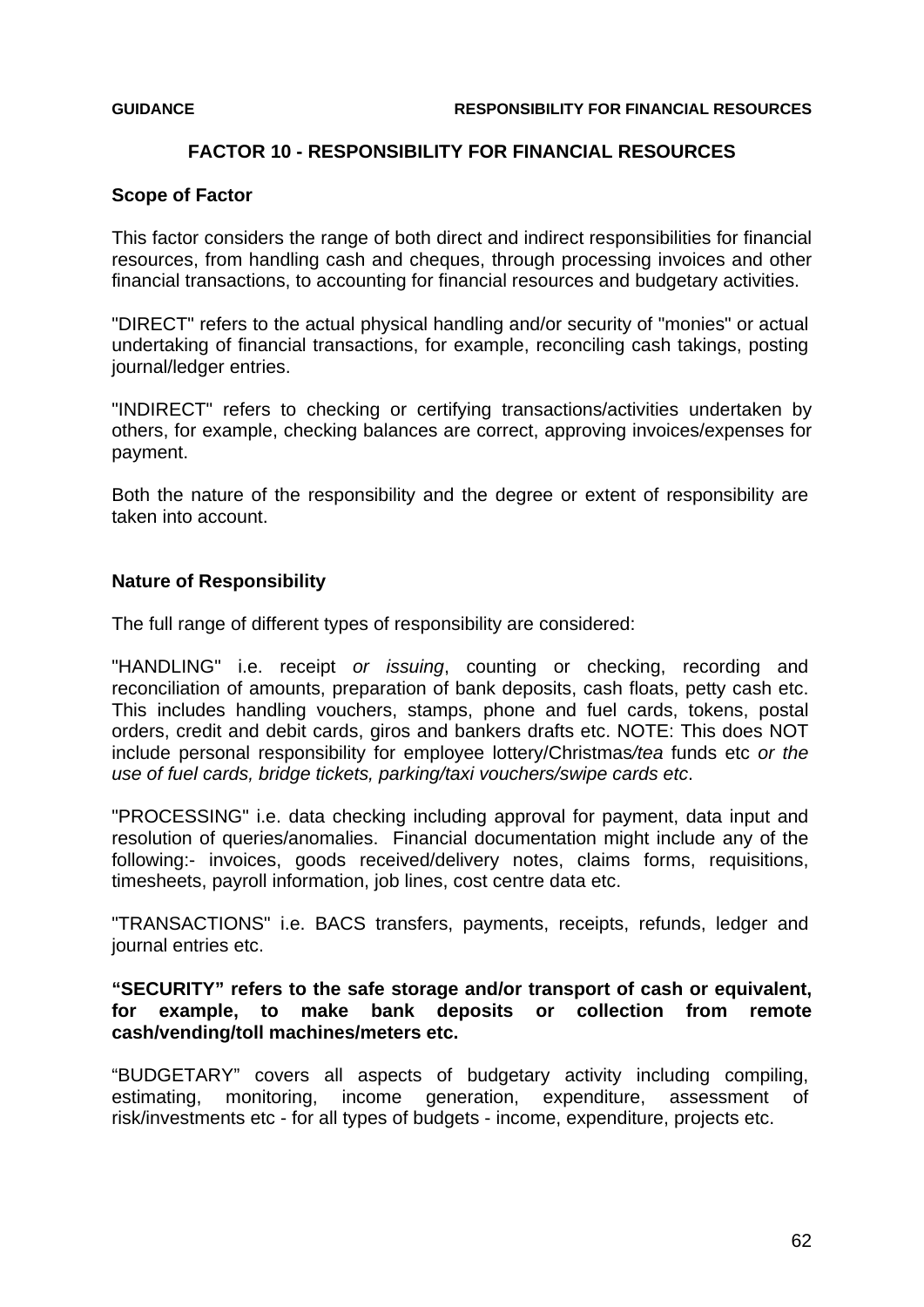### **GUIDANCE RESPONSIBILITY FOR SERVICES TO OTHERS**

"ACCOUNTING FOR" i.e. to give a reckoning of, to explain, to monitor, to audit, to authorise payment of expenses or refunds, to authorise payment of committed expenditure etc. This does **not** include the ability to commit/vire expenditure.

"MANAGING" means being responsible for organising those activities undertaken by others.

**NOTE:** The level of managing the audit/accounting process relates to the jobholder's functional/operational responsibility rather than the scope of their work, while the jobholder may work across a number of departments/services their responsibility relates to their own specialism/discipline.

The **degree** or extent of responsibility is also taken into account:

"OCCASIONAL" for example, on an infrequent, one-off, or ad hoc basis.

"REGULAR" for example, as part of the pattern of normal working, on a quarterly, monthly, fortnightly or weekly basis.

"SERVICE" generally equates to, for example, educational psychology, home help, committee administration, refuse collection. Whereas "FUNCTION" generally equates to, for example, social work, roads, environmental health.

"CORPORATE" means across all functions.

For the purposes of evaluation **at 1999 values:- \*(see note)**

## **"SMALL" refers to amounts of less than £500,000 per year**

"CONSIDERABLE" refers to amounts of *£500k -* £5m per year.

"LARGE" refers to amounts of £5m - £10m per year.

"VERY LARGE" refers to amounts of more than £10m per year.

## **Security**

Account is taken of the responsibility for the safe storage and/or transport of cash or equivalent, for example, to make bank deposits or collection from remote cash/vending/toll machines/meters.

For the purposes of evaluation **at 1999 values: \*(see note)**

*"CONSIDERABLE" generally refers to the security of thousands of pounds per week, up to £500,000 per year in total. Those responsible for lesser amounts would generally be considered to be handling cash rather than responsible for its security, unless they are responsible for collection or banking of monies.*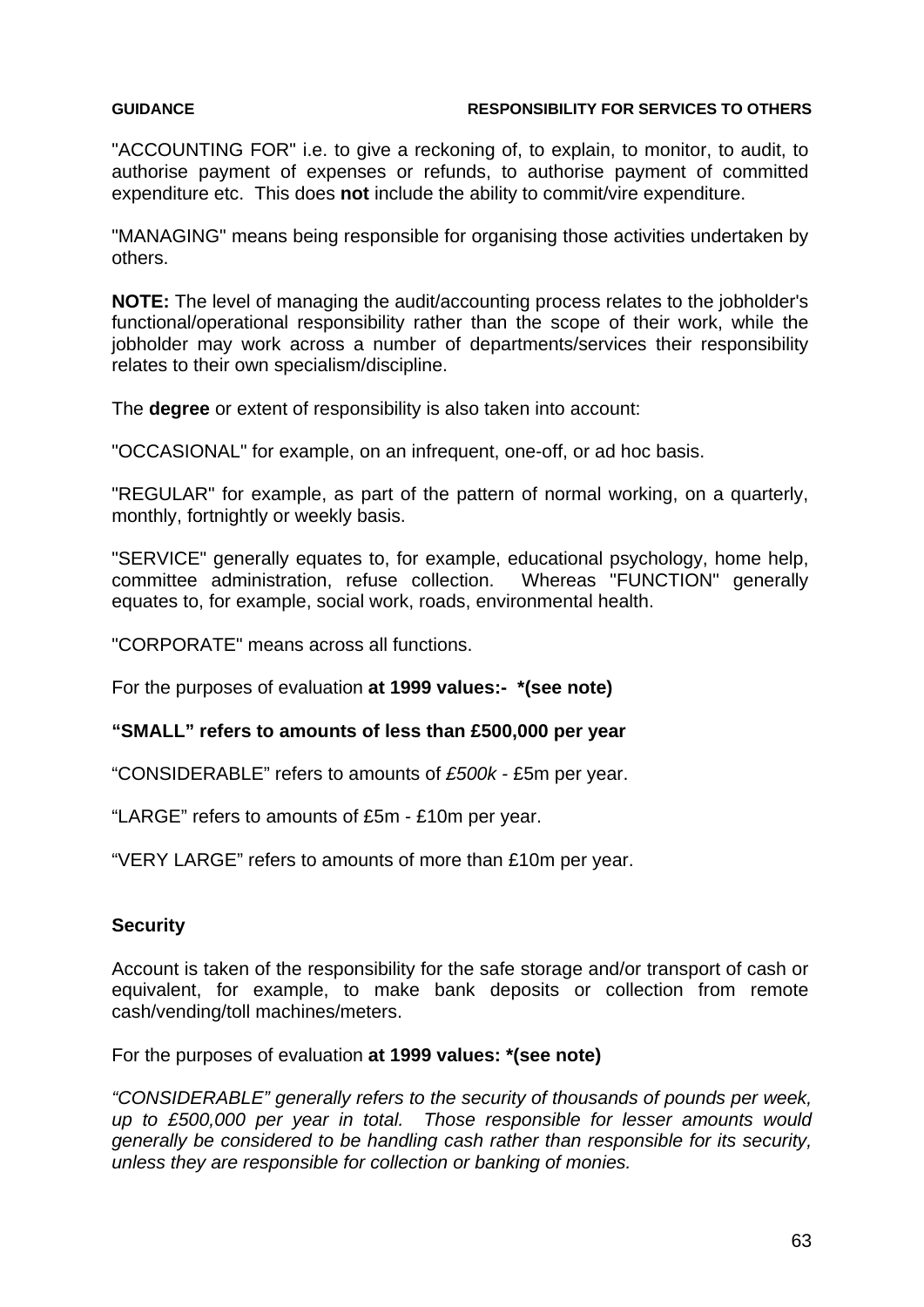"LARGE" generally refers to amounts of more than £10,000 per week up to £2.5m per year in total.

"VERY LARGE" generally refers to amounts of more than £50,000 per week, up to £5m or more per year in total.

### **Budgetary Responsibility**

Covers **all** aspects of budgetary activity including compiling, estimating, monitoring, income generation, expenditure, *assessment of risk/investment* etc. - for **all** types of budgets - income, expenditure, project etc.:

- A "CONTRIBUTING" role would include the preparation, provision, analysis, etc. of any information which is to be used by those who actually prepare or set the budget(s) concerned.
- A "MONITORING" role would include any significant validating activity which, in whole or in part, DIRECTLY influences the outcome of the budget setting process.
- The "LEADING" role means being the officer leading the budget setting process.
- The "CONTROLLING" role is the officer accountable to the director for the budget as a whole.

This refers to the total budget for which the jobholder is wholly or partly responsible. For the purposes of evaluation **AT 1999 VALUES**: **\*(see note)**

"Small" i.e. up to £100,000

"Considerable" i.e. over £100,000 and up to £500,000

"Large" i.e. over £500,000 and up to £2.5m

"Very large" i.e. over £2.5m and up to £10million

"Extremely large" i.e. over £10 million.

**Income Collection and Generation -** should also be taken into account, for example:-

- "bidding" for grants from Government, the European Commission and other grant giving bodies;
- developing financial partnership arrangements with the private sector;
- collection of Council Tax and other revenues.

Income generation and expenditure sums should **not be counted twice**, but the **nature of the combined** responsibility should be taken into account.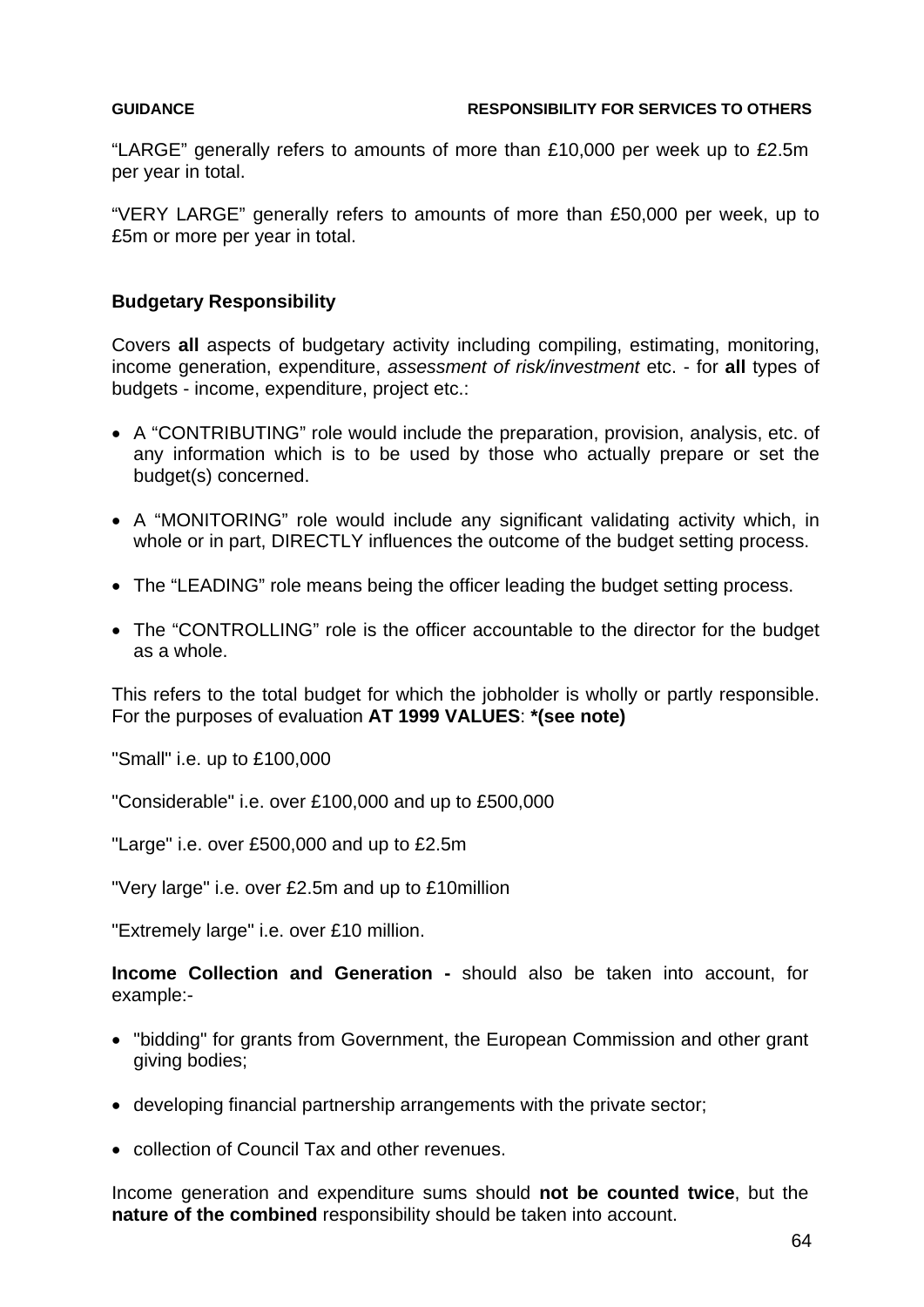### **GUIDANCE RESPONSIBILITY FOR SERVICES TO OTHERS**

**Equivalent Levels of Responsibility -** it is impossible to specify all forms of financial responsibility, as many jobs in many departments may contribute to the overall accounting or accountability responsibility, for example, finance officers in corporate finance, departmental finance officers, service budget holders, cashiers, invoice checkers etc. In determining equivalences, it is important to look at the nature of the responsibility, the frequency with which it is exercised, the scale of the responsibility and so on of each job.

# *Application of the level definitions*

Factor definitions include a **range** of criteria for meeting the level of demand, the **majority** of the elements must be regular features of the job to justify scoring at that level. Where the job demonstrates only one or two aspects of the range of demands described at a particular level, it will generally be assessed at a lower level. However, when using the paper based Scheme it is possible, in exceptional cases, to assess the demands of the job at the higher level where one element of the criteria of a level demand is a very significant feature of the job.

**Staff costs** - should be included in total budgetary figures; the level of the responsibility may be affected by the degree of discretion which the jobholder has over such costs.

- **NOTE:** Values have been set at 1999 levels to cover the range of financial responsibilities across the Scottish job population as a whole. These values should be applicable in the majority of individual authorities.
- However, depending on their financial structure and their hierarchy of accountability, some authorities may experience difficulty in fitting their jobs within the ranges used. In these circumstances, alternative ranges must be developed for application to the whole job population, by arrangement with CoSLA. The necessary alterations to the software will then be carried out by Pilat (UK) Ltd. The cost of any such alterations will be borne by the individual Council.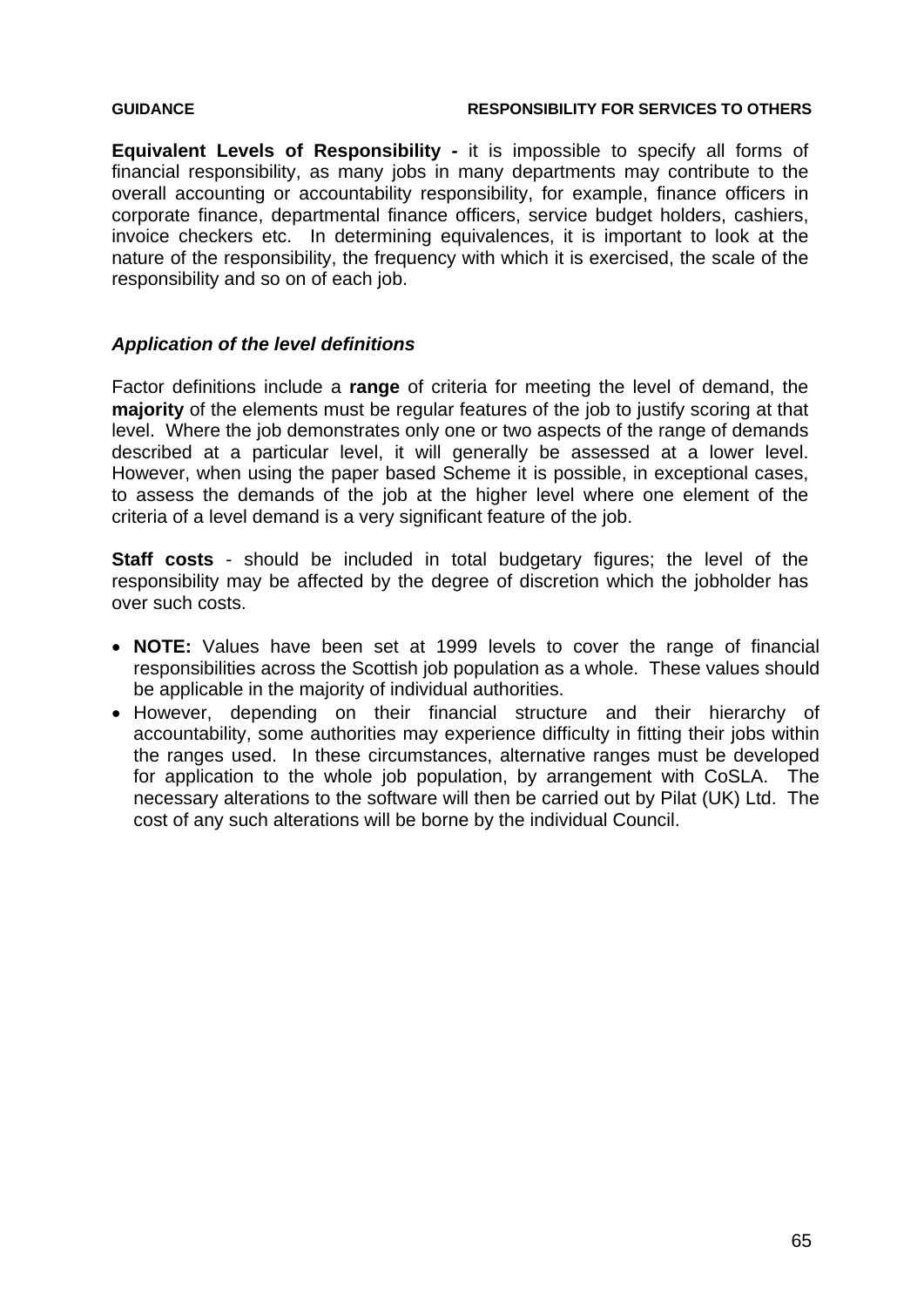# **FACTOR 10 - RESPONSIBILITY FOR FINANCIAL RESOURCES**

### **This factor considers the jobholder's responsibility for financial resources.**

It covers responsibility for cash, vouchers, cheques, debits and credits, invoices, and responsibility for the range of budgetary activities - including project, expenditure and income budgets, income generation and the generation of savings, assessments of risk/grants, loans/investments.

It takes into account the nature of the responsibility, for example, accuracy, processing, checking, safekeeping, security, authorising, monitoring, accounting, auditing, budgeting, estimating, business and financial planning, control and long term development of financial resources. It also takes into account the need to ensure economy, efficiency and effectiveness in the use of financial resources, and the need to ensure financial probity.

The factor takes into account the extent to which the jobholder contributes to the overall responsibility, rather than just the value of the financial resources.

| <b>FACTOR 10 - RESPONSIBILITY FOR FINANCIAL RESOURCES</b> |                                                                                                                                                                    |  |
|-----------------------------------------------------------|--------------------------------------------------------------------------------------------------------------------------------------------------------------------|--|
| Leve                                                      | <b>Definition</b>                                                                                                                                                  |  |
| 1                                                         | The job <b>predominantly</b> involves responsibility for either:                                                                                                   |  |
|                                                           | the proper use and safekeeping of vouchers or equivalent required to<br>$\bullet$<br>undertake specific tasks of the job<br><b>or</b>                              |  |
|                                                           | handling cash, processing cheques, invoices or equivalent on an<br>$\bullet$<br>occasional basis.                                                                  |  |
| $\overline{2}$                                            | The job <b>predominantly</b> involves responsibility for either:                                                                                                   |  |
|                                                           | handling cash or processing cheques, invoices or equivalent on a regular<br>or daily basis                                                                         |  |
|                                                           | or<br>accounting for, auditing, or security of, small to considerable sums of<br>money, in the form of cash, cheques, direct debits, invoices, or equivalent<br>or |  |
|                                                           | accountable for, or monitoring, small<br>to considerable<br>being<br>expenditures from an agreed budget or equivalent income.                                      |  |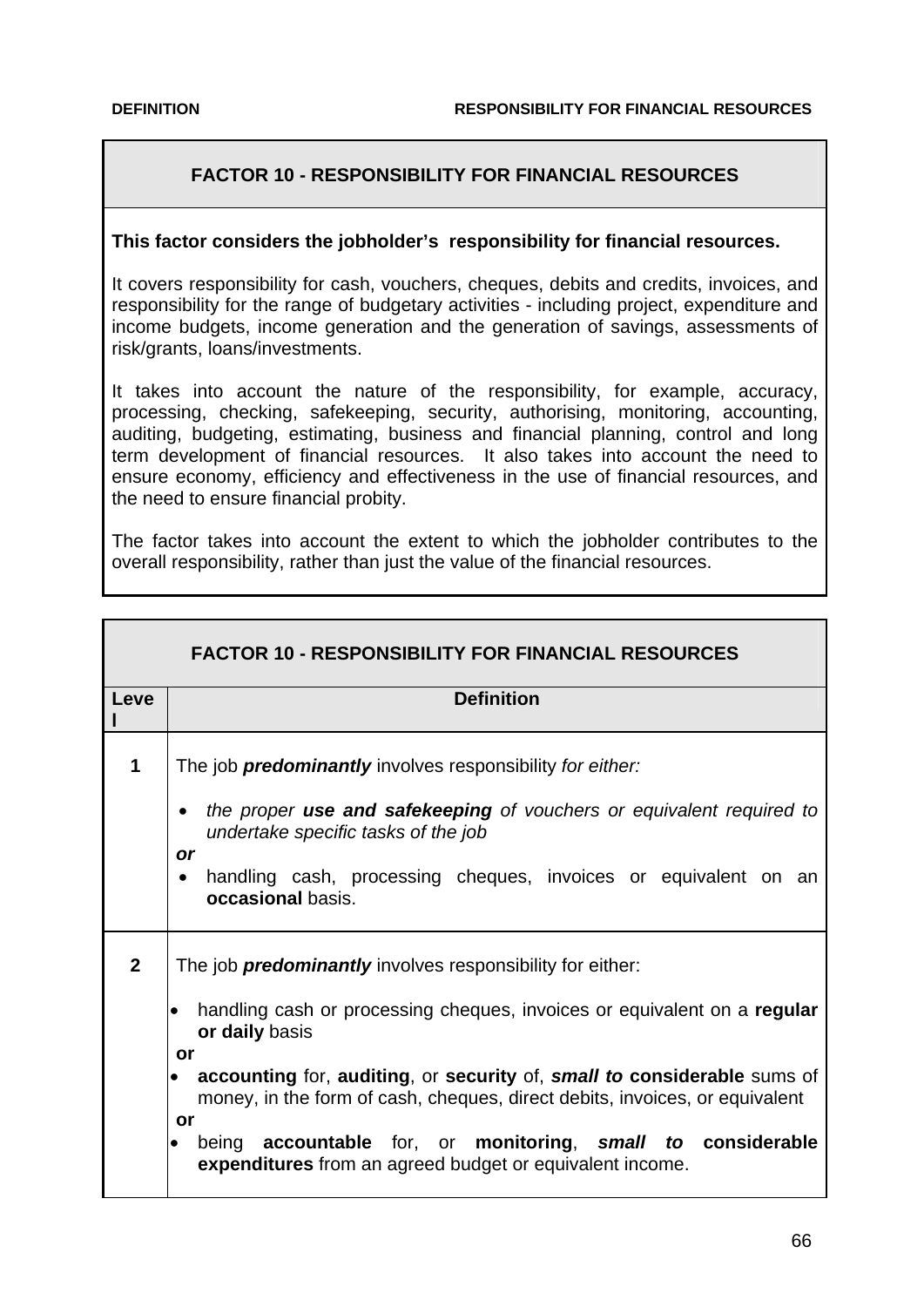| 3 | The job <b>predominantly</b> involves responsibility for either:                                                                                                                  |
|---|-----------------------------------------------------------------------------------------------------------------------------------------------------------------------------------|
|   | accounting for, auditing, or security of, large sums of money, in the form of<br>cash, cheques, direct debits, invoices, or equivalent<br>or                                      |
|   | being accountable for, or monitoring, large to very large expenditures<br>from an agreed budget(s) or equivalent income<br>or                                                     |
|   | contributing to setting and monitoring small to considerable budget(s),<br>$\bullet$<br>and ensuring value-for-money and/or effective utilisation of financial<br>resources.      |
| 4 | The job <b>predominantly</b> involves responsibility for either:                                                                                                                  |
|   | accounting for, auditing, or security of very large sums of money, in the<br>$\bullet$<br>form of cash, cheques, direct debits, invoices, or equivalent                           |
|   | or<br>being accountable for, or monitoring, extremely large expenditures from<br>an agreed budget(s) or equivalent income<br>or                                                   |
|   | contributing to setting and monitoring large to very large budget(s), and<br>ensuring value-for-money and/or effective utilisation of financial resources<br>or                   |
|   | leading the budget setting process, controlling small to considerable<br>$\bullet$<br>budget(s), and ensuring value-for-money and effective utilisation of<br>financial resources |
|   | or<br>determining small budget(s) and long-term financial planning to meet<br>service/departmental/functional or other requirements.                                              |
| 5 | The job <i>predominantly</i> involves responsibility for either:                                                                                                                  |
|   | managing the accounting / audit process, and ensuring financial probity in<br>the use of financial resources at service/ departmental level<br>or                                 |
|   | contributing to setting and monitoring extremely large budget(s), and<br>ensuring value-for-money and/or effective utilisation of financial resources                             |
|   | or<br>leading the budget setting process, controlling large to very large<br>budget(s), and ensuring value-for-money and effective utilisation of<br>financial resources          |
|   | or<br>determining considerable or large budget(s) and long-term financial<br>$\bullet$<br>planning to meet service/departmental/functional or other requirements                  |

l,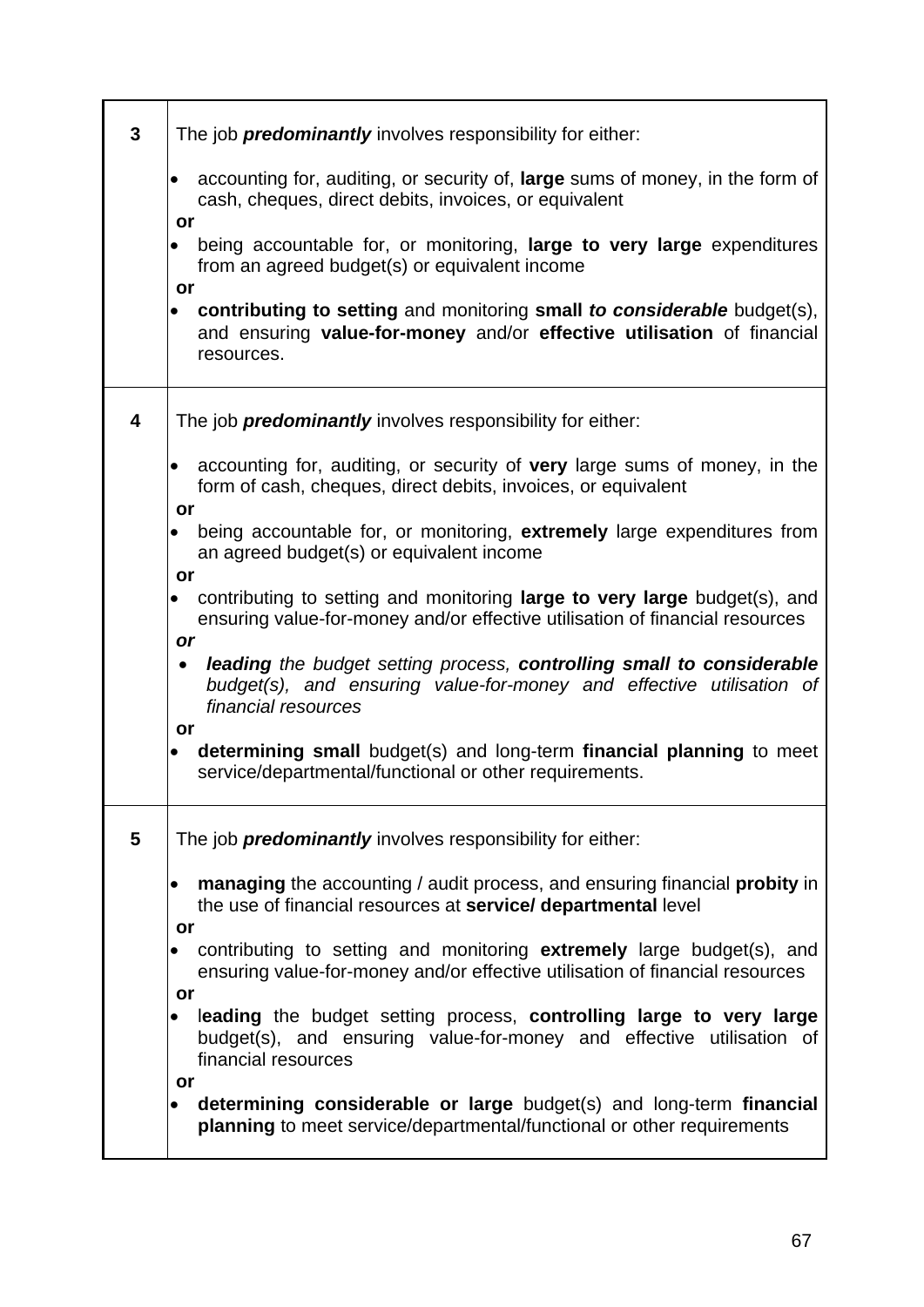| 6              | The job <b>predominantly</b> involves responsibility for either:                                                                                                                         |
|----------------|------------------------------------------------------------------------------------------------------------------------------------------------------------------------------------------|
|                | <b>managing</b> the accounting/audit process at functional/multi-departmental<br>level, and ensuring probity in the use of financial resources at<br>functional/multi-departmental level |
|                | or                                                                                                                                                                                       |
|                | leading the budget setting process, controlling extremely large budget(s),<br>and ensuring value-for-money and effective utilisation of financial<br>resources                           |
|                | or                                                                                                                                                                                       |
|                | determining very or extremely large budget(s) and long-term financial<br>planning to meet service/departmental/functional or other requirements.                                         |
| $\overline{7}$ | The job <b>predominantly</b> involves responsibility for either:                                                                                                                         |
|                | <b>controlling</b> the <b>corporate</b> accounting/audit function, and ensuring probity<br>in the use of financial resources at corporate level                                          |
|                | or<br>determining budget(s) and long-term financial planning to meet multi-<br>$\bullet$<br>functional or corporate requirements.                                                        |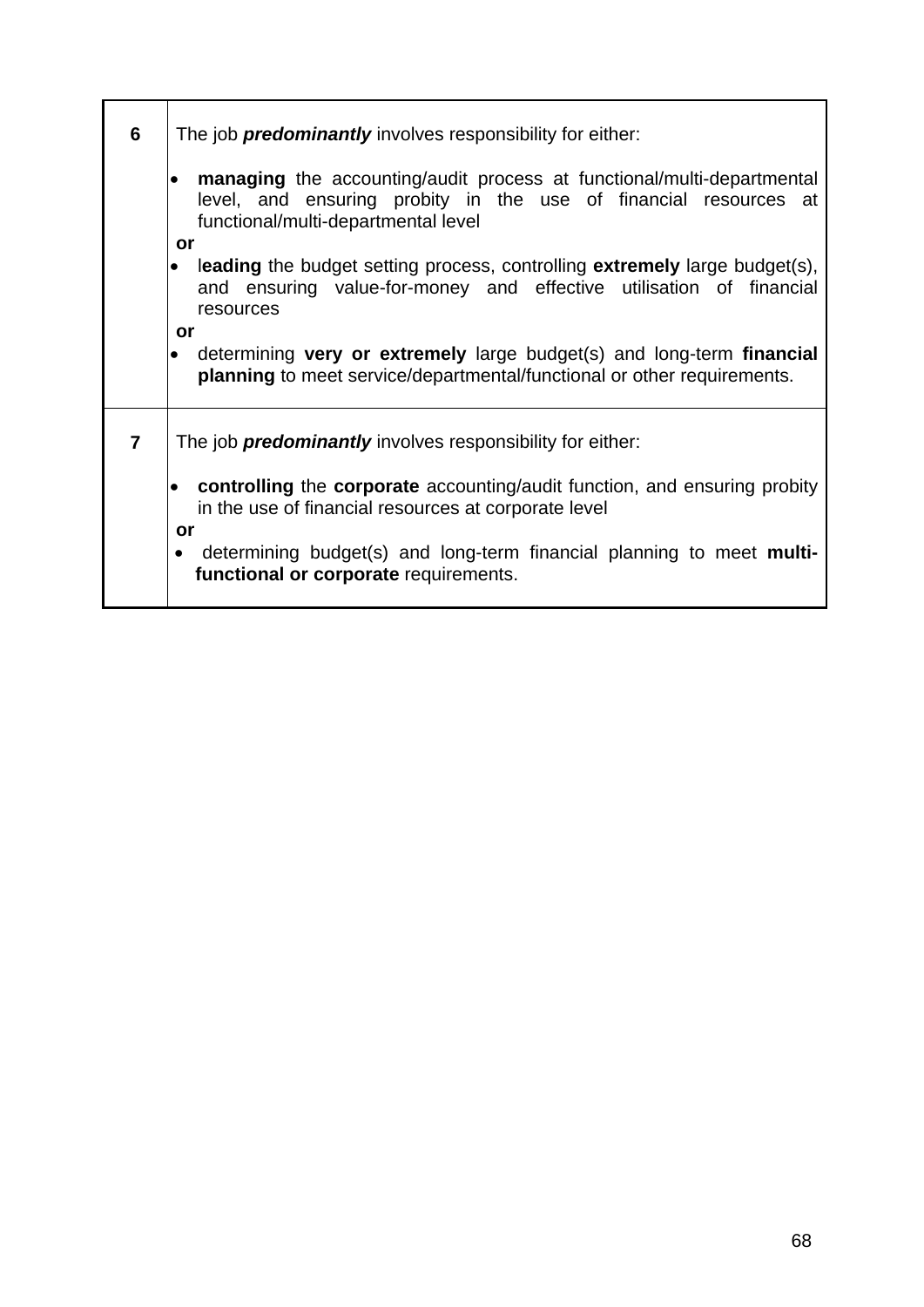## **FACTOR 11 - RESPONSIBILITY FOR PHYSICAL AND INFORMATION RESOURCES**

### **Scope of Factor**

This factor takes account of the fact that jobs often have different levels of responsibility for different types of resources - *excluding all human resources which should be considered under the factor heading 'Responsibility for Employees'*. The job should be evaluated according to the **highest level** of either primary **or** secondary Responsibility for Physical and Information Resources. For example, a job having a primary responsibility for the proper use and safekeeping of very expensive equipment and secondary responsibility for ordering and/or stock control of a limited range of supplies should be assessed at Level 3 in line with the first of these features.

Where a job has an equivalent level of responsibility for **both** primary and secondary resources, the level of responsibility is considered to be equivalent to the next level, above Level 3. For example, a job have both a primary and secondary responsibility at Level 4, is considered equivalent to a job having a primary responsibility at Level 5 with a secondary responsibility at a lower level.

"PRIMARY" refers to the **main** types of resources for which the jobholder is responsible in the course of normal working, i.e. in terms of the FREQUENCY AND/OR DURATION with which the jobholder uses/deploys/utilises/maintains/ repairs/secures/manages/adapts/designs/develops/purchases etc., these resources. This need **not** relate to the overall value of specific resources.

"SECONDARY" refers to any other resources for which the jobholder has **less** responsibility in terms of the frequency and duration with which the jobholder is required to exercise responsibility, **not** to resources which are of lesser value.

### **Nature of Responsibility**

Consideration is given to the **nature** of the responsibility for **physical** resources *such as plant, equipment, premises etc.* 

"USE AND SAFEKEEPING" i.e. proper use of equipment, tools, plant and machinery in accordance with manufacturers instructions and any relevant training. This includes reporting of faults as appropriate. Proper shut-down and storage of equipment, tools, plant and machinery when not in use including securing items if necessary, for example, closing down a PC at the end of the working day, returning mobile plant to depot, securing chemicals in locked cupboard, handing in keys to security etc

"MAINTAIN" *includes undertaking daily checks, routine maintenance and* full maintenance such as servicing and repairs as part of a programme of planned/preventative maintenance.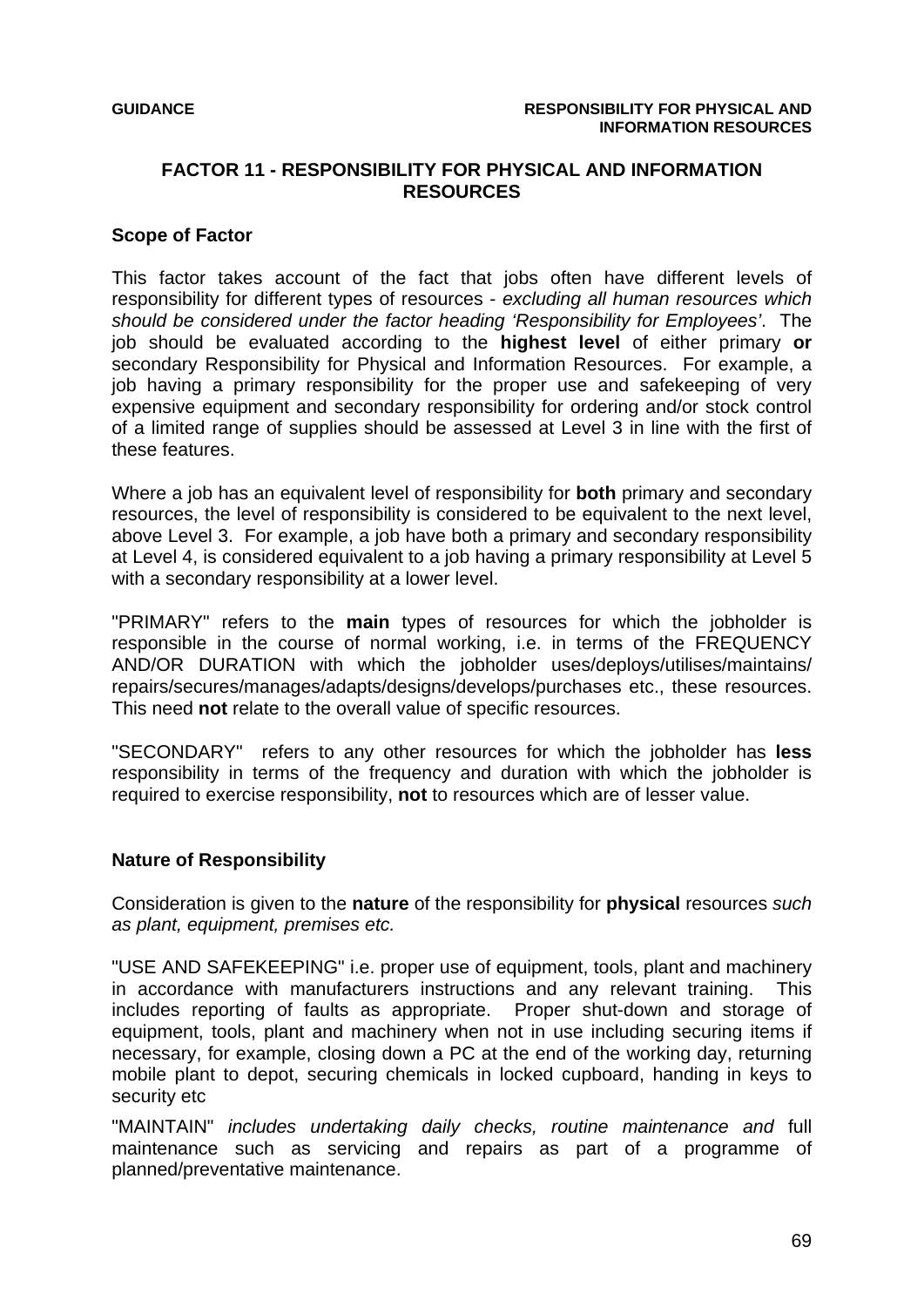### **GUIDANCE GUIDANCE RESPONSIBILITY FOR PHYSICAL AND INFORMATION RESOURCES**

"DAILY CHECKS" includes cleaning of equipment, and the checking of oil, water and tyres, checking temperature levels of fridges/freezers, changing toner cartridge on a printer, greasing plant, replacing bag on vacuum cleaner, etc.

"ROUTINE MAINTENANCE" includes conducting operational inspections AND undertaking minor repairs required as a result, such as changing fuses/lighting fitments, changing a car tyre/batteries or other tasks involving the application of specialist knowledge/skills.

"FULL MAINTENANCE" refers to servicing and repairs as part of a programme of planned/preventative maintenance.

"SUPERVISE PROPER USE" generally refers to on site supervision of specified tasks.

"MANAGE" includes, for example, deployment of equipment and resources, and scheduling their use, maintenance and repair, replacement etc.

"ENSURE" generally refers to responsibility for specified activities which is exercised remotely, and may include checks on supervision.

"KEYHOLDING" i.e. jobholders who hold keys for access and egress to/from buildings, including out of office hours.

"NOMINATED KEYHOLDER" i.e. individuals who are nominated points of contact for protective services/security firms etc in emergency situations or when alarms sound etc

*"SECURITY" generally refers to responsibility for safeguarding the security of physical resources such as buildings, premises and other locations such as depots, and their contents.* 

*Consideration is also given to the nature of responsibility for manual or computerised*  **information** *systems* as a resource, for example, database, filing system, records, reference materials/library. The jobholder's responsibility covers activities such as data input, filing, maintenance and creation or development of information resources, rather than simply referring to the information to carry out day to day tasks.

### **"PERSONAL" i.e. information pertaining to specific individuals**

*"CONFIDENTIAL OR COMMERCIALLY SENSITIVE" i.e. information pertaining to organisational matters or the business context*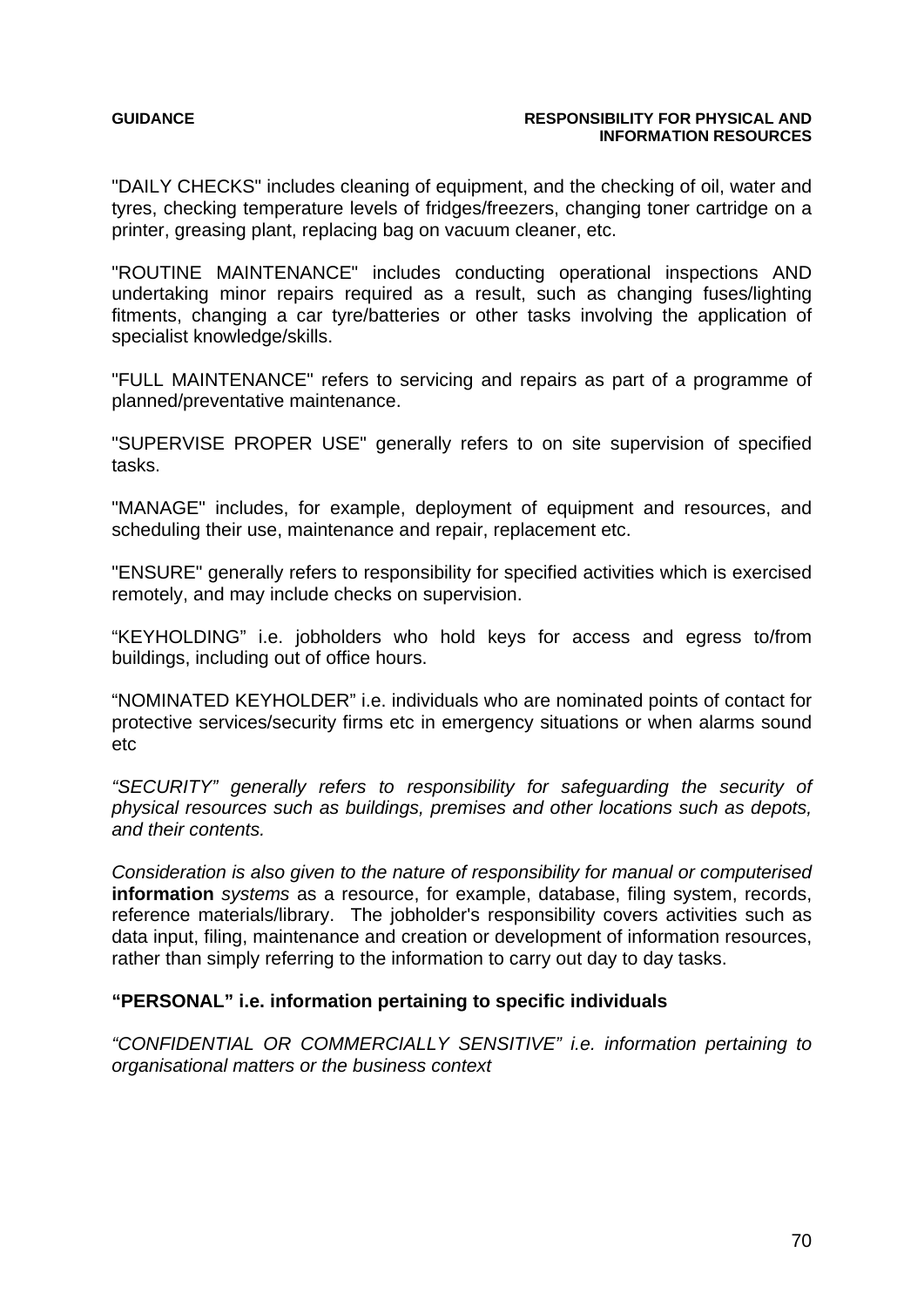### **GUIDANCE RESPONSIBILITY FOR PHYSICAL AND RESPONSIBILITY FOR PHYSICAL AND INFORMATION RESOURCES**

"HANDLING/PROCESSING" refers to data input, transfer, collation and filing, which may not require the jobholder to have a full working knowledge and appreciation of the information.

"ACCESSING" refers to the interrogation, analysis and verification of information, which requires the jobholder to have a full working knowledge of the subject matter.

"DATA INPUT" refers to data entry, transfer and collation, which may not require the jobholder to have a full working knowledge and appreciation of the information.

"CREATING AND/OR UPDATING" refers to determining the need for new/additional files to be opened, compiling information and determining its relevance, which requires the jobholder to have a full working knowledge and appreciation of the information.

"KEEPING RECORDS" refers to the responsibility for maintaining records kept by the Authority for statutory purposes.

"ORGANISING/MAINTAINING" refers to the operational determination/ design of the detailed structure of the information SYSTEM, ensuring the integrity and relevance of the data, establishing links to related information systems and ensuring appropriate security, access and housekeeping arrangements are in place. The jobholder will generally require a full working knowledge and appreciation of the purpose, functionality and content of the information SYSTEM.

"DEVELOPING/MANAGING" refers to identification and assessment of options against available resources, project management of quality and time scale, ensuring system objectives are fulfilled, and reviewing performance on an on-going basis.

"PLANNING" refers to identifying and anticipating strategic information requirements in both the short and long term, and determining the related resource implications.

Consideration is also given to the **degree** or extent of responsibility for physical or information resources:

"SERVICE" in this context generally means equivalent to, for example, audit, consumer protection, revenues, libraries, waste, residential care, estates.

"DEPARTMENT/FUNCTION" in this context generally equates to, for example, social work, roads, environmental health.

"CONSORTIUM" in this context generally equates to partnership arrangements between the Council and external organisations such as other local authorities, joint boards and voluntary organisations.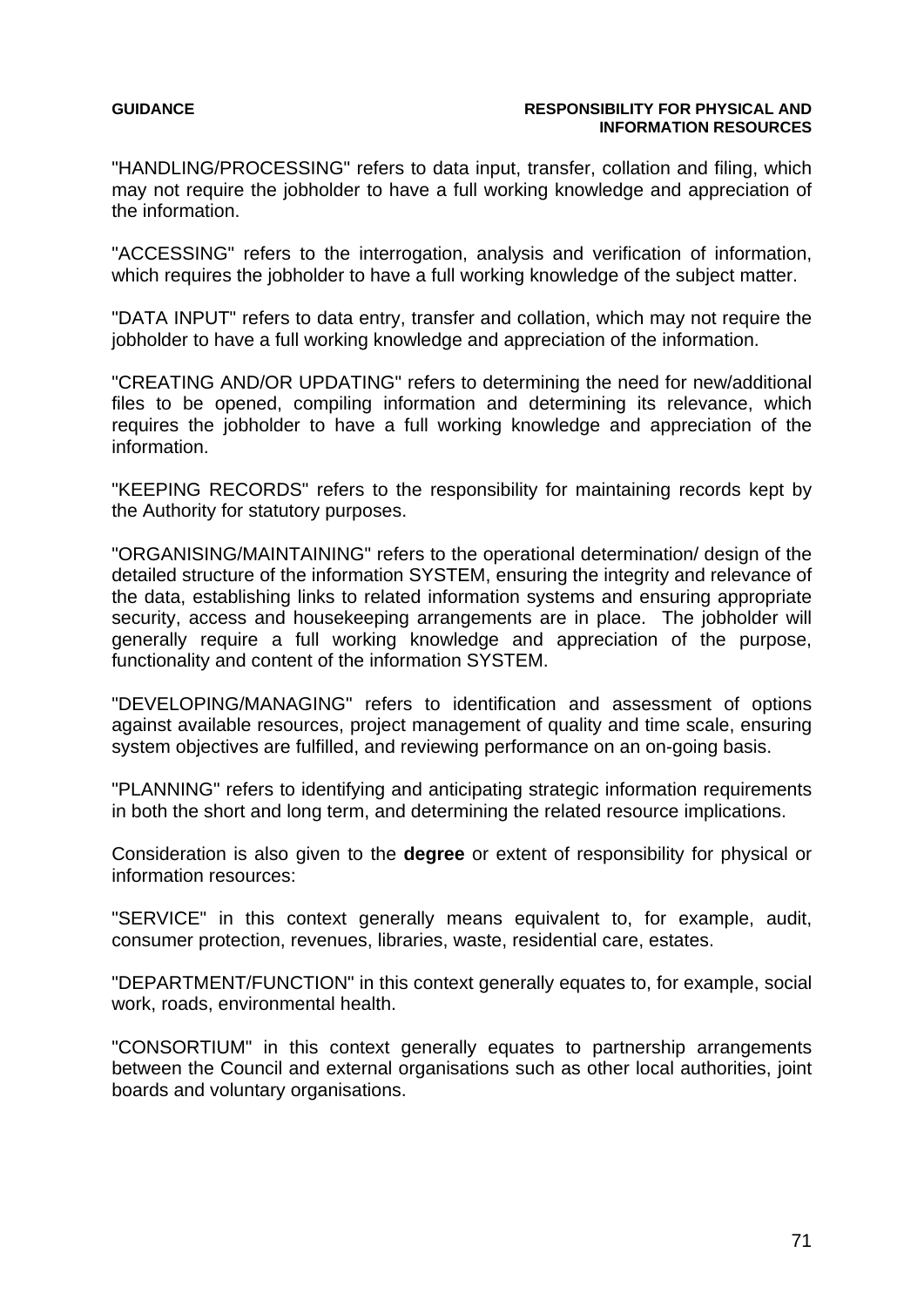### **Value**

In considering the value of physical resources the following equivalencies should be used:

- Equipment of **moderate v**alue (at Level 1) will include a computer terminal/PC, printer, vacuum cleaner, food mixer, pedestrian lawn mower, scanner, chainsaw, cement mixer, slicing machine etc.
- **Expensive** equipment (at Level 2) will include a car (used for Local Authority purposes), a minibus or transit van (used for transporting passengers or goods), industrial dishwasher, ride-on mower, equivalent value workshop equipment etc.
- **Very** expensive equipment (at Level 3) will include heavy plant, a refuse lorry of similarly adapted large vehicle, a mainframe computer system (where the jobholder has active responsibility for its operation), responsibility for a dedicated in-house printing system or operation.

## **Supplies and/or stocks**

Consideration is given to the **nature** of the responsibility for supplies and/or stocks:

"REQUISITIONING" generally refers to an internal request for items from *existing*  stores or stock, which may not need countersignature.

"ORDERING" generally refers to a request for items which may have to be specifically purchased from an external supplier, and which will generally require countersignature. *This does NOT include responsibility for processing purchase orders which should be considered under either:* 

- • *This factor heading as processing of information*
- *Or*
- • *The 'Responsibility for Financial Resources' factor heading as indirect responsibility for processing financial documentation*

*NOTE: Care must be taken to avoid double-counting of the same job demand under two or more factor headings.*

"PURCHASING" generally refers to the authorisation/countersignature of externally supplied orders up to a predetermined limit/value.

"PROCUREMENT" generally refers to the strategic function of "buying" on behalf of the authority, and includes tendering.

"STOCK CONTROL" generally refers to ensuring an appropriate supply of items in store, and anticipating likely demand.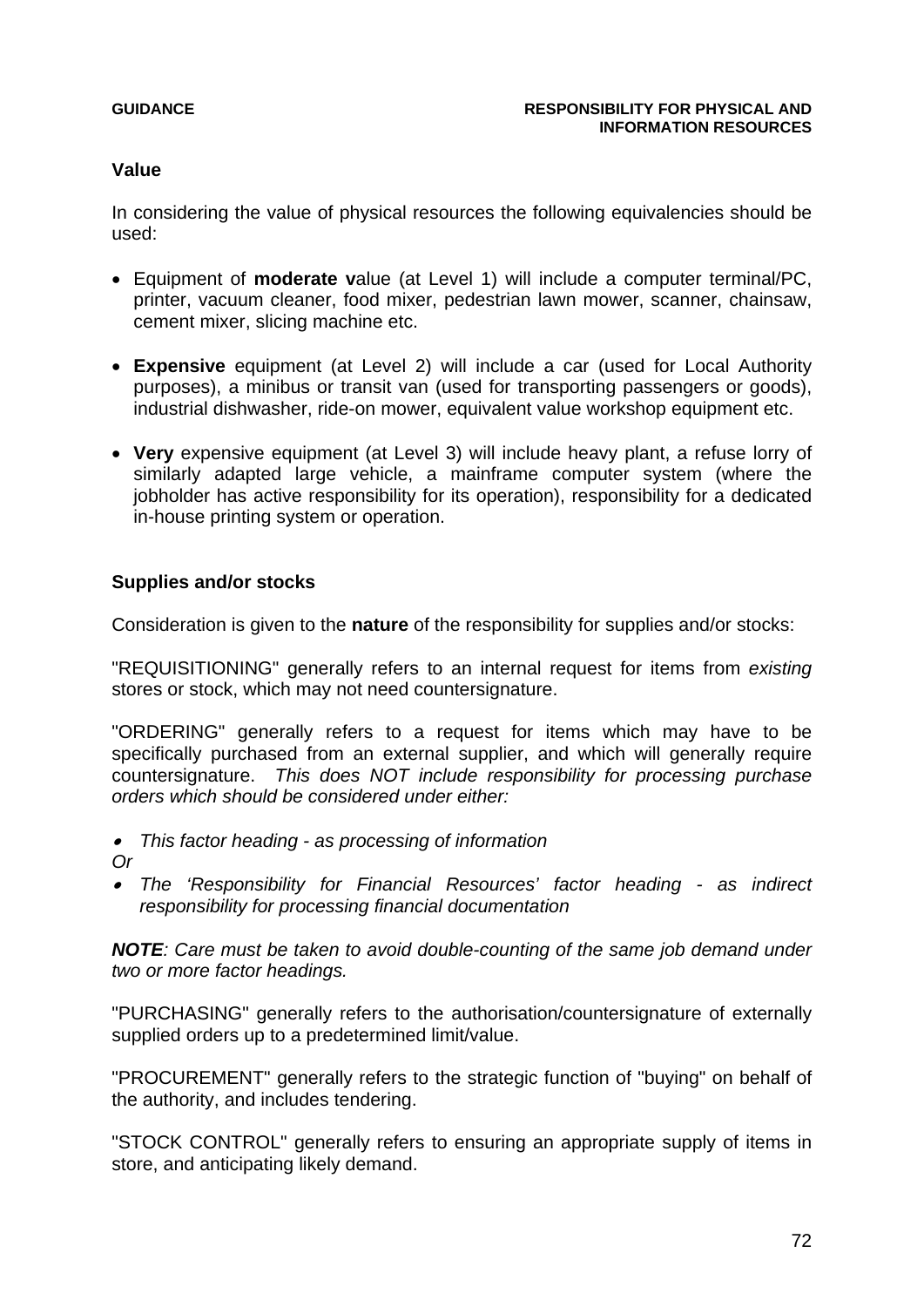#### **GUIDANCE RESPONSIBILITY FOR PHYSICAL AND INFORMATION RESOURCES**

Consideration is also given to the **degree** or extent of the responsibility:

"LIMITED" for example, office stationery or food supplies for a school kitchen or vehicle parts for a workshop, etc.

"RANGE" for example, food supplies AND equipment for a school kitchen; office stationery AND furniture; or highways maintenance equipment AND planning.

#### **Security**

Consideration is given to the nature and degree of responsibility for the safeguarding of physical resources, including buildings, premises, and other locations such as depots and their contents.

Examples of "limited responsibilities" (at Level 2) include:

- Keyholder responsibility for all of a building, external location or construction site
- Responsibility for opening/closing one or more buildings with keys
- Checking windows, switching on alarm systems where there is no caretaker
- *Daily monitoring of individuals and/or physical resources entering and leaving premises*

Examples of *greater* security responsibilities (at Level 3) include acting as security guard, *caretaker* or attendant where this is a major job feature.

Responsibility for "MANAGING" the security of physical resources includes ensuring appropriate security measures are in place and monitoring their effectiveness. This includes responsibility for overseeing security systems and arrangements provided either internally or externally. Examples of managing security include:

- *"A RANGE OF RESOURCES" generally within a single location such as a central store, transport depot, museum, leisure centre etc*
- *"A WIDE RANGE" generally across multiple sites or locations.*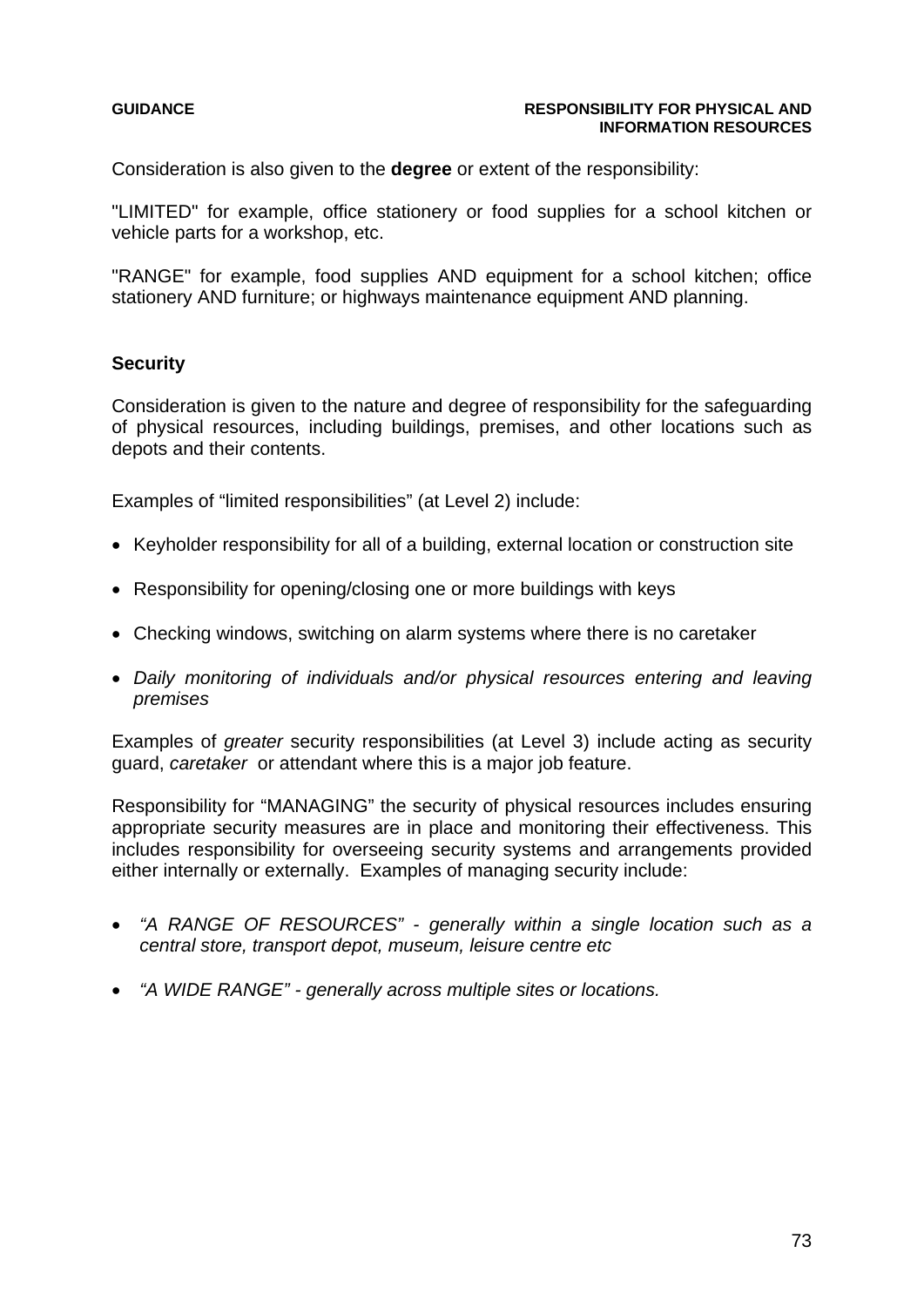# **Buildings**

"BUILDINGS" refers to **all** responsibilities in respect of the full range of buildings, premises, construction sites and other locations, for example:

- Cleaning of premises (at Level 1)
- Ensure proper cleaning, repair and maintenance (at Level 2)
- Manage, repair/maintain a range of premises (at Level 3)
- Supervise the design adaptation or development process of a range of premises with a considerable value (at Level 4)
- *Utilisation/*acquisition/disposal of a range of high value premises (at Level 5)
- Design and planning of a range of premises over the long term (at Level 6)

# For evaluation purposes **AT 1999 VALUES: \*see note**

"Considerable" value would be up to £250,000

"High" value would be more than £250,000

**\* NOTE:** Values have been set at 1999 levels to cover the range of responsibilities across the Scottish job population as a whole. These values should be applicable in the majority of individual authorities. However, depending on their financial structure and their hierarchy of accountability, some authorities may experience difficulty in fitting their jobs within the ranges used. In these circumstances, alternative ranges must be developed for application to the whole job population, by arrangement with CoSLA. The necessary alterations to the software will then be carried out by Pilat (UK) Ltd. The cost of any such alterations will be borne by the individual Council.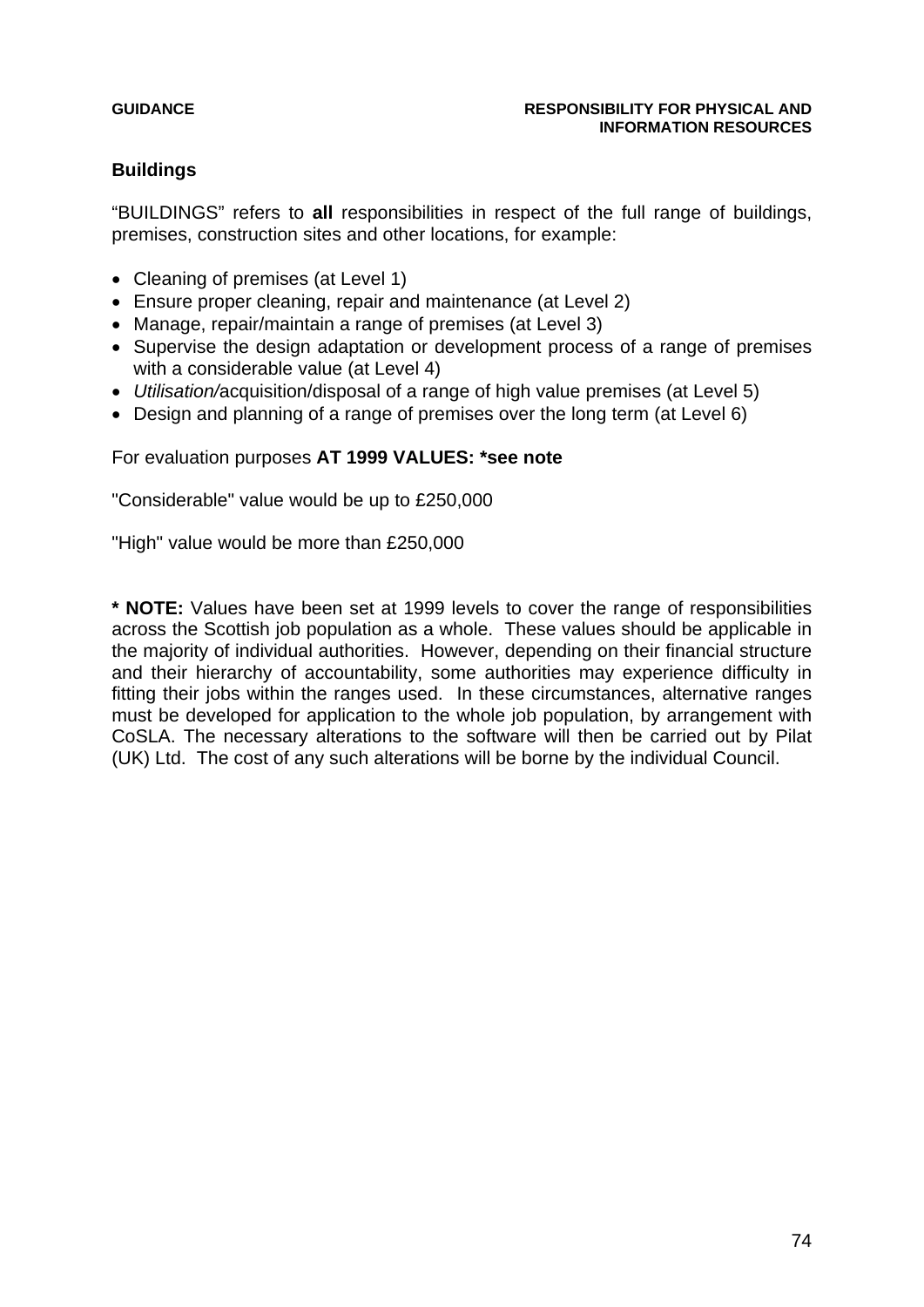# **FACTOR 11 - RESPONSIBILITY FOR PHYSICAL AND INFORMATION RESOURCES**

#### **This factor considers the jobholder's primary and secondary responsibilities for the Council's physical and information resources**.

It covers tools, equipment, instruments, vehicles, plant and machinery, materials, goods, produce, stocks and supplies, manual or computerised information used in the course of normal working. It also covers responsibility for offices, buildings, fixtures and fittings; Council databases, information systems and records; land and construction works.

It takes into account the nature of the jobholder's primary responsibility for resources and any secondary responsibility, for example, safekeeping, confidentiality and security; deployment and control; maintenance and repair; requisition and purchasing; planning, organising, or design and long term development of physical or information resources.

The factor takes into account the degree to which the jobholder contributes to the overall responsibility, and the value of the resource.

| <b>FACTOR 11 - RESPONSIBILITY FOR PHYSICAL AND</b><br><b>INFORMATION RESOURCES</b><br><b>Definition</b><br>Leve |                                                                                                                                                                                                        |
|-----------------------------------------------------------------------------------------------------------------|--------------------------------------------------------------------------------------------------------------------------------------------------------------------------------------------------------|
|                                                                                                                 |                                                                                                                                                                                                        |
| 1                                                                                                               | The job involves a primary responsibility for either:                                                                                                                                                  |
|                                                                                                                 | the proper use and safekeeping of physical resources such as equipment of<br>moderate value. This may include daily checks such as oil/water levels etc<br>and/or reporting of faults/breakdowns<br>or |
|                                                                                                                 | handling or processing of routine manual or computerised information such<br>as data input or filing<br>or                                                                                             |
|                                                                                                                 | cleaning of buildings, premises, external locations or equivalent etc<br>or                                                                                                                            |
|                                                                                                                 | requisitioning supplies for immediate use.                                                                                                                                                             |
| $\mathbf{2}$                                                                                                    | The job involves a <b>primary</b> responsibility for either:                                                                                                                                           |
|                                                                                                                 | proper use and safekeeping of expensive equipment, including daily checks<br>$\bullet$<br>and reporting of faults/breakdowns etc                                                                       |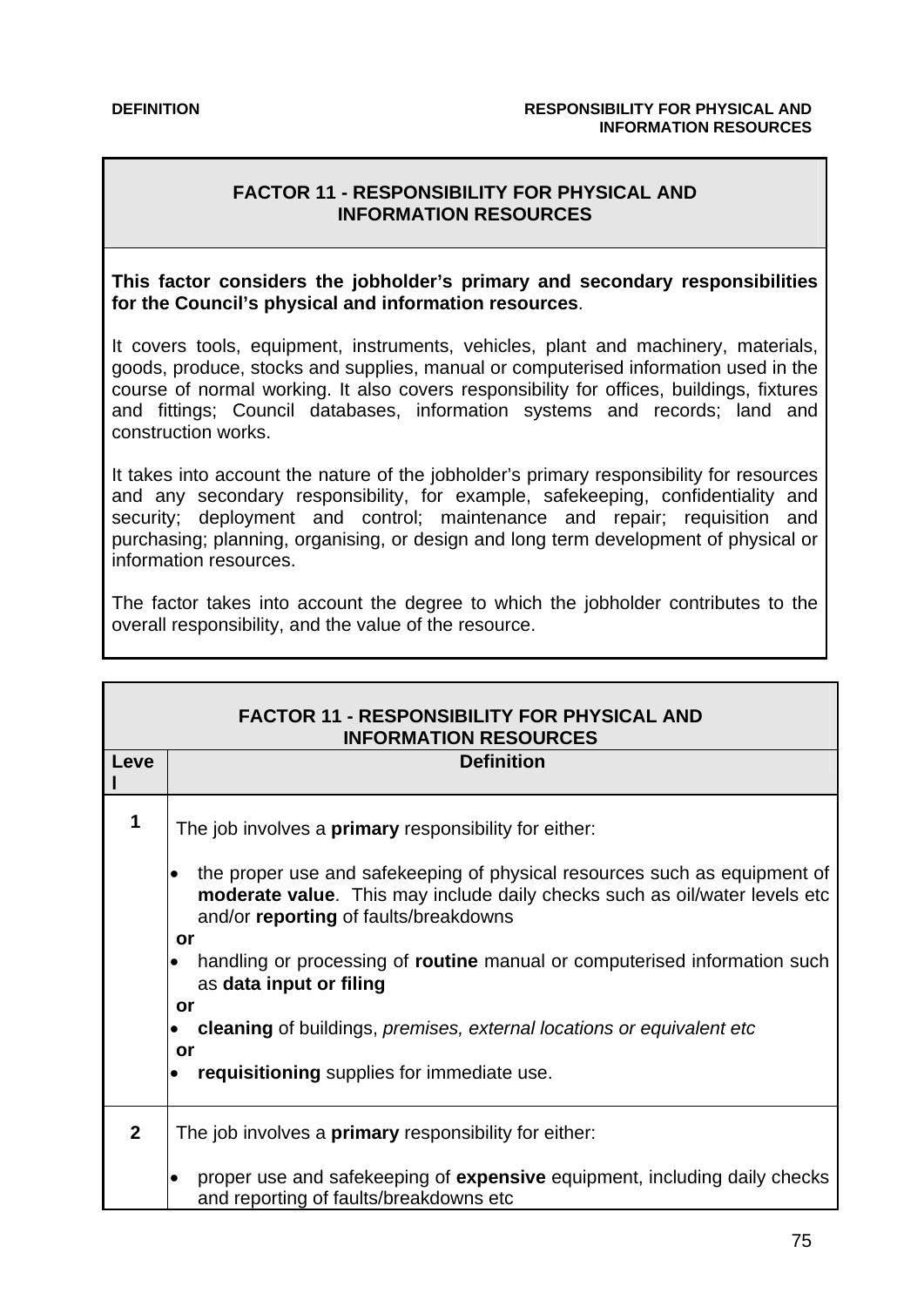|      | <b>FACTOR 11 - RESPONSIBILITY FOR PHYSICAL AND</b><br><b>INFORMATION RESOURCES</b>                                                                                                                                                                                      |  |
|------|-------------------------------------------------------------------------------------------------------------------------------------------------------------------------------------------------------------------------------------------------------------------------|--|
| Leve | <b>Definition</b>                                                                                                                                                                                                                                                       |  |
|      | or<br>handling and processing of confidential, personal, commercially or<br>otherwise sensitive manual or computerised information, for example,<br>creating and/or updating files or keeping records<br>or                                                             |  |
|      | ensuring/supervising the proper use, safekeeping, cleaning<br>and/or<br>maintenance of buildings, premises, external locations or equivalent<br>or                                                                                                                      |  |
|      | undertaking routine maintenance of moderately expensive plant or<br>equipment<br>or                                                                                                                                                                                     |  |
|      | ordering and/or stock control of a limited range of supplies for use by<br>jobholder and team/colleagues<br>or                                                                                                                                                          |  |
|      | limited responsibility for security of plant, tools and equipment or buildings,<br>$\bullet$<br>external locations or equivalent, this may include setting alarms and keeping<br>keys for access/egress                                                                 |  |
| 3    | The job involves a <b>primary</b> responsibility for either:                                                                                                                                                                                                            |  |
|      | proper use and safekeeping /routine maintenance of very expensive plant,<br>٠<br>equipment or equivalent resources<br>or                                                                                                                                                |  |
|      | organising, maintaining, designing or developing manual or computerised<br>٠<br>filing and/or record systems for use at departmental/functional level<br>or                                                                                                             |  |
|      | managing the deployment of a range of plant, tools, equipment and other<br>٠<br>physical resources<br>or                                                                                                                                                                |  |
|      | undertaking full repairs and maintenance of plant, equipment and<br>$\bullet$<br>premises, including preventative or planned maintenance                                                                                                                                |  |
|      | or<br>identifying the need for and ordering, and/or stock control of, a range of<br>٠<br>equipment and supplies                                                                                                                                                         |  |
|      | or<br>security of plant, tools, equipment or buildings, external locations or<br>٠<br>equivalent, as a caretaker or nominated keyholder for emergencies                                                                                                                 |  |
|      | or<br>involvement in the adaptation, design or development of a limited range<br>٠<br>of equipment, land, buildings, other construction works or equivalent or<br>contributing to the utilisation, adaptation, design, development, acquisition<br>and disposal of such |  |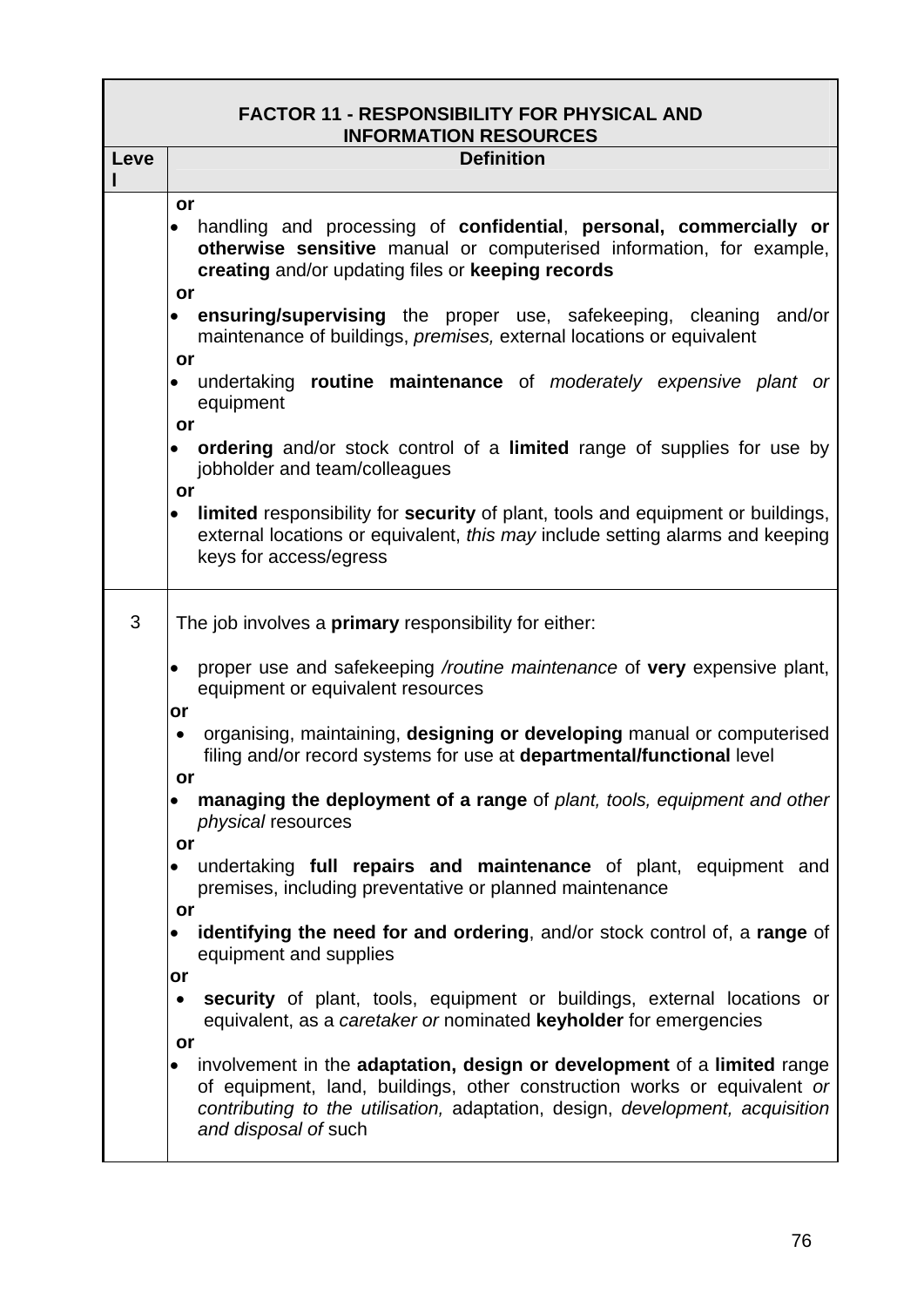| 4 | The job involves a <b>primary</b> responsibility for either:                                                                                                                                                                                                                                      |
|---|---------------------------------------------------------------------------------------------------------------------------------------------------------------------------------------------------------------------------------------------------------------------------------------------------|
|   | <b>adapting</b> , designing, developing<br>multi-<br>managing<br>οf<br>or<br>departmental/functional information systems, this may include responsibility<br>for ensuring the proper completion and safekeeping of statutory records                                                              |
|   | or<br>involvement in the adaptation, design or development of a wider range of<br>$\bullet$<br>equipment, land, buildings, other construction works or equivalent or<br>involved in the utilisation, adaptation, design, development, acquisition and<br>disposal of such of a considerable value |
|   | or<br>managing the deployment of a wide range of plant, tools, equipment and<br>٠<br>other physical resources<br>or                                                                                                                                                                               |
|   | managing the security of a range of physical resources<br>or                                                                                                                                                                                                                                      |
|   | tendering and/or procurement and/or deployment of a wide and high value<br>range of equipment and supplies at a sectional/service level or contributing<br>to the tendering or procurement process at a wider level                                                                               |
|   | or<br>determining the need for additional resources or supplies at a sectional or<br>$\bullet$<br>service level, and/or authorising their purchase and deployment                                                                                                                                 |
|   | or<br>both a primary and secondary responsibility for resources as described by<br>$\bullet$<br>the demands identified at Level 3.                                                                                                                                                                |
| 5 | The job involves a <b>primary</b> responsibility for either:                                                                                                                                                                                                                                      |
|   | adapting, designing, developing or managing <b>Council wide</b> information<br>systems, databases or archives, for example, Financial Management<br>System, Personnel Information System, Electoral Register                                                                                      |
|   | or<br>utilisation, adaptation, design, development, acquisition or disposal of a wide<br>and high value range of equipment, land, buildings, other construction<br>works or equivalent                                                                                                            |
|   | or<br><i>managing the security of a wide range of physical resources</i>                                                                                                                                                                                                                          |
|   | or<br>tendering and/or procurement and/or deployment of a range of resources or<br>supplies at a departmental/functional level<br>or                                                                                                                                                              |
|   | involvement in long-term planning of the Council's physical or information<br>resources to meet service or other requirements                                                                                                                                                                     |
|   | or<br>both a primary and secondary responsibility for resources as described by<br>$\bullet$<br>the demands identified at Level 4.                                                                                                                                                                |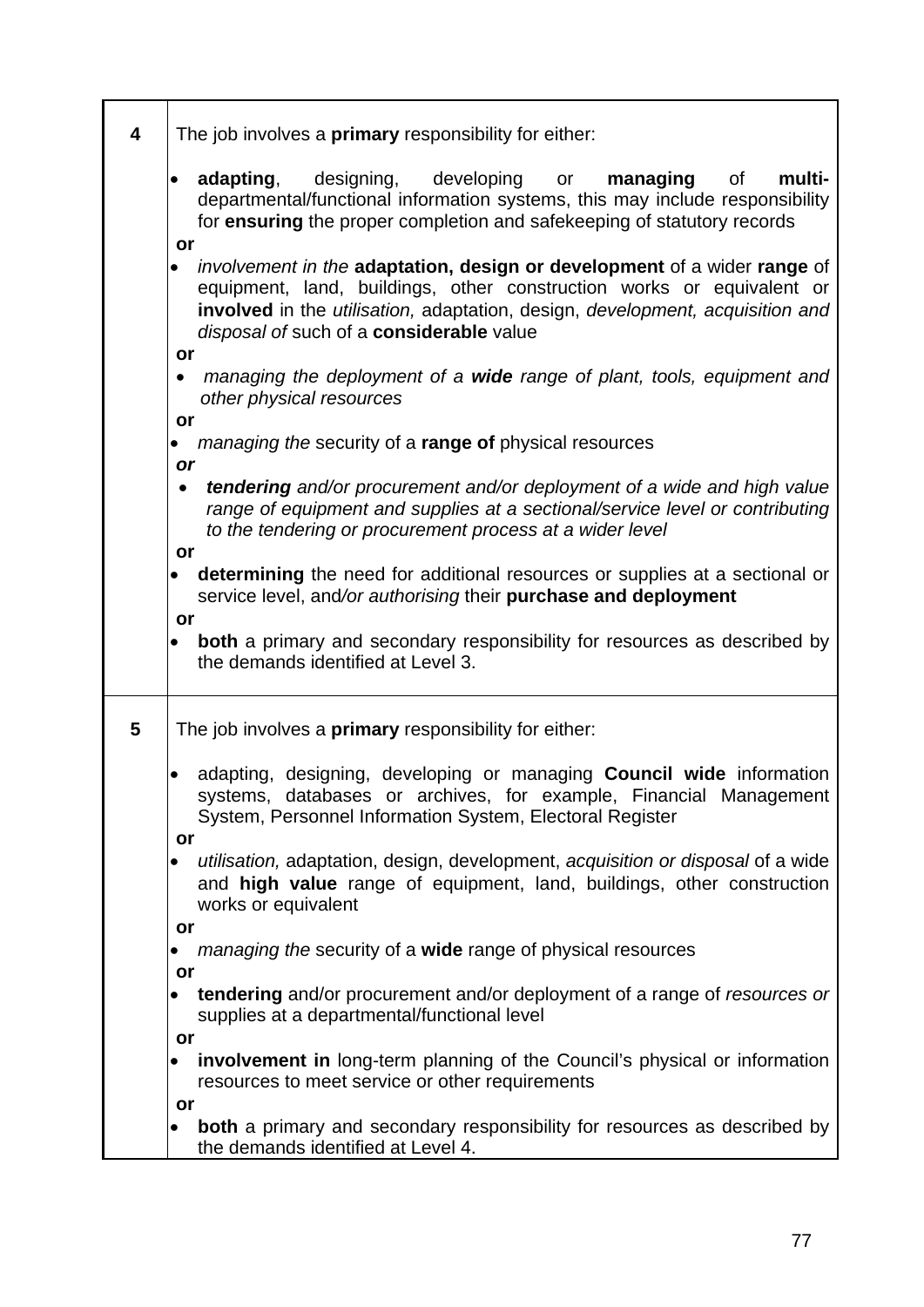| 6 | The job involves a <b>primary</b> responsibility for either:                                                                            |
|---|-----------------------------------------------------------------------------------------------------------------------------------------|
|   | tendering, procurement and deployment of resources on a functional,<br><b>Council wide or Consortium basis</b>                          |
|   | or<br>long-term planning of the Council's physical or information resources to<br>meet service or other requirements                    |
|   | or<br><b>both</b> a primary and secondary responsibility for resources as described by<br>the demands identified at Level 5.            |
|   | The job involves <b>both</b> a primary and secondary responsibility for resources as<br>described by the demands identified at Level 6. |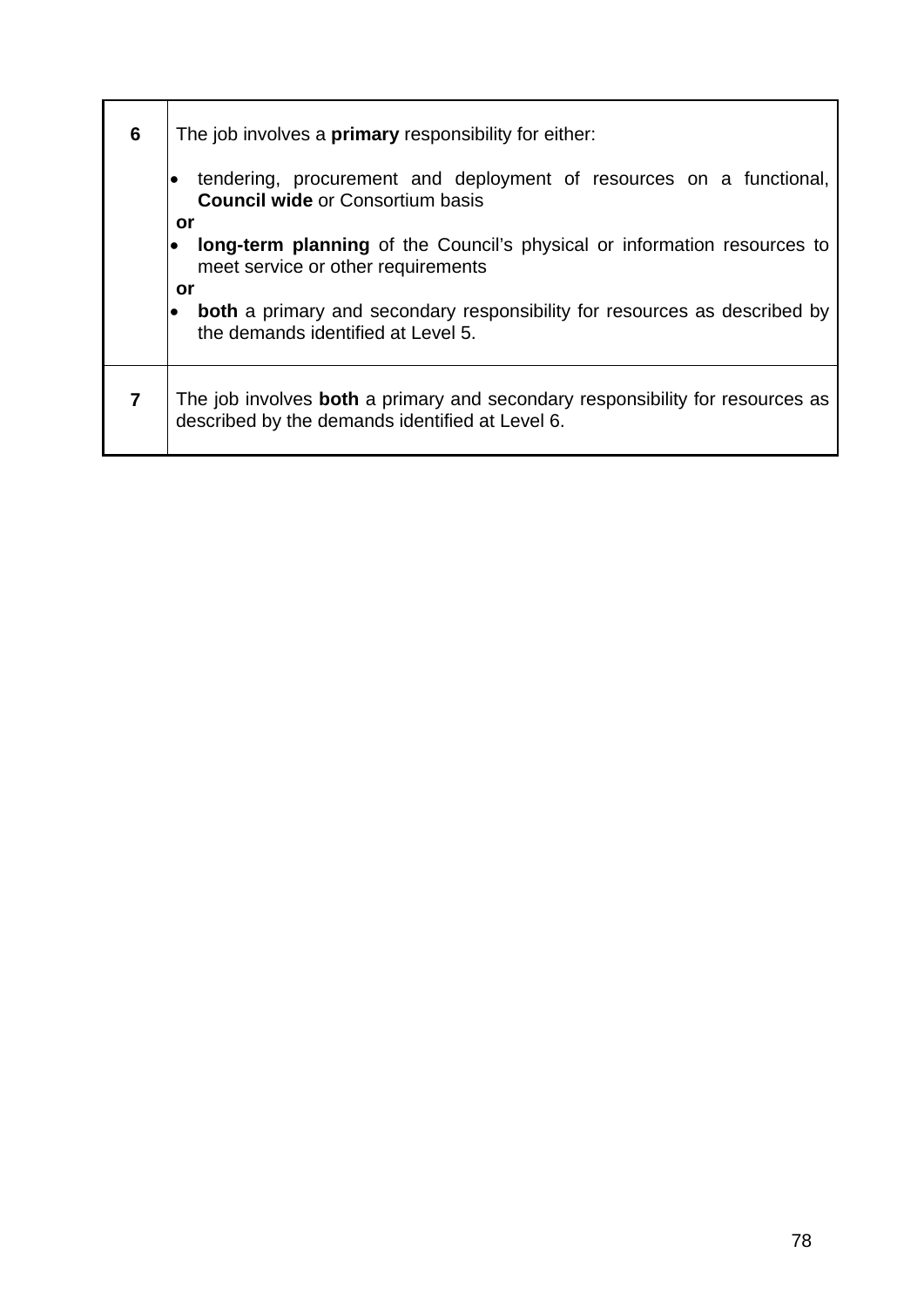## **FACTOR 12 - INITIATIVE AND INDEPENDENCE**

### **Scope of Factor**

This factor takes account of the problems which the jobholder must deal with in the course of normal working, the decisions which the jobholder is able to take, and the extent to which advice and guidance is available.

*Where a level definition includes a range of criteria for meeting the level of demand, the majority of the elements must be regular features of the job to justify scoring at that level. Where the job demonstrates only one aspect of the range of demands at a particular level, it will generally be assessed at a lower level.* 

Consideration is given to the nature and degree of **discretion** which the jobholder has in the course of normal working:

"WORKING TO INSTRUCTIONS" i.e. the jobholder's duties are described in detail either in writing or verbally e.g. the jobholder may be given a route to follow or a specified list of tasks.

Following routine "WORKING PRACTICE" i.e. in the absence of written instructions the jobholder works to established practices which indicate *the routine tasks and* how the job is to be done.

Following "ESTABLISHED PROCEDURES" i.e. the jobholder may determine the appropriate steps to take in specific circumstances, although the actual tasks undertaken may not be documented. This includes procedures established by statutory regulations and legislation.

Working within "POLICY GUIDELINES" i.e. the jobholder operates within clearly defined service/departmental/functional policy guidelines which may be referred to where there is little or no established procedure or practice.

Working within the broad "FRAMEWORK OF COUNCIL POLICY" i.e. the jobholder has autonomy to operate within the boundaries or parameters of Committee/Council decisions which may not have been translated into formal guidelines or procedures.

**NOTE**: All work is undertaken within **Council policies**, including their development. Absence of reference to Council policies at any given level in this factor does not mean that these levels are not within Council policies, but that they are also subject to more detailed procedures, which themselves are within Council policies.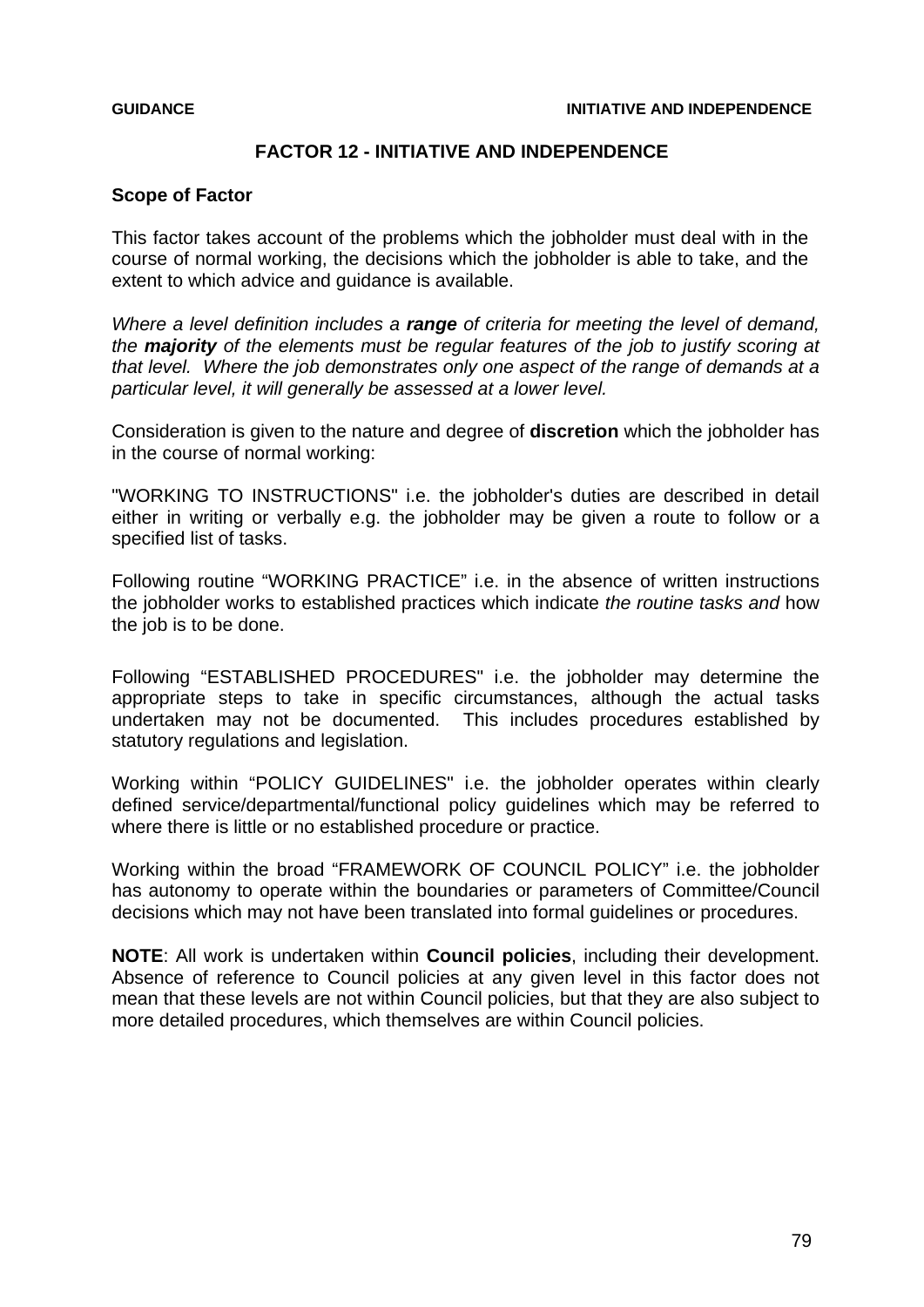## **Nature of Demand**

Consideration is given to the **nature** of the problems which the jobholder is required to **deal with** in the course of **day to day** working:

"ROUTINE" for example, problems which are generally similar and are covered by established practice.

"PREDICTABLE" for example, problems *that may occur intermittently* but are generally covered by recognised policy, procedures or practice, although the particular circumstances may vary.

"UNANTICIPATED" for example, problems which have not occurred before, could not reasonably have been foreseen, and **/** *or* may have implications for policy, procedure or practice.

"UNUSUAL" for example, out with the range of normal problems, but to which policy or procedure may provide guidance.

"DIFFICULT" for example, the solution is not readily apparent, but relevant precedents may apply.

"SERIOUS" for example, may have wider implications in a policy or functional context.

## **Degree of Demand**

Consideration is also given to the **extent** to which the jobholder may take decisions/action, or must seek advice and guidance, to resolve problems:

"EXERCISE DISCRETION" refers to the authority to take decisions without referral upwards.

"PROBLEMS ARE REFERRED TO A SUPERVISOR" i.e. the jobholder is not expected to deal with the problem but to refer it for someone else's attention.

"GUIDANCE IS AVAILABLE AS REQUIRED" i.e. the jobholder is expected to attempt to deal with problems, but would be assisted if the problem turns out to be out with their experience or remit.

*"READILY ACCESSIBLE" i.e. jobholder and line manager generally work closely together, advice and guidance is provided through regular discussion.* 

*"AS AND WHEN REQUIRED" i.e. the jobholder generally works autonomously and will decide when to seek advice or guidance.*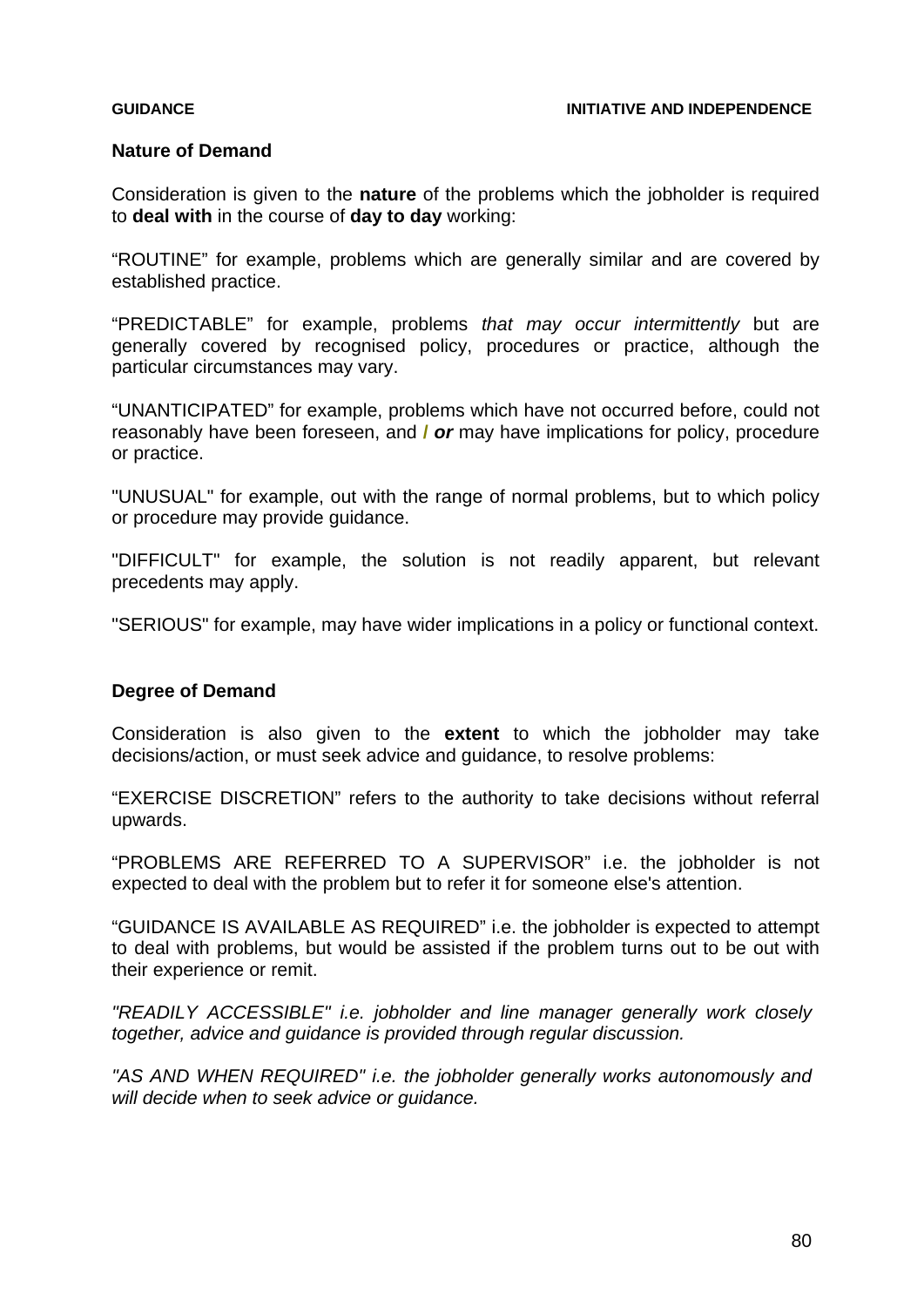#### **GUIDANCE INITIATIVE AND INDEPENDENCE**

"NOT READILY ACCESSIBLE" i.e. advice and guidance may need to be sought from a variety of sources (internal and/or external) rather than primarily from line management. NOTE: This does **not** refer to the **physical** location or availability of the jobholder's immediate line manager, but to the working relationship.

"WITHOUT RECOURSE" i.e. the jobholder works autonomously on high level issues and may seek the views of others rather than 'advice'. 'Guidance' is provided by strategic direction.

**Joint Decision Making -** the nature and extent of the jobholder's contribution to joint decision making by different people, departments or committees should be taken into account in assessing the level of initiative. The sharing of decision making and action taking may reduce the level of initiative.

### **Scope of Demand**

Consideration is also given to the **extent** of the jobholder's discretion:

- "Over a limited range of activities" for example, activities found within a single team/unit.
- "A range of activities" for example, activities across a number of teams/units.
- "A broad range of activities" for example, activities across a service.
- "A very broad range" for example, activities across a department/function/the authority.

## **Managerial Direction**

The amount, level and degree of managerial direction which the jobholder is subject to, is also considered:

"SUBJECT TO" i.e. the jobholder's overall activities and workload are directed by line management.

"CONSULTS" i.e. the jobholder decides when managerial direction is required.

"GENERAL" i.e. the jobholder works semi-autonomously under broad direction.

"MINIMAL" i.e. the jobholder is generally working autonomously.

"OPERATIONAL" refers to day to day advice on matters outwith the scope of the job, for example, from line manager.

"MANAGERIAL" refers to the broad parameters/objectives of the job.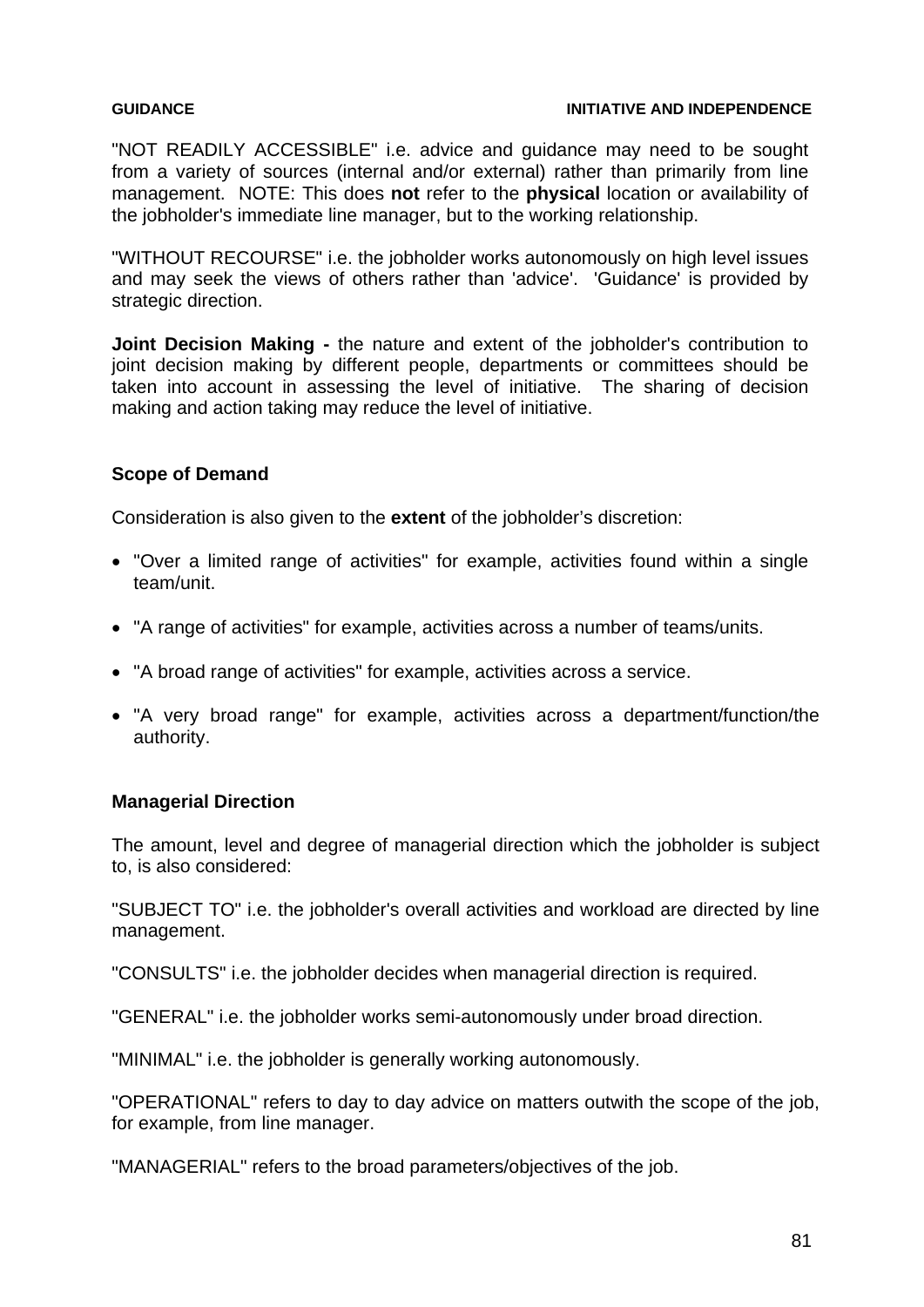"PROFESSIONAL" refers to advice from senior or more experienced colleagues on specialist matters.

### **Policy/Strategy**

Consideration is given to the **nature** of the jobholder's role in the development of policy/strategy where this is the **predominant** nature of the job, and to involvement in ad-hoc or one-off projects or secondments. Policy/strategy development does **not** refer to strategic planning or implementation.

"CONTRIBUTE" i.e. on a regular basis as a member of a project team/working party/departmental management etc.

"LEAD" i.e. the jobholder plays a leading role, for example, as Chair of a working party.

"RECOMMENDATIONS" i.e. jobholders may **contribute** to the decisions of others by making recommendations. The initiative involved in making such recommendations should be taken into account. The level of initiative in making recommendations will depend on how close to or far from the relevant decision making they are, their degree of influence, the breadth of activity to which they relate, and the degree of direction provided.

Approval/ratification of policy and/or strategy developed by the jobholder refers to the jobholder's INDIVIDUAL responsibility or authority in relation to the development of policy and/or strategy, rather than the jobholder's contribution to a working party or management team. For example, as designated/lead officer or working party chairperson.

Consideration is also given to the **extent** of the jobholder's involvement in the development of policy/strategy:

"ON-GOING" i.e. development of policy and/or strategy is an integral aspect of the jobholders responsibility.

"OCCASIONAL INPUT" i.e. contributions to working parties etc. where development of policy and/or strategy is an ad-hoc feature of the job, rather than the jobholder's primary responsibility.

The **scope** of the jobholder's involvement is also considered:

"SERVICE" in this context generally means equivalent to, for example, audit, consumer protection, revenues, libraries, waste, residential care, estates.

"DEPARTMENT/FUNCTION" in this context generally equates to, for example, social work, roads, environmental health.

"CORPORATE" in this context generally equates to, for example, multi-functional or Council wide initiatives.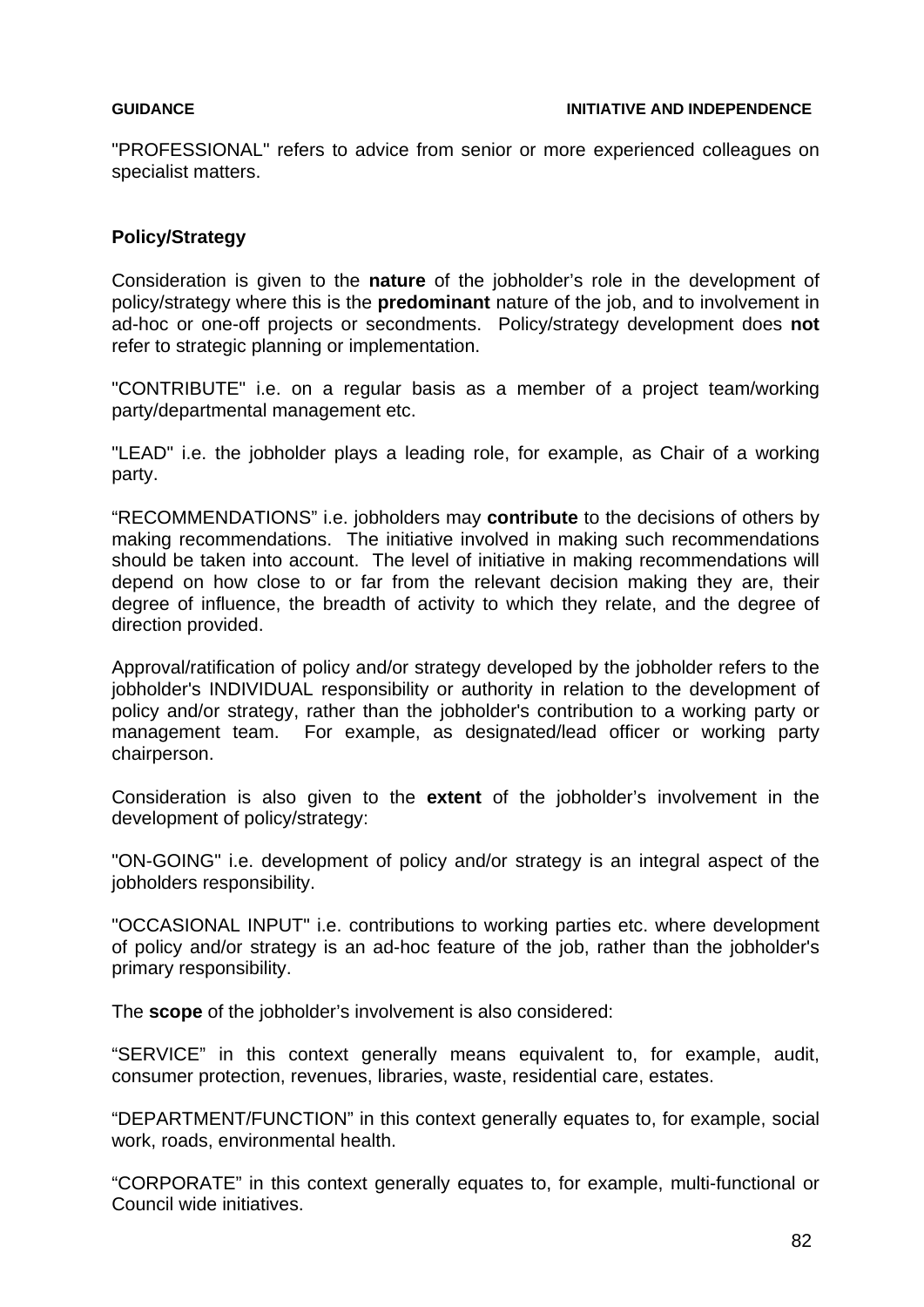# **FACTOR 12 - INITIATIVE AND INDEPENDENCE**

### **This factor considers the jobholder's scope to exercise initiative and the extent to which they have freedom to act.**

It takes into account the nature and degree of supervision and guidance of the jobholder provided by instructions, procedures, practices, checks, policy, precedent, regulation, strategy and statute.

| <b>FACTOR 12 - INITIATIVE AND INDEPENDENCE</b> |                                                                                                                                                                                                                                         |
|------------------------------------------------|-----------------------------------------------------------------------------------------------------------------------------------------------------------------------------------------------------------------------------------------|
| Leve                                           | <b>Definition</b>                                                                                                                                                                                                                       |
| $\overline{\mathbf{1}}$                        | The job predominantly involves following <b>instructions</b> or established working<br>practices which define the tasks in detail, but some initiative is needed on a<br>day to day basis to complete the tasks required.<br><b>AND</b> |
|                                                | The work is subject to routine inspection, supervisory or customer checks, or<br>close supervision.                                                                                                                                     |
| $\overline{2}$                                 | The job predominantly involves working from instructions or established<br>practice, but requires initiative to make routine decisions.                                                                                                 |
|                                                | <b>AND</b><br>Problems are referred to a supervisor/ manager. Supervision and/or<br>guidance are readily available as and when required.                                                                                                |
| $\overline{3}$                                 | The<br>job predominantly involves working within established<br>procedures/policy guidelines. The jobholder requires initiative to organise<br>own workload and <b>decide how and when</b> duties are to be carried out.                |
|                                                | <b>AND</b>                                                                                                                                                                                                                              |
|                                                | The work may involve responding independently to routine or <b>predictable</b><br>problems and situations. The jobholder generally has access to a supervisor/<br>manager for advice and guidance on unusual or difficult problems.     |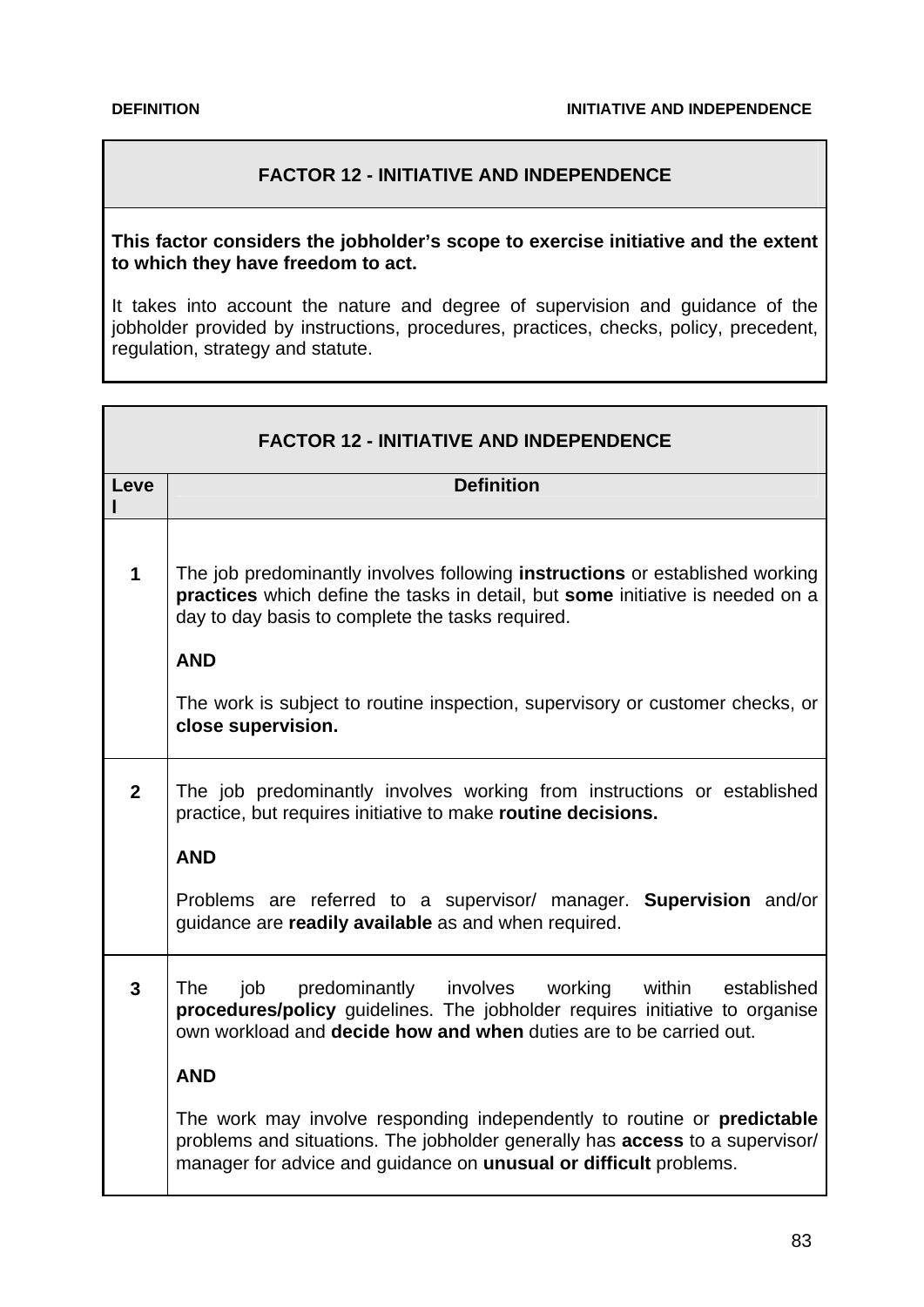| $\overline{\mathbf{4}}$ | The job predominantly involves working within established procedures/policy<br>guidelines to progress a limited range of activities.                                                                                                                                                                       |
|-------------------------|------------------------------------------------------------------------------------------------------------------------------------------------------------------------------------------------------------------------------------------------------------------------------------------------------------|
|                         | <b>AND</b>                                                                                                                                                                                                                                                                                                 |
|                         | The work may involve responding independently to <b>unanticipated</b><br>problems/situations and making decisions/exercising initiative with ready<br>access to manager/more senior officers for advice and guidance on serious<br>problems.                                                               |
|                         | <b>AND</b>                                                                                                                                                                                                                                                                                                 |
|                         | The work is subject overall to <b>professional advice and managerial</b><br>direction. The jobholder may have an occasional input to the development of<br>strategy and policy.                                                                                                                            |
| 5                       | The job predominantly involves working within the Council's policy<br>framework, and involves using discretion and initiative over a range of<br>activities, with little access to more senior officers. The jobholder consults<br>his/her manager for specific advice and direction as and when required. |
|                         | <b>AND</b>                                                                                                                                                                                                                                                                                                 |
|                         | The jobholder will contribute on an on-going basis to the <b>development of</b><br>strategy and policy, and will also contribute to the implementation and<br>monitoring of legislation, and regulation.                                                                                                   |
| 6                       | job predominantly involves working within the Council's policy<br>The<br>framework, and involves using wide discretion and initiative over a broad<br>range of activities, advice is not readily accessible.                                                                                               |
|                         | <b>AND</b>                                                                                                                                                                                                                                                                                                 |
|                         | The work is subject to general managerial direction. The job holder will be<br>required to lead the development of strategy and policy and the<br>implementation and monitoring of legislation, and regulation.                                                                                            |
|                         | <b>OR</b>                                                                                                                                                                                                                                                                                                  |
|                         | <b>The job</b> predominantly involves working within the Council's policy<br>framework, and involves exercising very wide discretion and initiative over<br>a very broad range of activities.                                                                                                              |
|                         | <b>AND</b>                                                                                                                                                                                                                                                                                                 |
|                         | The jobholder will contribute on an on-going basis to the <b>development of</b><br>strategy and policy, and to the implementation and monitoring of<br>legislation, and regulation.                                                                                                                        |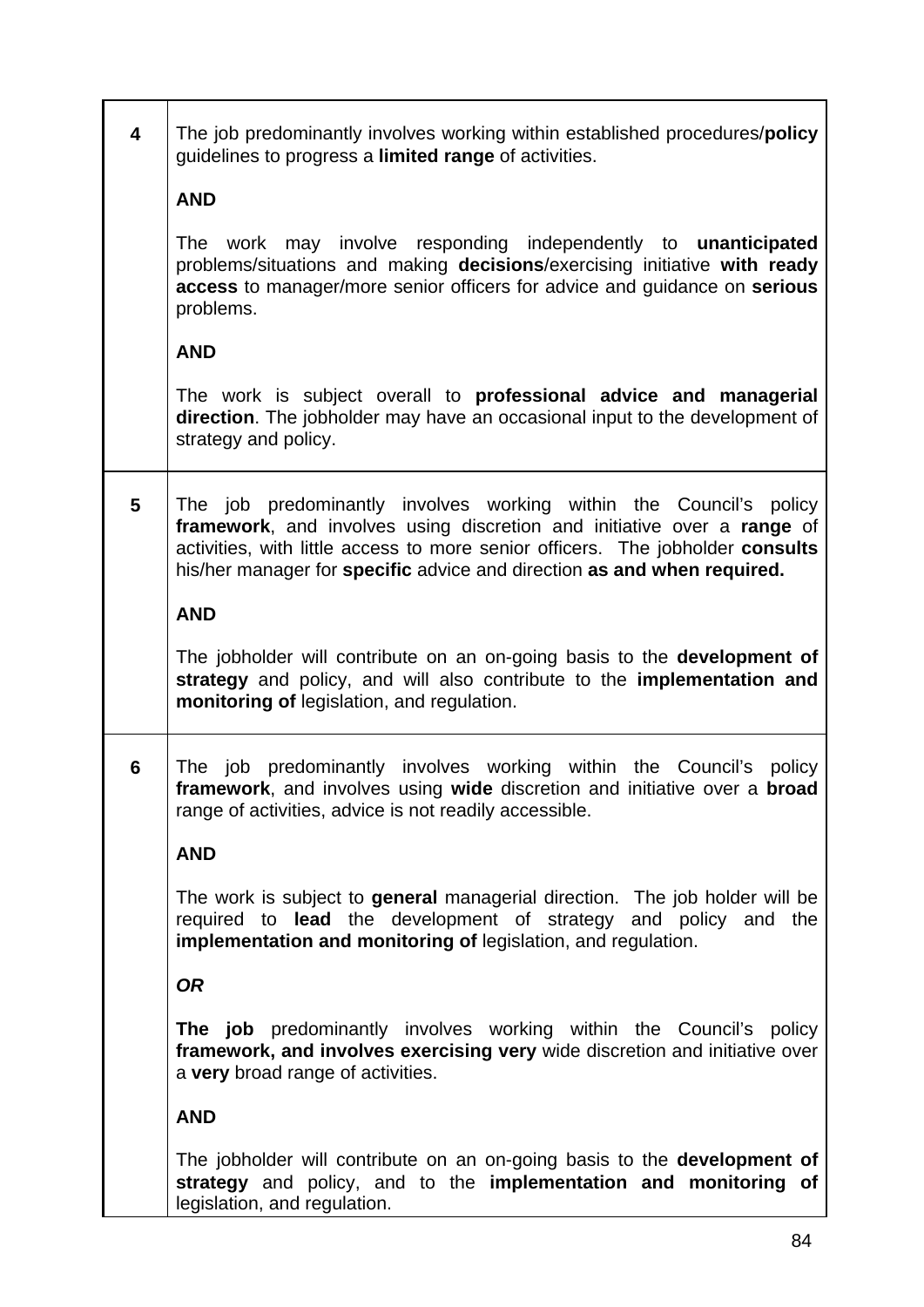|   | <b>OR</b><br>The jobholder may make recommendations on strategic and policy matters<br>at a service or departmental/functional level.                                                                                                                                                                                                                                                                       |
|---|-------------------------------------------------------------------------------------------------------------------------------------------------------------------------------------------------------------------------------------------------------------------------------------------------------------------------------------------------------------------------------------------------------------|
| 7 | The job predominantly involves working within the overall policy and strategy<br>of the Council, and involves using very wide discretion and initiative over a<br>very broad range of activities, without recourse to others for advice.<br><b>AND</b><br>The work is subject to minimal managerial direction. The jobholder will be<br>required to make recommendations on strategic and policy matters at |
|   | Committee or equivalent level.                                                                                                                                                                                                                                                                                                                                                                              |
| 8 | The job predominantly involves working within the strategic framework of the<br>Council, and statute or legislation.<br><b>AND</b>                                                                                                                                                                                                                                                                          |
|   | The jobholder will be required to advise, challenge and recommend changes<br>to broad areas of Council strategy and policy at a multi-functional or<br>corporate level.                                                                                                                                                                                                                                     |
|   |                                                                                                                                                                                                                                                                                                                                                                                                             |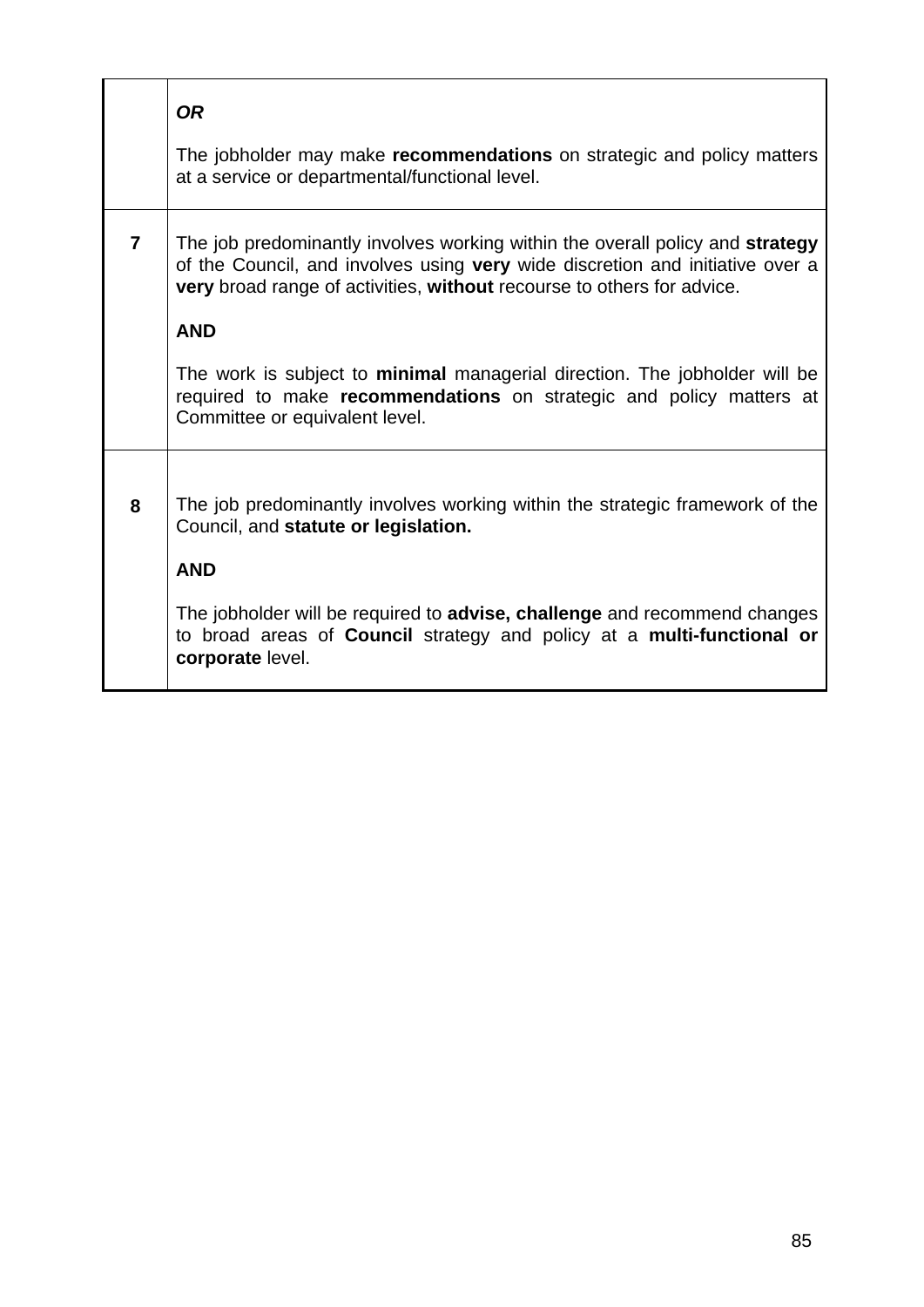# **FACTOR 13 - KNOWLEDGE**

### **Scope of Factor**

Consideration is given to the knowledge required to do the job, whether it has been acquired through further education, vocational training, on-the-job or previous experience. This does **not** refer to all of the knowledge which the individual jobholder may have, but only to the knowledge **needed** to do the specific job.

### **Application of the Level Definitions**

The factor level definitions incorporate a number of **separate** elements of demand, which **must all** be regular features of the job in order for it to be assessed at that level. Where a definition includes a **range** of criteria for meeting the level of demand, the **majority** of the elements must be regular features of the job to justify scoring at that level. Where the job demonstrates only one or two aspects of the range of demands at a particular level, it will generally be assessed at a lower level. However, when using the paper based Scheme, in exceptional cases, assessment of the demands of the job at the higher level may be justified where one element of the criteria of a level demand is a very significant feature of the job.

Some factor level definitions include **alternative** criteria for meeting the demand at each level. This is indicated by use of the word 'or' between the various elements of demand. These alternatives have been provided in recognition of the variety of job demands which can be considered 'the same but different'. While the nature of the work or the tasks relevant to that factor heading may be quite different, the Scheme recognises that they are of **equivalent demand.**

*The overall assessment of the level of knowledge required results from a combination of demands identified in terms of the type of knowledge, relevant qualifications and/or experience.* 

#### **Nature of Knowledge**

Consideration is given to the **type or nature** of the knowledge required:

"PRACTICAL" i.e. knowledge associated with actions rather than theory, for example, driving, swimming, cooking, etc.

"TECHNICAL" i.e. knowledge associated with the operation, maintenance, design and development of plant, equipment and technical infrastructure.

"SPECIALIST" i.e. knowledge of the concepts and principles of a particular discipline.

*"PROCEDURAL" i.e. knowledge required to apply and/or interpret procedures in varying circumstances.*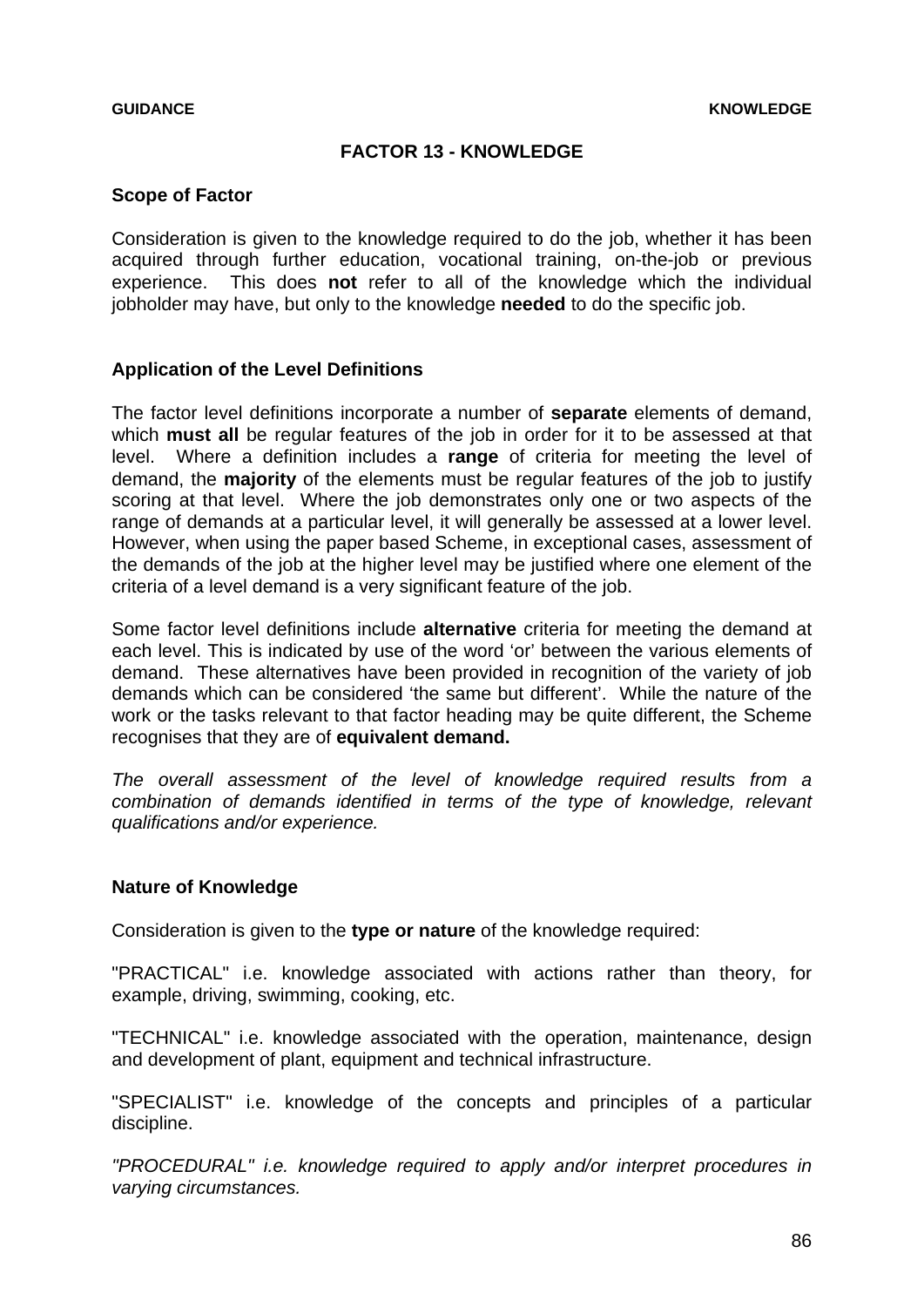*"ORGANISATIONAL" i.e. knowledge of departmental/functional/corporate strategy and/or objectives.* 

*"CLERICAL" i.e. knowledge associated with clerical procedure and practice.* 

*"ADMINISTRATIVE" i.e. knowledge associated with administrative policy, procedure and practice.* 

**Literacy and numeracy** should be considered in a broad sense e.g. to include map reading:

"BASIC LITERACY" refers to the ability to read text, write straightforward sentences, *to sign name and complete requisitions/request slips.*

"BASIC *NUMERACY*" refers to the ability to add, subtract, multiply and divide, *and to calculate fractions and percentages.*

*"INTERPRETATION/PREPARATION" refers to documents requiring original composition NOT* the use of *standard* phraseology, *and/or calculations* involving mathematical formulae such as algebra, geometry, trigonometry and calculus*.* 

**NOTE:** "Technical maps" does not refer to standard road maps

## **Extent of Knowledge**

Consideration is also given to the **breadth and depth** of knowledge required to do the job:

"SIMILAR" tasks, for example, various methods of cooking or cleaning; typing letters, setting out tables, formatting presentations.

"DIFFERENT" tasks, for example, a *number* of different tasks such as driving, digging AND cable-laying; or cleaning, tidying, toileting AND running errands; or reception work, typing, filing AND switchboard operation.

A "RANGE" of related tasks, for example, combination*s* of *tasks* such as drafting correspondence, checking work AND attending meetings; *OR* purchasing, costing AND banking; or litter-picking, minor repairs, boiler duties AND security.

**"TASKS"** are the individual elements within a job or activity, for example:

- typing and filing are tasks within clerical activities
- digging and pruning are tasks within the activity of gardening
- ordering and invoicing are tasks within the activity of purchasing
- conveyancing and litigation are elements of legal activity
- washing and dressing are elements of a caring activity.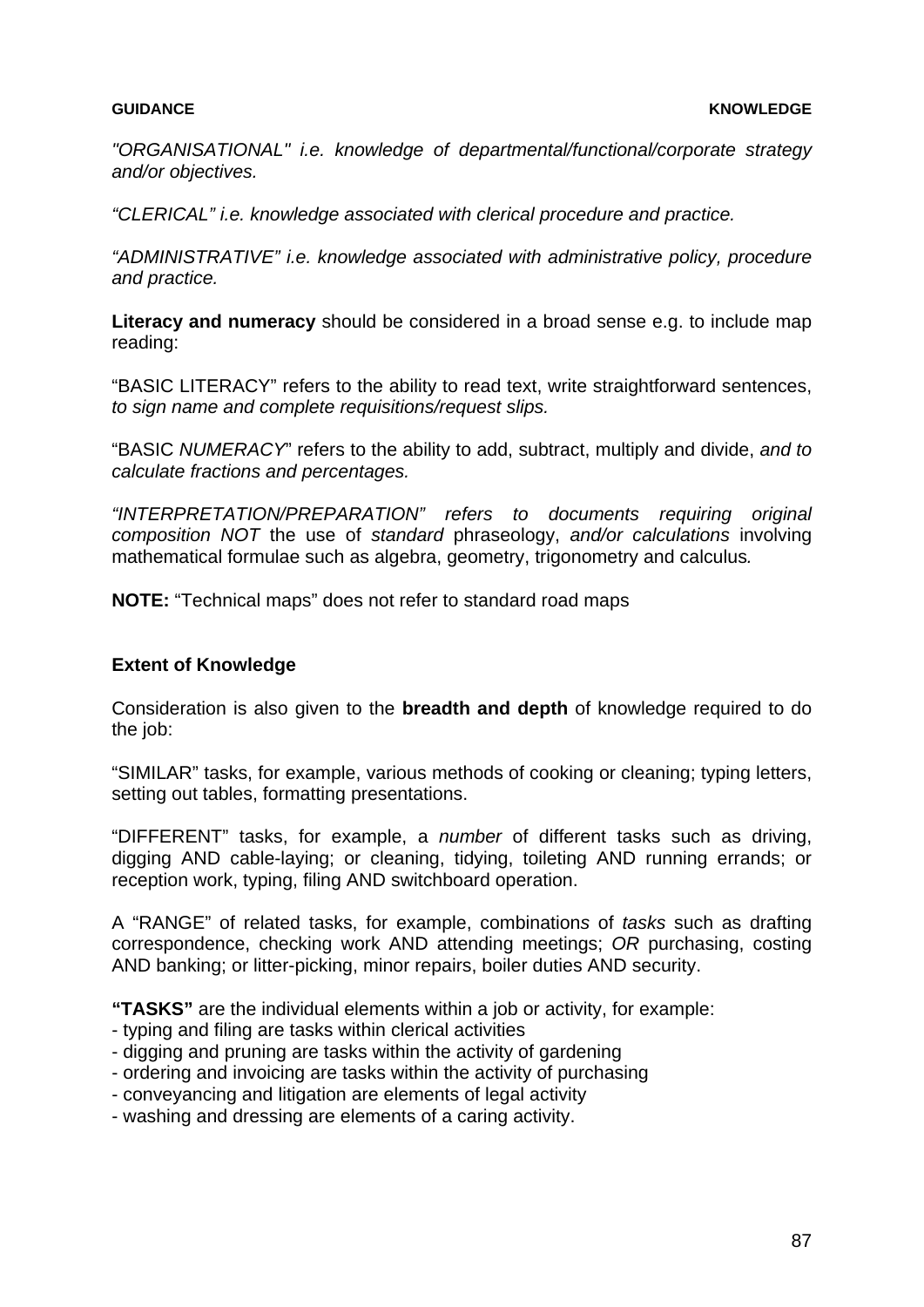#### **GUIDANCE KNOWLEDGE**

*"ASSOCIATED JOBS" refers to separate jobs whose duties and responsibilities relate to those undertaken by the jobholder. For example, a Clerk of Works needs knowledge of HOW a painter, joiner or labourer should undertake their job in order to fulfil the responsibility/remit required as a Clerk of Works. Whereas a Secretary needs an appreciation of WHAT colleagues in other departments do, but not how those jobs are undertaken.* 

"ASSOCIATED ACTIVITIES" - an activity relates to the range of tasks required to complete a process such as, purchasing, cooking, gardening, recruitment, audit, maintenance etc. Associated activities relates to the jobholders understanding of the overall process rather than the particular tasks involved.

## **Complexity**

Consideration is also given to the **complexity** of the tasks involved in the job:

"RELATIVELY COMPLEX" i.e. tasks which require a number of different factors to be taken into consideration:

- cooking meals (different dishes, timing, ingredients, equipment);
- assessing claims for housing benefit (circumstances of claimant, sources of income, benefit regulations, local procedures).

#### **Acquisition of Knowledge**

Consideration is given to how the **necessary** knowledge is **acquired**:

This refers to how jobholders typically acquire the knowledge needed to do the job, which may differ from how an individual jobholder has acquired the necessary knowledge.

Jobs should be assessed from the point of view of a TYPICAL jobholder, rather than on the basis of the personal achievements/background/circumstances of a particular individual.

"DEMONSTRATION" this includes attending "in-house" courses.

"ON OR OFF-THE-JOB" refers to vocational/further education or training. This includes both in-house and externally provided training such as, training by manufacturers or suppliers, for example, fork-lift truck certificate of competence, use of proprietary software applications, etc.

"VOCATIONAL" refers to job specific *training* rather than general education/learning, for example, *in order to* attain *certificates such as City & Guilds, SVQ's, National Certificates, HNC or equivalent, achievement of skills such as* LGV/HGV/PSV licence, *or completion of apprenticeships etc*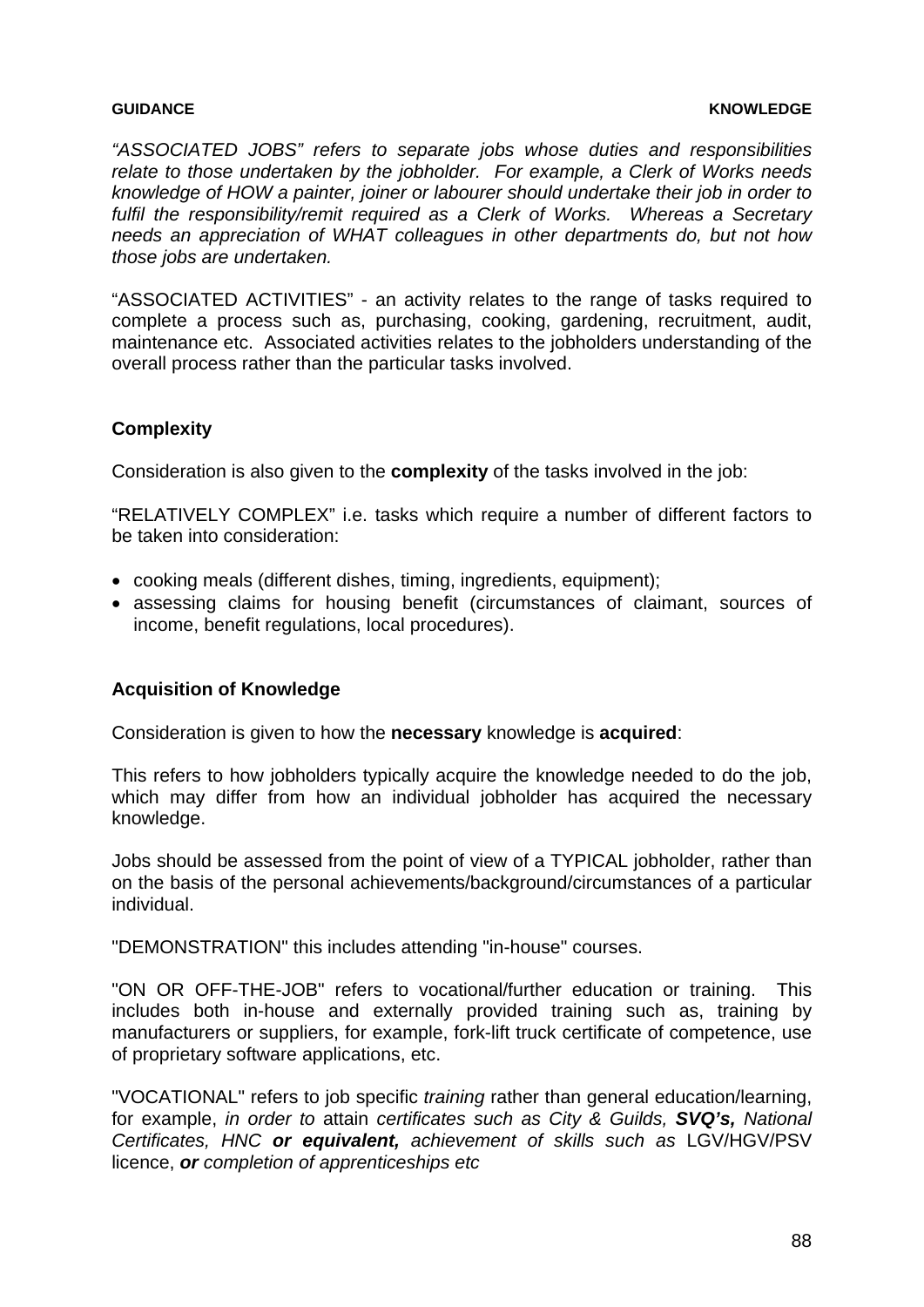"PROFESSIONAL QUALIFICATIONS" *generally* refers to *job specific* qualifications */learning* such as diplomas, *degrees, SVQ's or equivalents,* for example, *Diploma in Social Work*, CIPD (Chartered Institute of Personnel and Development), etc.

*"POST-GRADUATE QUALIFICATIONS" generally* refers to qualifications required *IN ADDITION TO* a relevant degree *and includes the attainment of 'chartered status' or equivalent* i.e. qualifications *or experience WITHOUT* which certain *statutory or regulatory* aspects of the job could *NOT* be undertaken.

*NOTE: Qualifications attained as part of a programme of continuous professional development or for the purposes of progression through a career grading scheme demonstrate the individual's capabilities or eligibility for promotion but may not be essential to undertake the current job.* 

**NOTE:** Clarification may need to be sought from Personnel or the jobholder's Department regarding current job specification and minimum requirements to do the job, which may differ from current recruitment criteria.

### **Technical or Specialist Knowledge**

Refers to knowledge of all the available practices and procedures for the particular area. Specialist or technical knowledge includes understanding of the operation of associated equipment and tools, where relevant.

"THEORY" refers to *knowledge of* the principles of a discipline/specialism *generally associated with academic study*, for example, engineering, accounting, law etc.

"APPRECIATION" is that knowledge required to carry out a specific area of work and refers to a broad theoretical understanding, generally associated with practical knowledge.

*"*IN-DEPTH *KNOWLEDGE" refers to theoretical knowledge of the concepts and principles, generally associated with the application of a specific discipline, for example, knowledge required to cover ALL of a given Department's practices, procedures and policies.* 

Where a job covers a narrow specialist area (e.g. child protection compared with social work generally; or bridge maintenance compared to civil engineering generally), but requires knowledge across the whole specialist area as essential background or context to the work, then this should be taken into account in assessing the level of knowledge required.

A "SPECIALISM" i.e. Child Care within Social Work OR Pre-Five's within Education OR Bridges within Civil Engineering

A "DISCIPLINE" i.e. Housing OR Social Work OR Education OR Engineering OR Finance etc.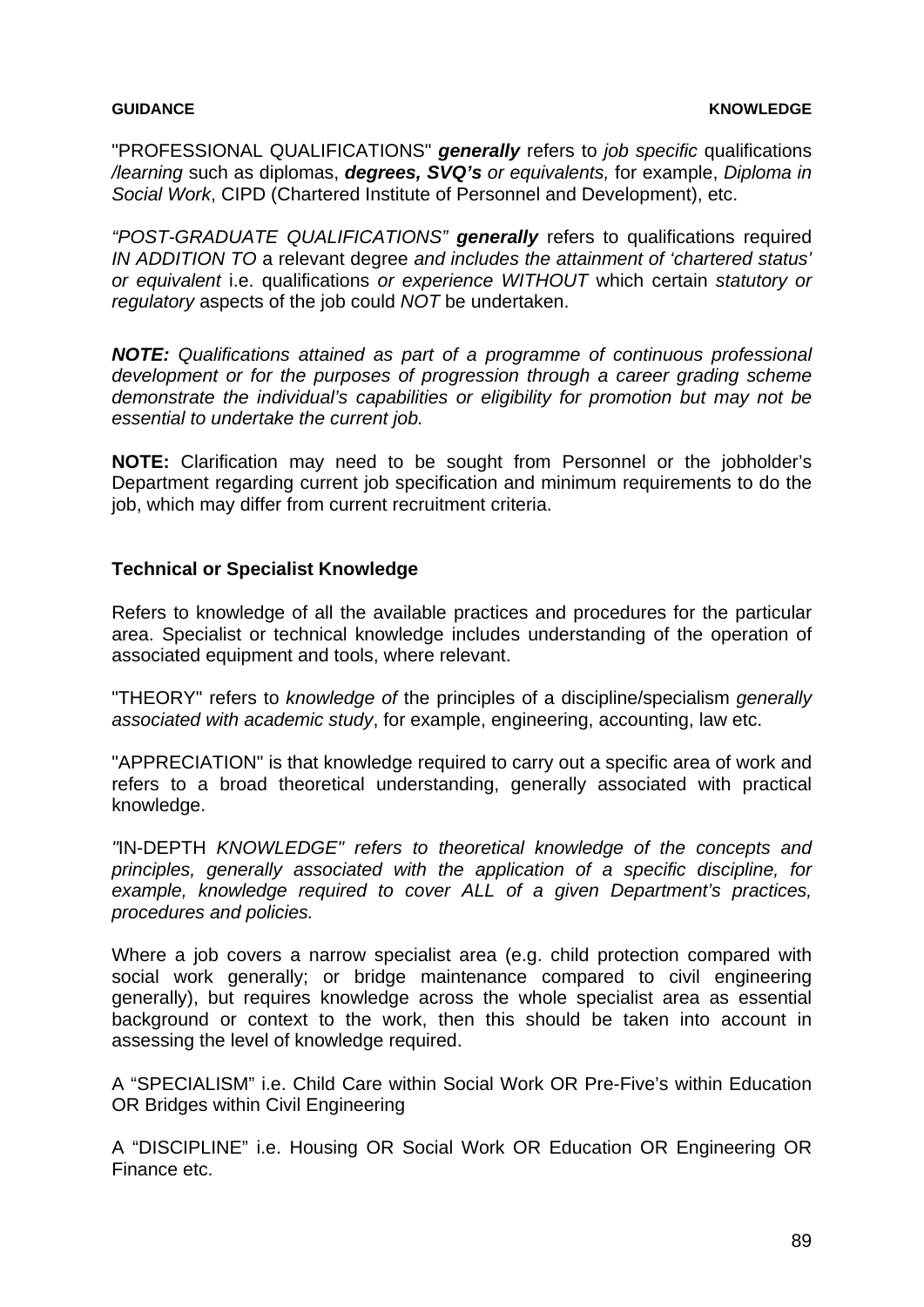"MULTI-DISCIPLINARY" - i.e. Housing AND Social Work OR Personnel AND Finance etc.

### **Qualifications**

This refers to the types of knowledge actually needed for the job. Where qualification levels are specified for as a job requirement care should be taken to ascertain that the qualification level is a **fundamental job requirement** and that the job could not be done by a person without the qualification.

Specified qualifications may overstate the level of knowledge required, for instance, if they are used to restrict the number of applicants for a post. Qualifications as a measure of knowledge required for a job may also disadvantage (and indirectly discriminate against) those groups in the workforce which have had less opportunity to acquire the relevant qualifications.

Relevant qualifications and training may, however, provide an **indicator** only of the type and level of knowledge needed to perform the job duties properly.

Jobholders need not necessarily hold such qualifications - they may have acquired an equivalent level of knowledge through some combination of relevant experience (work-related, or acquired through voluntary activities or general life experience) and on- or off-the-job training, for example, through full time study, day or block release. Consider also what qualifications would currently be required of new jobholders and stipulated in the job advertisement.

The following equivalencies are provided for **indicative** purposes only:

"WORKING" i.e. a sufficient knowledge to undertake the different tasks of the job and operate associated powered tools and equipment, which may have been gained through on the job training, relevant experience or equivalent qualification, for example, SVQ Level 1, Standard Grades, O Grades OR equivalent, for example, fork lift truck certificate etc

*"COMPREHENSIVE" i.e. a full knowledge of all aspects of the job, including an understanding of the work of others, which may have been gained through on the job training, relevant experience or equivalent qualification, for example, SVQ Level 2, National Certificate, Higher OR equivalent, for example, LGV/HGV/PSV licence etc* 

"ADVANCED" i.e. technical/specialist knowledge which may have been gained through on the job training, relevant experience or equivalent qualification, for example, SVQ Level 3, HNC, Apprenticeships or equivalent.

"FURTHER" i.e. theoretical knowledge which may have been gained through on the job training, relevant experience or equivalent qualification, for example, SVQ Level 4, HND, general degree OR equivalent for example, a professional qualification which may be acquired without a degree etc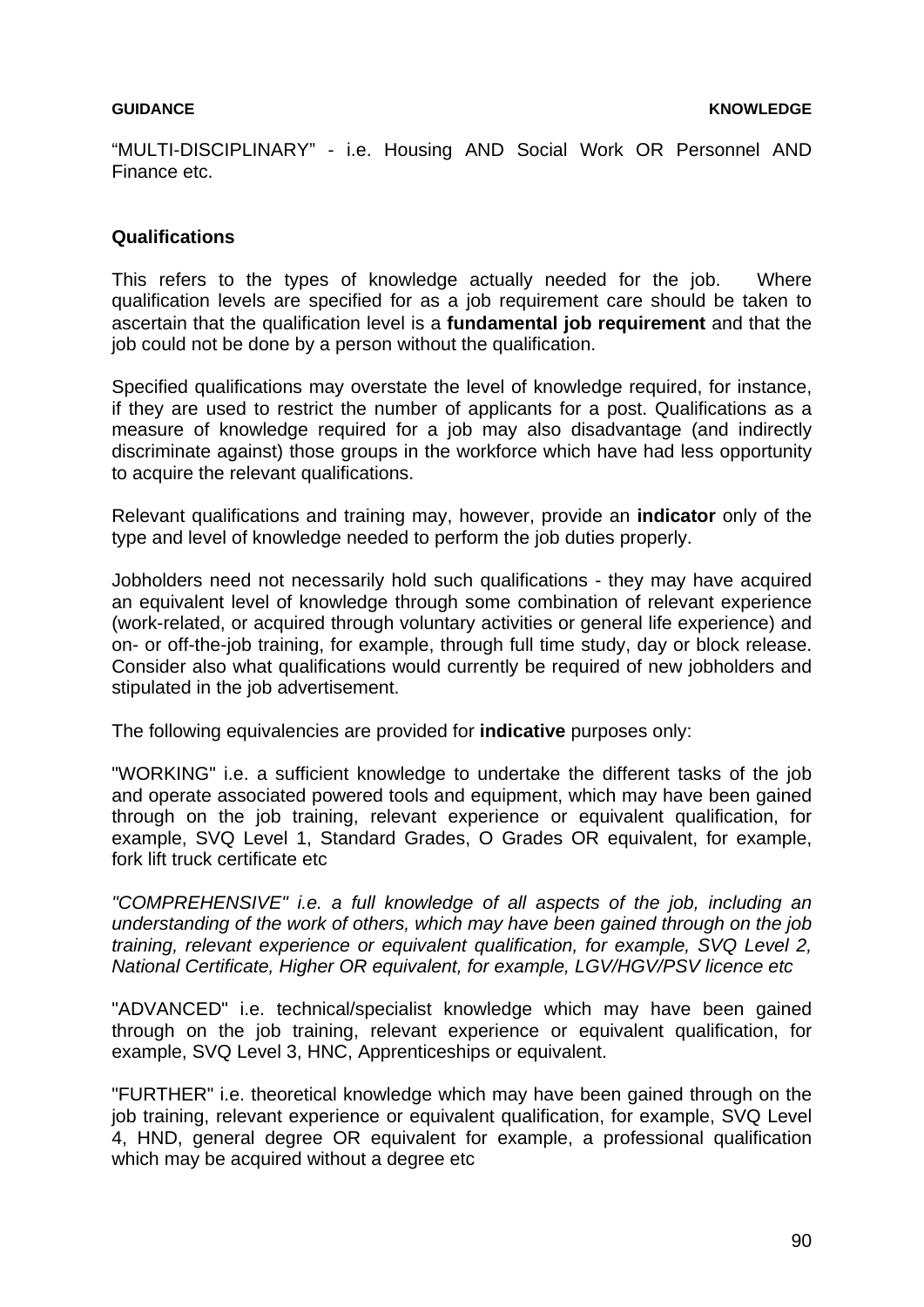"*EXTENSIVE*" i.e. both breadth and depth of knowledge which may have been gained through on the job training, relevant experience or equivalent qualification, for example, SVQ Level 5, Honours degree or equivalent.

**NOTE:** This will not necessarily be the PREFERRED qualifications for the job, NOR the qualifications held by the individual jobholder. The "MINIMUM LEVEL" is that equivalent level of knowledge (gained through qualification OR training OR experience) without which the job could not be competently undertaken.

*NOTE: Qualifications attained as part of a programme of continuous professional development or for the purposes of progression through a career grading scheme demonstrate the individual's capabilities or eligibility for promotion but may not be essential to undertake the current job.* 

**First Aid -** this knowledge should only be taken into account when it is a specific job requirement.

## **Experience**

The amount of time needed to become fully competent and familiar with all aspects of the job need **not** be continuous, for example, periods of experience may be accumulated on either side of a career break. *Periods of relevant experience may be gained in current job or a previous related job.* Account may need to be taken of the need to experience all seasons or cycles within a job.

*Examples of the amount of experience required will vary according to the different routes taken to acquire the necessary knowledge, and according to the type of work undertaken:*

"MINIMAL" i.e. generally (but not always) **approximately 6 months -** in practice this might vary from 1 month to 1 year

"SOME" i.e. generally (but not always) **approximately 1 year -** in practice this might vary from 6 months to 2 years

"MODERATE" i.e. generally (but not always) **approximately 2** years - in practice this might vary from 1 to 3 years

"EXTENDED" i.e. generally (but not always) **approximately 3** years - in practice this might vary from 2 to 4 years

"SIGNIFICANT" i.e. generally (but not always) **approximately 4** years - in practice this might vary from 3 to 5 years

"CONSIDERABLE" i.e. generally (but not always) **approximately 5** years - n practice this might vary from 4 to 6 years

"SUBSTANTIAL" i.e. generally (but not always) **more than 5** years - in practice this might be as much as 7 years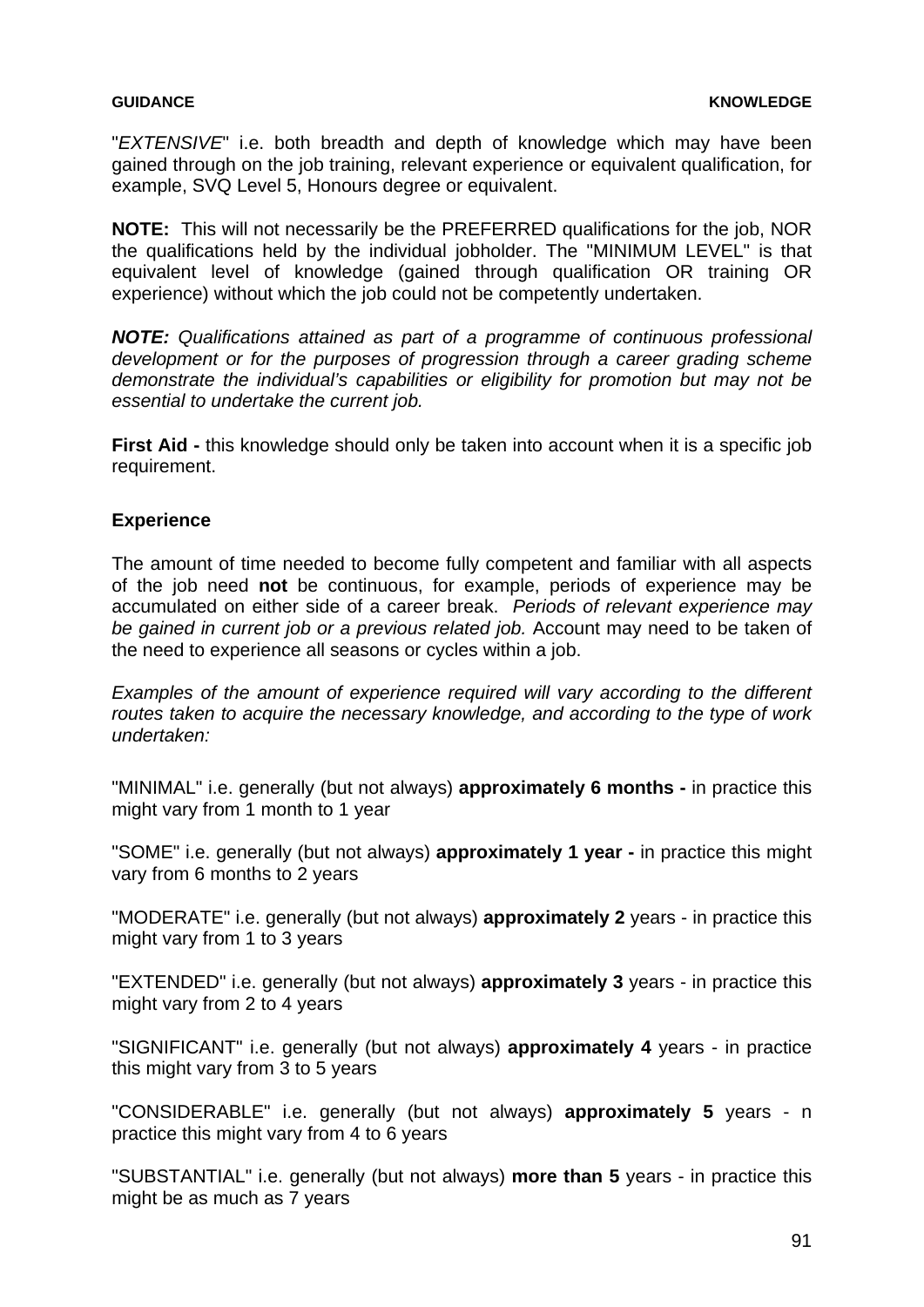"EXTENSIVE" i.e. generally (but not always) **more than 7** years - in practice this might be as much as 10 years

The words used above are used to define the ranges of knowledge on each of the different routes, and their exact definition may vary accordingly.

### **Formal Working Groups**

Contribution to working groups will be considered where these groups are **formally recognised** at Council level or established by an external body to consider a functional/professional response to change in the external environment. This refers to forthcoming or proposed initiatives/developments/legislation affecting the Council's operation, **not** developments within the jobholder's functional/professional area.

"INTERNAL" i.e. within the Council, for example, groups established by departments, functions or on a multi-disciplinary/corporate basis

"EXTERNAL" i.e. outwith the Council, for example, groups established by professional bodies, external agencies, CoSLA, Scottish *Executive* etc.

"CONTRIBUTING TO DEVELOPMENT" i.e. considering change from a particular perspective as a member of a team or working party, or providing comments or expert opinion on proposals, under the direction or leadership of others and without having overall responsibility for the outcome.

"OPERATIONAL" refers to jobs concerned with implementation of strategy, including strategic planning.

"ASSESSING OPERATIONAL IMPLICATIONS" i.e. considering proposed changes from an expert perspective to identify implementation issues.

"CO-ORDINATING AND REPORTING" i.e. co-ordinating the consideration of issues by others and reporting findings and conclusions, for example, as a lead officer or working party chair.

"STRATEGIC" refers to jobs concerned with development and prioritisation of strategic objectives.

"INITIATING AND DIRECTING" i.e. identification of potential problems/issues and overall responsibility for ensuring these are addressed.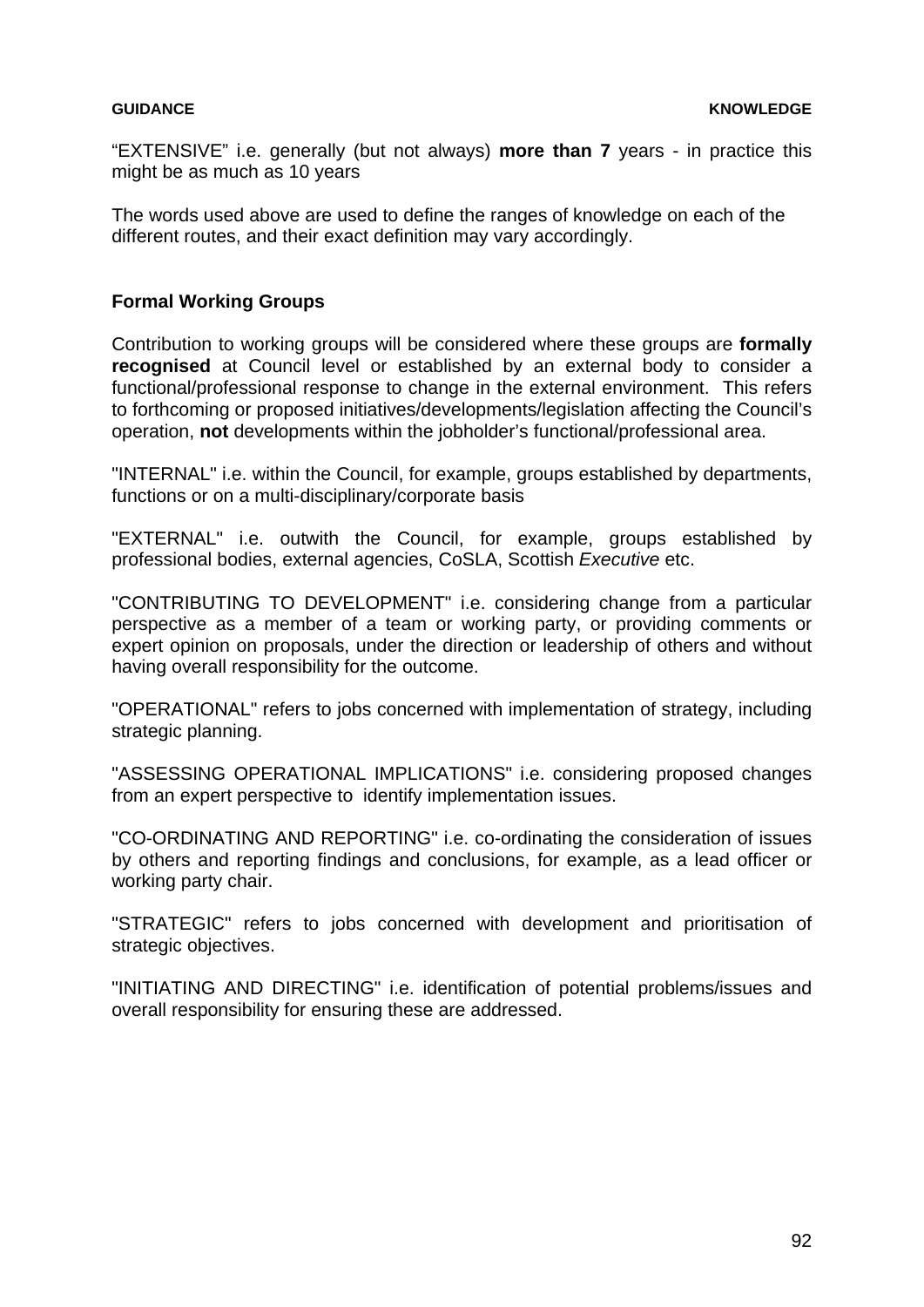# **FACTOR 13 - KNOWLEDGE**

#### **This factor considers what the jobholder needs to know to do the job.**

It covers all practical, procedural, technical, specialist, policy and organisational knowledge required for the job, including knowledge of equipment and machinery, numeracy and literacy, culture and techniques, ideas, theories and concepts necessary to do the job.

It takes into account the breadth, and complexity of knowledge required, and the depth of understanding needed. It considers the **minimum** qualifications or experience which will **typically be needed** to do the job, but does not take into account qualifications specified as a recruitment criteria to fill the post. These minimum qualifications and experience will therefore **not necessarily** be those held by any individual job holder.

| <b>FACTOR 13 - KNOWLEDGE</b> |                                                                                                                                                                                                                                                                                                                                        |
|------------------------------|----------------------------------------------------------------------------------------------------------------------------------------------------------------------------------------------------------------------------------------------------------------------------------------------------------------------------------------|
| Leve                         | <b>Definition</b>                                                                                                                                                                                                                                                                                                                      |
| 1                            | The job requires predominantly practical knowledge of a number of similar<br>tasks and operation of basic powered tools and/or equipment associated with<br>those tasks.                                                                                                                                                               |
|                              | <b>Minimal</b> previous or job related experience will be required, but jobholders<br>will require induction, and a demonstration of duties and on-the-job<br>experience will be needed to become familiar with the job.                                                                                                               |
| $\overline{2}$               | The job requires knowledge of a number of different tasks and operation of<br>powered tools and/or equipment associated with those tasks. Jobholders will<br>require basic literacy, numeracy and/or PC skills.                                                                                                                        |
|                              | The predominantly working knowledge needed may be acquired through<br>either education, vocational qualification, on or off-the-job training, or job<br>related experience. Jobholders will generally require minimal induction, and<br>some working experience to become fully competent and familiar with all<br>aspects of the job. |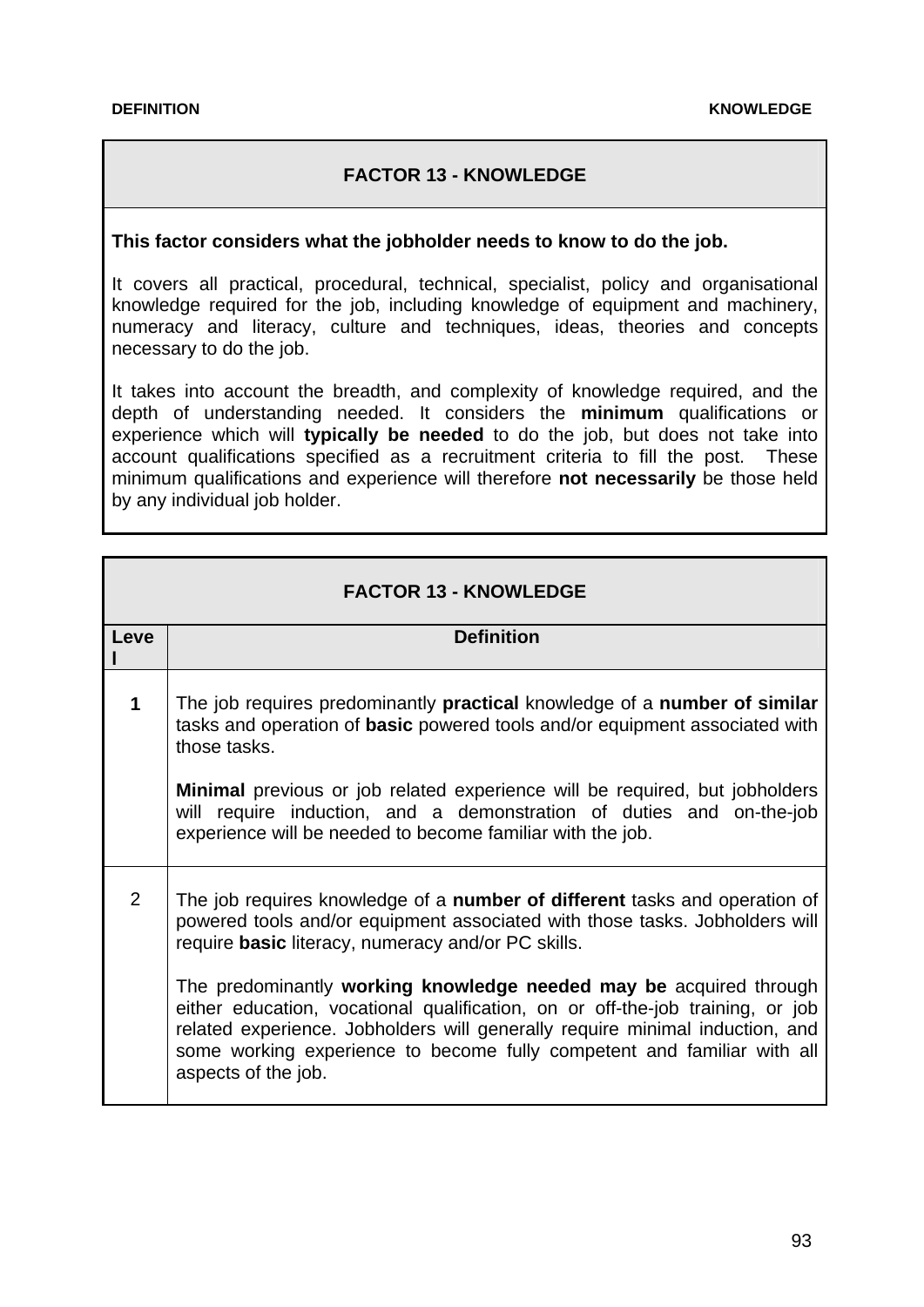| 3 | The job predominantly requires comprehensive knowledge of a range of<br>related tasks some of which, singly or in combination, are relatively<br>complex; and of the operation of tools and/or equipment associated with<br>those tasks. Greater literacy and numeracy are required, and may include the<br>ability to interpret technical maps and/or drawings.                                        |
|---|---------------------------------------------------------------------------------------------------------------------------------------------------------------------------------------------------------------------------------------------------------------------------------------------------------------------------------------------------------------------------------------------------------|
|   | And/or                                                                                                                                                                                                                                                                                                                                                                                                  |
|   | The jobholder requires <b>procedural</b> knowledge of their own job, and an<br>understanding of the work of others, acquired through either education,<br>vocational qualification, on or off-the-job training, or job related experience.<br>Jobholders will generally require a moderate amount of relevant working<br>experience to become fully competent and familiar with all aspects of the job. |
| 4 | The job requires predominantly technical or specialist knowledge, including<br>an appreciation of theory. The jobholder needs advanced knowledge<br>acquired through either education, vocational qualification, on or off-the-job<br>training, or job related experience.                                                                                                                              |
|   | And/or                                                                                                                                                                                                                                                                                                                                                                                                  |
|   | The jobholder requires knowledge of a wide range of jobs and associated<br>activities. Jobholders will generally need an extended period of relevant<br>working experience to become fully competent and familiar with all aspects of<br>the job.                                                                                                                                                       |
| 5 | The job requires predominantly technical, specialist and in-depth theoretical<br>knowledge. The job holder needs further knowledge acquired through<br>education, vocational qualification, on or off the job training or job related<br>experience.                                                                                                                                                    |
|   | And/or                                                                                                                                                                                                                                                                                                                                                                                                  |
|   | The job requires knowledge of a <b>broad</b> range of jobs and <b>organisational</b><br>activities. Jobholders will generally need a significant period of relevant<br>working experience to become fully competent and familiar with all aspects of<br>the job.                                                                                                                                        |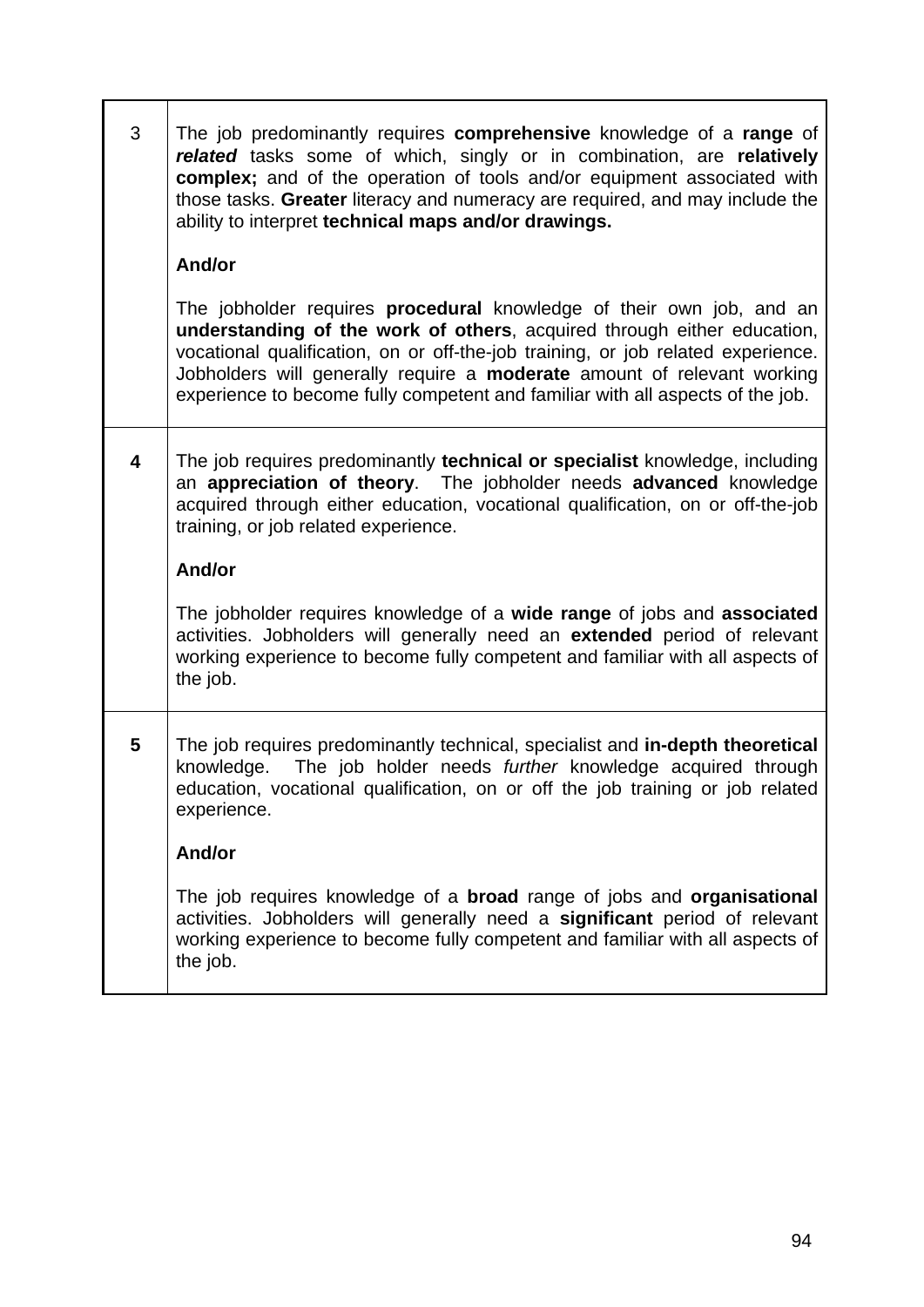| 6              | The job requires extensive technical, specialist and/or theoretical knowledge.<br>The jobholder needs both breadth and depth of knowledge acquired<br>through either education, vocational qualification, on or off-the-job training, or<br>job related experience.<br>And/or                                                           |
|----------------|-----------------------------------------------------------------------------------------------------------------------------------------------------------------------------------------------------------------------------------------------------------------------------------------------------------------------------------------|
|                | The jobholder will generally need a considerable period of relevant working                                                                                                                                                                                                                                                             |
|                | experience to become fully competent and familiar with all aspects of the job.<br>The jobholder may contribute to internal working parties considering the<br>operational implications of initiatives, developments or changes in legislation.                                                                                          |
| $\overline{7}$ | In addition to both breadth and depth of technical, specialist and/or<br>theoretical knowledge, the job requires a substantial period of relevant<br>working experience in order to acquire:                                                                                                                                            |
|                | the expertise to assess the operational implications of proposed changes<br>or                                                                                                                                                                                                                                                          |
|                | an in-depth understanding of initiatives, developments or legislation in the<br>$\bullet$<br>external environment in which the Council operates to contribute to<br>formal/external working groups considering a functional/professional<br>response to the implementation of change<br>or                                              |
|                | to be able to provide specialist advice in a functional, professional, industry<br>$\bullet$<br>or national capacity, for example, to represent the Authority on an ad hoc<br>basis on external bodies considering a functional/professional response to<br>change.                                                                     |
| 8              | In addition to both breadth and depth of technical, specialist and/or<br>theoretical knowledge, the job requires an extensive period of relevant<br>working experience and an in-depth understanding of proposed initiatives,<br>developments or legislation in the external environment in which the Council<br>operates, in order to: |
|                | deal with more complex operational or functional issues across a range of<br>disciplines<br>or                                                                                                                                                                                                                                          |
|                | provide specialist advice in a functional, professional, industry or national<br>capacity, for example, to represent the Authority on a regular basis on<br>external bodies considering a functional/ professional response to change                                                                                                   |
|                | or<br>be <b>involved</b> in the assessment of the potential impact/implications of<br>proposed change at a functional or corporate level, and contribute to the<br>co-ordination and development of the Authority's strategic response, and<br>to ensuring its preparedness for implementation of change.                               |